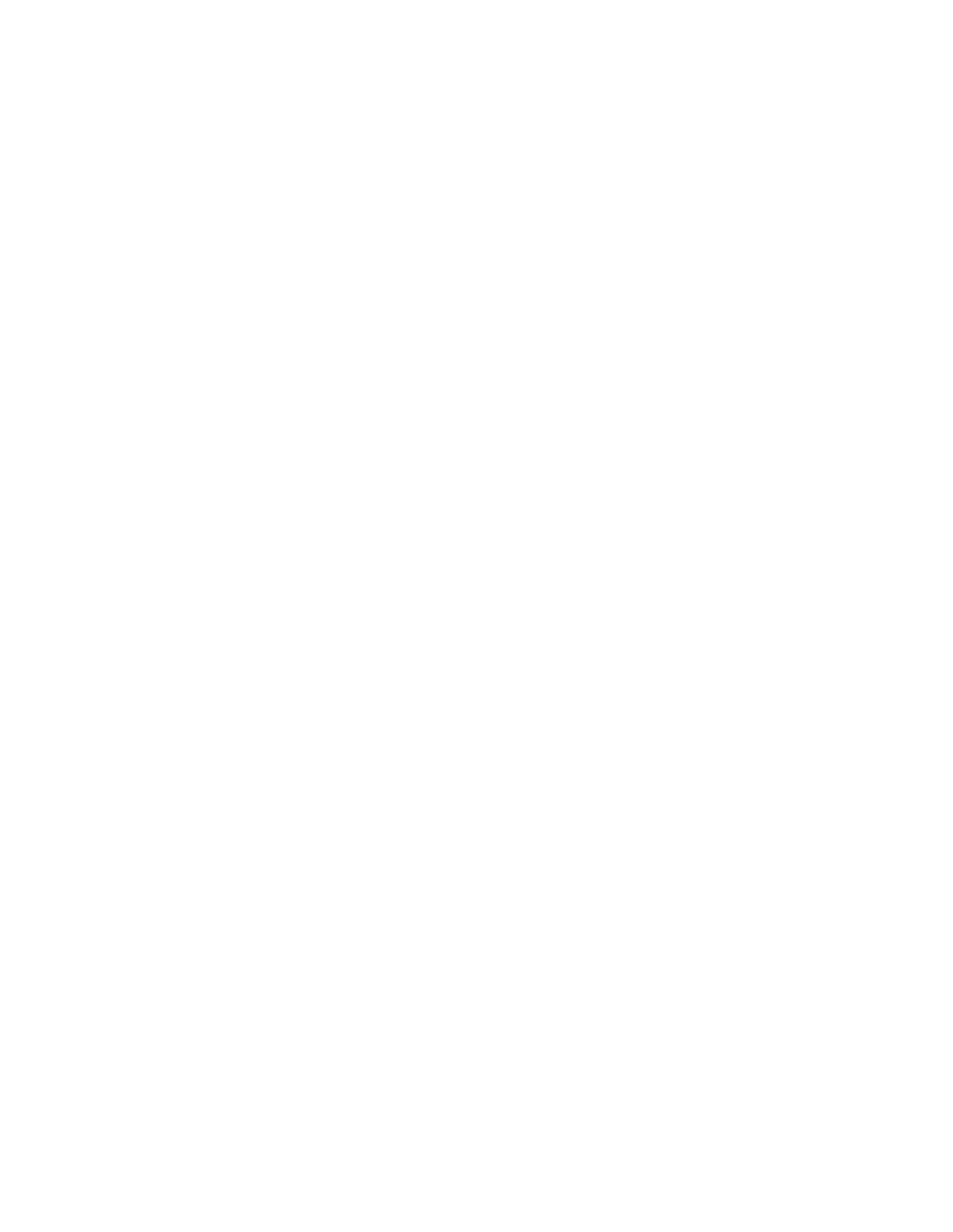*This publication is a document created by the Child Abuse Training and Technical Assistance (CATTA) Center of the California Institute on Human Services (CIHS), Sonoma State University with funding from the California Department of Social Services (CDSS), Office of Child Abuse Prevention (OCAP).*

### CDSS Staff

Susan Nisenbaum, Chief Child Protection and Family Support

Sue Rodda, Program Manager Office of Child Abuse Prevention

Ruben Robles, Consultant Office of Child Abuse Prevention

## CATTA Staff

Diane Nissen Director

Connie Silva-Broussard Associate Director

Rebecca Bevan Project Coordinator

Liz Linde Project Coordinator

## CIHS Staff

Mary Grady Publications Manager

Ginny Laughlin Graphic Designer

Donna Lee Copy Editor, Layout

## Document Development

*This version authored and edited by* Kris Schell Murphey, Editorial Consultant *With material from a draft developed by*  Lisa Quinn and Melanie Barker of the Chadwick Center *With guidance from*  Alyson Kohl, former Program Consultant, Office of Child Abuse Prevention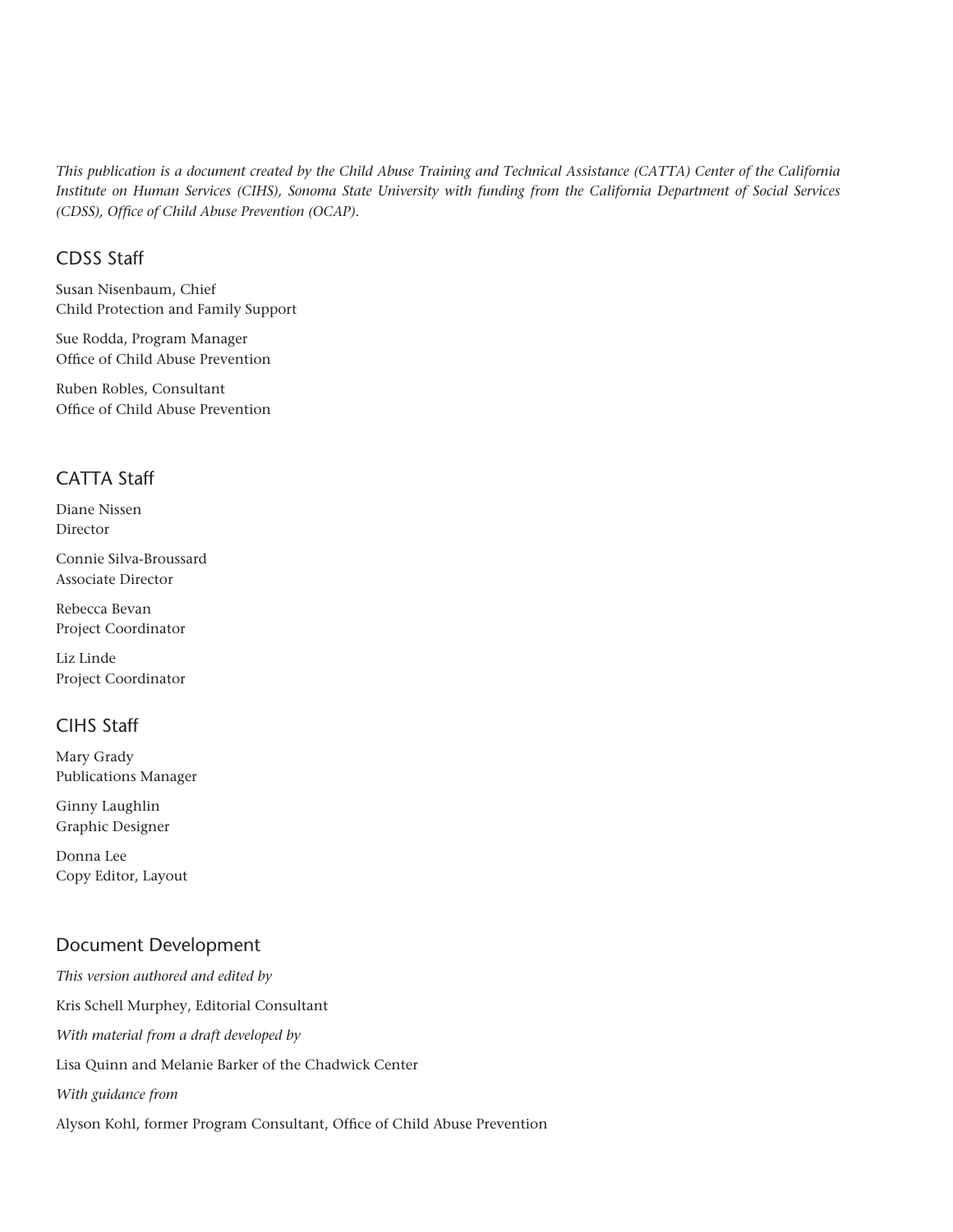## <span id="page-3-0"></span>Acknowledgements

Special thanks to the following individuals who contributed expertise through their input and review of this document:

Brooke Allison, Sierra Sacramento Regional Coordinator Bob Brunson, Far Southern Regional Coordinator Cyndy Doherty, Greater Bay Area Regional Coordinator Betty Futrell, North East Regional Coordinator Marjorie Gins, Los Angeles Regional Coordinator Sheryn Hildebrand, North Coast Regional Coordinator Robin Leppo, Central California Regional Coordinator Barbara Marquez-O'Neill, Central California Regional Coordinator

Additional thanks to the many Child Abuse Prevention Council coordinators throughout California who submitted their promising practices that make up this publication.

*Promising Practices* is a publication of the California Institute on Human Services at Sonoma State University. Funding for this publication is provided by the California Department of Social Services, Office of Child Abuse Prevention. However, the opinions expressed herein do not necessarily reflect the position of the California Department of Social Services, Office of Child Abuse Prevention, the California Governor's Office of Emergency Services, Criminal Justice Programs Division, Children's Section, nor those of the individual contributors and the agencies for which they work. No official endorsement should be inferred.

*Additional copies of this publication may be downloaded from the CATTA website at http://www.cattacenter.org.*

© 2005, California Institute on Human Services, Sonoma State University 1801 E. Cotati Avenue, Rohnert Park, CA 94928-3609 (707) 284-9547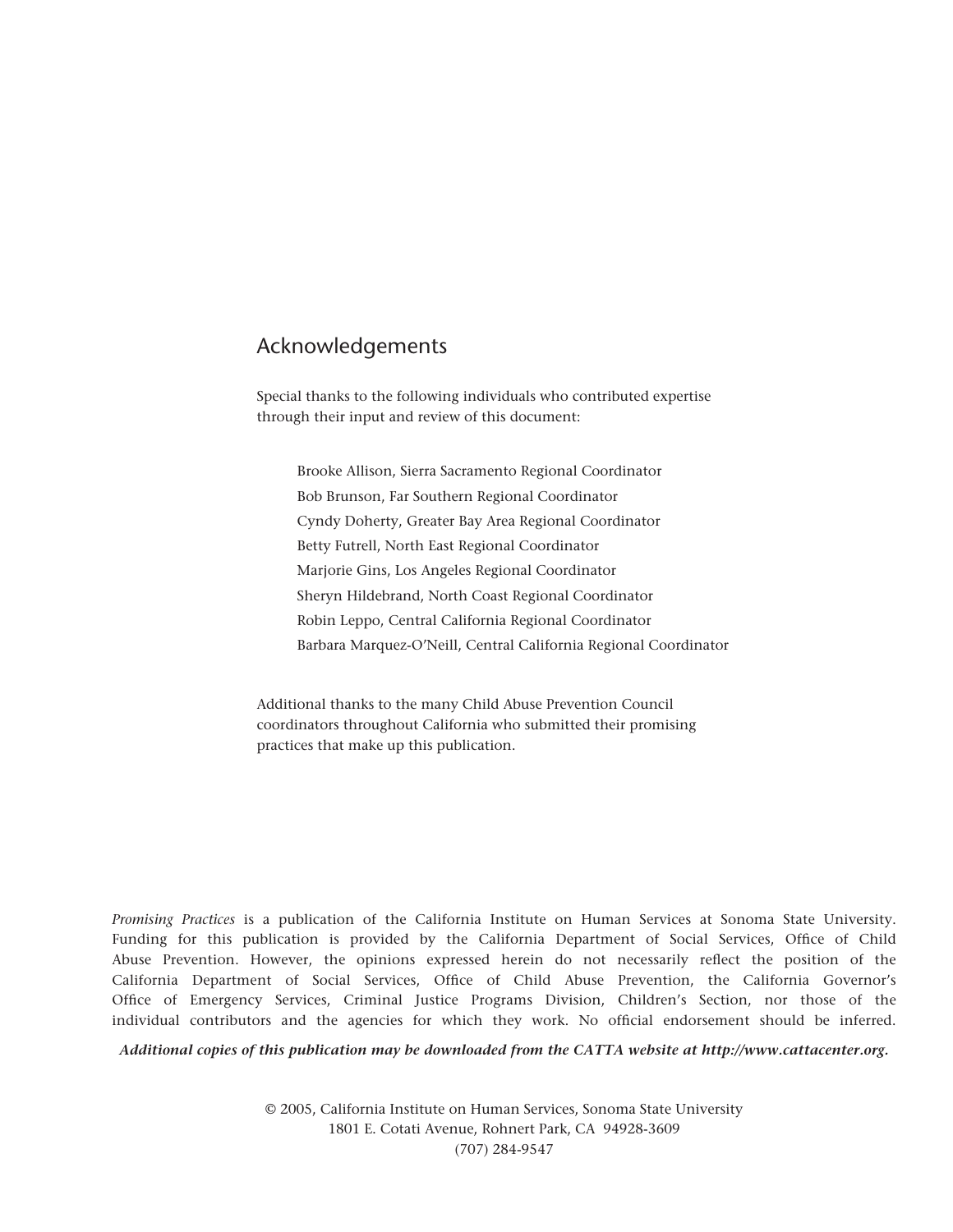# Table of Contents

| Section 2: What Does a Child Abuse Prevention Council Look Like?          |
|---------------------------------------------------------------------------|
|                                                                           |
|                                                                           |
|                                                                           |
|                                                                           |
| Section 3: Policies and Procedures of a Child Abuse Prevention Council 13 |
|                                                                           |
|                                                                           |
|                                                                           |
|                                                                           |
|                                                                           |
|                                                                           |
|                                                                           |
|                                                                           |
|                                                                           |
|                                                                           |
|                                                                           |
|                                                                           |
| Coordination and Collaboration Utilizing a Multi-Systems Approach 21      |
|                                                                           |
| Recommending Improvements in Services to Families and Victims22           |
|                                                                           |
|                                                                           |
|                                                                           |
|                                                                           |
|                                                                           |
|                                                                           |
|                                                                           |
|                                                                           |
|                                                                           |
|                                                                           |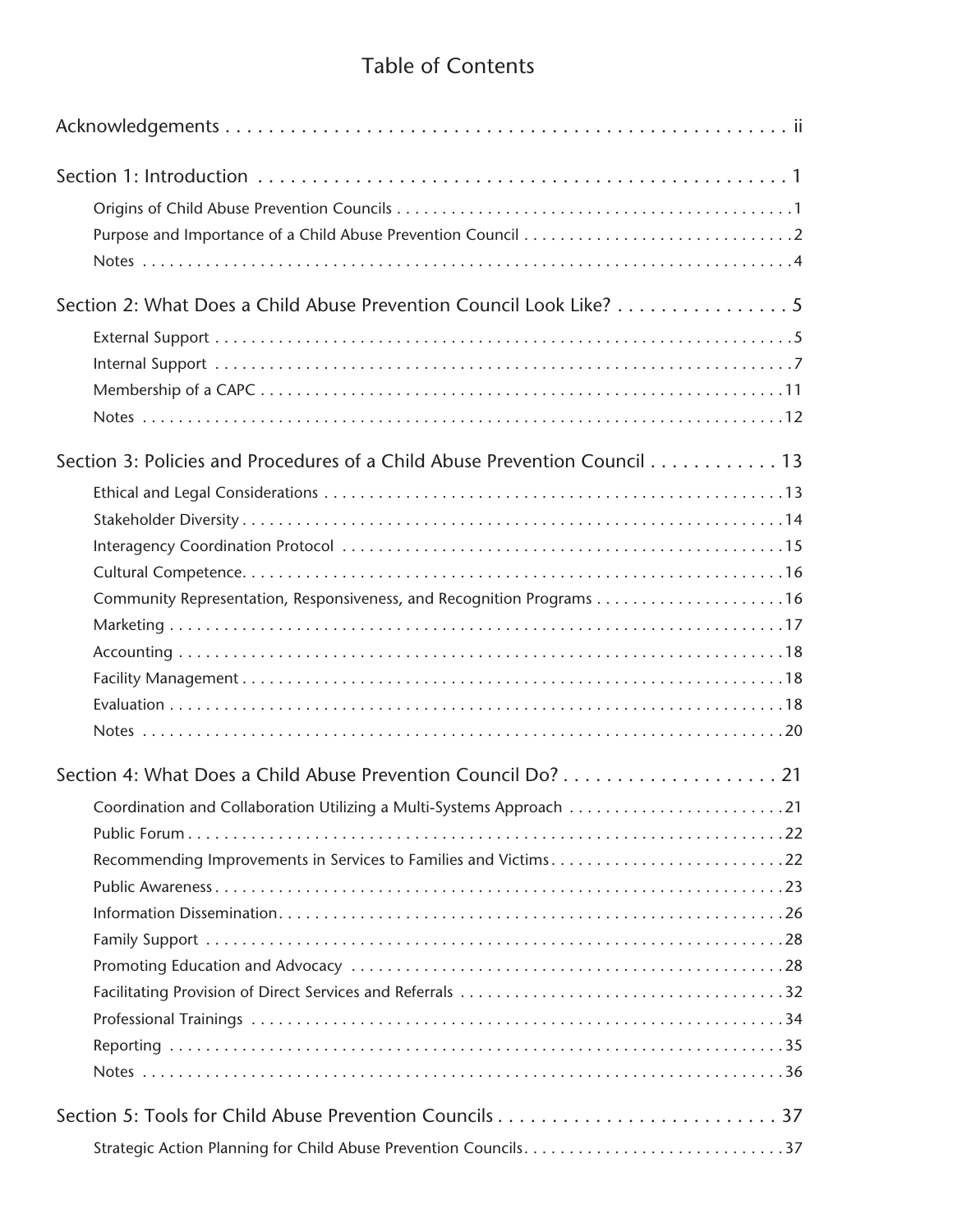| Sample Consent to Exchange Confidential/Privileged Information (Spanish version) 91 |
|-------------------------------------------------------------------------------------|
|                                                                                     |
|                                                                                     |
|                                                                                     |
|                                                                                     |
|                                                                                     |
|                                                                                     |
|                                                                                     |
|                                                                                     |
|                                                                                     |
| FRIENDS Outcome Accountability for Family Support Programs' 102                     |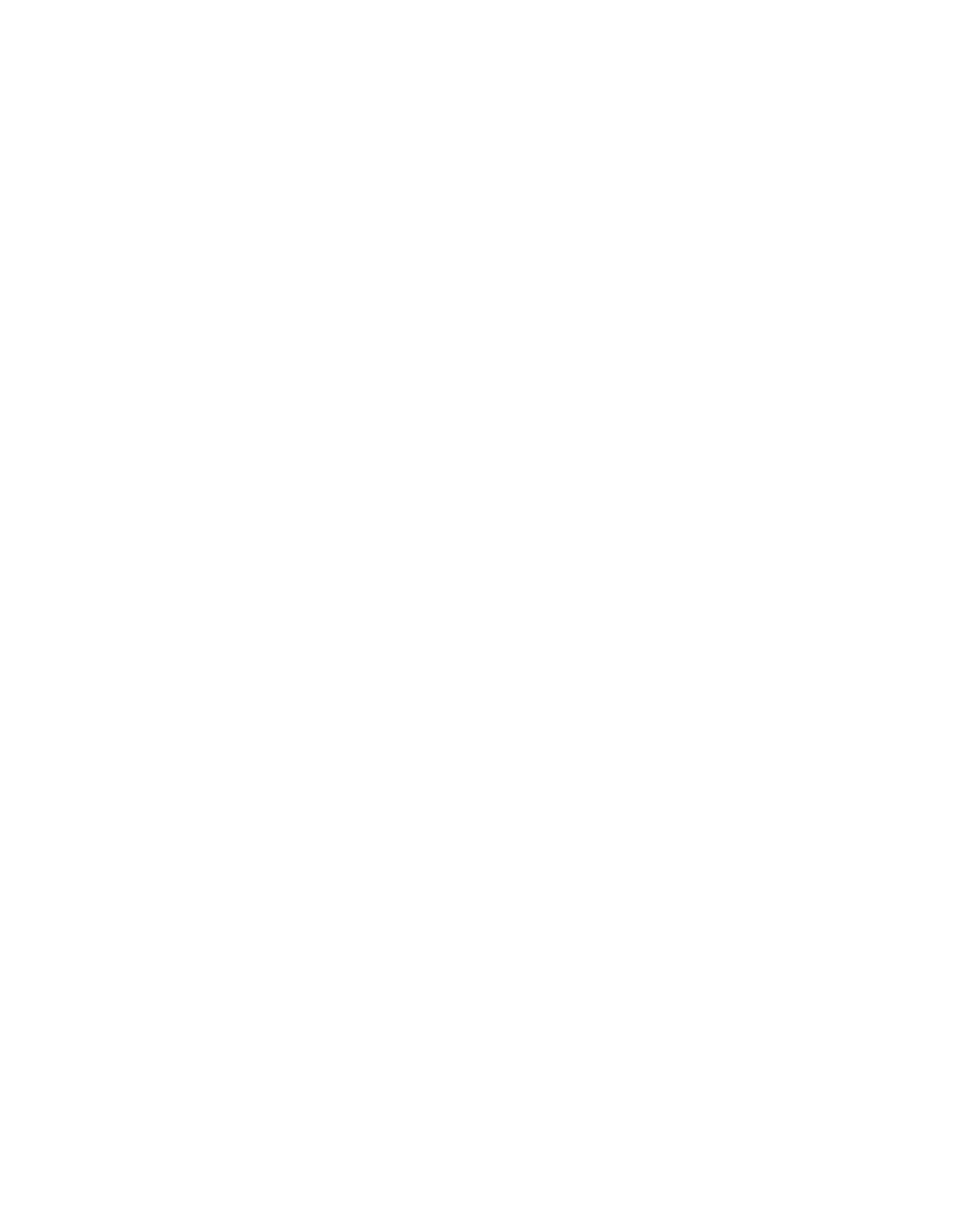# <span id="page-8-0"></span>Section 1: Introduction

Child abuse and neglect have become epidemic in America, affecting an estimated one out of every four citizens. An estimated 1,400 children died from abuse and neglect in 2002, according to the National Clearinghouse on Child Abuse and Neglect.1 Since these figures are based only on reported child abuse, the numbers could be substantially higher. One of the functions of a Child Abuse Prevention Council (CAPC) is to educate those who are mandated to report child abuse so more children can be helped and more perpetrators can be prevented from abusing other victims.

Child abuse prevention is cost-effective. The estimated cost of social services, the criminal justice process, health and mental health care, and other system interventions for untreated or under-treated victims of child abuse is enormous. Investment in prevention is vital in reducing the demands on overburdened intervention and response systems.

The primary purpose of a CAPC is to coordinate the community's efforts to prevent and respond to child abuse. Each CAPC possesses its own personality and defines its own mission, vision, goals, and objectives. A CAPC meets to develop information, coordinate action, and procure resources for child abuse prevention in its county. A CAPC plays a crucial role in coordinating agency efforts to respond to child abuse in its particular county and across the state.

A variety of successful CAPC models can be found in California. This publication is intended to share their best practices in order to help all CAPCs maximize their effectiveness. It also details some specific ways CAPCs address the requirements of the Welfare and Institutions Code (WIC).

# Origins of Child Abuse Prevention Councils2

The Child Abuse Prevention Coordinating Council Act was passed by the state legislature in the 1985. The legislature declared that child abuse is one of the most tragic social and criminal justice issues of our time. It found that victims of child abuse and their families face complex intervention systems involving many professionals and agencies; coordination between child protection agencies and professionals improves the response to victims and their families; and the prevention of child abuse requires the involvement of the entire community. The act authorized the allocation of federal grants to county child abuse prevention programs. Currently, these federal grants are called Community-Based Child Abuse Prevention (CBCAP) grants.3 The statute also specified that each county would designate a CAPC.

The Child Abuse Prevention Intervention and Treatment (CAPIT) program was established under Chapter 1398, Statutes of 1982, and AB 1733 (Welfare and Institutions Code Section 18960, et seq.). In 1998, the legislature augmented CAPIT funding as authorized by Chapter 329, Statutes of 1998, and AB 2779. CAPIT program funding was augmented by \$5 million of general funds for a current total of \$14.8 million in general funds. The California State Office of Child Abuse Prevention (OCAP) was vested with the responsibility to: 1) ensure that counties allocated

*Additional copies of this publication may be downloaded from the CATTA website at http:// www.cattacenter.org.*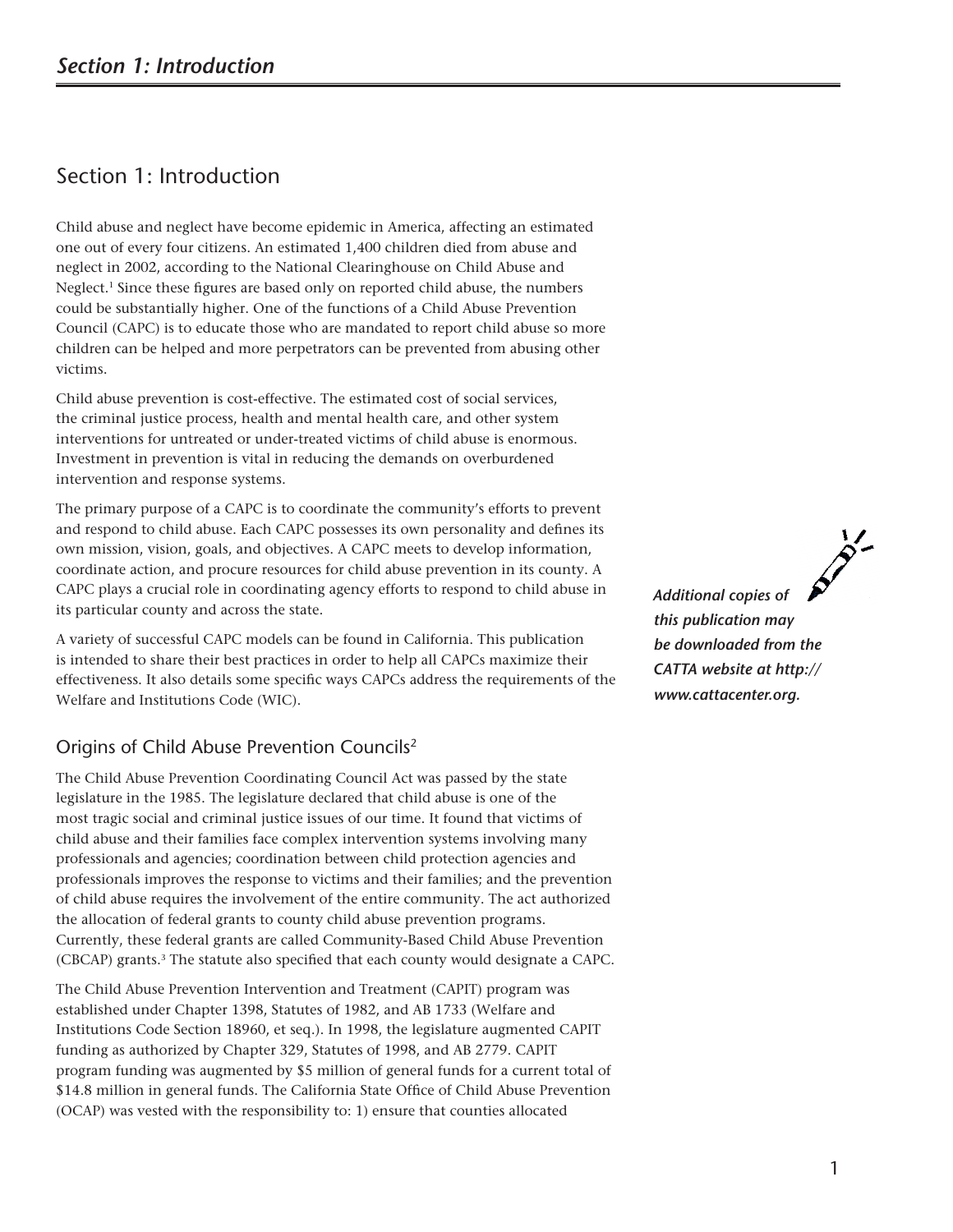<span id="page-9-0"></span>revenue through the use of accountable processes that utilize a multi-disciplinary process, including strengthening CAPCs; and, 2) ensure program compliance and accountability to county plans and legislative intent.

The legislature initially established the California State Children's Trust Fund (CSCTF) and authorized counties to establish a county Children's Trust Fund. Funding for the trusts come from birth certificate fees. For every \$7 fee, \$4 is paid directly to the county Children's Trust Fund. Additionally, the local board of supervisors may increase the fee for a certified copy of a birth certificate by \$3 to deposit directly to the county Children's Trust Fund.

Welfare and Institutions Code (WIC) Section 18967 stipulates that each county shall support at least one CAPC—which must meet the criteria in WIC Section 18982—using funding from the county Children's Trust Fund. WIC Section 18983.5 specifies that a council shall be established as a nonprofit, as an independent agency within county government, or as a comparable independent organization as defined by OCAP. In addition, WIC Section 18983.4 indicates that for a county without an existing council, its board of supervisors shall make every effort to facilitate the formation and funding of a council in that county. In the event of more than one council, according to WIC Section 18982.3, the county board of supervisors shall develop criteria for funding and establishing of councils in geographically distinct areas.

## Purpose and Importance of a Child Abuse Prevention Council

A CAPC is a community council whose primary purpose is to coordinate the community's efforts to prevent and respond to child abuse. A CAPC provides the following services to its community.

#### *Coordinate services*

- CAPCs promote system-wide, multi-disciplinary coordination through meetings, development of protocols, forums for dialogue, directories, and various other activities.
- CAPCs solicit individuals who, because of their interaction with people from other disciplines, become personal agents for coordination.

#### **Synopsis of the Child Abuse Prevention Coordinating Council Act**

#### *WIC Chapter 12.5 Section 18980 and following ...*

#### *The Code in Brief*

Each county shall fund at least one Child Abuse Prevention Council (CAPC), which shall meet the purpose, representation, functions, and committees sections of the Welfare and Institutions Code, using the allocations from the county Children's Trust Fund.

#### *Purpose*

A CAPC is a community council whose primary purpose is to coordinate the community's efforts to prevent and respond to child abuse.

#### *Representation*

Representation from a number of categories of professional and community agencies is encouraged.

#### *Functions*

- Provide a forum for interagency cooperation and coordination in the prevention, detection, treatment, and legal processing of child abuse cases.
- Promote public awareness of abuse and neglect and the resources available.
- Encourage and facilitate training of professionals in detection, treatment, and prevention of child abuse and neglect.
- Recommend improvements in services to families and victims.
- Encourage and facilitate community support for child abuse and neglect programs.

*Continued on Page 3 ...*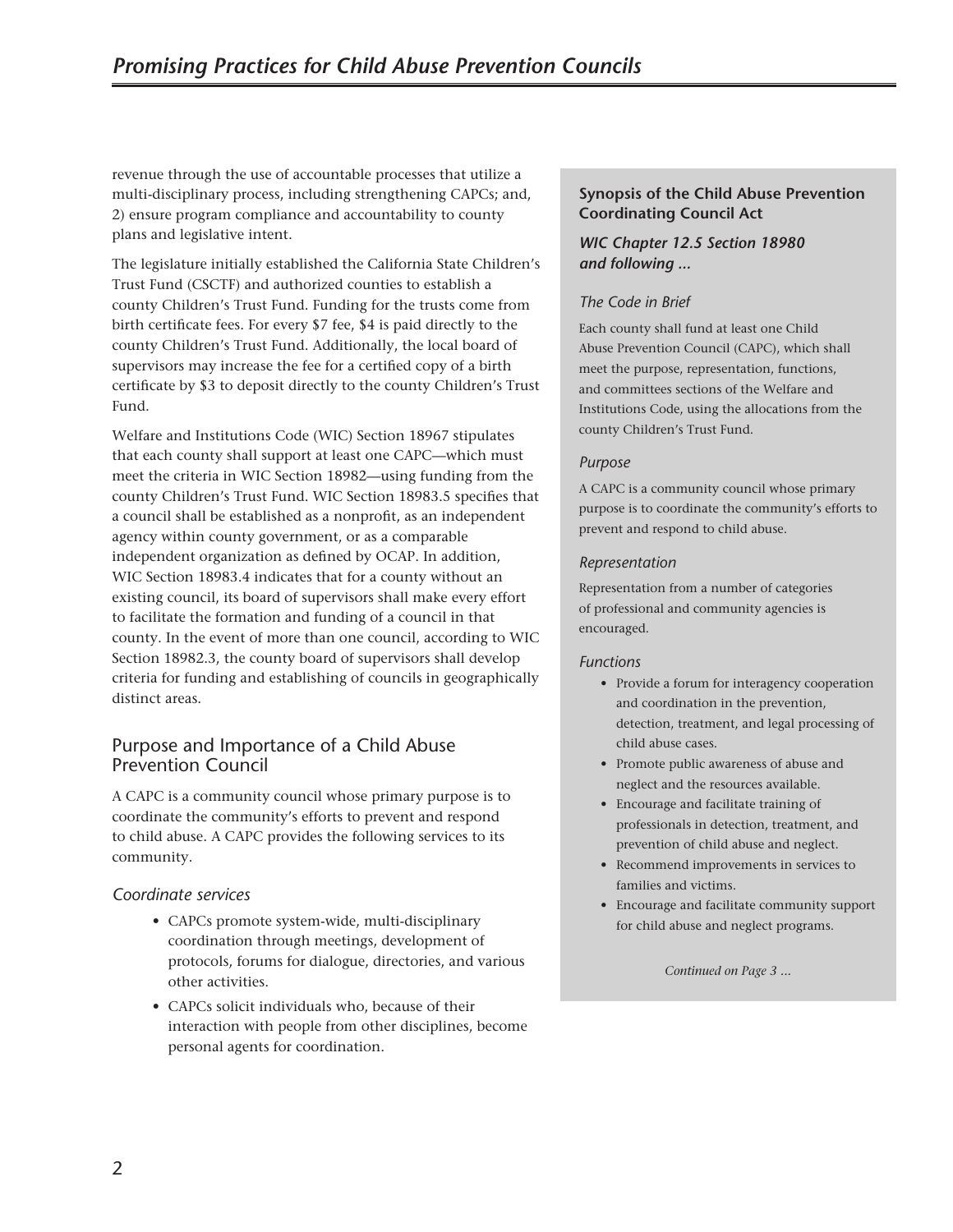• CAPCs identify and develop specific models of coordination, such as multi-disciplinary teams, multidisciplinary interview teams, and hospital Suspected Child Abuse and/or Neglect (SCAN) teams.

## *Train professionals*

- CAPCs develop ways for local agencies and disciplines to train each other in order to increase mutual understanding and effective interactions.
- CAPCs organize local conferences for professionals to improve their skills and bring new ideas to their jobs.

#### *Raise awareness of child abuse issues*

• CAPCs inform the public of child abuse issues through public awareness campaigns, including media, publications, and speakers bureaus.

#### *Advocate*

- CAPCs inform local agencies of legislative and policy developments that affect children and families.
- CAPCs conduct local systems reviews and advocate for improvements at the county and local levels.

## *Develop resources*

- CAPCs provide low-cost or free trainings and information resources.
- CAPCs facilitate coordination of additional resources into local areas for the purpose of enhancing the local infrastructures' abilities to respond to child abuse.

#### *Continued from Page 2 ...*

#### *Committees*

- Committees may be formed to carry out specific functions.
- Councils receiving funding under this chapter shall develop a protocol for interagency coordination and provide yearly reports to the county board of supervisors.
- Councils receiving funding shall provide a local cash or in-kind match of 33-1/3 percent or a partial match of \$1 for every \$3 in grant funds.
	- *See Appendix B or www.leginfo.ca.gov for a detailed look at the code.*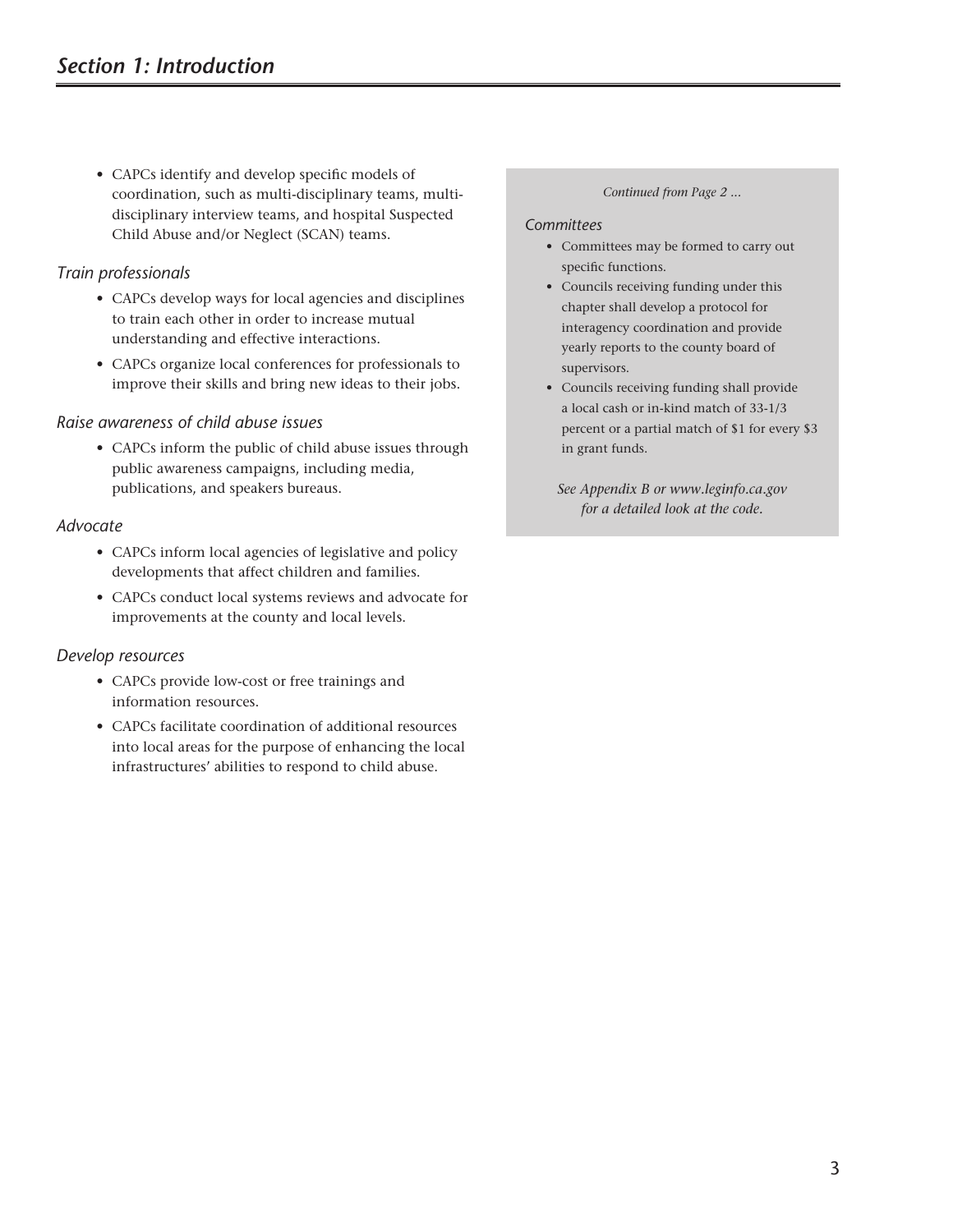#### <span id="page-11-0"></span>Notes

1. National Clearinghouse on Child Abuse and Neglect, "Child Abuse and Neglect Fatalities: Statistics and Interventions," http://nccanch.acf.hss.gov/pubs/factsheets/fatality.cfm.

- 2. Refer to Appendix A for a list of California CAPC contacts.
- 3. Refer to Appendix C for a list of California CBCAP contacts.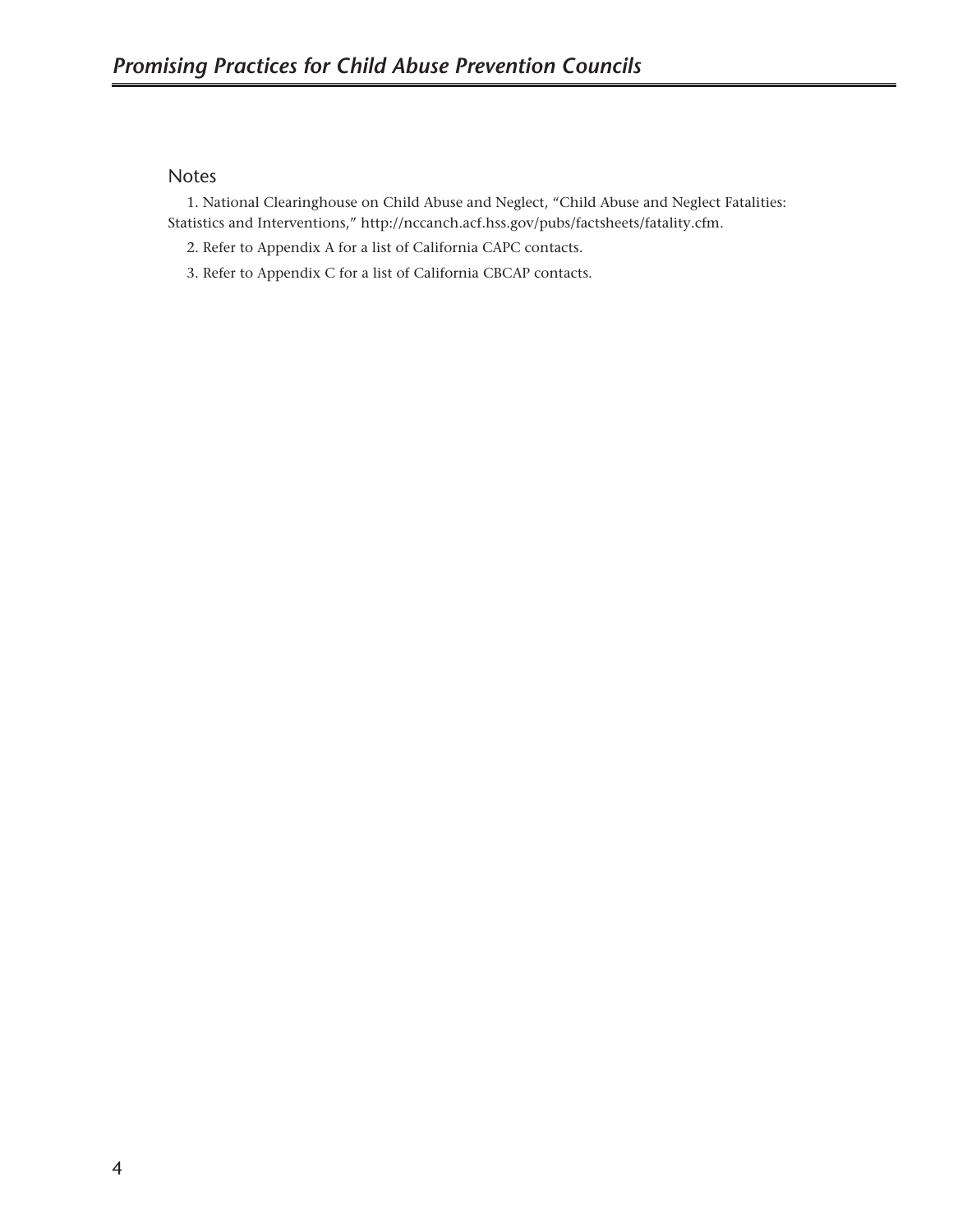# <span id="page-12-0"></span>Section 2: What Does a Child Abuse Prevention Council Look Like?

Successful Child Abuse Prevention Councils (CAPCs) can differ from each other and still be in compliance with the Welfare and Institutions Code (WIC). Some are nonprofit 501(c)(3) organizations, which allows them to seek funding from foundations. Others are independent agencies operating within the county government.

Sometimes, as in Los Angeles County, an umbrella organization focuses on the overarching issues while community councils involve "front-line" workers, who then work directly with children and families. In this case, both can be called CAPCs, though they serve very different purposes. In other counties, the CAPC is a small organization satisfying all the requirements of the WIC through the work of a small and dedicated core group of people. Whichever form a CAPC takes, it is important that a CAPC is independent and can function objectively to make recommendations for the prevention of child abuse.

It is also important that a CAPC encourages participation from a wide variety of agencies and individuals, some of which are spelled out in the WIC. A council's membership should include parent and consumer groups, reflecting the racial and ethnic composition of the county. Councils are encouraged to develop a formalized strategy for involving parents and consumers. In addition, outreach programs need to be ongoing to encourage and solicit community agencies and local businesses to volunteer time and resources toward child abuse prevention goals.

Referrals for participants from the health and mental health care sector can come from:

- Child Abuse Treatment (CHAT) grant communities<sup>1</sup>
- Community-Based Child Abuse Prevention (CBCAP, formerly CBFRS) organizations2

## External Support

CAPC membership should include representatives from the community, civic organizations, and religious communities. CAPCs should also encourage membership from Multi-Disciplinary Interview Teams or Centers (MDITs/MDICs), regional centers, the faith community, and a variety of racial and ethnic groups, including recent immigrants.

Community participation and support for CAPC programs can take a variety of forms, not the least of which can be financial help and promotion opportunities for CAPC messages. Businesses, service clubs, and service organizations can all work toward CAPC goals.



*In Los Angeles County, all of the requirements of the WIC are met, but not all by the same organization. The Interagency Council on Child Abuse and Neglect (ICAN) is in charge of data analysis and report, and they publish several large reports each year. LA County Department of Children and Family Services (DCFS) is in charge of Family Support Services. The LA County community councils do not provide direct services to children and families, although some of their members do.*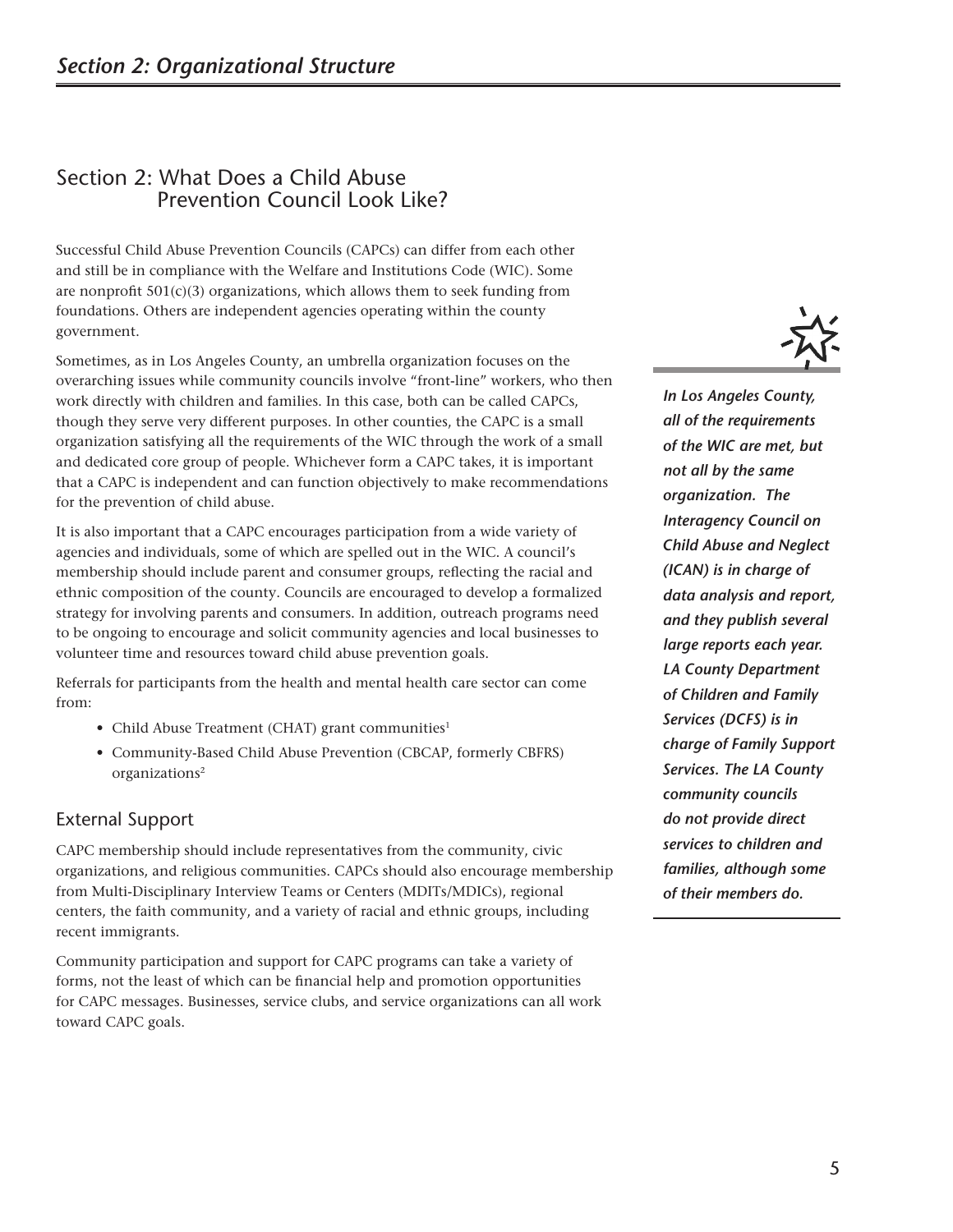## Local Government

Obtaining support from key politicians in the community is essential. Outreach and communication should be maintained with the following offices:

- Mayoral
- Board of Supervisors
- Board of Education
- Department of Health and Human Services
- County Commissioner
- City Attorney
- County Council
- Law Enforcement
- County Probation

Policymakers can provide policy support both for the "primary prevention" message and for early intervention and support programs. CAPC staff should review current local policies on child abuse prevention and become familiar with various agencies' roles in prevention and intervention programs. It is also helpful to secure permission to have expert outsiders review and provide comments about the policies in light of the programs currently in place or under consideration. Lastly, a CAPC can suggest changes through appropriate channels to ensure policylevel support needed for these programs.

#### *State Agencies*

Various state agencies are mandated by legislature to provide support and technical assistance via funding and/or resources to child abuse professionals. Some of these relevant to CAPC goals include:

- Department of Social Services, Office of Child Abuse Prevention
- www.dss.cahwnet.gov/cdssweb/ChildAbuse\_188.htm
- The Children's Section of the Office of Emergency Services, Criminal Justice Programs Division (OES) www.oes.ca.gov
- California Children and Families Commission www.ccfc.ca.gov
- California Department of Education Healthy Start www.cde.ca.gov/healthystart/
- Department of Health Services, Maternal and Child Health Branch

#### **Excerpts from Relevant Code Sections**

*Structure of a Child Abuse Prevention Council*

*Overall Structure WIC Section 18983.5*

Councils funded shall be established as nonprofits, as independent agencies within county governments, or as comparable independent organizations, as defined by the state's Office of Child Abuse Prevention (OCAP).

#### *Council Membership WIC Section 18982.1*

Council members shall encourage membership from public Child Welfare Services (CWS), criminal justice organizations, prevention and treatment services, community representatives, parents, and other consumers of the services. Representatives for each discipline may include the following:

- Public Child Welfare Services (CWS)
- County Welfare or Children Services Department
- Probation
- Licensing
- Criminal Justice (e.g., law enforcement, district attorney's office, courts, coroner)
- Prevention and Treatment Services (e.g., medical and mental health services, community-based organizations, public and private schools)
- Community (e.g., volunteers, civic organizations, faith-based groups, parents, consumers)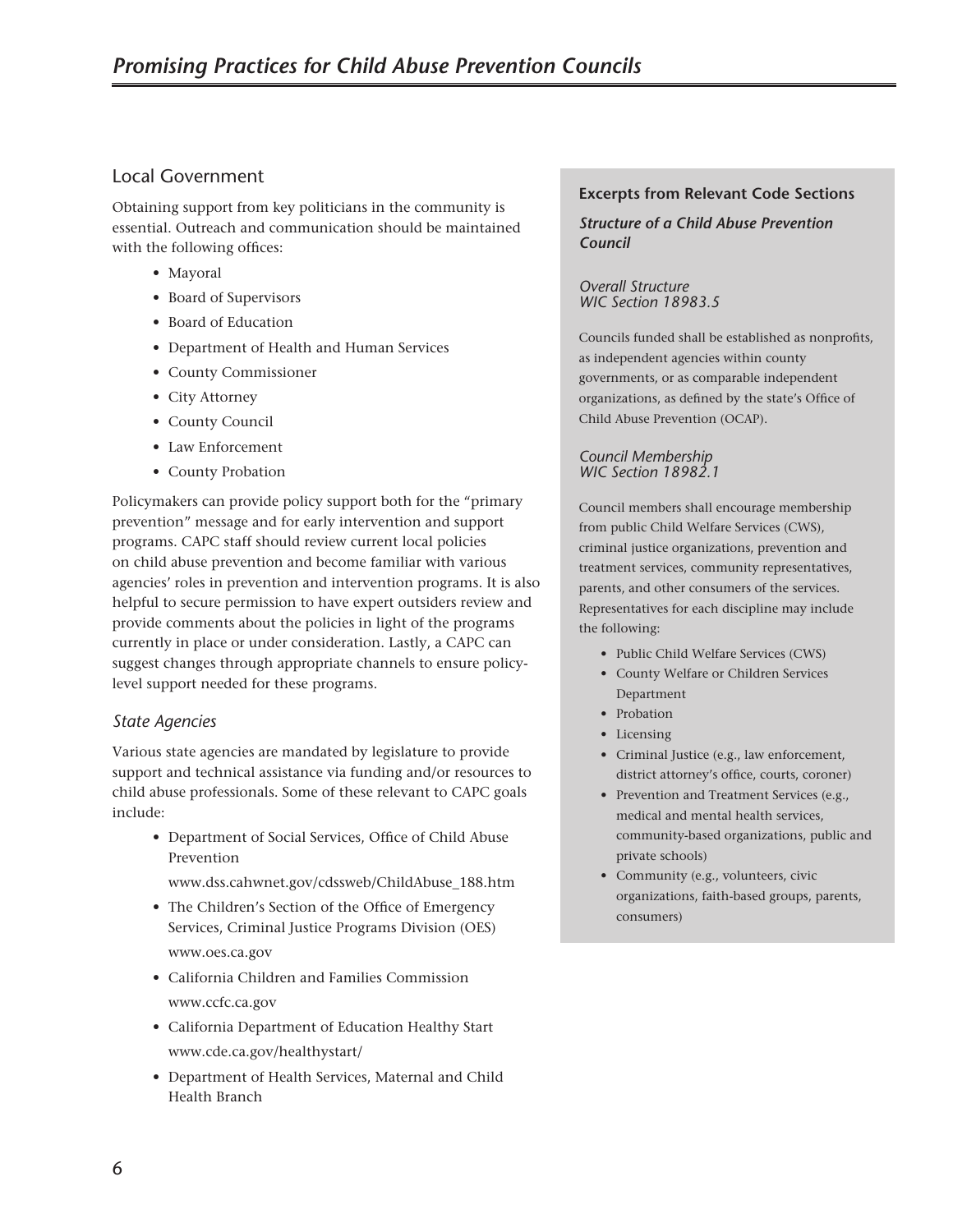<span id="page-14-0"></span>www.dhs.ca.gov/pcfh/mchb/dvs/dvsindex.html

- Attorney General's Office www.caag.state.ca.us
- Department of Justice, Office of Victims of Crimes www.ojp.usdoj.gov/ovc/help/links.htm
- National Organization of Crime Victim Compensation Boards www.nacvcb.org

#### Internal Support

Information from CAPCs across the state shows that the one factor essential to a CAPC's success is having a dedicated staff member, at least part time, with a desk and a phone. However, some CAPCs are still working toward this point and are meanwhile led by dedicated volunteers. Another important factor is an active and supportive board of directors. The ways in which the board of directors, advisory boards, committees, and members interact may vary, as long as the CAPC is careful to follow the WIC. The following is a description of board and staffing patterns amongst CAPCs.3

#### *Board of Directors*

CAPC leadership must be aligned with the organization's mission, vision, and strategic goals. The board of directors is ultimately responsible for the performance of the organization in all areas of its work and for overseeing the administrative affairs of the council. Each board member must understand his or her collective responsibility and individual role. Terms for board members should be staggered to ensure that some continuity is carried over from year to year. Term limits should be specified in the bylaws and adhered to.

Board members should concentrate on policy setting rather than day-to-day management, which is better done by staff and committees. Board members should work to recruit other people who bring needed skills to the board, such as lawyers and grant writers. The board should develop a mechanism for evaluating its effectiveness and holding members accountable for their responsibilities, agreements, fundraising commitments, and service as spokespeople for the organization. Board members should also assist in financial planning and obtaining support for their CAPC.

#### *Council Committees*

Committees are formed to help a CAPC achieve specific goals and address specific issues. Committees should have a clear purpose, include active memberships with organized, focused members, meet regularly, and represent the CAPC as a whole. Each committee member must understand his or her collective responsibility and be clear on his or her individual role. At minimum, every CAPC board should include an executive committee, a personnel or human resources committee, and a fund development, budget, or fiscal committee. Other potential committees listed in WIC Section 18982.3 may be formed to carry out specific functions, such as:



*The Child Abuse Prevention Council of Sacramento brought their Board of Directors from thirteen members to forty between 1999 and 2003. They developed a board recruitment process, board education materials and protocols, and a membership structure including an annual evaluation and a manual. The new board was instrumental in helping the council achieve their capital campaign goals, resulting in the purchase of a new administration and training facility.*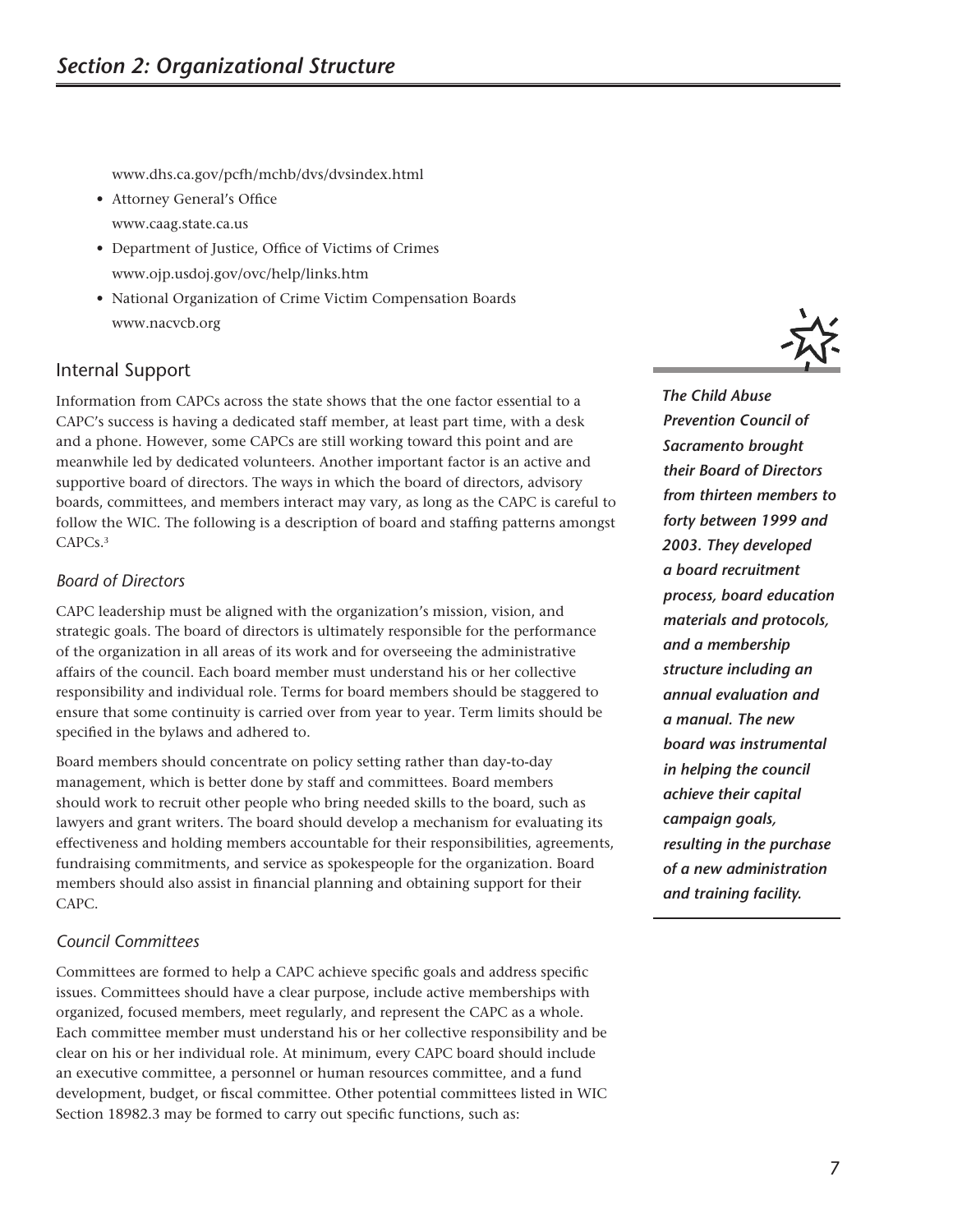- Interagency coordination teams
- Multi-disciplinary personnel teams
- Professional training teams
- Public awareness teams
- Service improvement teams
- Parent involvement teams
- Advocacy teams
- Legislation teams

#### *Advisory/Auxiliary Board*

Some CAPCs have developed auxiliary boards to assist in fundraising events and activities. Busy members of the community may be able to commit to, and their expertise more appropriate for, an advisory committee role rather than involvement in the full range of activities of a board of directors. An auxiliary board can be useful in designing a program to attract funders and can carry some of the specific responsibilities otherwise given over to the staff and the board.

#### *Coordinator/Executive Director*

Ideally, if a council is expected to consistently provide the child abuse prevention activities as described in the WIC, it needs a paid coordinator. The coordinator communicates with local government, manages volunteers, writes grants, maintains important records, and ensures that action plans are followed. A coordinator makes it possible for a CAPC to generate new sources of funds, to develop new activities, and to become a stable entity in the community.4

In order to ensure ideal operations of a CAPC, the coordinator must have knowledge and experience in both fiscal and facility management. Specifically, the coordinator should have the following abilities:

- Subject matter expertise in the child abuse field
	- Financial management experience
	- Planning, implementing, and monitoring short- and long-range budgets
	- Ensuring timely and accurate preparation of reports
	- Researching, reviewing, and preparing grant proposals for various programs and projects
	- Monitoring all grant-funded programs' compliance with funding criteria
	- Interfacing with governmental agencies regarding requirements for obtaining funds and monitoring procedures
	- Risk management experience



*The Contra Costa County CAPC Advisory Board, led by members originally drawn from the local Junior League, is in charge of ongoing fundraising activities and designing materials to make child abuse prevention accessible to a large audience. The CAPC Coordinator works with the Auxiliary Board to develop budgets and ensure that events reflect CAPC priorities.*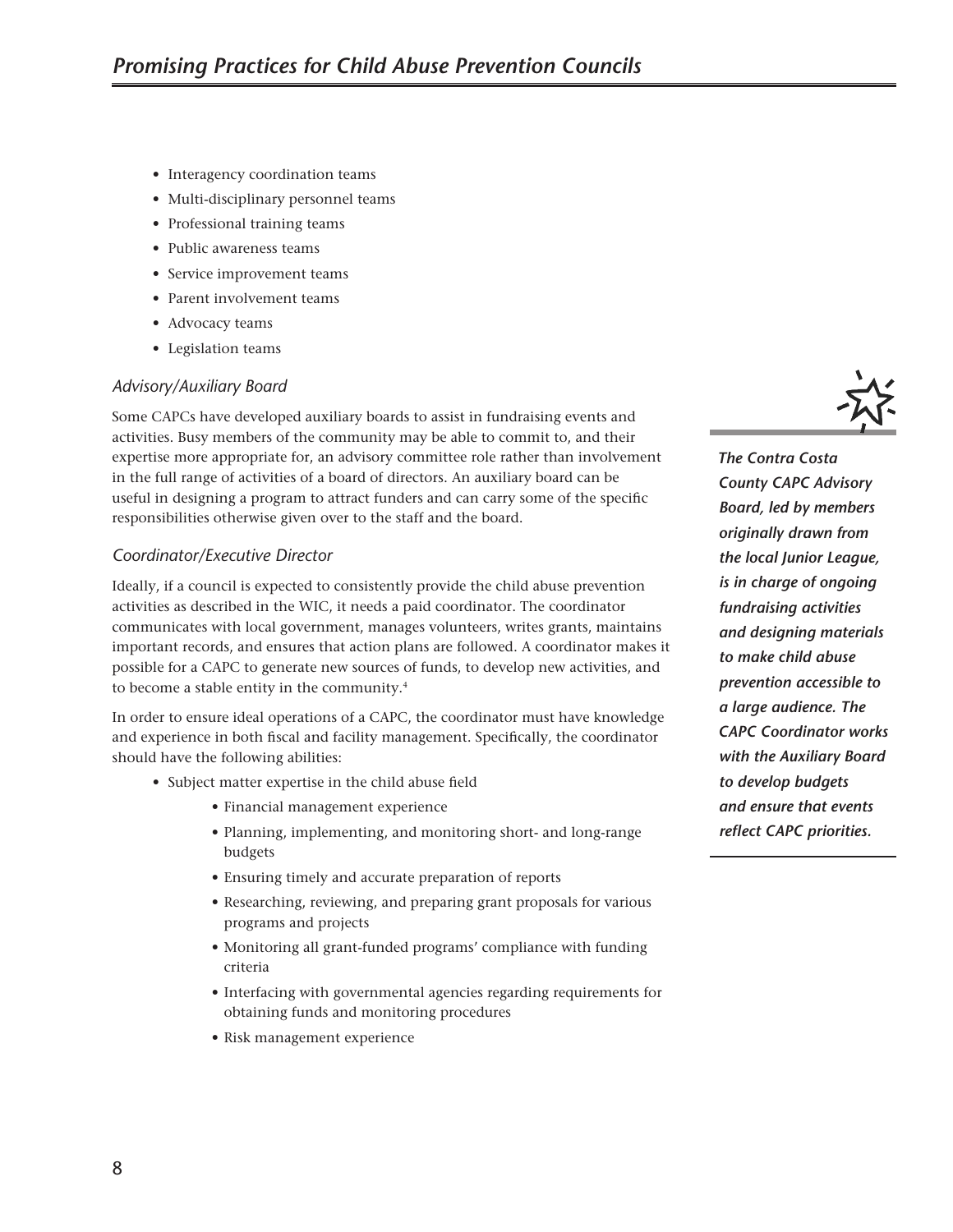- Human resource management skills
	- Hiring, training, and development of staff
	- Developing personnel policies and procedures
	- Ensuring a safe work environment
	- Encouraging diversity in the workplace
	- Conflict management
	- Coaching and team building
	- Volunteer management
- Coordination and organizational skills
	- Experience coordinating programs
	- Experience functioning under specific timelines
	- Experience running efficient meetings
	- Ability to develop and maintain policies and procedures
	- Strategic planning knowledge
	- Ability to facilitate information dissemination
	- Commitment to attend appropriate state and local meetings
	- Project development and public policy knowledge
	- Skill at negotiating agreements necessary to assure effective delivery of services
	- Ability to establish and maintain effective working relationships with community organizations, governmental agencies, and the general public

The coordinator should participate in regional CAPC meetings and network with other CAPC coordinators, as this can be extremely valuable sources of information and support for a CAPC.

#### *Employee Retention and Recognition Programs*

Employee retention should be a high priority for any organization—with it comes consistency, cost-effectiveness, and years of gathered expertise. Unfortunately, the child abuse and neglect field often experiences frequent turnover of employees. To minimize this turnover (and employee burn-out), it is important to do the following:

- Hire capable, dedicated, and experienced people, and support them for individual success. Pay them salaries that are relatively equitable within the organization while also competitive with what they would earn outside the organization. Provide opportunities for staff development and continuing education. Remove barriers to employee success.
- Ensure availability and accessibility of necessary resources. Create a work environment that meets employees' needs.
- Clearly communicate goals, objectives, accountabilities, priorities, and authority parameters, and ensure that employees are aware of the competencies required for success. Allow employees substantial



*Employee retention should be a high priority for any organization.*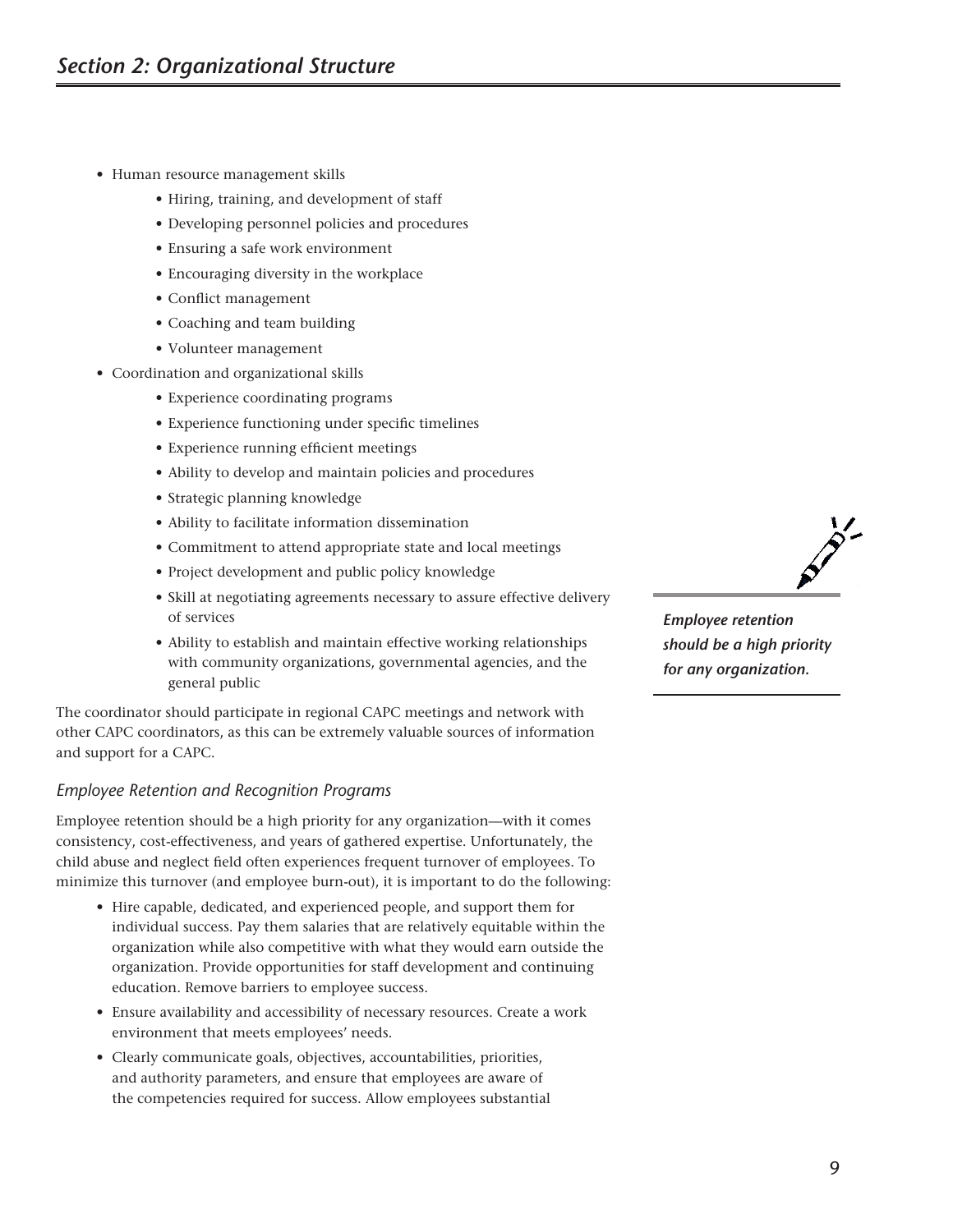responsibility and discretion in carrying out job duties. Encourage flexibility, risk-taking, and problem-solving. Reward appropriate risktaking despite results. Encourage employees to ask tough questions and question the status quo.

- Encourage the employee to manage his or her own career and professional development. Involve employees in goal-setting. Give feedback frequently, letting employees know where they stand.
- Value the cultural diversity of employees. Seek out the opinions of employees with differing perspectives and incorporate those opinions into their own work.
- Maintain relationships with employees that are based on trust, honesty, and mutual respect. Show respect and concern for employees as individuals. Continually strive to build and improve relationships using different approaches.
- Create challenging and enjoyable work.
- Encourage intergroup cooperation.
- Strengthen relationships through fair negotiations. Build trust with employees by keeping confidences and honoring commitments. Promote and recognize ethical behavior among employees. Communicate thinking and reasoning to employees honestly and clearly. Build trust by being open and forthright during discussions. Build commitment in employees by demonstrating your own convictions and leading by example. Show consistency among principles, values, and behavior, and do not compromise these under pressure.

Although the above is directed toward employees, the recommendations apply to board and council members also. Facilitate communication between all the levels of a CAPC. Improve sustainability for employees and board and council members, and recognize their contributions.

#### *Volunteers*

WIC Section 18982.1 states that the councils shall encourage volunteer representation from the community. Volunteers from a community can be the best source for information on services since their concerns and solutions reflect the community's needs and values. And, of course, volunteers also help organizations save costs.

Recruiting, screening, and managing volunteers are time-consuming tasks. Optimally, each CAPC would have the resources to dedicate a staff position to it. This is not always possible; but when allocating funds a CAPC should consider that the amount invested in volunteer coordination is likely to yield a big return.

The simplest way to recruit volunteers is to go to them and ask. Make announcements at trainings or through the media. Check local volunteer centers, or research programs like AmeriCorps.5



*AmeriCorps\*VISTA (Volunteers in Service to America) serve fulltime for one year in nonprofits, public agencies, and faithbased groups throughout the country and can be wonderful sources of help to child abuse prevention organizations. The Child Abuse Prevention Council of Sacramento piloted the use of AmeriCorps members and paraprofessionals in the early 1990s. The program has now been replicated in eighteen counties with 377 AmeriCorps members.*

*AmeriCorps volunteers have provided help to the Shasta County Child Abuse Prevention Council in both community development and program sustainability. One of the volunteers opened a family resource center; another works on fundraising for the CAPC.*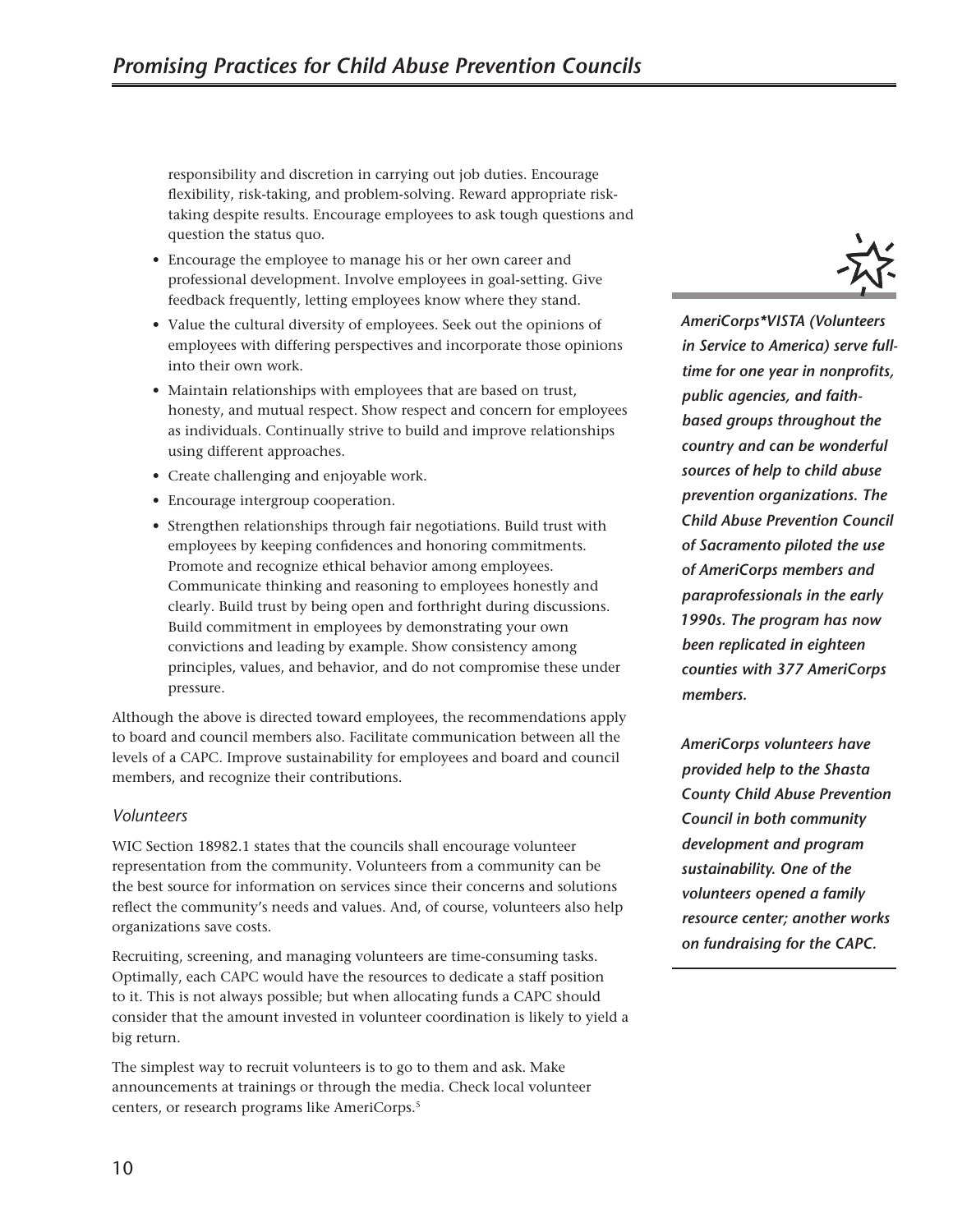<span id="page-18-0"></span>Once you have them interested, cultivate that interest. Volunteers should be oriented and receive initial and on-going training that helps with their assignments and enhances their feelings of achievement. A spirit of partnership among paid staff and volunteers should be encouraged through communication and sensitivity to the concerns of each. Paid staff must see volunteers as strengthening their capability and capacity rather than challenging it. Staff must give volunteers feedback—they need to be told how they are doing just as paid staff do. Recognition of volunteers should be ongoing and include both formal recognition and informal day-to-day expressions of gratitude. Staff should be recognized for their support of volunteers.

Manage your volunteers as you would staff. Promote capable volunteers to positions of increased responsibility or one that offers a variety of tasks. Prepare tasks for the volunteers. They come to help and want to feel that they are accomplishing something. It can be very disappointing for a volunteer to arrive ready to help, only to be ignored or underutilized. Volunteers who appear not to be matched to the right assignment should be counseled and receive additional training, coaching, and, if necessary, reassignment. If these efforts are not successful, the volunteer should be released or referred elsewhere.

Volunteers, like paid staff, should work in a safe environment. This requires risk management, including a review of current insurance and ongoing training. In addition, appropriate policies need to be developed regarding confidentiality, background checks, and conflicts of interest.

Keep your records up-to-date to reflect hours and outcomes of volunteer efforts. These hours may be used as in-kind dollars when applying for or managing grant funds. The records are also helpful to acknowledge the volunteers in reports to the board of directors, the media, funders, the community, the staff, and the volunteers themselves. Evaluation processes should reflect impacts on the volunteers, the constituency served, and the community.

Advocate for your volunteers, including reporting regularly to the board of directors on volunteer accomplishments and volunteer concerns; publicize volunteer accomplishments; and ensure fair treatment and respect for volunteers.

# Membership of a CAPC

The word "member" is used differently by different CAPCs. Some CAPCs refer to their board members and participating agency representatives as their members. Others have a board structure, a staff structure below it, and a group of child abuse professionals who participate in trainings and projects—sometimes paying dues—and refer to those groups as members. Whatever the structure of a CAPC, membership must be aligned with the relevant code sections.



*The San Luis Obispo CAPC received volunteer help from a senior marketing class at Cal Poly. The class developed a marketing plan for the CAPC's Postpartum Depression Support Services and other public awareness activities, such as billboards, posters, and brochures.*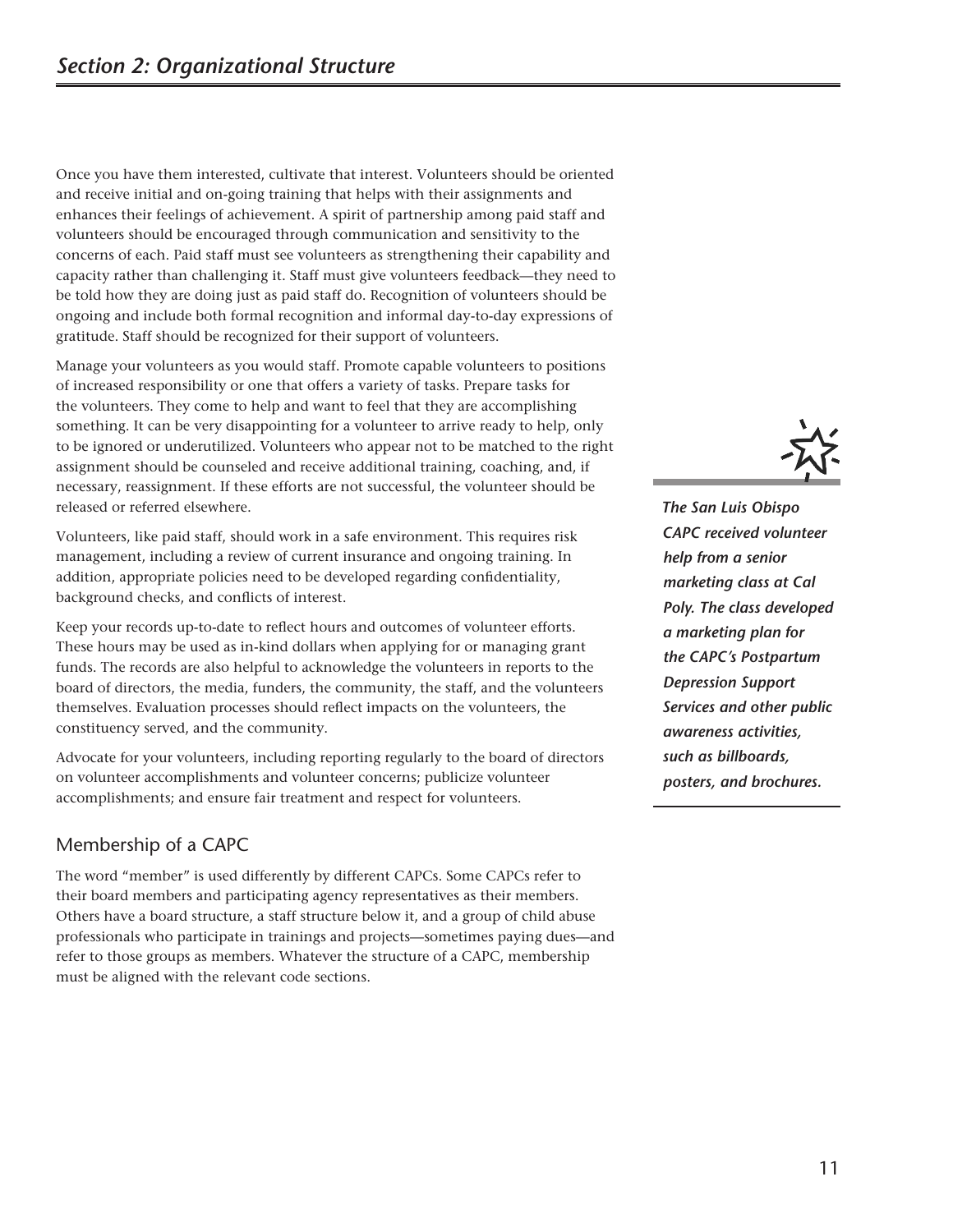#### <span id="page-19-0"></span>Notes

- 1. Refer to Appendix D for a list of county CHAT grantees.
- 2. Refer to Appendix C for a list of CBCAP organizations.
- 3. Refer to Appendix D for a sample CAPC organizational chart.
- 4. Refer to Appendix E for a sample coordinator/executive director job description.
- 5. For more information on AmeriCorps, go to http://www.americorps.org.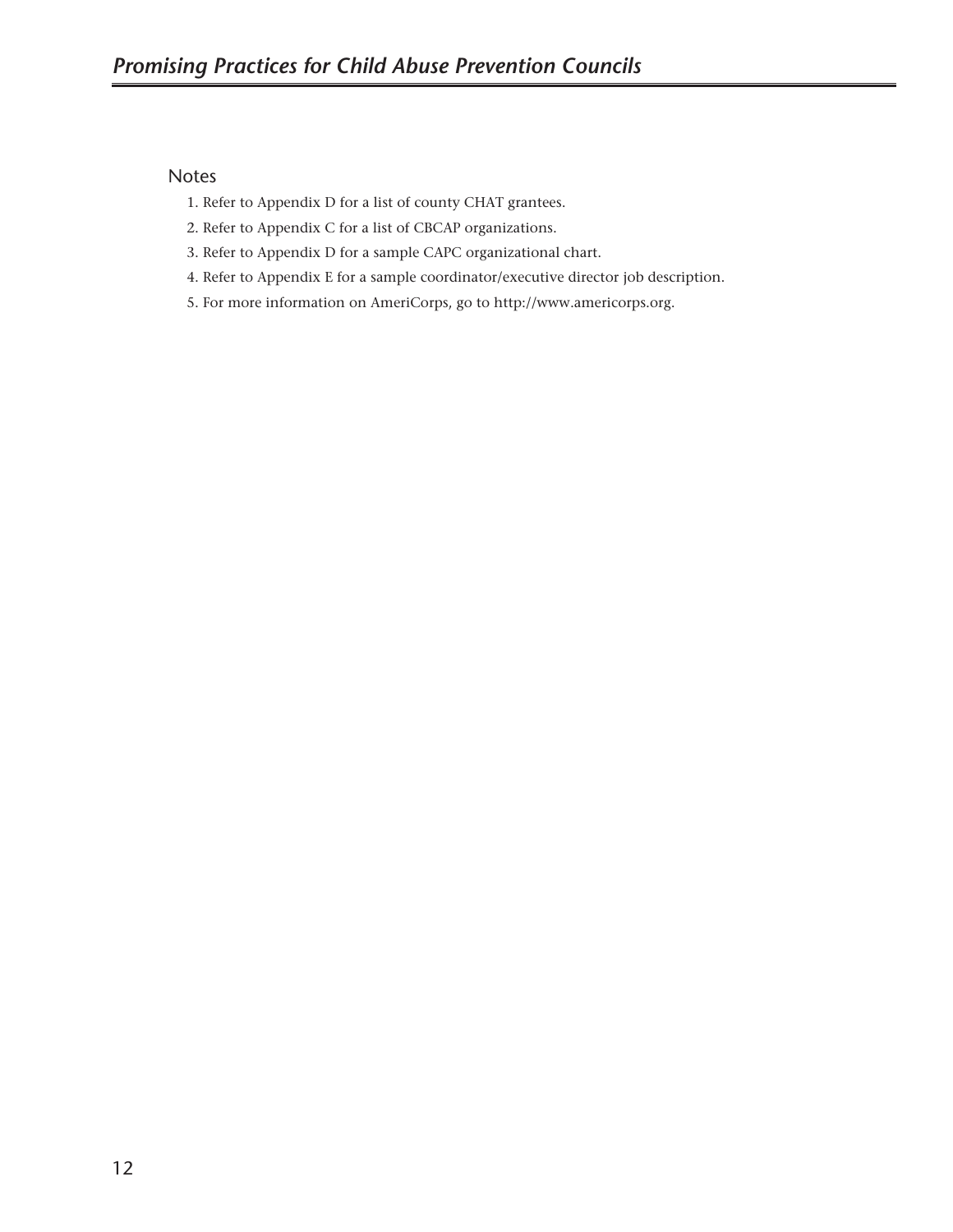# <span id="page-20-0"></span>Section 3: Policies and Procedures of a Child Abuse Prevention Council

Welfare and Institutions Code (WIC) Section 18986.14 specifies that duties of a Child Abuse Prevention Council (CAPC) shall include developing policies and setting priorities to ensure service effectiveness. Organizational policies governing both internal operations and any provision of services to clients should be clearly specified in writing and placed in a policy manual. Informal arrangements may guide the CAPC from day to day, but a basic written framework can help minimize any difficulties that may come up. Anticipating controversial issues can save a lot of misunderstanding and resentment down the line.

Policies and procedures should address all the important issues relating to prevention and intervention of child abuse. CAPC staff and stakeholders should:

- Develop an official policy statement, which includes a statement of the council's philosophy or mission regarding child abuse prevention.
- Ensure that policies and procedures are consistent with federal, state, and local laws (i.e., review the Brown Act to understand the potential impact on CAPCs and collaborating agencies).
- Establish formal agreements between the CAPC and any collaborating organizations that clearly state working roles and relationships, and follow county policies and other applicable laws regarding children's and family's rights, confidentiality, and sensitive information.<sup>1</sup>
- Ensure that policies and procedures cover working relationships with prevention/treatment services and other community representatives involved in child abuse prevention.
- Policies and procedures should be clearly communicated to the community and provided in languages commonly used in the community. A CAPC should look for ways to keep community members informed and involved.

# Ethical and Legal Considerations

Policies and procedures need to be carefully written to address conflicts of interest based on the needs and circumstances of a council.

Conflicts of interest arise whenever the personal or professional interests of a board member are potentially at odds with the best interest of the organization. Loss of public confidence and a damaged reputation are the likely results of poorly managed conflicts of interest. Nonprofit board members are likely to be affiliated with many organizations in their communities, so it is not unusual for conflicts of interest to arise. In addition, in some CAPCs, membership consists of long-time county employees; these county employees may face a conflict of interest related to their relationship to the CAPC and their civic agency.

According to The Board Sources' *Frequently Asked Questions*, 2 the nonprofit sector carries with it important ethical obligations. For example, a board member performs professional services for the council or proposes that a relative or friend be considered *Refer to Appendix F for a summary of the Brown Act.*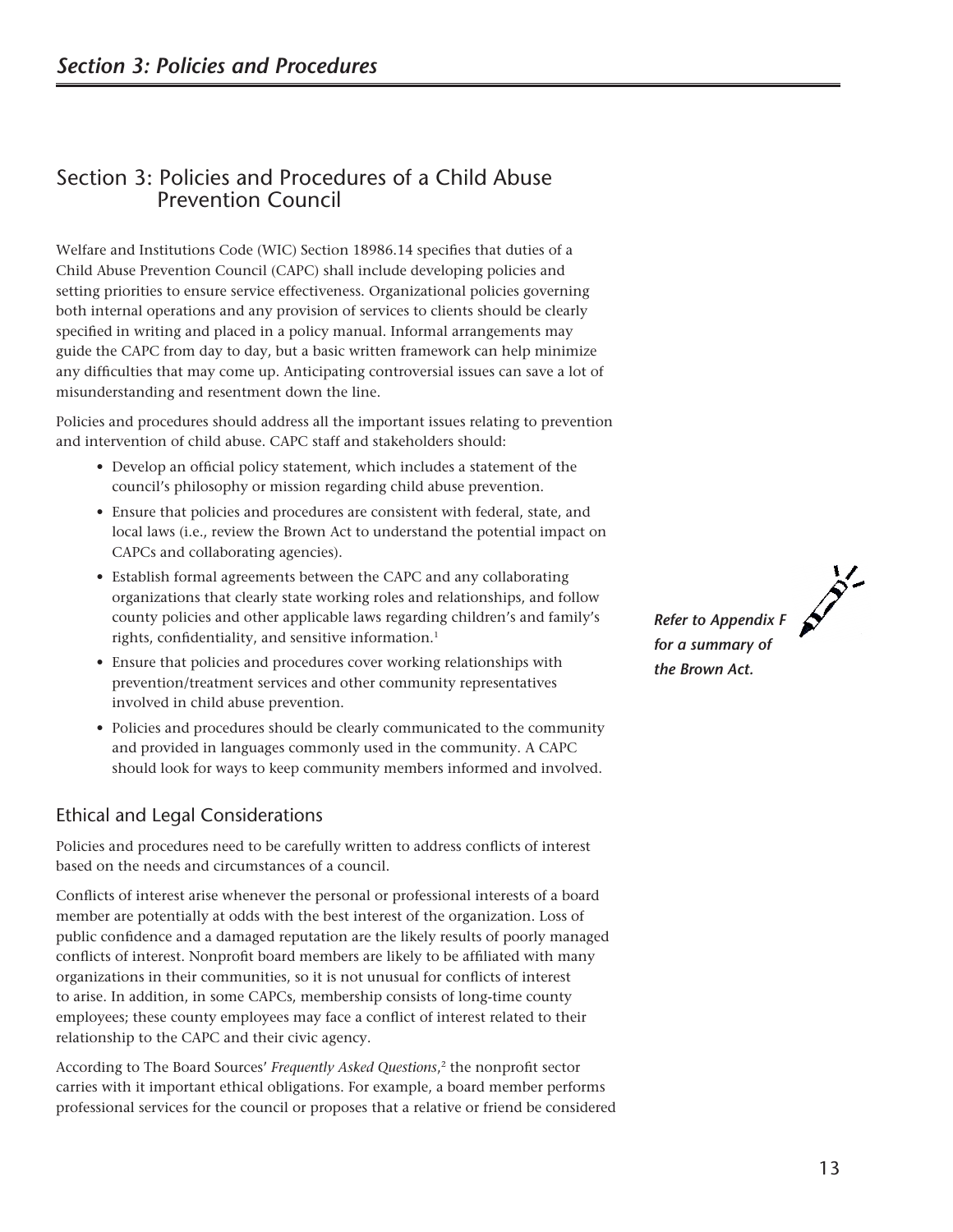<span id="page-21-0"></span>for a staff position. Such transactions are perfectly acceptable if they benefit the organization and if the board member made the decisions in an objective and informed manner. Even if they do not meet these standards, such transactions are usually not illegal. However, they are vulnerable to legal challenges and public misunderstanding.

Public confidence is very important to nonprofits. Boards should take the following steps to avoid even the appearance of impropriety:

- Adopt a conflict of interest policy that prohibits or limits business transactions with board members and requires board members to disclose potential conflicts.
- Require board members to withdraw from decisions that present a potential conflict.
- Establish procedures, such as competitive bids, that ensure that the council is receiving fair value in the transaction.

Self-monitoring is the best method of preventing situations of conflict of interest. However, it is imperative for councils to institute a system of checks and balances to circumvent actual or potential conflicts of interest, beginning with well-defined operating policies and procedures on all matters that might lead to conflict. Each board and staff member must agree in writing to uphold the policy.<sup>3</sup> In addition, the conflict of interest policy should be reviewed regularly as part of a board's selfassessment.

## Stakeholder Diversity

There are many organizations and individuals within a county concerned with child abuse prevention. A CAPC should attempt to involve a wide variety of constituents at appropriate times.

#### *Parents*

It is critical to seek out parent consumers and involve them in membership. Parent consumers are those who have utilized county child welfare services and, therefore, have first-hand knowledge that can be beneficial to a CAPC. Parent consumers can serve in many roles such as:

- Members of the board of directors
- Role models for other parents
- Participants in task forces and focus groups
- Co-trainers
- Fundraisers

Parental involvement results in community-based services that better address family needs. In order to recruit and retain parent consumers, a CAPC should consider offering incentives such as:

- Stipends
- Travel arrangements to and from the meeting site



*Santa Barbara County CAPC conducts a training in collaboration with Parents Anonymous (www.parentsanonymous. org) entitled "Shared Leadership: Building Partnerships with Parents to Strengthen Santa Barbara County Families." For parents who attend, the CAPC provides snacks and lunch, travel reimbursement, childcare, and a stipend of \$50 per family.*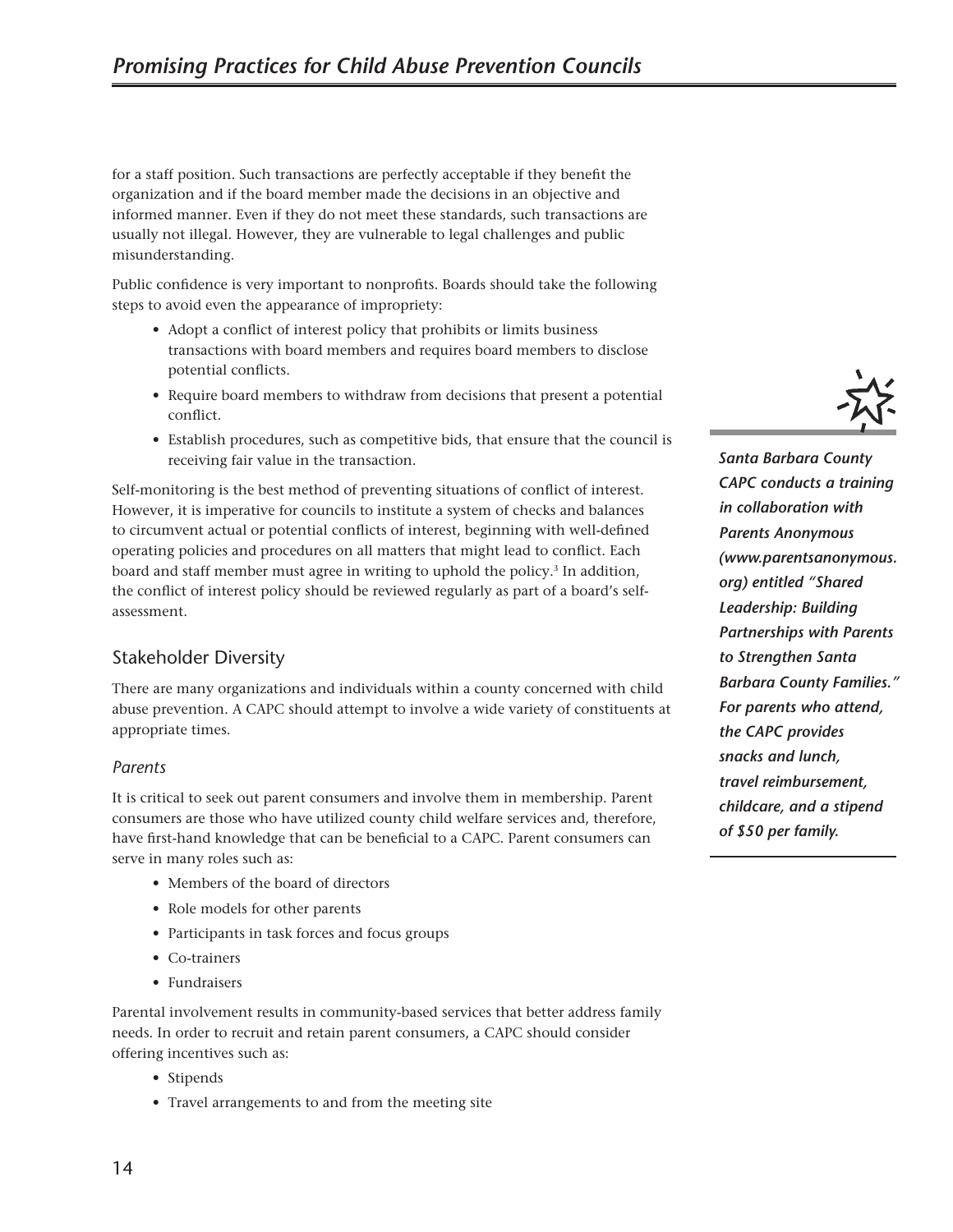- <span id="page-22-0"></span>• Childcare at the meeting site
- Refreshments at the meeting
- Meaningful involvement, including a philosophy of shared leadership and true partnership in the development of programs and policies
- Training (e.g., public speaking, leadership, governance, advocacy)

#### *Youth participation*

Many high school and college students are encouraged or required to conduct volunteer service hours in their community. Some CAPCs have utilized this program as a means of attracting youth to the program. This is a win-win situation, as a CAPC benefits from the young people's efforts and perspectives, while the youth obtain required service hours for school. (See Section 2 for more about volunteers.)

## Interagency Coordination Protocol

According to WIC Section 18982.2, a function of a CAPC is to provide a forum for interagency cooperation and coordination in the prevention, detection, treatment, and legal processing of child abuse cases. To ensure coordination of services, it is imperative for the CAPC to build strong partnerships with local agencies and to network within the community.

Formal agreements between cooperating agencies and the council should specify working roles and relationships. These agreements need to follow county policies and applicable laws regarding children's and family rights and confidentiality. In addition, in well-established CAPCs, the council operates as a multi-disciplinary team as defined under WIC Sections 5328(l), 18951(d), and 18961.

WIC Section 18982.2 specifies that a CAPC shall encourage and facilitate community support for child abuse and neglect programs. Community networking is very important to ensure CAPC viability and sustainability. When a CAPC is linked to the community, it can better obtain political and financial support, become a resource for individuals and agencies, and spread the prevention message through conferences and campaigns. Outreach programs should provide opportunities for community agencies and local businesses to volunteer time and resources.

## **Excerpts from Relevant Code Sections** *Interagency Coordination Protocol*

To meet its primary purpose, a CAPC is required to develop a formal protocol for interagency coordination with clearly defined goals and objectives—consistent with legislation—for each component.

WIC Section 18983.6 specifies that councils shall develop this protocol and provide yearly reports to the county board of supervisors. Formal agreements between operating agencies and the council are to be established. These agreements clearly set forth the working roles and relationships that follow county policies and other applicable laws regarding child and family rights and confidentiality. The council operates as a multi-disciplinary team defined in WIC Sections 5328(1), 18951(d), and 18961 regarding its form and duties and confidentiality requirements.

The protocol should include an established meeting and reporting schedule and should include county-wide distribution of information to increase public awareness of a council's activities and its role in the community. A CAPC should conduct council meetings at least once a month, while a council serving as the Local Trust Fund Commission should conduct at least two public meetings yearly for public testimony. Yearly reports are made to the county board of supervisors.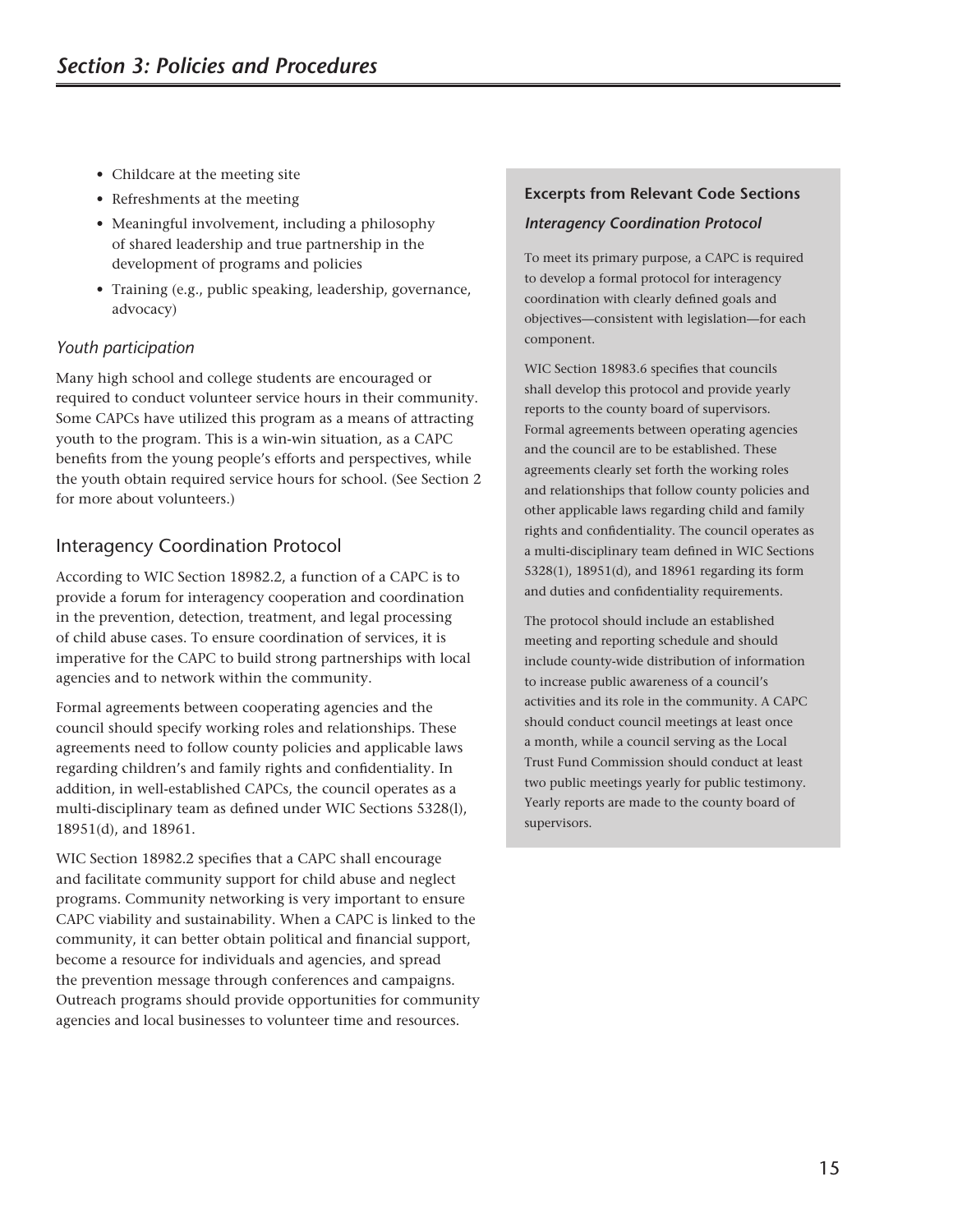#### <span id="page-23-0"></span>*Formalizing the collaboration*

When a CAPC works with another organization, memoranda of understanding (MOUs) or operational agreements (OAs) make the relationships clear, specifying the responsibilities of each agency in implementing a project.4

## Cultural Competence

In order for a CAPC to successfully operate in diverse communities, it must be sensitive and responsive to the cultural diversity of the community. Cultural competence in the organizational context is defined as "a set of congruent behaviors, attitudes, policies, and structures, which come together in a system, agency, or among professionals to work effectively in the context of cultural differences," as stated in *Generalist Practice with Organization and Community*. 5

Cultural competence is multi-focused, connecting staff behaviors and attitudes with council policies and structure. The following questions will help to assess a council's cultural competence:

- How responsible is the council in responding effectively and efficiently to the needs of the culturally diverse people it serves?
- What training is needed to make CAPC staff and volunteers culturally competent?
- In what ways could services be administered differently in response to the needs of the council's culturally diverse population?
- What is the vision of the culturally diverse community?
- How might the CAPC determine that the goal of cultural competence has been achieved?

Recommendations to attain cultural competence include conducting:

- An ongoing assessment of the cultural diversity amongst the clients served by the CAPC. A CAPC should strive to become competent, working with all cultural groups in the community, including individuals with special needs and the gay and lesbian community, for instance.
- An assessment of obstacles, such as language differences and any lack of resources that may stand in the way of serving the community. CAPC staff should present the obstacles to the board for help in developing strategies to address them.
- An assessment of the training necessary to enhance the cultural competence of a council's staff and members.

## Community Representation, Responsiveness, and Recognition Programs

According to WIC Section 18982, a CAPC's primary purpose is to coordinate the community's efforts to prevent and respond to child abuse. In addition, according to WIC Section 18982.1, a CAPC should encourage community representation in the form of community volunteers, civic organizations, and religious communities.



*In Riverside County, the CAPC has developed partnerships with law enforcement, local service providers, and county agencies to provide services to children exposed to violence or trauma. Sacramento County, Placer County, and other counties have also developed good interagency protocols.*

*In Los Angeles County, an umbrella organization called the Interagency Council on Child Abuse and Neglect (ICAN) handles the larger, county-wide duties, allowing smaller community councils to concentrate on issues and activities related to specific populations.*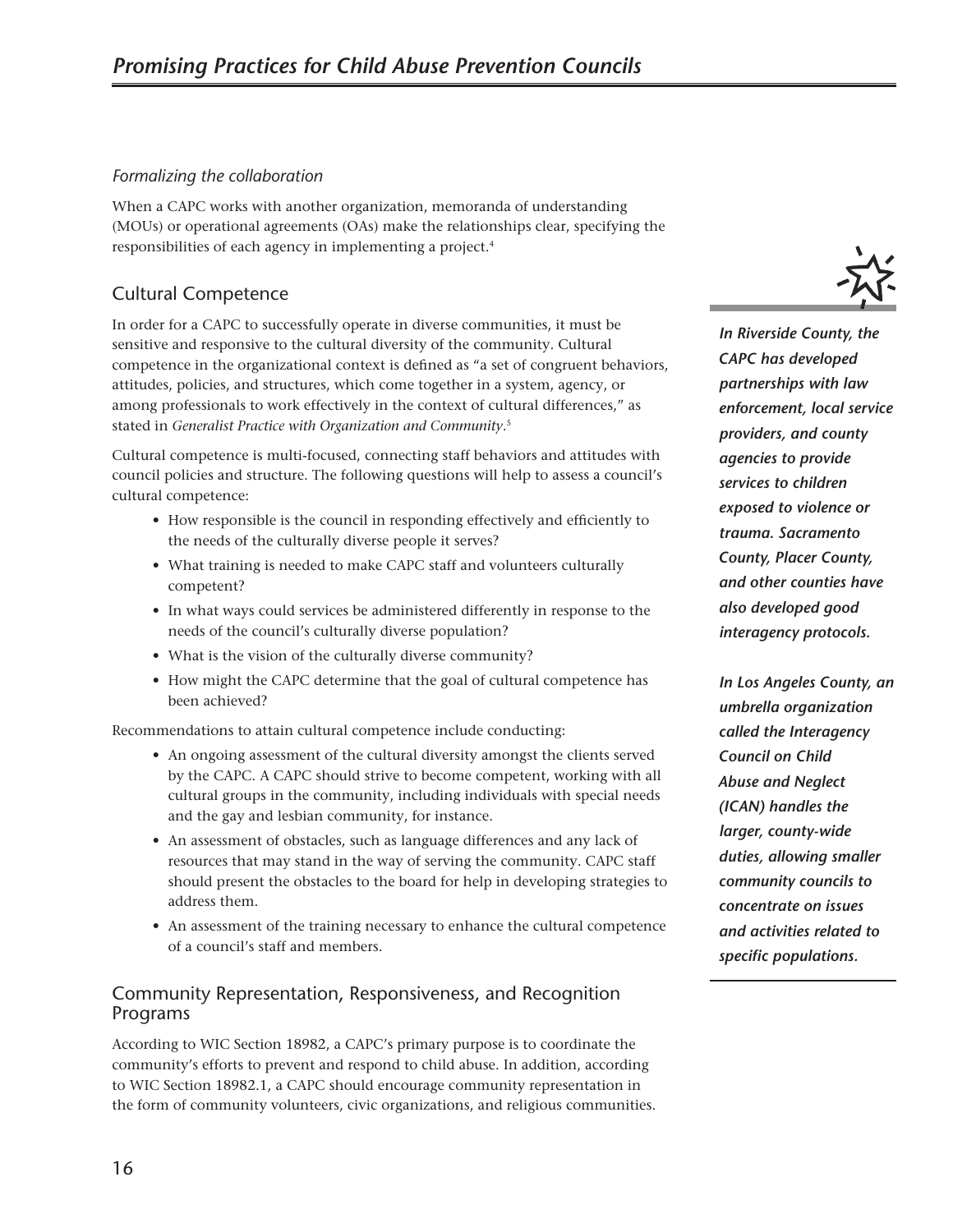<span id="page-24-0"></span>In order to attract and involve community members, the mission of a CAPC must be communicated and easily understood. Community members need to be provided with information about how they can help.

Individual community members and community organizations that provide help should be given official recognition and appreciation. This can be done in monthly meetings, at a special awards banquet, or at other CAPC-sponsored functions. Many CAPCs use annual "awards banquets" to recognize community leaders, businesses, volunteers, and other agencies. These events can be organized as a large event that raises funds for a CAPC, or it can be a modest event.

When the event is a fundraiser, a CAPC can:

- Ask businesses to sponsor tables with large donations.
- Ask individuals to purchase tickets at price above the cost of the event.
- Ask for donations for items to auction.

When holding a recognition event that is not also a fundraiser, CAPCs can:

- Include meals in the price of the ticket.
- Use donated funds for award gifts.

At the awards banquet, the CAPC executive director and other prominent leaders in the community can present awards to recognize extraordinary contributions to the field of child abuse prevention, intervention, and treatment. Every effort should be made to notify the media in advance of this event. Articles and pictures of the awardees in the local paper help in the recognition of both the CAPC and child abuse prevention issues. If local celebrities such as newscasters and political figures are involved, it can help draw media interest.

#### Marketing

Marketing is a new world for many nonprofit CAPCs. The *Marketing Workbook for Nonprofit Organizations*6 suggests the following beginning steps to a marketing campaign:

- Define the organization's unique niche, and ensure the services are meeting the community's needs.
- Reach the community with a message that motivates people to respond.
- Stand out and attract the kind of attention, support, and enthusiasm that the organization needs.
- Have an impact on the social welfare agenda in the community and beyond.

An effective promotion campaign helps to create or reinforce the image of a CAPC and conveys a specific message telling the community what a CAPC wants them to do. A CAPC should develop a clear communications strategy for each of its external audiences (e.g., one for potential donors, one for community involvement audiences, one for education audiences). Promotional materials produced should be consistent with this strategy.



*Many CAPCs hold large annual fundraising events. The Madera County CAPC hosts an annual Student Recognition Luncheon. Though not a fundraiser, the luncheon gives schools a chance to collaborate with the CAPC to recognize deserving students. The ceremony is meant to acknowledge students who work hard, overcome obstacles in their lives, and/or contribute to the community.*

*The RAISE Foundation (Orange County CAPC) held a fashion show where over 60 volunteer models—including the sheriff, the fire authority chief, and Mickey and Minnie Mouse walked the runway. Short biographies and highlights of accomplishments were presented while the models walked.*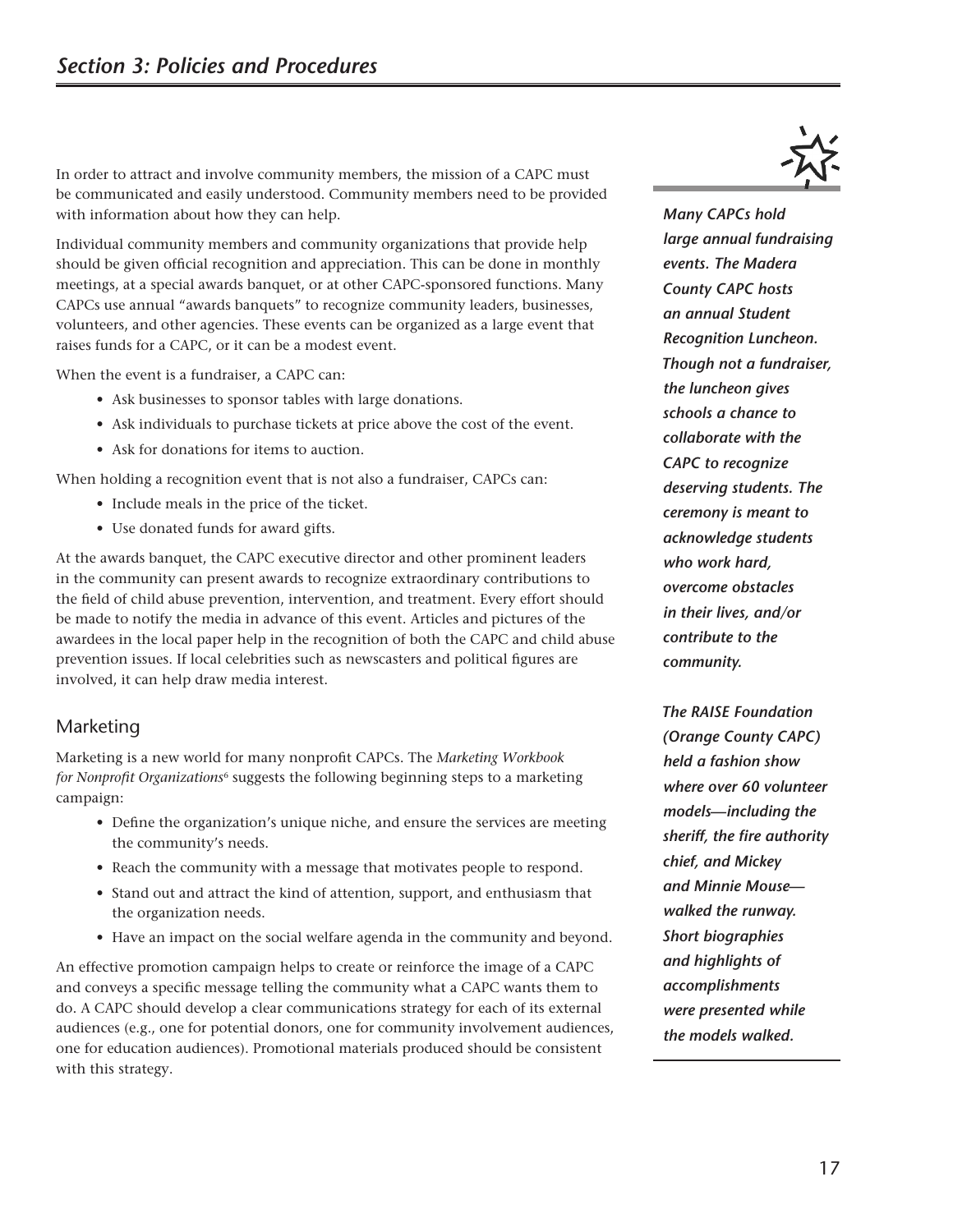<span id="page-25-0"></span>Ogilvy Public Relations' *Creating and Implementing a Media Campaign*7 gives the following specific recommendations once a campaign is developed:

- Identify key messages.
- Identify the target audiences.
- Simplify the message.
- Select several vehicles to carry the message (e.g., TV, radio, print).
- Convey the message with frequency.

One of the challenges is to select the right medium to reach the right audience.<sup>8</sup>

A council's marketing plan and promotional campaign will succeed only if it is wellplanned and well-executed. It is important to regularly evaluate the progress and be flexible and responsive. Follow-through is paramount. As time progresses, new insights, opportunities, or unexpected problems may arise. Always keep timing in mind and be prepared to make changes. The focus should remain on achieving the marketing goals.

## Accounting

In a well-established CAPC, financial management activities require specific, in-house staffing, whether paid or volunteer, or through a combination of staff and outside service providers. A CAPC should produce monthly financial statements that are easily understood and available when needed.

## Facility Management

One of the indicators of a well-established CAPC is a physical location—an office facility or building. Some CAPCs share office space with other nonprofit organizations, while others are able to obtain space from the county. Whatever the structure, CAPC leadership should be conscious of the requirements related to occupancy, licensing, permits and regulatory compliance, including safety issues. For some CAPCs, leadership rotates and the physical location of the office moves accordingly. If it is not possible for a CAPC to have a dedicated office, consider opening a post office box, which can then be listed on letterhead and brochures.

## Evaluation

Program evaluation is a systematic method for collecting, analyzing, and using information to answer basic questions about how well a CAPC is delivering its services and the impact of those services on the target population. In addition to formal evaluations and reports to funders, participation from stakeholders and clear communication with collaborators and clients will allow for continual evaluation and improvement.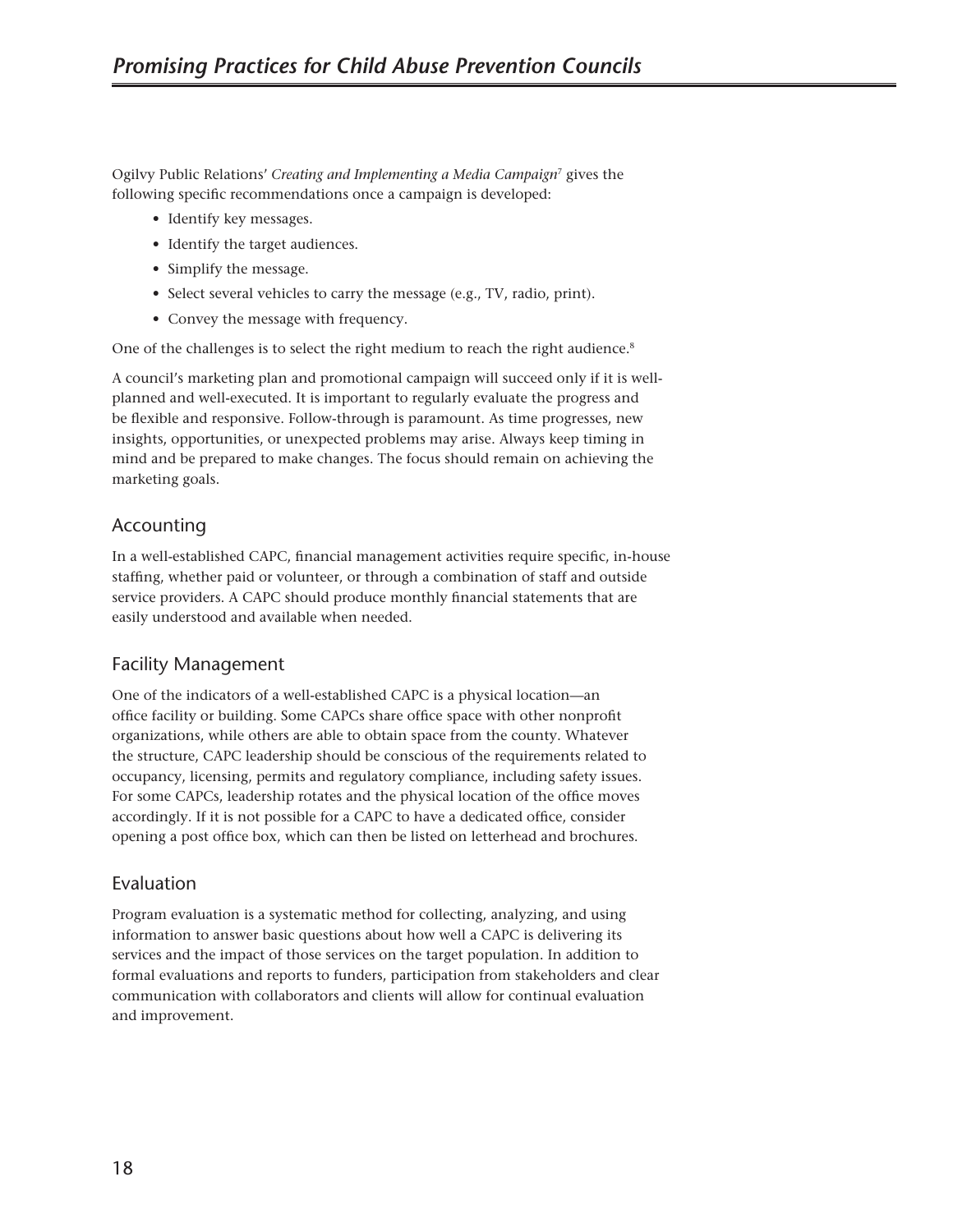Why is evaluation important?

- Accountability: Learning from the results of ongoing tracking and analysis of outcome indicators is part of the process of "self-evaluation." Was the program implemented as planned? Were the expectations met? If not, why not?
- Program Improvement: An evaluation can provide regular feedback that will help make a program more effective. The feedback from the outcome accountability process can be used to make improvements. The results of an evaluation should be presented to both the staff and board.
- Increased knowledge in-house: An evaluation can increase knowledge about the services being provided and any problems the services are not addressing.
- Increased understanding in the community: Information gathered in an evaluation can be disseminated to organizations involved with a CAPC. Positive outcomes will help secure funding and community support and will inform future plans and the next cycle of the evaluation process.

Evaluation can include a number of different approaches and strategies, including outcome accountability. Outcome accountability is:

- Naming the positive changes that are expected for participants in programs.
- Measuring the extent to which these changes occur.
- Reporting this information to funders and other key stakeholders.
- Using the results of the process to improve services.

Some additional sources of information about achieving successful implementation:<sup>9</sup>

- California Attorney General, Safe from the Start offers a free, downloadable document called *Reducing Children's Exposure to Violence: Promising Strategies and Programs Resource Guide*. This guide contains evaluation ideas, tools, and resources.
- Office of Juvenile Justice and Delinquency Prevention offers its series of howto reports on topics related to program development, implementation, and evaluation for viewing at its website.
- National Child Protection Clearinghouse offers general principles for program evaluation.
- RAND offers a report, available on their website, on the implementation of welfare reform in the state of California and discusses some key issues that influence program implementation.
- Francine Jacobs of Tufts University developed an evaluation method using the five-tier approach, which describes many levels of program evaluation.

*FRIENDS Outcome Accountability for Family Support Programs' evaluation process is briefly summarized in Appendix J and may be useful for adaptation by CAPCs.*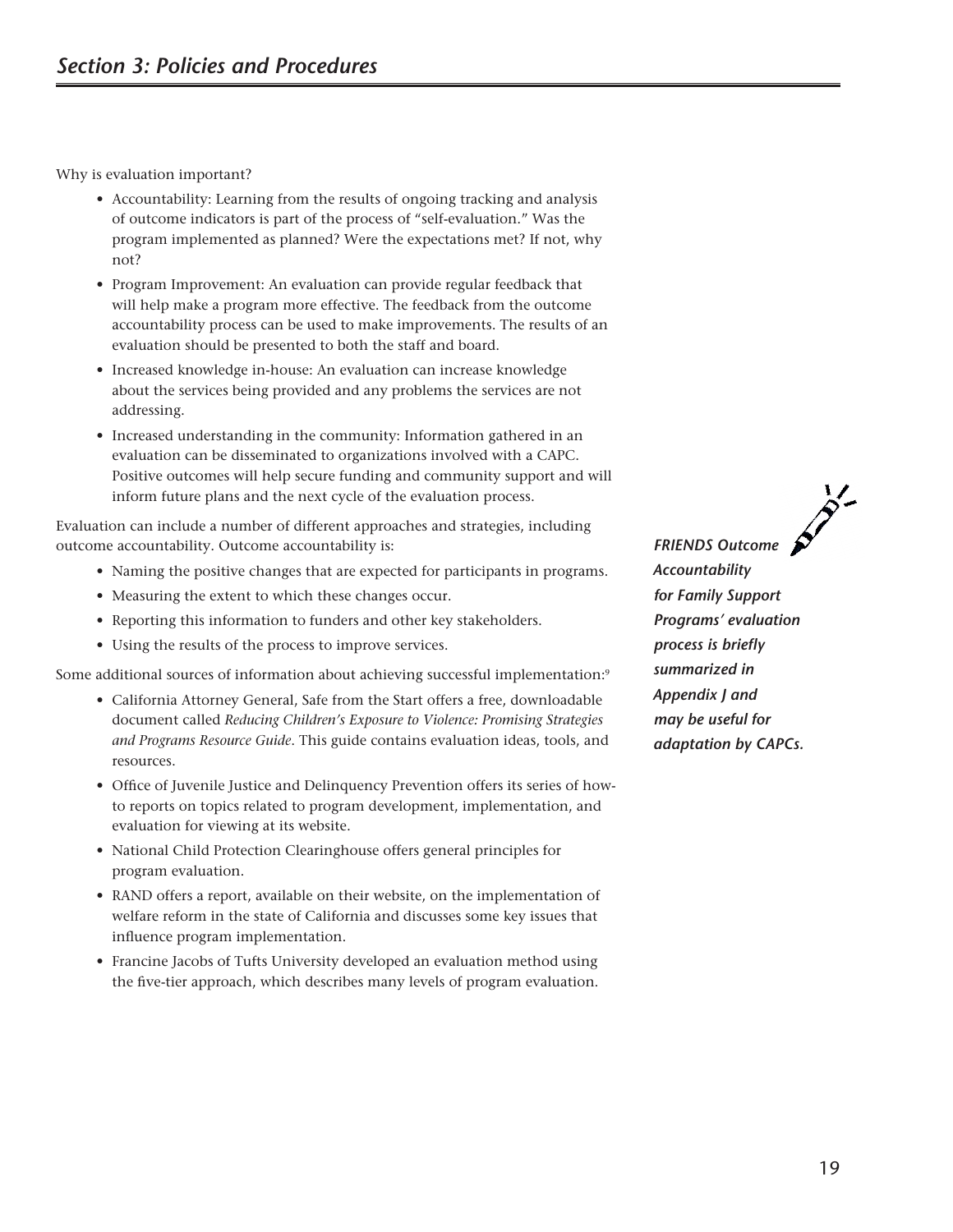#### <span id="page-27-0"></span>**Notes**

1. Refer to Appendix G for sample forms, including a sample of a Consent to Exchange Confidential Information form and a sample Confidentiality Acknowledgement and Agreement form.

2. Board Source, "Frequently Asked Questions," http://www.boardsource.com.

3. Refer to Appendix G for a sample Conflict of Interest Disclosure form.

4. Refer to Appendix G for a memorandum of understanding (MOU) framework and a sample MOU. CAPC staff should work closely with the board of directors and seek legal advice when tailoring this framework for a CAPC's specific situations.

5. Kirst-Ashman, Karen K. and Graften H. Hull, Jr. *Generalist Practice with Organization and Community*. Chicago, IL: Nelson-Hall Company, 1997.

6. Stern, Gary J. *Marketing Workbook for Nonprofit Organizations*. St. Paul, MN: Amherst H. Wilder Foundation, 1994.

7. Ogilvy Public Relations Worldwide, "Creating and Implementing a Media Campaign," http:// www.ogilvypr.com.

8. Refer to Appendix H for a description of the most common media tools.

9. The sources found under this section can be found:

- California Attorney General, Safe from the Start at http://www.safefromthestart.org
- Office of Juvenile Justice and Delinquency Prevention at http://www.ojjdp.ncjrs.org
- National Child Protection Clearinghouse at http://www.aifs.org/au/nch/progeval1.html
- RAND at http://www.rand.org/publications
- Weiss, Heather and Francine Jacobs. *Evaluating Family Programs*. Hawthorne, NY: Aldine Publishing Company, 1988.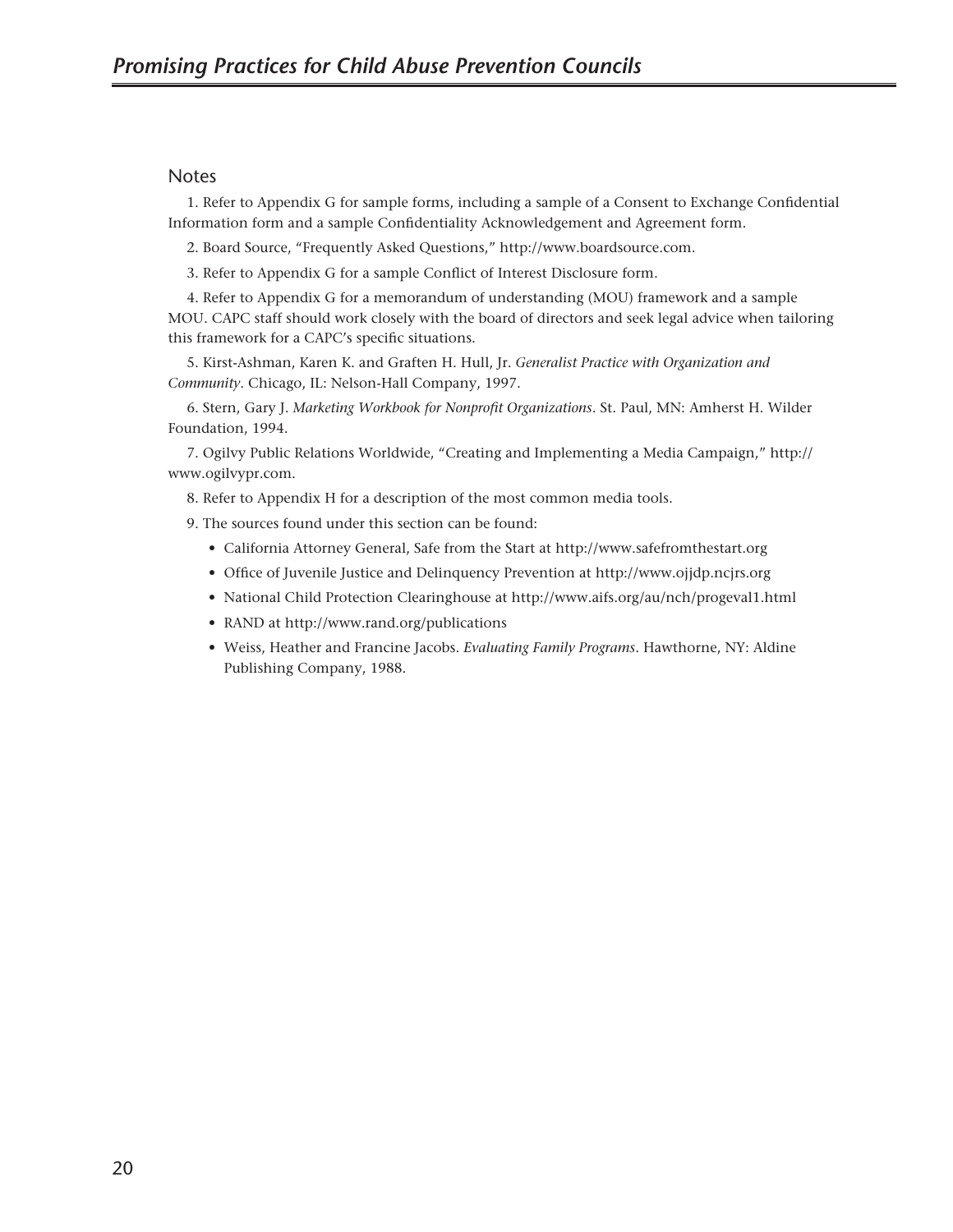# <span id="page-28-0"></span>Section 4: What Does a Child Abuse Prevention Council Do?

## Coordination and Collaboration Utilizing a Multi-Systems Approach

A Child Abuse Prevention Council (CAPC) can best serve the community when it is linked to other agencies in the community that serve children and families. Establishing a system of pooled resources provides a stronger base than an individual or single agency can provide—enhancing efforts while minimizing costs. Formal training workshops and informal sharing of disciplinary views build a common knowledge base.

A CAPC can provide a forum to for agency staff to discuss interagency differences and understand the strengths and limitations of each agency. A CAPC can participate in activities to prevent burn-out by addressing the emotionally taxing aspects of working in the field of child abuse and neglect and maintaining a forum for peer support. Promoting shared responsibility and decreasing unilateral decision-making can enhance services to families. On-going informal needs assessment may be conducted to better meet community requests.

Since CAPCs are important partners in coordinating agency efforts to respond to child abuse, they should be involved in other community teams that deal with child abuse and neglect. Council members may become representatives to various teams or advisory boards.

#### *Multi-Disciplinary Interview Team (MDIT)*

Most counties in California use a multi-disciplinary approach to interview children following an allegation of abuse. The multi-disciplinary approach is favored since it reduces the likelihood of a child being interviewed multiple times regarding the traumatic event that may have occurred, while ensuring that all members of the team (law enforcement, child protective services, prosecution, medical staff, etc.) have access to pertinent information about what may have happened to the child. An MDIT often serves as a conduit to appropriate follow-up resources.

Some CAPCs interact closely with their county MDITs. Information gained through MDIT procedures can be helpful to a CAPC as it applies to improvements in services to children and families. Shared resources, such as co-sponsorship of trainings, can be advantageous to both MDIT and CAPC.

## *Child Death Review Team (CDRT)*

Child Death Review Teams examine the specific circumstances under which children have died and assess how policy changes can prevent child deaths and injuries. Most of the counties in California have CDRTs. County teams meet monthly or quarterly to share information and strategies and ensure that the system is preventing child deaths whenever possible.



*In San Francisco, the Child Abuse Prevention Council coordinates the county MDIT. The Greater Bay Area CAPC Coalition has also presented trainings in conjunction with the California Consortium of MDITs.*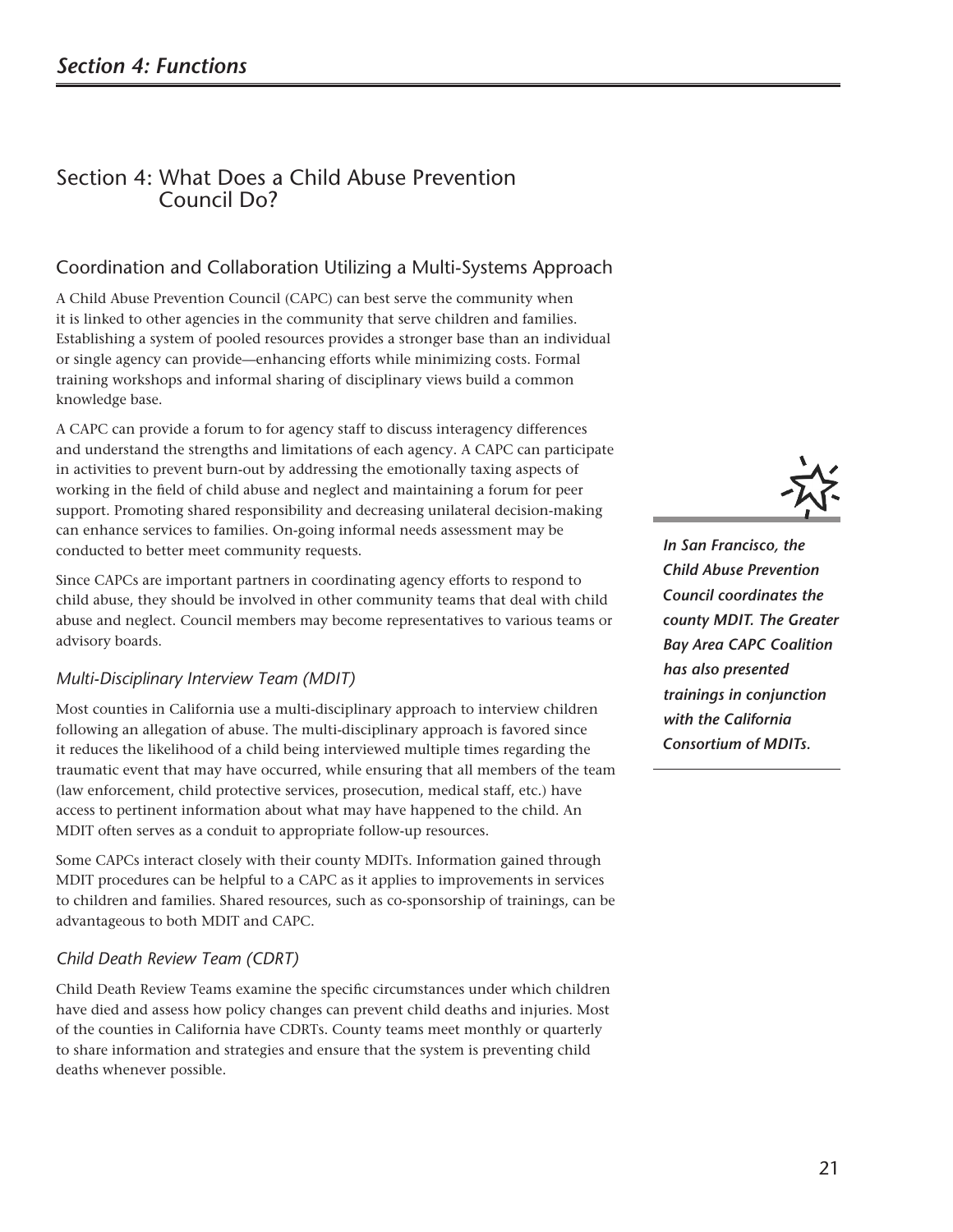<span id="page-29-0"></span>A CDRT uses an interagency child death review team protocol to identify factors contributing to the child deaths in the county. CAPC representatives are important on a CDRT, acting as neutral, objective voices for the children, not aligned with a particular agency.

#### *Domestic Violence Teams*

Some CAPCs have incorporated both child abuse and domestic violence prevention as functions of their council. In counties where they are separate, liaisons from a CAPC should serve on the domestic violence team and vice versa, since the issues are so connected.

#### *Regional CAPC Coalitions*

CAPCs have been collaborating informally and formally with each other for years, sharing information and resources. Regional coalitions provide a forum for CAPCs located near each other to develop joint projects, share ideas and solutions, and support each other in doing this important work. In 2001, the state's Office of Child Abuse Prevention (OCAP) established a program through the CATTA Center to provide logistical support for eight regional CAPCs coalitions in California. This program gives every CAPC the opportunity to participate in regional meetings on a regular basis.

#### Public Forum

Welfare and Institutions Code (WIC) Section 18986.12 specifies that the city or county board of supervisors, in partnership with the county, may establish an interagency Children's Services Coordination Council. In some counties this council is the CAPC or its supervising body. The code further states that the interagency Children's Services Coordination Council shall convene at least two public meetings annually inviting public testimony.

Even if a CAPC is not directly related to an interagency Children's Services Coordination Council, it can hold meetings which welcome input and participation from the public. Public meetings are a mechanism for receiving feedback about the system, which then allows a CAPC to recommend improvements in services. Information gained directly from the public helps a CAPC focus its own services in areas most helpful to families. In order to attract participants, the meetings need to be productive and organized. The attendees need to feel connected and acknowledged.

## Recommending Improvements in Services to Families and Victims

A CAPC should be a "safe place" where professionals and clients can discuss how the system might be improved to better serve children and families. A CAPC coordinator, who is linked to county departments and nonprofits, can serve as the "hub of the wheel" to help concerns be centralized and addressed. When a CAPC regularly



*In some counties, such as Marin, CAPC coordinators serve as chair for the CDRT. Some counties also have representatives on the State Child Death Review Council to coordinate information and ideas beyond the county level.*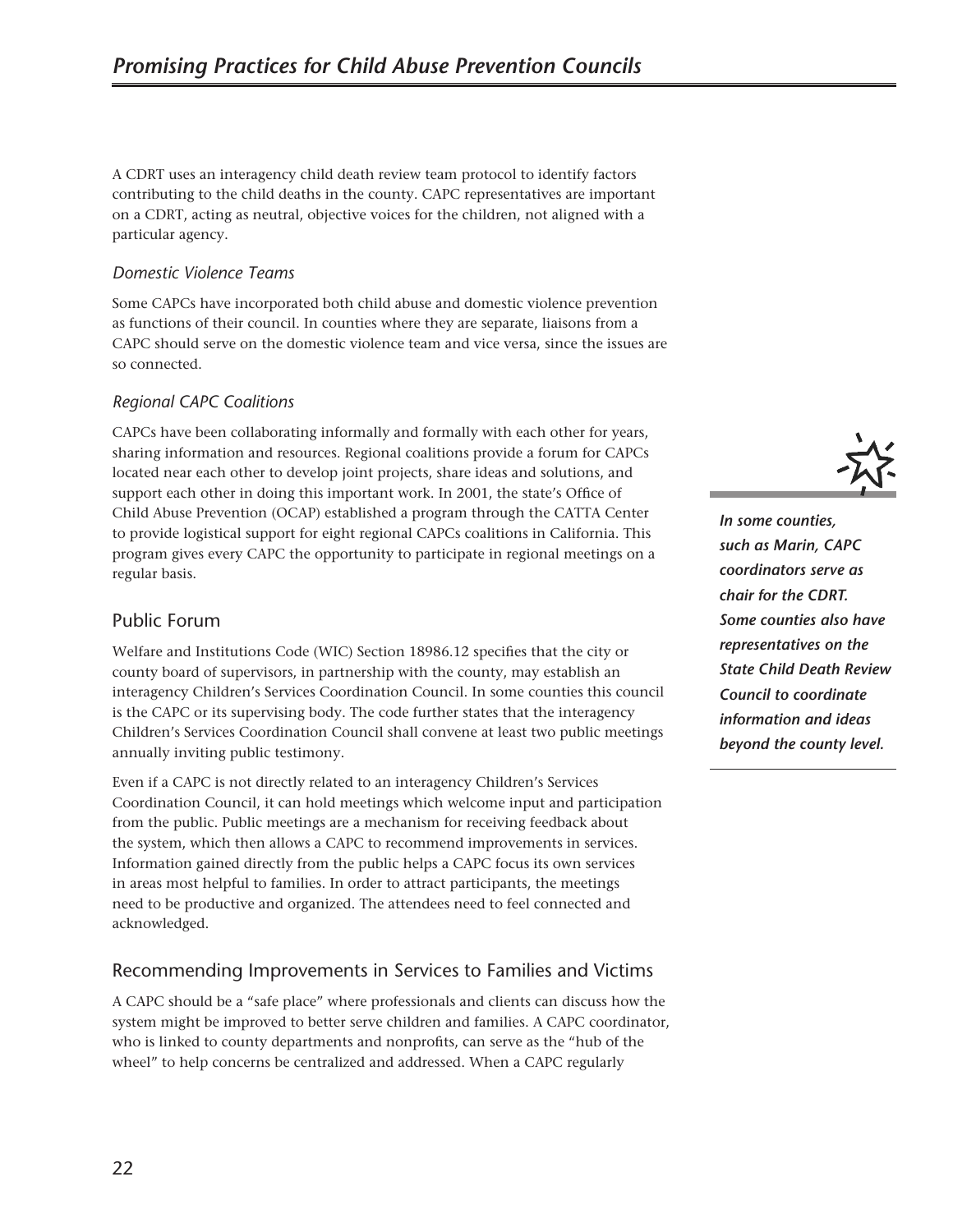<span id="page-30-0"></span>collaborates with all the child abuse prevention organizations in the county, there should be enough trust to feel comfortable communicating what improvements are needed and how they can be approached.

According to WIC Section 18982.2, a CAPC shall recommend improvements in services to families and victims. A CAPC and others providing services can:

- Collect, organize, and report feedback and data about services to families and victims.
- Involve staff in assessing programs and ensure they receive training in evaluation processes and methods.
- Involve parent consumers in providing feedback on the services they receive.
- Provide training and technical assistance to improve the accountability of programs using Child Abuse Prevention, Intervention, and Treatment (CAPIT) program funds.
- Collect data about the process of implementing the programs and about outcomes for participants.
- Actively use feedback and data to assess the council's progress and to determine necessary modifications.

For a CAPC functioning in a rural county, it may be difficult to speak to all the residents. Some CAPCs, such as Humboldt County and Placer County, have developed innovative ways of overcoming the challenges of obtaining participation from isolated areas of the county.

Placer County has created a mobile service delivery team, which travels to isolated areas to provide services to children and parents.

Humboldt County holds two annual meetings in outlying areas to try to stay in touch with those living in rural areas. These meetings allow residents to share their needs with the Humboldt County CAPC, which continues the expansion of resources and services to them.

#### Public Awareness

According to the WIC Section 18982.2, a function of a CAPC is to promote public awareness of the abuse and neglect of children and the resources available for intervention and treatment. CAPC

## **Excerpts from Relevant Code Sections** *Functions of a CAPC in the Community*

WIC Section 18982.2: Functions shall include, but not be limited to, the following:

- Provide a forum for interagency cooperation and coordination in the prevention, detection, treatment, and legal processing of child abuse cases.
- Promote public awareness of the abuse and neglect of children and the resources available for intervention and treatment.
- Encourage and facilitate training of professionals in the detection, treatment, and prevention of child abuse and neglect.
- Recommend improvements in services to families and victims.
- Encourage and facilitate community support for child abuse and neglect programs.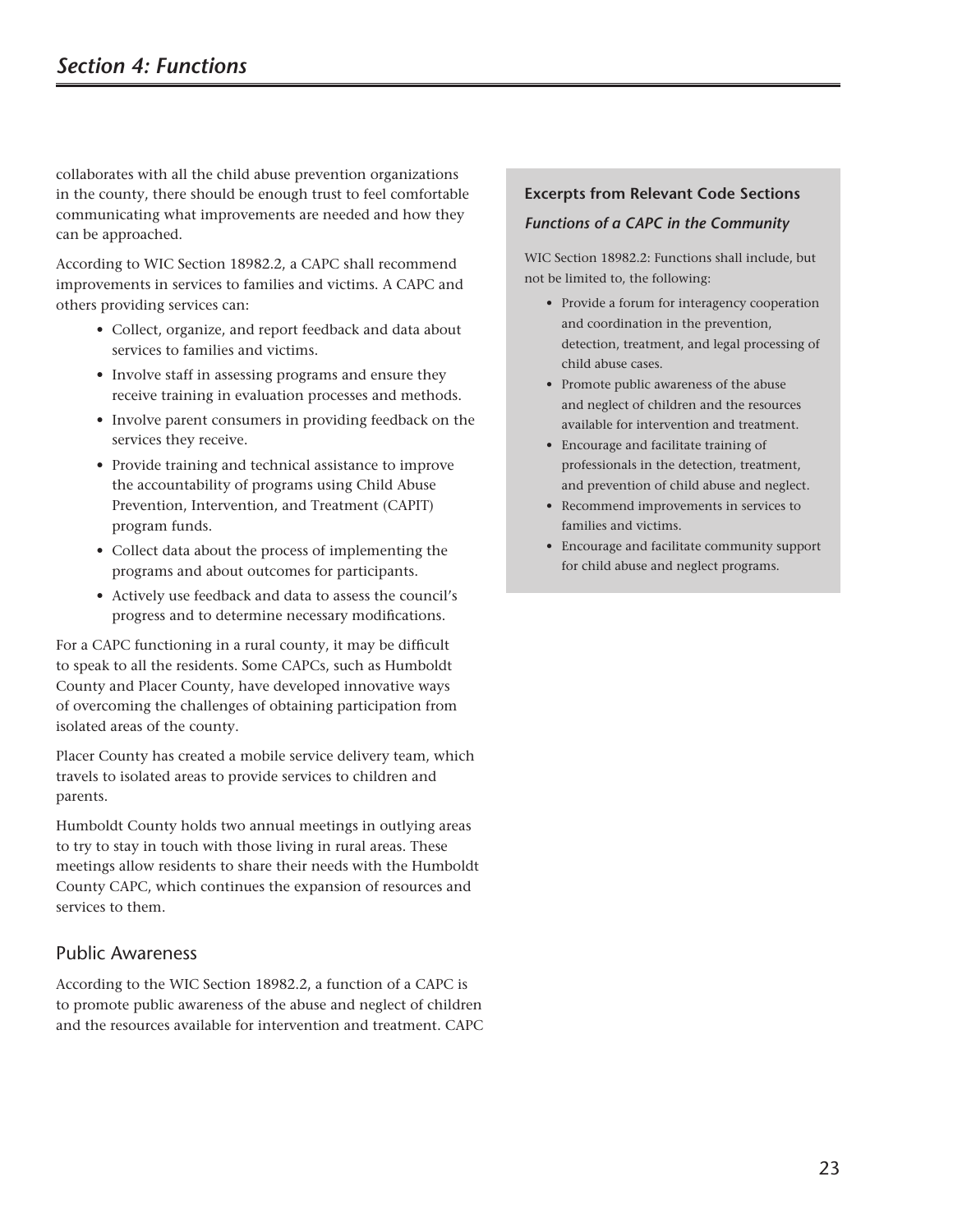activities can inform and encourage community involvement in protecting children in many ways, from a billboard with parent information to a training event for professionals. Every time a CAPC conducts an activity, there is potential to raise public awareness.

Partnerships with corporations such as Longs Drugs (e.g., printing on customer bags) and Shell Oil (e.g., signs displayed at the gas pumps) have also assisted CAPCs in getting messages to the public. Each CAPC should look for opportunities to involve the public in the campaign against child abuse and neglect.

#### *Promoting Prevention and Early Intervention*

The *Child Abuse Prevention Handbook*1 describes the following types of child abuse and neglect prevention:

- Primary prevention: community education that enhances the general well-being of children and their families
	- Educational services are designed to enrich the lives of families, to provide information and skills to improve family functioning and to prevent stress and problems that might lead to child abuse or neglect. Primary prevention also includes perinatal programs and providing parents of children of all ages with information regarding child rearing and community resources.
- Secondary prevention: services designed to identify and assist high-risk families to prevent abuse or neglect
	- High-risk families are those families exhibiting the symptoms of potentially abusive or neglectful behavior or under the types of stress associated with abuse or neglect. Secondary prevention also includes training mandated reporters in child abuse identification and reporting.
- Tertiary prevention: intervention or treatment services to assist a family in which abuse or neglect has already occurred in order to prevent further abuse or neglect

Intervention can range from "early" intervention in the initial stages of abuse or neglect to "late stage" intervention in severe cases or after services have failed to stop the abusive or neglectful behavior.

Child abuse prevention should be approached as a community problem, lodged in the values of diverse geographic, economic, cultural, and ethnic groups. Prevention programs must take account of these differences and be tailored to individual communities. Child abuse cannot accurately be predicted; it is not possible to know in advance who will and who will not abuse. Thus, prevention programs must be directed toward all families.

Because of the complexities of child abuse and the variety of underlying factors, no one approach to prevention is adequate. As discussed in the *New Child Protection Team Handbook*, 2 a comprehensive community-based approach to prevention would include programs that:

- Help new parents get off to a good start by helping build close and healthy bonds with their new babies and providing with information about childcare and child development.
- Help parents develop good parenting skills by making parent education readily available and in a variety of forums.
- Help families manage stress during times of crisis by making services available such as help lines, hotlines, crisis nurseries, drop-in centers, and crisis caretakers.
- Help parents find periodic relief from the heavy and continuous responsibilities of childcare with adequate, quality daycare.
- Help children learn how to protect themselves from abuse by making prevention and risk reduction education programs readily available.
- Help to eradicate the scars of abuse and break the cycle by providing therapeutic services to children at the time of the abuse and in the ensuing years.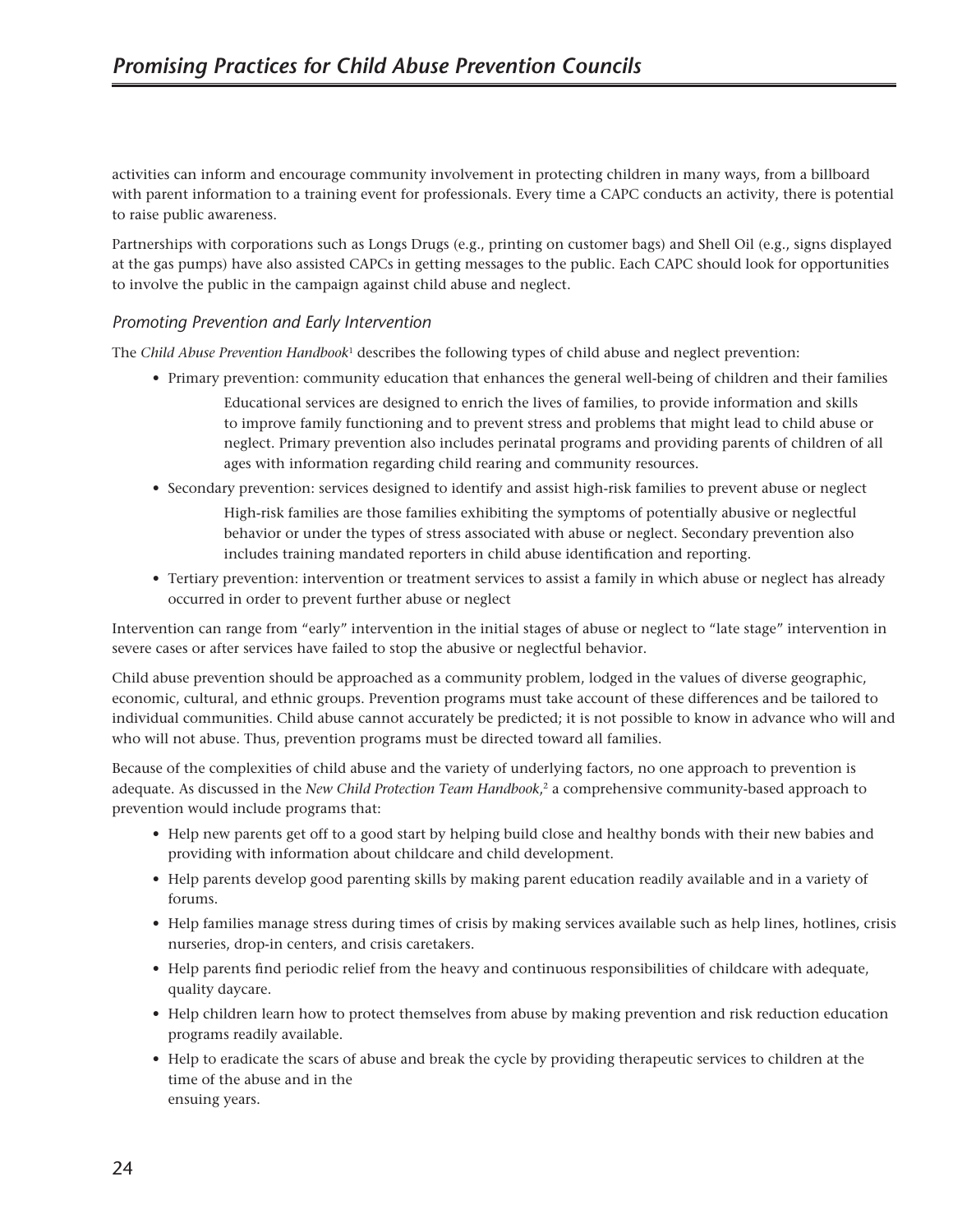*[A] function of a CAPC is to promote public awareness of the abuse and neglect of children and the resources available for intervention and treatment.*

*The Long Beach (Los Angeles County) CAPC charges an annual membership fee of \$20. For this fee, members receive admission to monthly meetings and are also listed in a CAPC directory. Meetings are held in the morning. The first 15 minutes are set aside for networking, followed by a brief introduction and business segment. They then feature an hourlong presentation by a speaker from the CAPC network (usually speaking at no charge). Each time a different associated agency sponsors juice and pastries (maximum \$25) for the meeting and is recognized by a sign on the refreshment table. They send out flyers by mail, after briefly trying email notifications and finding attendance dropped. They draw approximately 80 people per month.*

*The Children's Network of San Bernardino County has created "Parenting Drop-In Centers." Their goal is to create centers in every neighborhood in San Bernardino County. Flyers are distributed to appropriate agencies inviting parents to an event at a location in their neighborhood. The network provides pizza for the first event and activities for the children. While the children are busy, they ask the parents what support they need. Some of the requests thus far have been assistance for parents in how to help their children do homework, classes on potty training, teen issues, and substance abuse.*

*San Diego County CAPC has compiled information from many affiliated groups into a comprehensive list of services, which they make available to community members.*

*San Luis Obispo Child Abuse Prevention Council (SLO-CAP) holds monthly public events on child abuse prevention issues. The average attendance is 50 people, with about ten new individuals each month.*

*Butte County CAPC has a monthly public awareness campaign involving billboards in four locations in the county. Funding came originally from In-N-Out Burger, but council agencies have continued it using their public awareness/advertising dollars and funds from other county CBSOs.* 

> *Fresno County CAPC holds a monthly forum for service providers to inform and educate them on new programs. The forum is hosted by one of their member agencies each month. They found that holding the forum at lunchtime (i.e., between 12:15 and 1:30 pm) increases attendance, since people can attend without missing work. They attract 25–50 people each month and have found the forum invaluable for networking between professionals and for informing the community about available services.*

*The Ventura County Partnership for Safe Families, California State University Channel Islands and First Five co-sponsored a Mandated Reporter Trainthe-Trainers event in 2003. Fifty professionals attended a six-hour training which included a panel of experts speaking on issues and procedures related to the reporting of child abuse.*





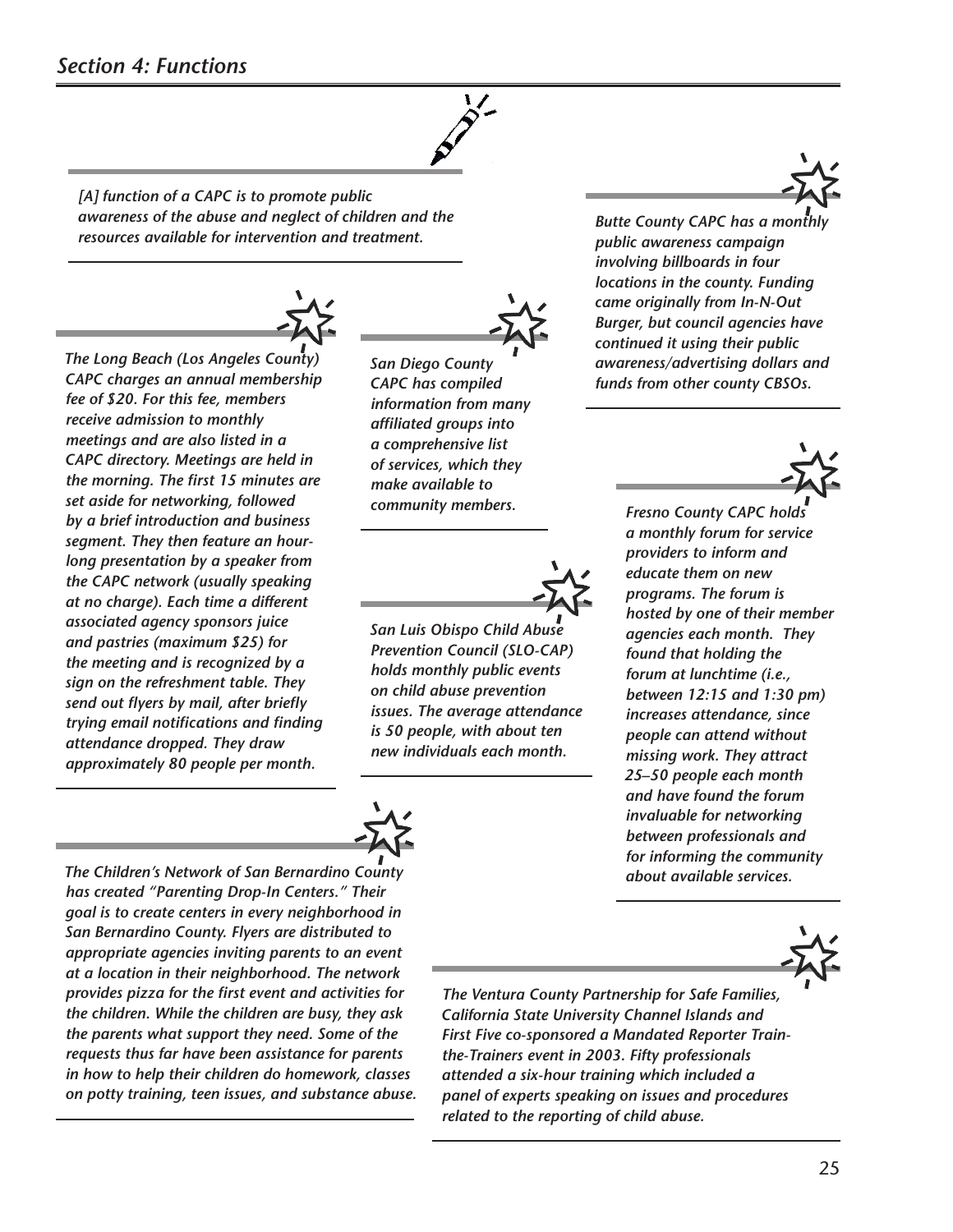<span id="page-33-0"></span>CAPC programs may include information and referral services, family resource centers, child abuse prevention education programs in schools, home visiting services, crisis nurseries, parent education classes, neighborhood drop-in services, family support groups, and professional trainings.<sup>3</sup>

## Information Dissemination

A CAPC is charged with the dissemination of information to help prevent child abuse. Often this is a natural by-product of CAPC activities, as information is shared through meetings and trainings conducted by a CAPC and its affiliates. Publications containing child abuse prevention resources, statistics, parent information and the like can also help provide information about services available in the county. These publications should be distributed to interested agencies and potential funders as well as to parents and professionals. Remember to budget for dissemination. Budgets should include material development, duplication, and postage.

April's Child Abuse Prevention and Awareness Month is a good opportunity for a CAPC to engage in public awareness activities. The majority of councils engage in a "Blue Ribbon Campaign" to promote child abuse prevention. Blue ribbons can be distributed along with prevention information to schools, stores, and the general public at fairs and other community events.

At children's fairs, a CAPC could distribute information on services and resources available to parents. In order to give parents time to gather information, CAPCs provide games, food, and activities for the children.

April also provides an opportunity to work with the media to get messages out about child abuse prevention. CAPCs can prepare press releases on events and issues related to child abuse prevention.4 A CAPC should look for opportunities to share data regarding prevention during April and throughout the year.

# **Excerpts from Relevant Code Sections** *Information Dissemination*

WIC Section 18961 specifies that councils shall disseminate information addressing the issues of child abuse among multicultural and special needs populations. Information dissemination should be done in the following ways:

- The local commission/council collects and publishes data about the county Children's Trust Fund.
- Information is provided on the types of programs and services funded and the target population benefiting from these programs.
- Information is provided on the amount in the county Children's Trust Fund at the end of the fiscal year and the amount disbursed in the preceding fiscal year.
- The local commission/council publishes a document addressing the issues of child abuse among multicultural and special needs populations.
- Information about the council is communicated in languages other than English, when appropriate.
- Bilingual staff, parents, and community members are enlisted to assist in translating and communicating important council information.
- Information about the council is communicated regularly to community stakeholders.
- Agencies for cooperative dissemination campaigns are in progress and ongoing.
- Staff is designated to develop and maintain partner relationships.
- Newsletters, newspapers, radio public service announcements, local television stations, and other popular media are engaged in reporting about the council on a regular basis.
- Information outlets are used to invite parent and community participation through volunteering time and resources.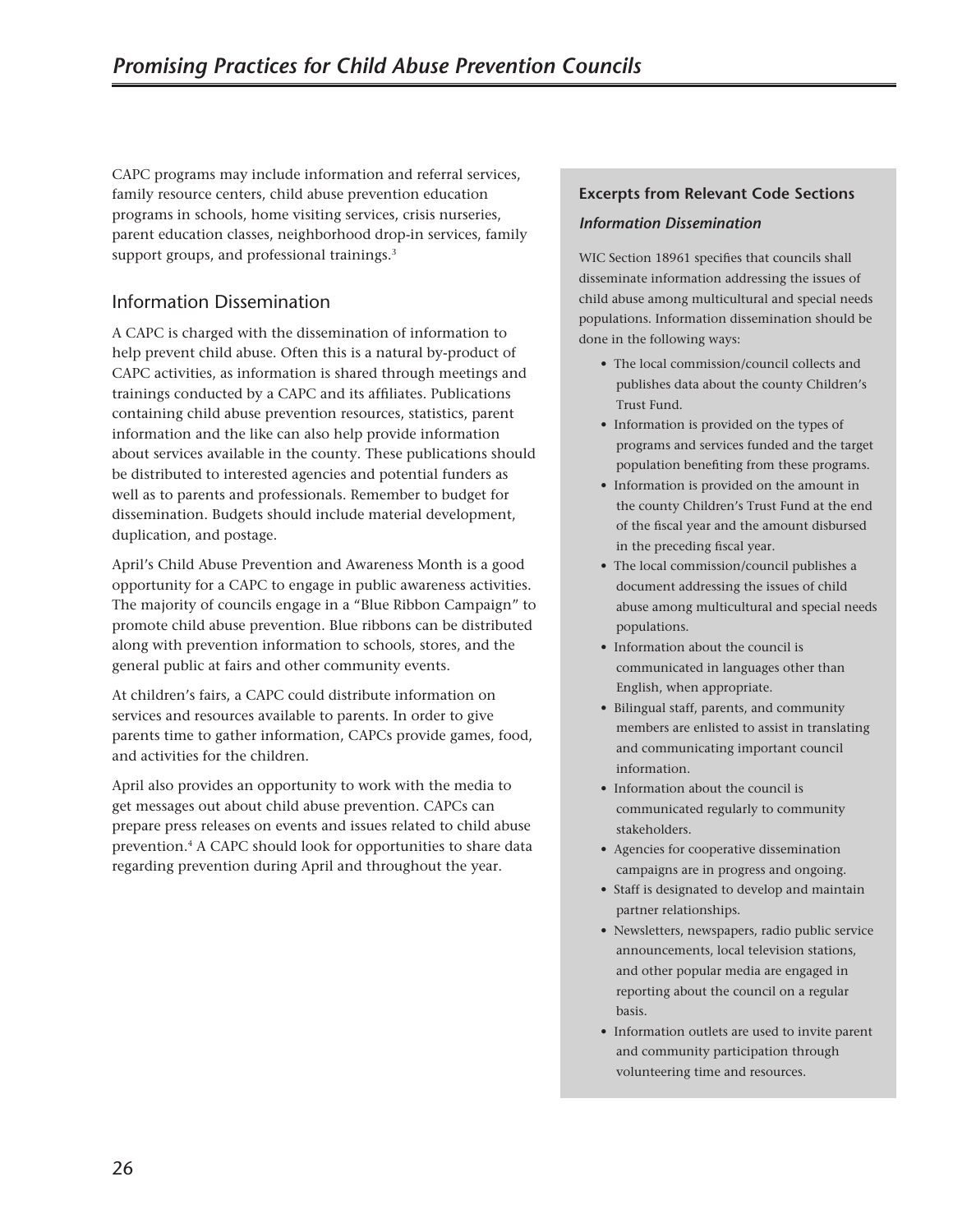

*The CAPCs of Antelope Valley (Los Angeles County), Madera County, Imperial County, Plumas County, and Santa Clara County have held successful children's fairs. Madera describes their fair as follows:*

*For the past seven years, MCCAPC has held Family Fun Day. Located in a community park with a recreation center, this annual event provides families with a multitude of activities and educational opportunities.*

*Everything is free, except for the food. Experience has shown that to cut down on waste, it is necessary to charge a quarter for food items. Either hotdogs (provided by a local service group) or hamburgers (donated by McDonald's) have been offered. A quarter can also buy beverages, snow cone, popcorn, and cotton candy.*

*A carnival atmosphere is provided with free carnival games (with prizes paid for by MCCAPC) manned by a local clown ministry. Childcare providers set up activity tables for children from infants to five-year-olds (finger painting, stringing colored macaroni, etc.)*

*Local resource agencies set up tables to educate the community about free and low-cost services (Women, Infants and Children (WIC) program, Big Brothers/Big Sisters, SPCA, Housing Authority, Head Start, substance abuse programs, car seat programs, asthma, pre-natal, etc.) Last year one agency raffled a rebuilt computer and another raffled a microwave. Raffle tickets were free.*

*In the recreation building, local health providers offer free health screenings, dental exams, vision screening, blood pressure and diabetes testing, immunizations, and health workshops.*

*The police department offers free kids ID fingerprinting and a patrol car for display (some years they also have been able to get a fire truck and ambulance).*

*A section of the park is designated as Teen Town. Resources are available regarding drugs, volunteerism, jobs, military, college, communicable diseases, etc.*

*All but the carnival prizes are donated, so the cost to the council is minimal. Local high school students earn volunteer hours for set-up, clean-up, manning booths, etc.*



*The CAPCs in the Greater Bay Area have collaborated with billboard companies, Longs Drugs, Shell Oil, and other corporations to raise awareness of child abuse prevention issues as part of their Child Abuse Prevention Month activities.*



*At the end of March, the Children's Network of San Bernardino County kicks off their Child Abuse Prevention Month campaign with a "Shine a Light on Child Abuse" breakfast. Over 80 people are nominated in 20 categories, and honorees are selected by those honored the previous year, based on their contribution to bettering the lives of children. The breakfast draws over 500 people, and a children's informal choir is invited to sing "This Little Light of Mine" at the opening, middle, and closing of the event. The honorees each receive a corsage and are called up one-by-one while a brief biography is read. The media is invited and the event receives substantial press coverage each year.*



*In 2002, Amador County CAPC's hosted Celebrate Our Children Day for Child Abuse Prevention Month. Banners and ribbons were hung throughout the county. Council members made presentations to the board of supervisors, appeared on local radio and television stations, and published articles in the local newspaper. Educational flyers were sent home with every public school student. Letters were sent to local churches asking them to include a child abuse prevention message in their sermons. Educational materials were provided to teachers, medical offices, day care providers, libraries and bookstores, local shoppers, and law enforcement departments. Many local resources such as 4-H clubs and local businesses were included. Organizers urge CAPCs wishing to launch a major campaign for April to begin planning and contacting potential collaborators in January.*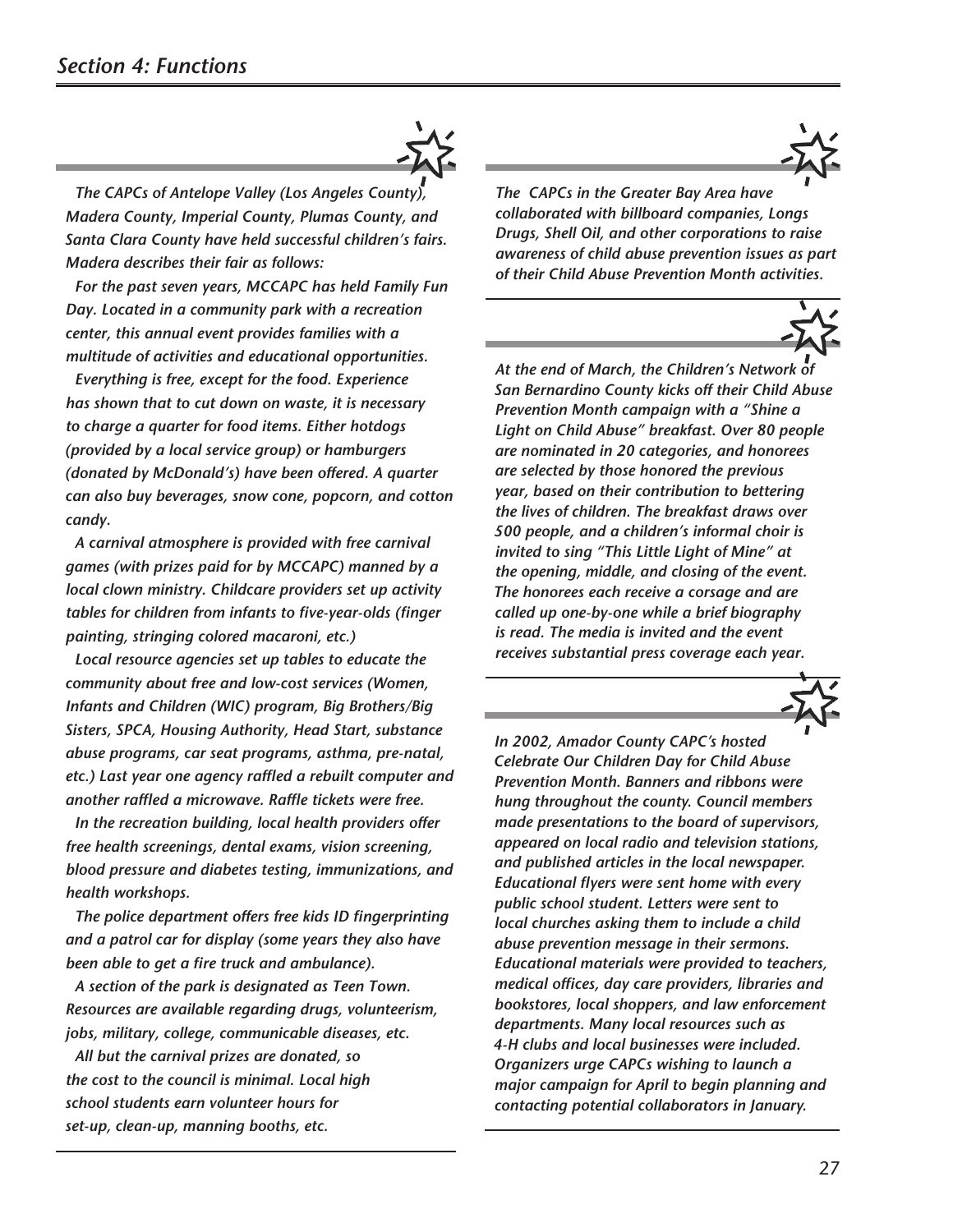## <span id="page-35-0"></span>Family Support

A CAPC can help to connect families with resources through programs such as family support programs. Family support principles and practices encourage respect for, and reliance on, the input of participants in planning and carrying out programs. Family member involvement provides an opportunity to practice partnerships between the family and staff and adds to the foundation of the intervention plan.

FRIENDS Outcome Accountability for Family Support Programs<sup>5</sup> suggests basic family support practices and principles, including:

- Staff and families work together in relationships based on equality and respect.
- Staff enhances families' capacity to support the growth and development of all family members—adults, youth, and children.
- Families are resources to their own members, to other families, to programs, and to communities.
- Programs affirm and strengthen families' cultural, racial, and linguistic identities and enhance their ability to function in a multi-cultural society.
- Programs are embedded in their communities and contribute to the community-building process.
- Programs advocate with families for services and systems that are fair, responsive, and accountable to the families' needs.
- Practitioners work with families to mobilize formal and informal resources to support family development.
- Programs are flexible and continually responsive to emerging family and community issues.

## Promoting Education and Advocacy

A CAPC can be valuable agent for education on child abuse prevention issues, through parenting classes, youth classes, professional trainings, family support, and other means. CAPC activities can provide parents with the skills they need to be better parents, professionals with the information they need to advocate for their clients, and community members with the impetus to join the prevention cause.

#### *Parenting classes*

One of the most direct ways a CAPC can help prevent child abuse is to provide parenting classes. Many people want to do a better job of parenting their children but have not learned the

#### **Advocacy Fitness Plan**

Nancy Amidei provides another advocacy approach in *An Advocacy Fitness Plan*

Level I: Low Impact—every MONTH do at least one of the following:

- Get on the mailing list of an advocacy group that focuses on child abuse issues
- Enlist a friend that is interested in the issues
- Inform a stranger by engaging in conversation about the issue or posting fact sheets on bulletin boards

Level II: Medium Impact—every WEEK do at least on of the following:

- Write a policymaker (federal, state, or local)
- Call a policymaker (federal, state, or local)
- Visit a policymaker (federal state, or local)

Level III: High Impact—every WEEK, in addition to the Level II advocacy, do at least one of the following:

- Write other voters
- Call other voters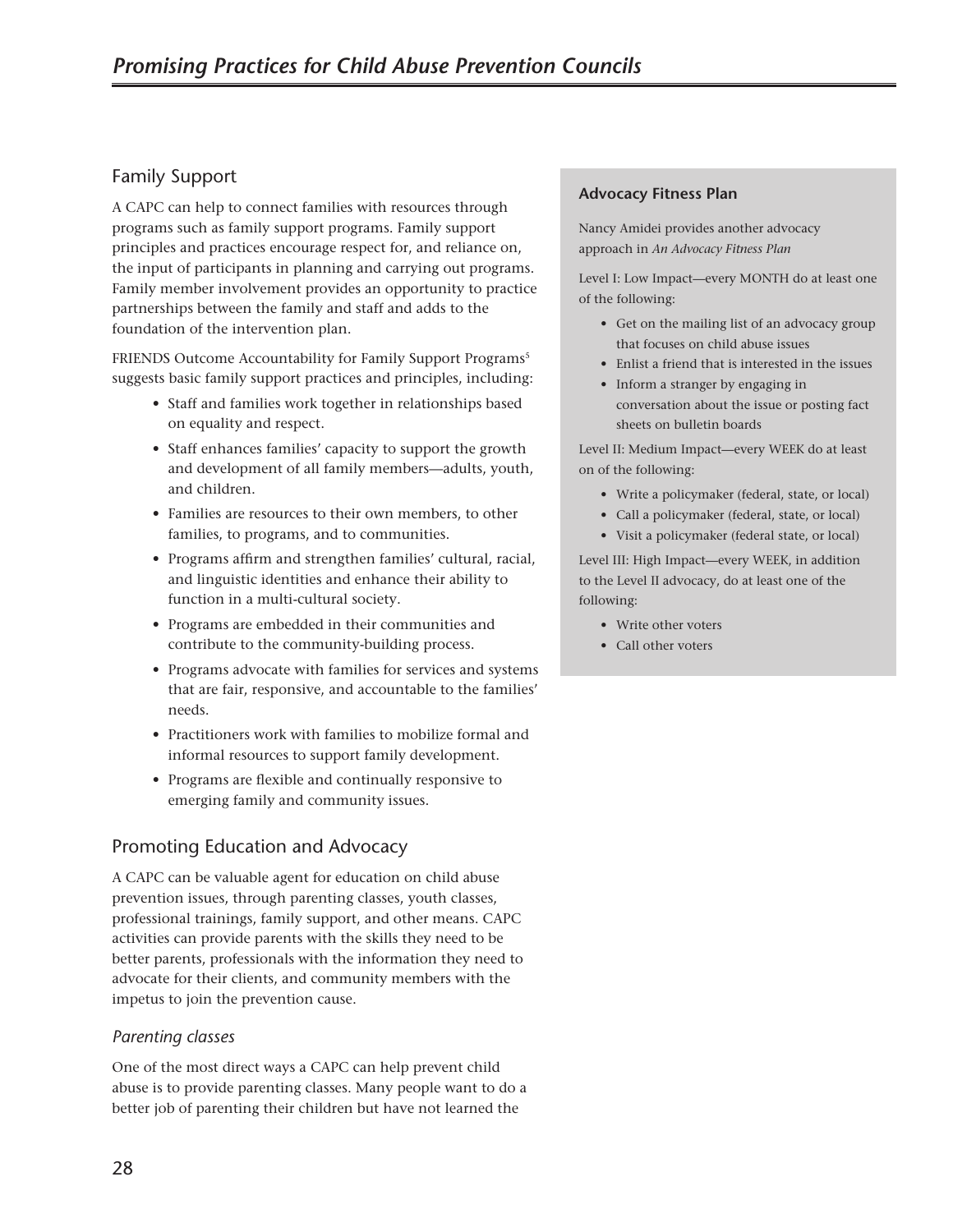

*Imperial County CAPC offers parenting classes in English and Spanish to mandated participants, as well as parents who seek them out voluntarily. A parent support group was formed to help parents regroup after class. A Reunion Picnic is held for all families who completed the program.*



*The Los Angeles County CAPC worked with the deaf and hearing-impaired community and used data available from the county to produce a two-page fact sheet, which found that the needs of the deaf and hearing-impaired community were greater than the services that were available. The fact sheet has been widely distributed and has led to changes in services.*



*The San Luis Obispo County CAPC (SLO-CAP) brings its "Talking about Touch" program to 80% of all kindergarten classes in the county. Other CAPCs provide child abuse prevention education programs in schools across the state.*

*Sierra County CAPC holds parenting workshops on the Family Wellness Survival Skills for Healthy Families model in the Scotts Valley area. The entire family attends the workshop. They learn what healthy families look like and how to implement healthy patterns in their families. After a family has completed the workshop, they are automatically signed up for a Family Outreach Home Visiting Program. The home visitor works with each family to help the family implement what they learned at the workshop.*



*Shasta County CAPC held a major collaborative training, bringing presentations on bullying and safe touch to over 800 5th–8th graders. It was a joint training between the CAPC, the Sexual Abuse Treatment Program, Child Protective Services (CPS), the county probation department, several school districts, and Women's Refuge.*

*In Marin County, the CAPC and the CASA program both function under the umbrella of Marin Advocates for Children, allowing for shared staff and office expenses, as well as collaboration. The Antelope Valley CAPC (Los Angeles County) has an ombudsman program through which they help parents navigate the social services system.*



*The RAISE Foundation (Orange County CAPC) has assembled a Parents of Newborns Outreach Team (PNOT), including health care representatives, parent educators, mental health professionals, and injury prevention specialists. They distribute a comprehensive parenting manual called "A Guide for New Parents: That Set of Instructions Your Baby Didn't Come With." The guide is currently distributed through twelve hospitals, five nonprofit agencies, and eight public health sites. They train each site in the presentation and distribution of the guide. They also use the guide for parents education programs. Since 1999, over 4,000 copies have been distributed to at-risk families. The publication is available in several languages.*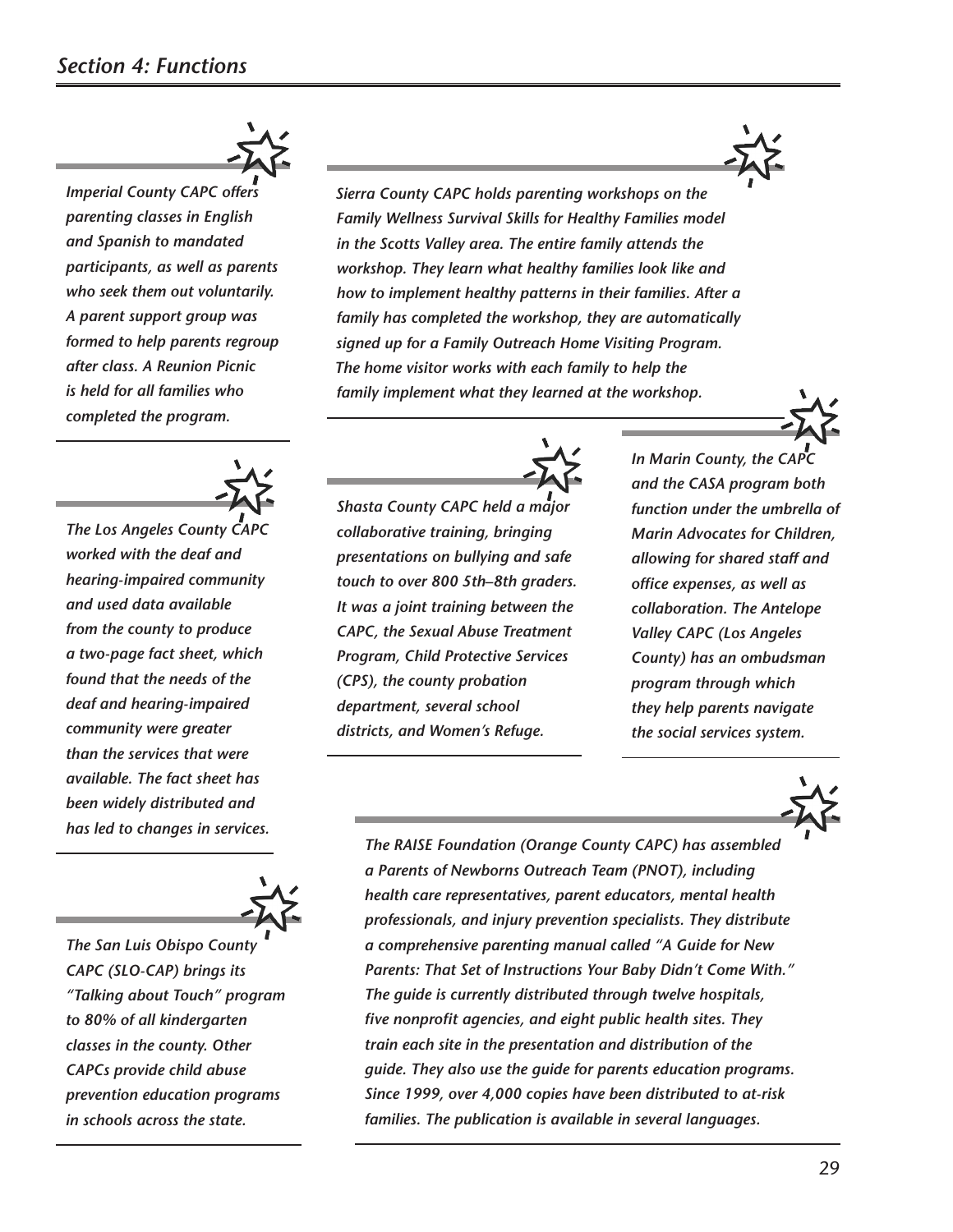skills to do so. Parenting classes have been shown to have secondary benefits: parents develop more positive and responsible personal habits, further their education, and obtain stable employment once they have resources and feel supported.

Some CAPCs develop their own curricula while others purchase parenting classes sold in kits.

#### *Youth classes*

A CAPC can work with community members and organizations to provide classes for children and adolescents. Possible topics include:

- Child development
- Family and life management
- Self-development
- Methods on how to protect themselves and seek help
- Sexuality and pregnancy prevention

#### *Advocacy*

Child advocacy means speaking out or taking action on behalf of children. According to the *New Child Protection Team Handbook*, 6 there are several ways to provide advocacy:

- Personal advocacy
- Legislative
- Social reform

A CAPC often acts as a child advocate in its roles as a coordinator of services, or on teams such as CDRTs. In addition, a CAPC can help paraprofessionals who serve as family advocates in the community by identifying family needs and leading them to community resources or programs. Often this may include the paraprofessional advocating with the agency on behalf of the family and interpreting agency policy and instructions to the family.

Court Appointed Special Advocate (CASA) programs provide volunteer advocates who appear at dependency proceedings and represent children in juvenile courts. Child advocates improve the quality of judicial decision-making by providing information to the court concerning the child. Advocates help identify needed services for the children they are assisting. They provide a consistent friend and support person for children throughout the long and complex dependency process.

CASA programs recruit, screen, train, and supervise volunteers to become effective advocates. CAPC members may also be CASA volunteers.

Since children cannot represent themselves, the community must protect their interests. A CAPC can work to keep legislators informed about children's needs and effective programs. Likewise, CAPC members should educate themselves about current legislation and the legislative process. Information is available the following state resources: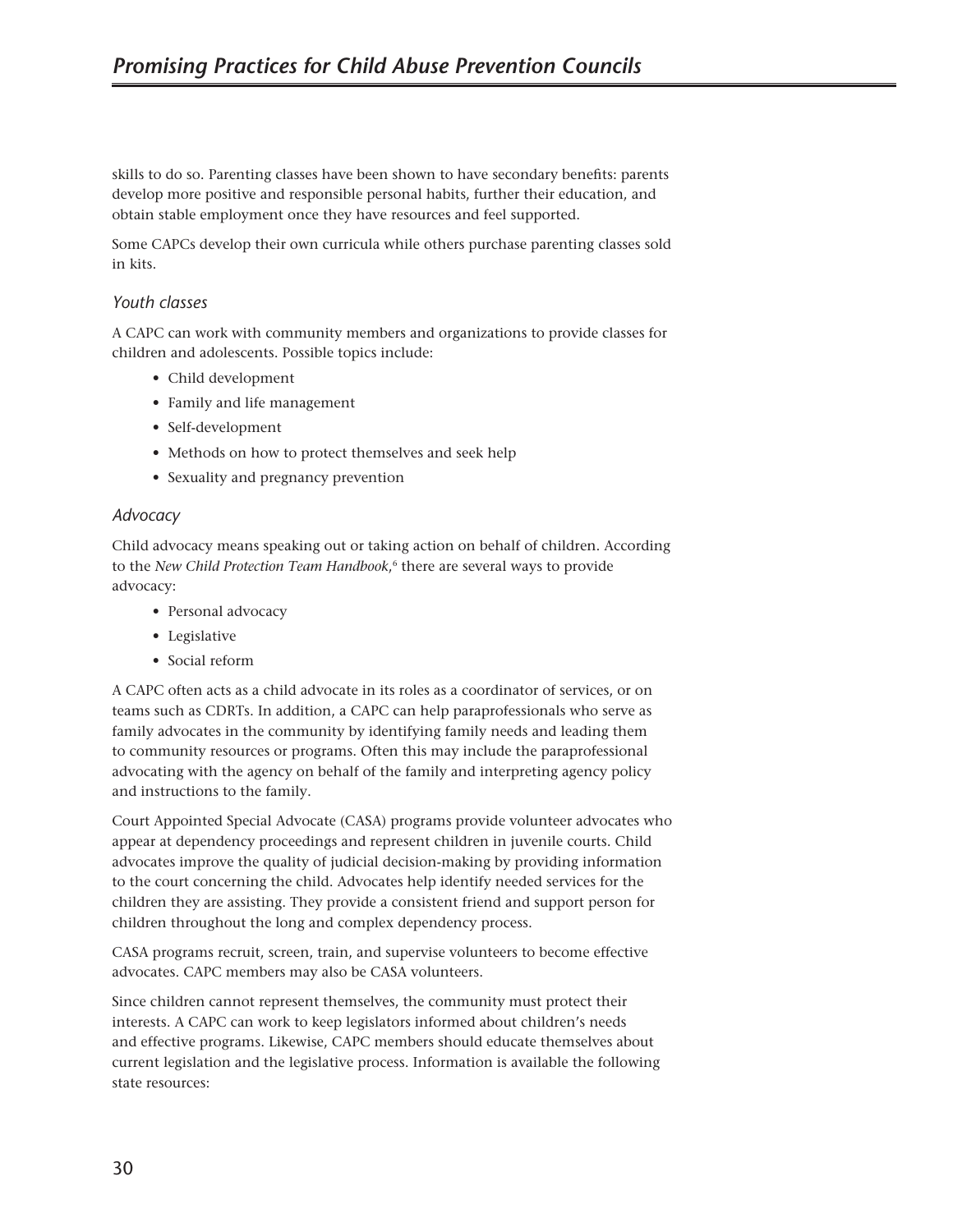- www.leginfo.ca.gov
- www.sen.ca.gov
- www.assembly.ca.gov

As discussed in the *Advocacy Guide*, 7 advocacy means communicating to a specific audience. For a CAPC, the audience includes:

- Elected officials
- School boards and other appointed officials
- Teachers
- Media
- "Others of influence" in the community

Be sure to develop the following action steps:

- Define your goals.
- Identify the most useful allies.
	- Who are they?
	- Whom do they represent?
	- What issues are important to them?
- Identify the opposition and know their concerns.
- Target the audience.
- State the case.
- Make the case local and personal.
- Use respected allies to open doors.
- Involve youth and parents in outreach.
- Conduct information briefings with staff.
- Invite officials to visit programs.

Other activities suggested in the *Advocacy Guide* include:

- Sponsoring a town hall meeting to discuss child abuse issues, where elected officials participate or are invited as guests.
- Creating and distributing an advertisement that asks community members to get involved in child abuse prevention efforts and directing them to call the CAPC for more information.
- Conducting a meeting with representatives from the county's Department of Health Services to discuss the agency's priorities in child abuse prevention and get their help in identifying potential resources.
- Writing a letter to elected officials asking them to visit the CAPC to learn more.
- Providing information to CAPC staff, members, and clients about pending legislation related to child abuse prevention.
- Contacting the media to gain attention to CAPC programs and successes.



*Strategies website, www.familyresource centers.net, for additional information on direct services and for referrals.*

*Refer to the*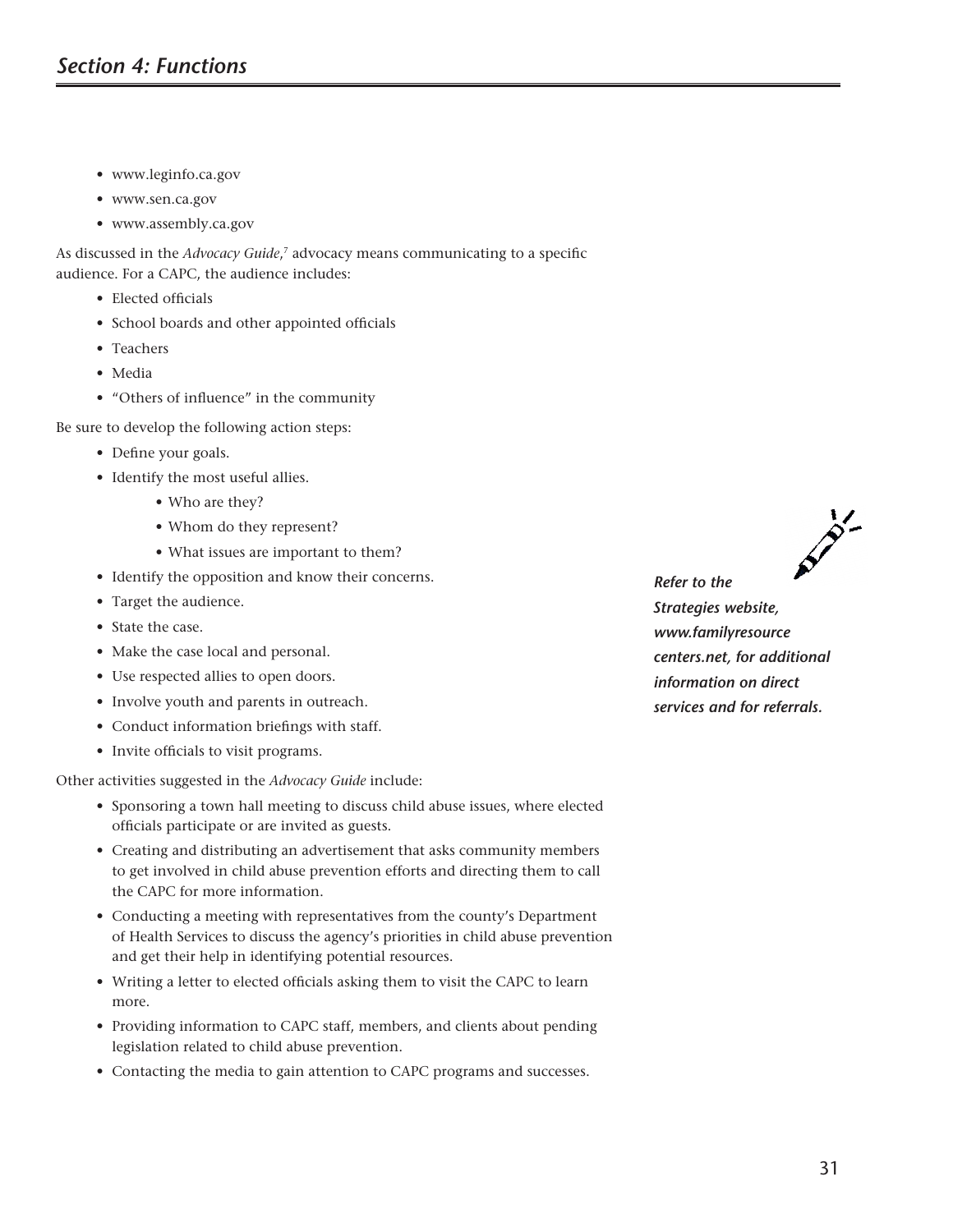# Facilitating Provision of Direct Services and Referrals

In addition to advocacy, a CAPC facilitates the provision of direct services and referrals in the community. Using input from the diverse populations within its service area, a CAPC must encourage partnerships and strategies to serve these populations. The CAPC must be familiar with community resources and how to access and utilize them.

A CAPC can provide referral information on outreach programs, family resource centers, home visitor programs, and crisis care programs. Some CAPCs have minigrants to help distribute funding to other organizations providing services in the county.

# *Family Resource Center (FRC)*

A family resource center acts as a central location and a "safety net" of programs and services for its community. In many counties, such as Siskiyou County, CAPCs are involved closely with FRCs.

As suggested in the *ABC Performance Indicators*, 8 the defining characteristics of an FRC fall into four broad areas:

- Center Environment (place)
	- Creates a safe environment for growing, learning, and connecting
	- Has drop-in availability
	- Provides easy access to neighborhoods or communities
	- Feels warm and welcoming ("feels like home")
	- Has adequate space for staff and services
- Approach to Services and Supports (programs)
	- Offers a variety of services, supports, and opportunities appropriate to the community
	- Collaborates with family members and center staff in a mutually respectful partnership
	- Identifies and uses a family's strengths and skills to solve problems and create opportunities for success
	- Engages the whole family
	- Has outreach services available
- Community Involvement and Shared Responsibility (philosophy)
	- Situated in the community for the purpose of providing improved access to services desired by that community; staff work for the community, recognizing the importance of feedback from families in order to customize services
	- Residents, families, and volunteers are actively recruited for involvement in all aspects of the FRC
	- Staff, community, and families take responsibility for the center by participating in its design and governance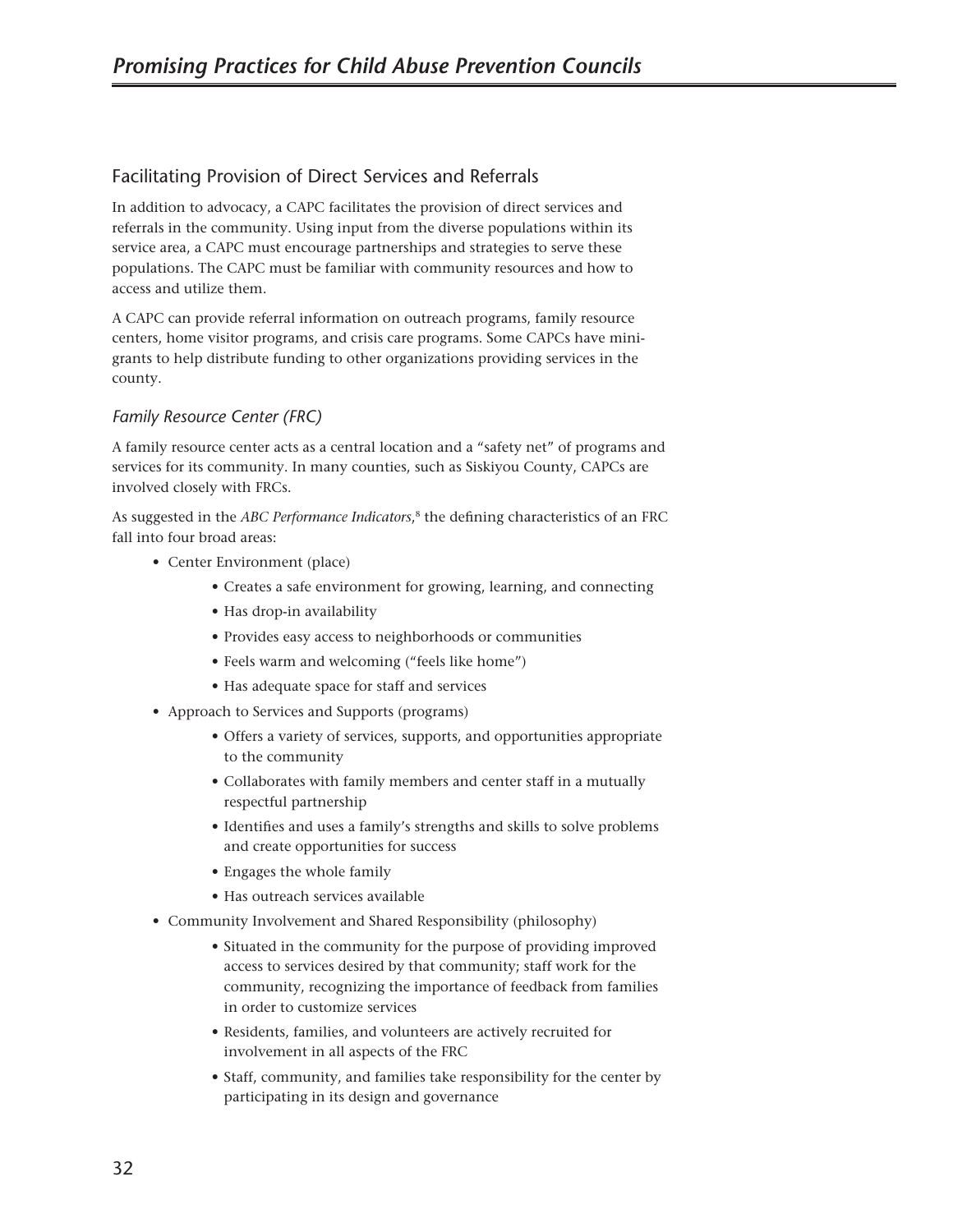- Family Integrity and Functioning (philosophy)
	- Respects beliefs, values, customs, and the culture of families
	- Honors the structure of families by including all members of the family, from children to grandparents, in programs
	- Educates and supports parents

#### *Home Visitor Programs*

Home visitation programs play an important role in child health and abuse prevention. They offer the opportunity to address a family's most pressing needs in a setting that is comfortable to them. Home visiting provides a model for how to engage in a positive relationship and to use that relationship to address individual needs.

Home visitor programs function as an ongoing source of support and information for parents, through periodic visits to homes from childbirth until the child begins school. A trained home health aide provides information and advice to parents on childcare, nutrition, and home management and carries out routine health checkups on the children. When indicated, the aide can refer parents to needed social and health services in the community.

Home visiting programs focus on the prevention of physical abuse and neglect. They help to reduce the isolation of families and increase the time that children spend with caring adults.

### *Crisis Care Programs*

Parents facing immediate stress or problems can, through crisis care programs, receive support to alleviate stresses. Crisis care programs include the following:

- Telephone hotlines
- Crisis caretakers
- Crisis babysitters
- Crisis nurseries
- Crisis counseling

For parents with few resources, help available over the phone or through face-toface services, especially if it is available around-the-clock, can be vital in averting situations that could endanger children. The concept of crisis care is temporary and short-term, but programs can be equipped to refer parents to further services as needed.

### *Mental Health Referrals*

The Victim Compensation Program9 provides assistance through the Victims of Crime (VOC) funding, which makes grants to crime victims. The funding pays for mental health treatment and some additional expenses associated with being victimized. VOC funding is a valuable resource for children identified by Child Protective Services (CPS) or law enforcement as victims of abuse and neglect as well as their non-offending caretakers. CAPCs maintaining referral lists for mental health



*Contra Costa CAPC coordinates a successful home visiting program for new parents in the county.*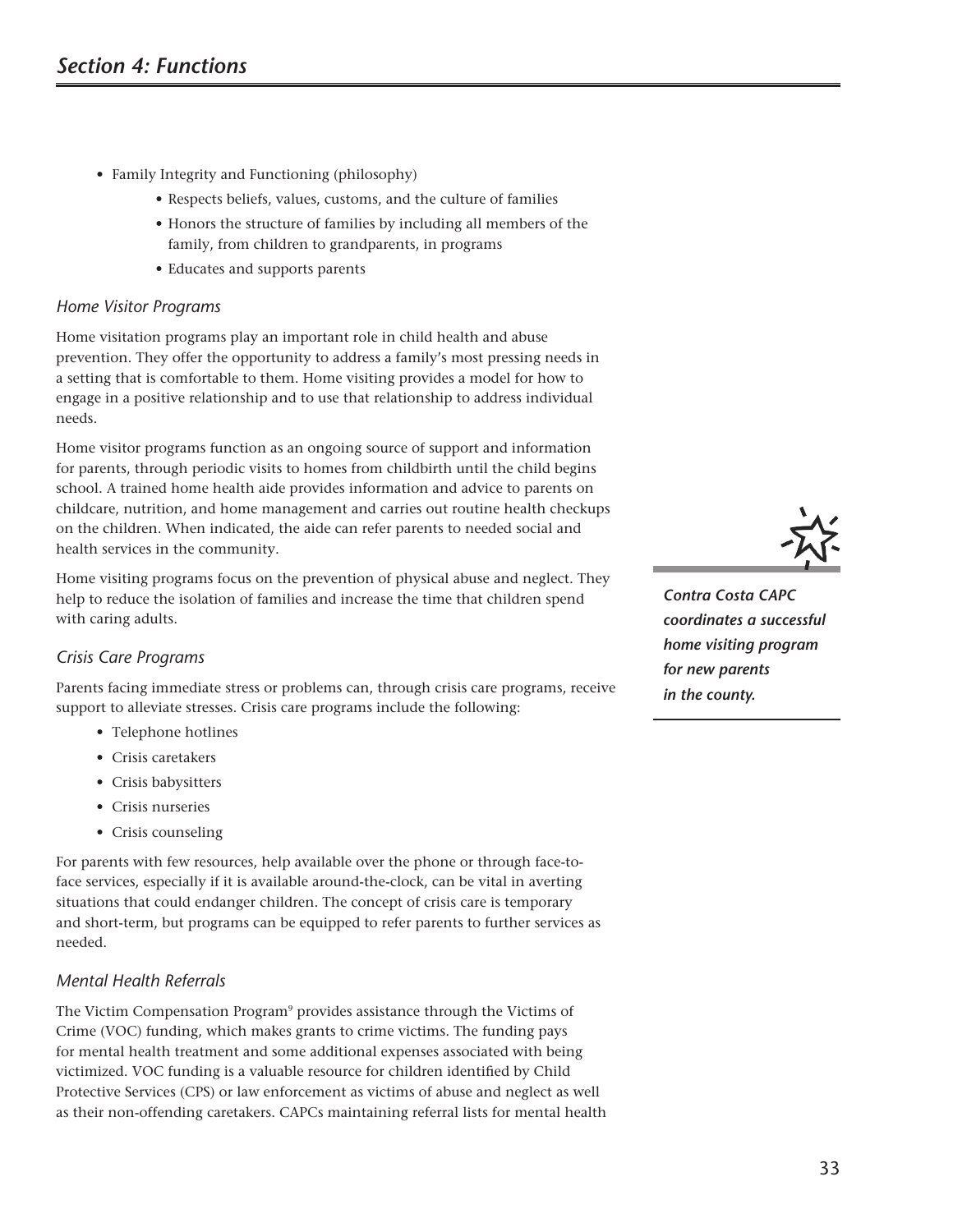counseling should refer clients to VOC's list of licensed professionals who subscribe to the Standards of Care.

# Professional Trainings

The WIC specifies that training and technical assistance be provided by private nonprofit organizations. It can include, but not be limited to, the following:

- Establishing and supporting a CAPC
- Facilitating local service networks
- Promoting public awareness
- Multi-disciplinary approaches to child abuse prevention, intervention, and treatment
- Mandated reporter trainings
- Child abuse and family violence topics
- Substance-related child abuse topics
- Additional classes as requested in a needs assessment or evaluation of trainings

In addition to increasing the knowledge and skills of professionals working on child abuse prevention, trainings provide networking opportunities and can also raise money to support CAPC projects. Some CAPCs conduct short trainings at their regular monthly meetings or schedule them for lunch hours or evenings. Other CAPCs and CAPC coalitions coordinate major annual conferences.

Organizations are available to assist with trainings and other activities. The CATTA Center provides training and technical assistance to California professionals who prevent, investigate, and treat child abuse and family violence. The National Children's Alliance<sup>10</sup> is a federally funded organization providing training and technical assistance to multi-disciplinary interview centers or teams (MDICs/MDITs).

The American Professional Society<sup>11</sup> on the Abuse of Children sponsors training and publishes literature to support professionals who prevent, investigate, and treat child abuse and family abuse. Prevent Child Abuse America,12 through national and state chapters, is a resource for training and technical assistance to a CAPC. Strategies,<sup>13</sup> a project of OCAP, provides assistance with Family Resource Centers.

When planning a training, try to arrange for continuing education units (CEUs) for participants. CEUs can motivate people to attend your training since certain disciplines need a certain number of units for licensure. If your agency is not able to provide CEUs, partner with the CATTA Center or another approved provider. To draw a law enforcement audience, try to provide Peace Officers Standards and Training (POST) reimbursement.



*Orange County CAPC, Madera County CAPC, San Bernardino CAPC, Ventura County Partnership for Safe Families, and the Greater Bay Area Coalition of CAPCs have all coordinated major conferences.*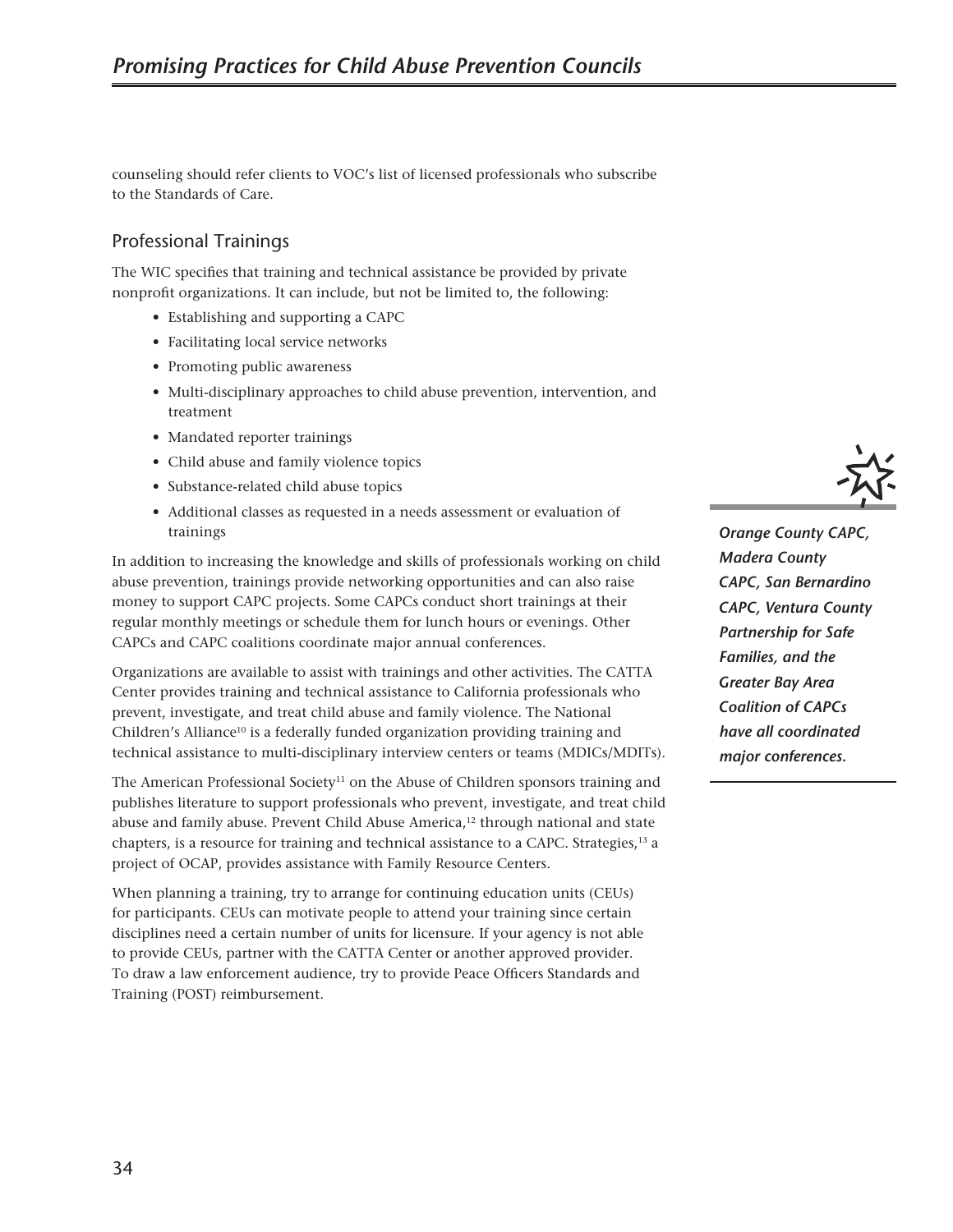# Reporting

WIC Section 18983.6 states that a CAPC shall provide yearly reports to the county board of supervisors. Annual reporting can be an opportunity to share the accomplishments for the previous year, as well as to identify goals for the upcoming year.

As an annual report, Santa Barbara County prepares a county report card detailing how the county is serving various populations, including victims of abuse.

#### **Annual Reports**

A good example of an annual report is the Children's Network of San Bernardino's Families and Partnerships Annual Report 2000: Outcomes, Indicators, and Partnerships. The Children's Network outcomes discussed in the report include:

- Improving the economic well-being of children and families
- Improving child safety by reducing incidence of child abuse and neglect
- Expanding integrated services and coordinated case management
- Reducing juvenile crime and its stress on the juvenile justice system
- Reducing the number of children in residential treatment in state licensed facilities
- Expanding community-based resources for children, youth, and families
- Improving school success
- Reducing the incidence of preventable deaths for children and youth

The Children's Network Report also includes:

- Childcare planning council report
- Children's fund report
- Children's lobby report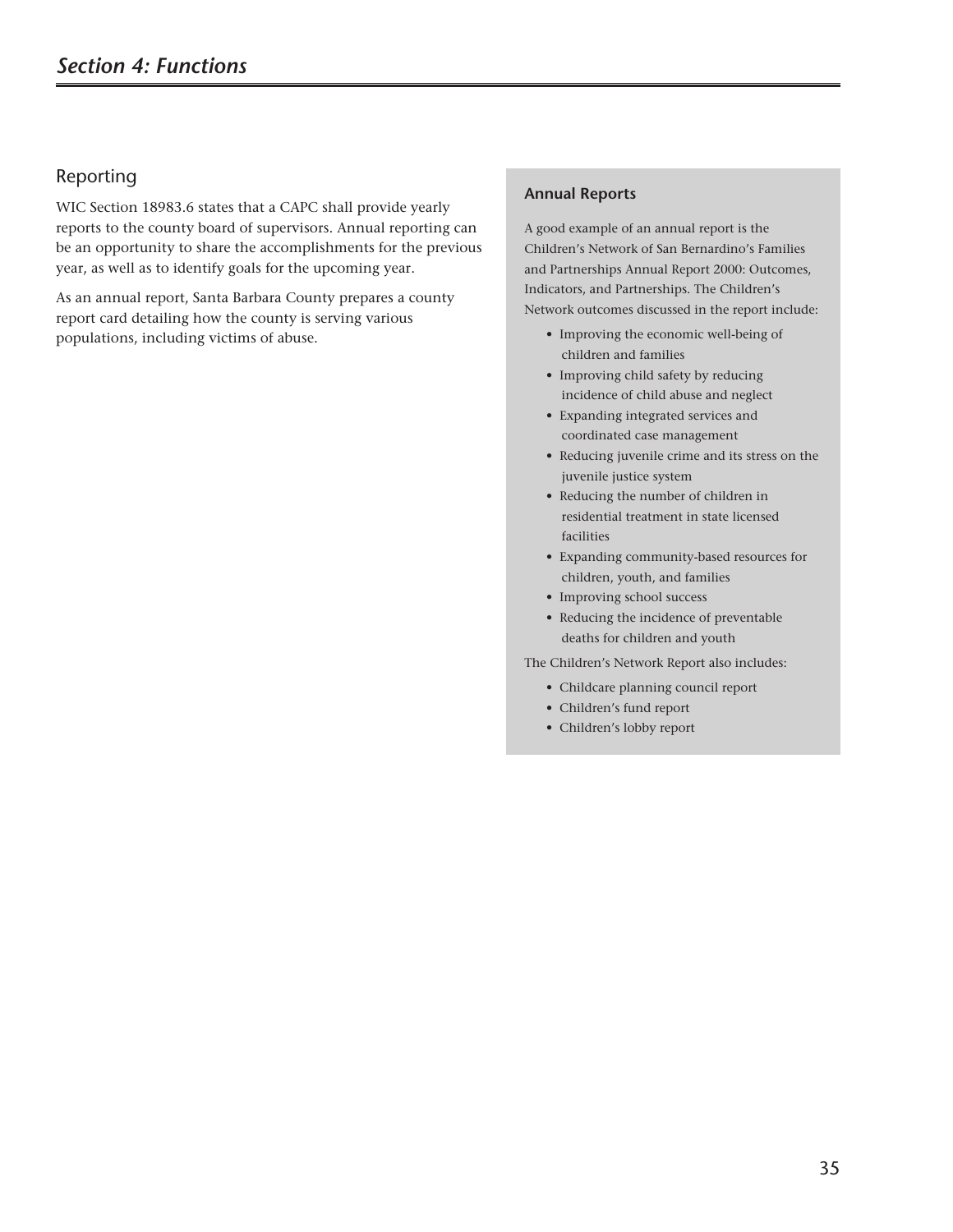#### **Notes**

1. Crime and Violence Prevention Center. *Child Abuse Prevention Prevention Handbook and Intervention Guide*. Sacramento, CA: California Attorney General's Office, 2000.

2. Bross, Donald C., Richard D. Krugman, Marilyn R. Lenherr, Donna A. Rosenberg, and Barton D. Schmitt (eds.). *The New Child Protection Team Handbook*. New York, NY: Garland Publishing, 1988.

3. See Section 3 for tips on encouraging parent involvement.

4. Refer to Appendix H for information on preparing press releases and for tips on speaking to the media.

5. Peisher, Ann, Meg Sewell, and Ray Kirk. *FRIENDS Outcome Accountability for Family Support Program, Volume I*. Chapel Hill, NC: FRIENDS National Resource Center for Community-Based Family Resource and Support Programs, 2001.

6. See note 2 above.

7. Rollin, Miriam A. *Better Public Policy for Children, Youth, and Families: An Advocacy Guide*. Denver, CO: National Association of Counsel for Children, 2000.

8. The Answers Benefiting Children (ABC) Project was a collaboration between the California Department of Social Services, Office of Child Abuse Prevention and the governor's Office of Criminal Justice Planning.

9. For more information on the Victim Compensation Program, go to http://www.boc.ca.gov/victims.htm.

10. For more information on the National Children's Alliance, go to http://www.nca-online.org.

11. For more information on the American Professional Society on the Abuse of Children, go to http://www.apsac.org.

12. For more information about Prevent Child Abuse America, go to http://www.preventchildabuse.org.

13. For more information on Strategies, go to http://www.familyresourcecenters.net.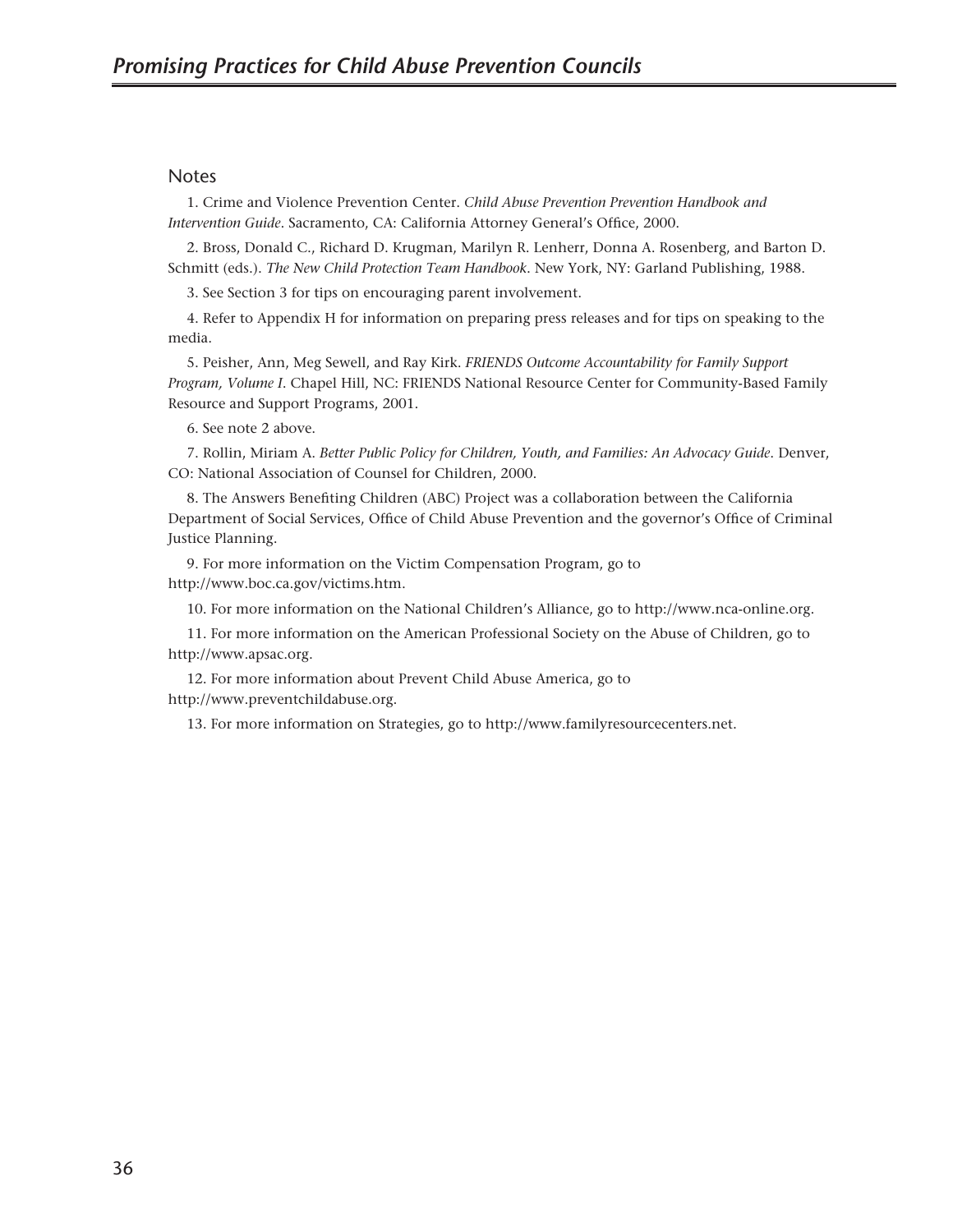# Section 5: Tools for Child Abuse Prevention Councils

# Strategic Action Planning for Child Abuse Prevention Councils

In 2001, the Child Abuse Training and Technical Assistance (CATTA) Centers along with the California Office of Child Abuse Prevention (OCAP) developed the "Strengthening Child Abuse Prevention Programs through Action Planning" workshop. This workshop was designed to help strengthen child abuse councils by providing a non-threatening venue for council representatives to develop a specific action plan for the coming year. The process helped team members celebrate their successes, identify gaps in services, and prioritize the modifications to be made to Child Abuse Prevention Council (CAPC) operations. The team members then worked together to develop a three-, six-, and twelve-month improvement plan that outlined specific actions to be taken. CATTA provided a self-assessment checklist with quality indicators and a self-improvement plan.<sup>1</sup>

Strategic planning should be conducted by a CAPC on an on-going (i.e., yearly) basis to help strengthen CAPC programs and ensure that the CAPC is in alignment with the Welfare and Institutions Code (WIC).

Strategic planning allows a CAPC to:

- Focus on the most important questions
- Produce a document with a summary of short- and long-term priorities, and,
- Establish timelines

# SWOT Analysis

Another method that can be used in the strategic planning process, as found in Strategic Planning for Public and Nonprofit Organizations: A Guide to Strengthening and Sustaining Organizational Achievement, is the SWOT analysis. This method assesses an organization's strengths, weaknesses, opportunities, and threats (SWOT).

Strengths and weaknesses are typically internal and refer to the current state of the council, while opportunities and threats are usually external and future-oriented. To conduct a SWOT analysis, gather the key CAPC players for a meeting. The following questions can direct the discussion:

- (S) What are our major internal or current strengths?
- (W) What are our major internal or current weaknesses?
- (O) What major external or future opportunities do we have?
- (T) What major external or future threats do we face?

Write all answers on a chalkboard or chart paper, and then use the information to develop strategies to overcome the obstacles and set goals to move forward. SWOT analysis can be conducted periodically to inform and augment a CAPC's annual strategic planning.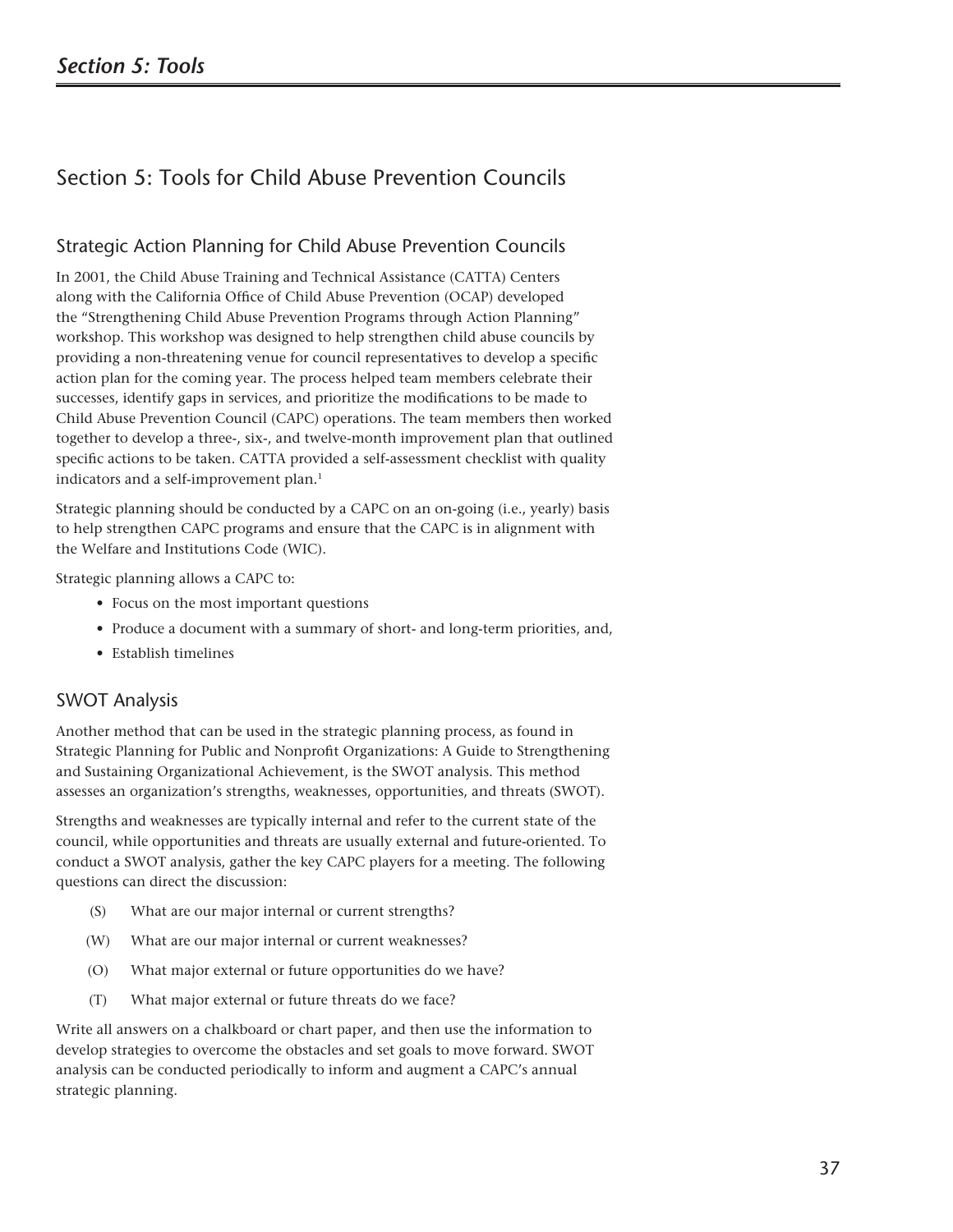# Web-Based Technology

Web-based technology is becoming an everyday reality in most organizations. A CAPC can obtain massive amounts of information from the World Wide Wed, and can disseminate information about the CAPC to a wider audience. Some ideas and methods of communication are outlined below.

# *Website*

Each CAPC should have a basic website with a description of services and current contact information. Technical assistance in developing website content is available through the CATTA Center.2

# *Listservs*

Listservs are electronic mailing lists that allow distribution of information to members of a target group automatically through the use of email. Listservs can be used for:

- Project coordination
- Obtaining technical assistance from members of the group
- Quick updates
- Press releases

They can be set up formally through an internet service provider (the company providing email service or web hosting) or by creating address groups within an email program.

# *Chat Rooms/Bulletin Boards*

Chat rooms and bulletin boards allow discussion between a number of people. These can be created through your internet service provider or using instant message programs.

# Funding for Child Abuse Prevention Councils<sup>3</sup>

According to the WIC Section 18967, each county shall fund child abuse prevention coordinating councils from the county Children's Trust Fund, as long as it meets the criteria in Section 18982. Many CAPCs have reliable funding from their counties, which allows them to carry out their basic functions without having to seek outside funding. Other councils use this baseline funding and seek outside funding for special projects.

### **Excerpts from Relevant Code Sections**

### *Funding for Child Abuse Prevention Councils*

Sections in the WIC specifying funding for CAPCs include the following:

# *Section 18960(a)(3)*

Funding shall be used for prevention programs that provide services to children ages 0–5, home visiting, and victims of crime and to strengthen CAPCs.

# *Section 18961(6)*

Funding shall be used to supplement, not supplant, child welfare services.

# *Section 18963(c)(1)*

OCAP shall reserve a sum equal to three percent to provide administrative oversight and consultation that shall include activities to do the following:

- Ensure counties allocate revenue through accountable processes that utilize multidisciplinary approaches, particularly including strengthening child abuse councils
- Ensure program compliance and accountability to the county plan and legislative intent

### *Section 18967*

Each county shall fund child abuse prevention coordinating councils with monies from the county Children's Trust Fund, as long as the CAPC meets the criteria in Section 18982.

### *Section 18967*

Money in the trust fund shall be used to fund child abuse and neglect prevention programs operated by nonprofits or public institutions of higher education with recognized expertise in the field of child welfare.

*Continued on Page 39 ...*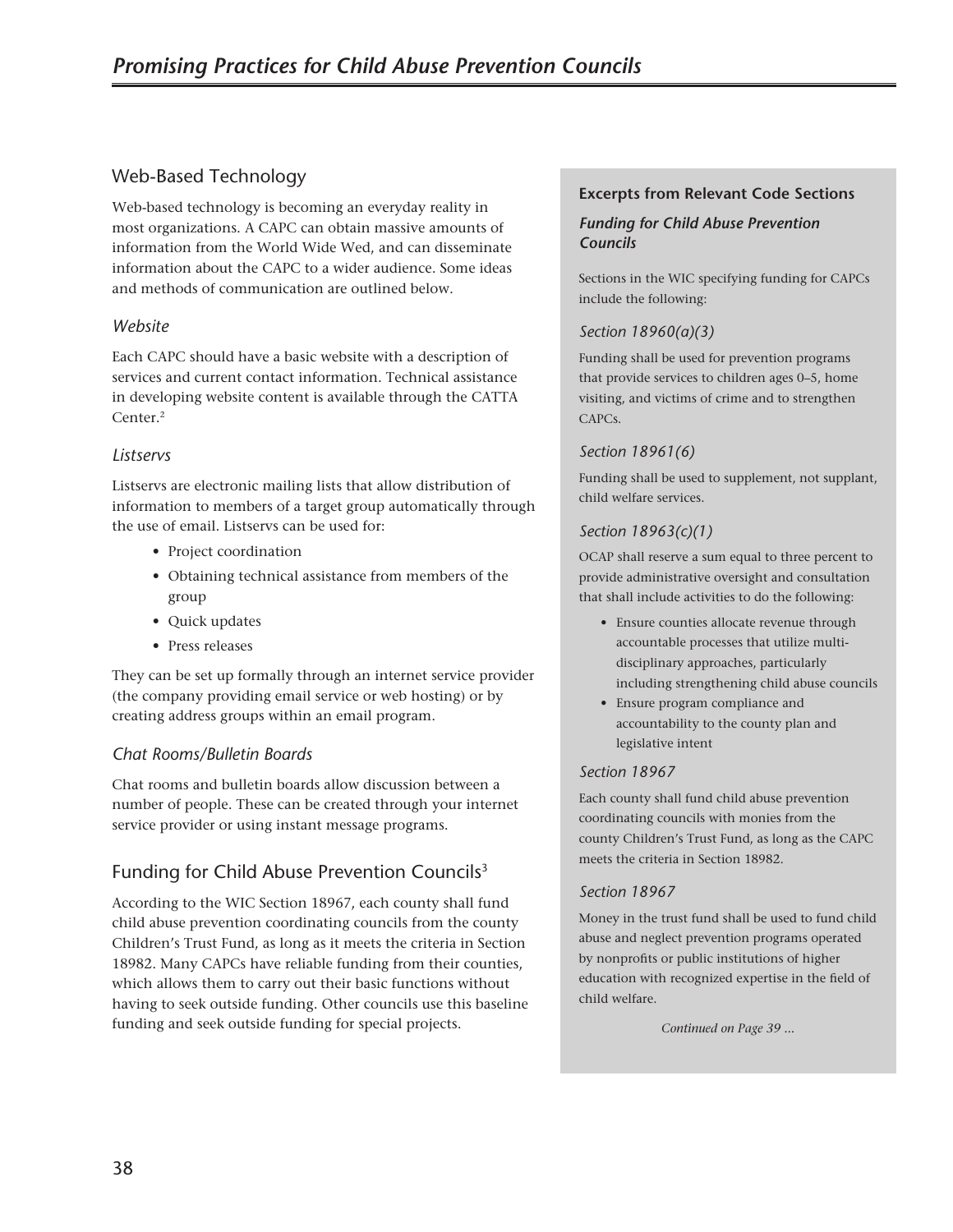Revenues for the Children's Trust Funds are generated by surcharges on marriage licenses, birth certificates, or divorce decrees, or by specially designated funds of the state income tax. Grants from the funds go to preventive programs for child and family abuse.

County funding for CAPCs is a necessity. The CAPC should be a part of the decision-making process and should receive enough funding and support to be self-sufficient. The CAPC needs clear, accurate information on how much money is allocated from the county Children's Trust Fund and how to access these funds. This information can be obtained from the county's controller.

A CAPC should also diversify its funding base to ensure sustainability. A CAPC is typically funded by:

- Children's Trust Fund (CTF)
- Community-Based Child Abuse Prevention (CBCAP)
- Child Abuse Prevention, Intervention, and Treatment (CAPIT) funds
- Child Abuse Prevention and Treatment Act (CAPTA) funds
- Small County Initiative (SCI)
- Other grants monies from the state Office of Child Abuse Prevention

A CAPC should also seek funding from private sources within the community and from initiatives such as First Five California Programs.

# Financial Planning

Funding a CAPC comes with specific responsibilities. CAPC leadership should develop a budget that supports the organization's short- and long-range strategic plans. A council must maintain sufficient funds to accomplish its current program goals and long-term vision. A council should not be dependent on any one source of funding, but should develop fundraising strategies to maximize the yield of philanthropic resources from the community in which it operates. In addition, the council should have appropriate internal controls in place to protect the council against fraud and embezzlement.

Since CAPCs are driven by dedicated individuals, they are often very successful at achieving much with a small amount of money. With reliable funding from county government, a CAPC can conduct basic child abuse prevention efforts in the county. For those CAPCs wishing to expand their activities, money is available from both public and private sources.

#### *Continued from Page 38 ...*

#### *Section 18982.3*

In the event of more than one council, the county board of supervisors shall develop criteria for funding. More than one council can be funded in geographically distinct areas.

#### *Section 18983*

Funds for councils selected pursuant to this chapter shall not be considered administrative costs for the purposes of Sections 18967 and 18969.

#### *Section 18983.4*

The county board of supervisors shall make every effort to facilitate the formation and funding of a council in a county without an existing council.

#### *Section 18983.5*

Councils funded shall be incorporated as nonprofits, established as independent within county government, or formed as comparable independent organizations as defined by the OCAP.

#### *Section 18983.6*

Councils shall provide matching cash or in-kind gifts of 33-1/3 percent or \$1 to every \$3.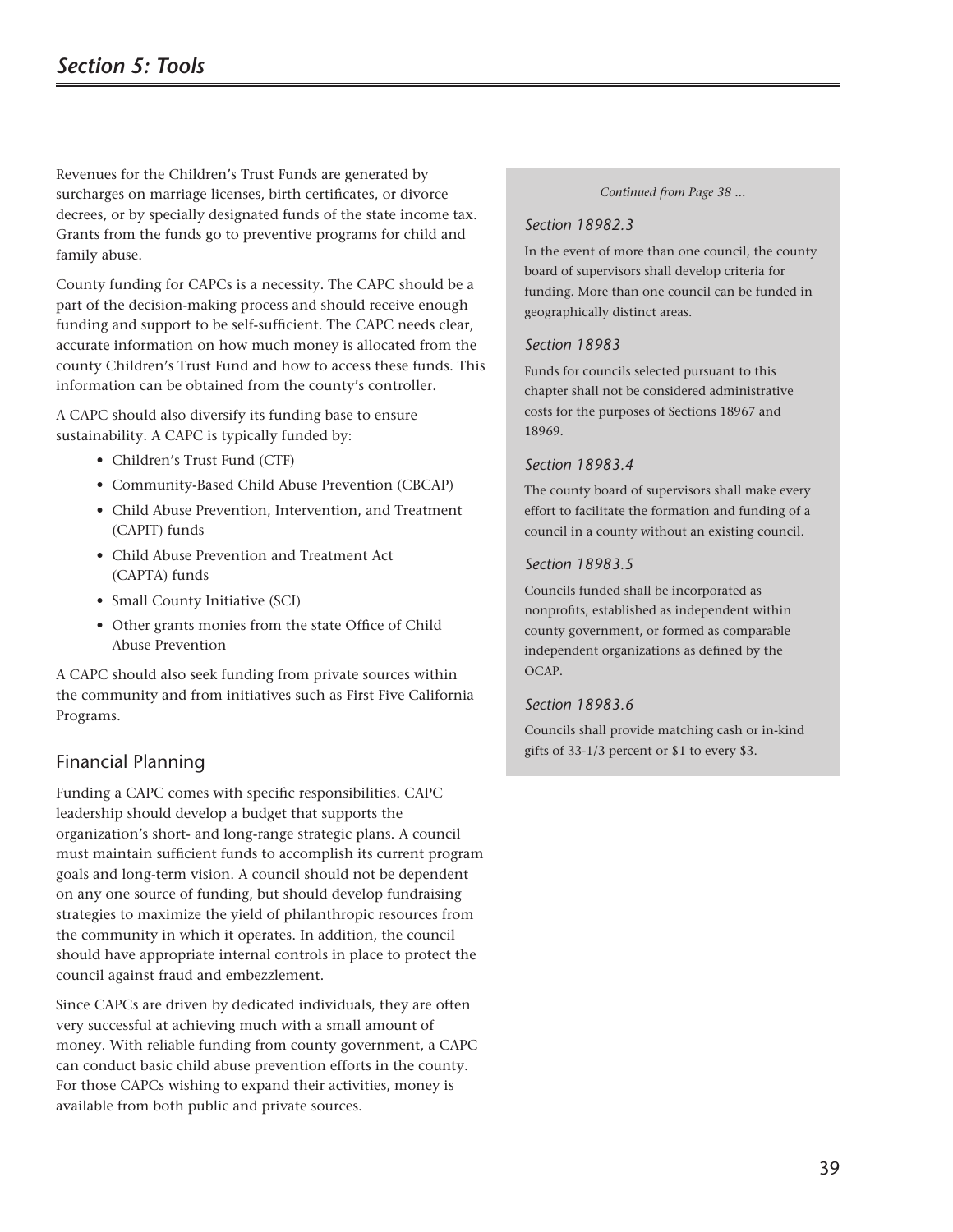A CAPC structured as a nonprofit organization can apply for grants from private foundations, as well as from state and federal sources. A CAPC structured as an independent organization within county government can seek state or federal funding, pair with nonprofit organizations in the community, or join with a regional coalition of CAPCs to pool resources and expand activities.

# *The Public Sector*

Federal and state grants are available to fund CAPC efforts. Most public funding sources are publicized as requests for proposals (RFP).

### *Federal*

Typical characteristics of federal grants:

- Provide large sums of money that enable program coordination
- Allow for administrative and operating expenses often excluded from private foundation funding
- Enable grant extensions after the initial funding period with minimal application, due to legislation appropriating funds
- Require extensive fiscal accounting and reporting during and at the end of the grant period
- Require outside evaluation to determine whether stated goals have been met while maintaining sound grant administration
- Can be very competitive
- Require in-kind matches from the applicants
- Require a variety of compliances to which the applicant must be committed, such as a drug-free worksite
- Award for service delivery, educational activities, outreach, and collaborative activities

Many RFPs can be located through the National Clearinghouse on Child Abuse and Neglect.4

### *State and Local*

Typical characteristics of state and local grants:

- Distribute federal money to state agencies and local programs
- Seek to fund projects that can be a statewide model
- Require matching funds with cash or in-kind resources from community collaborators
- Applications are usually more technical than those required for foundation and corporate funding proposals, although not as lengthy as federal grant applications



*Plumas County CAPC has a mini-grant program available to county agencies that work on child abuse prevention. An allocations committee review the application and makes recommendations to the council as to which agency to fund. Current priorities include positive parent education, parenting materials, counseling/therapy for atrisk children and families, day and overnight respite care, crisis intervention, and in-home services for at-risk families.*

*Sacramento County also awards mini-grants every three months to organizations providing the former services.*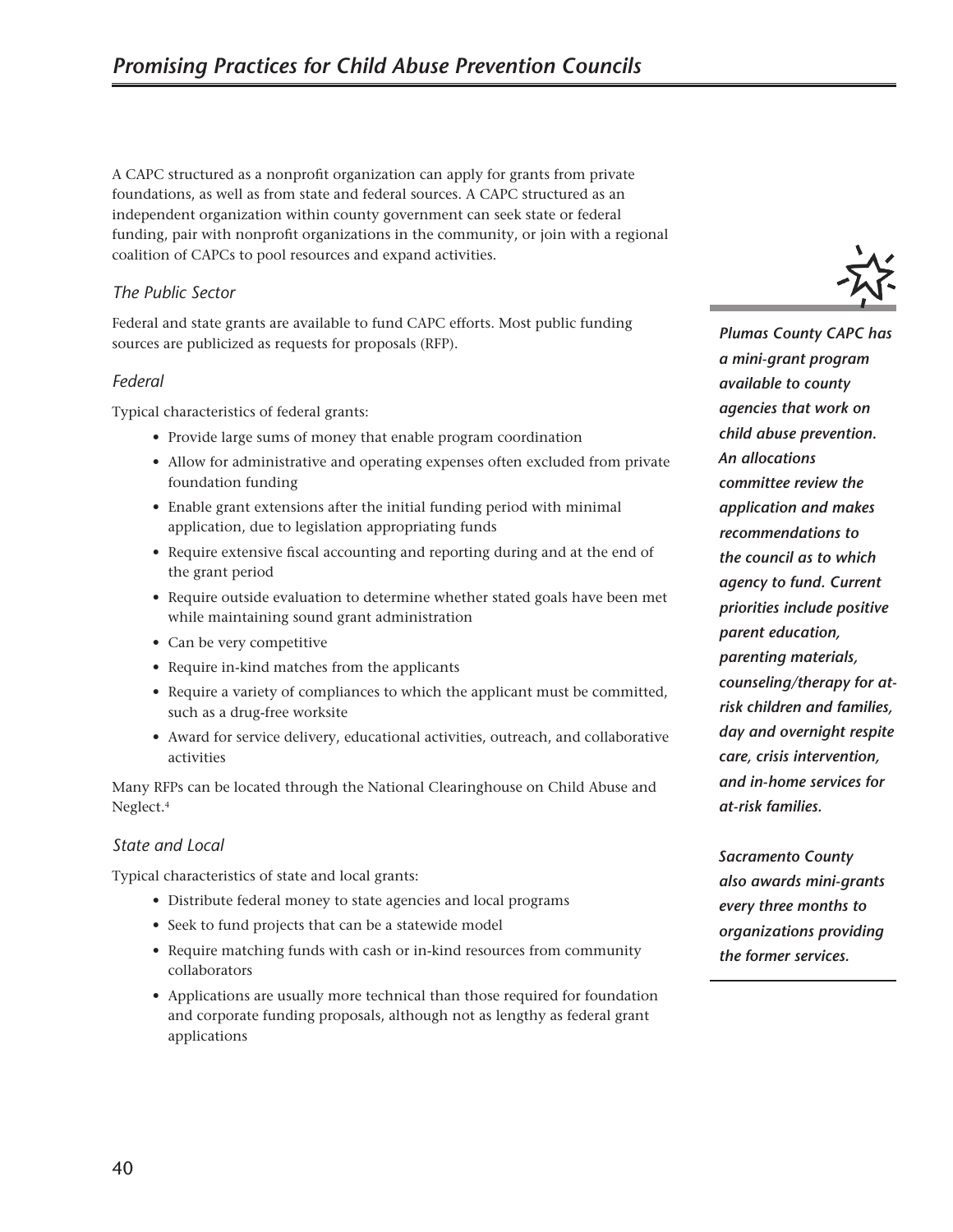A CAPC wishing to access state and local grants should:

- Contact the state's government departments (e.g., Department of Social Services), and ask to be added to the mailing list for information on upcoming funding opportunities
- Review the newspaper to obtain information regarding recently passed legislation that will have money associated with it, and contact the relevant department for more information
- Solicit help from county and school agency contacts in identifying current funding opportunities

# *The Private Sector*

Private sector funds come from foundation grants, bequests, corporate grants, and individual donations. According to *Insight and Clear Thinking*, 5 there are several major types of foundations:

- Independent Private Foundations
- Established and funded by individual and family endowments
- Encompass nearly 90% of all foundations
- Contribute nearly 80% of all foundation donations
- Distribute 5% of assets annually
- Corporate Foundations
- Established and funded by corporations
- 35% of corporations take charitable contributions on taxes
- 10% of corporate pre-tax dollars is allowable as a corporate deduction
- Provide support for nonprofits in the form of products, cash, loans, and securities
- Community Foundations
- Funded by members of a particular community
- Typically limit grants to within that community
- Conduct their own research or provide direct services
- Sometimes exclude making grants to nonprofit organizations

In order to research possible private-sector funding, a CAPC should:

- Purchase or review the Foundation Directory, which is available at public libraries or Foundation Center libraries (established in major cities). It provides contact information and information on foundation priorities and procedures
- Access Foundation Center libraries, which include foundation annual reports, guidelines, and tax statements
- Purchase computer databases, such as GrantScape (Capitol Publications) or Dialog (internet)
- Purchase publications with grant information
- Scan local newspapers, noting when foundations have assisted local



*San Mateo County distributes its funds through the San Mateo CAPC. TO ensure a fair review process, the CAPC director, a county employee, recruits community members and staff of other CAPCs in the region to review the grants and make recommendations for funding.*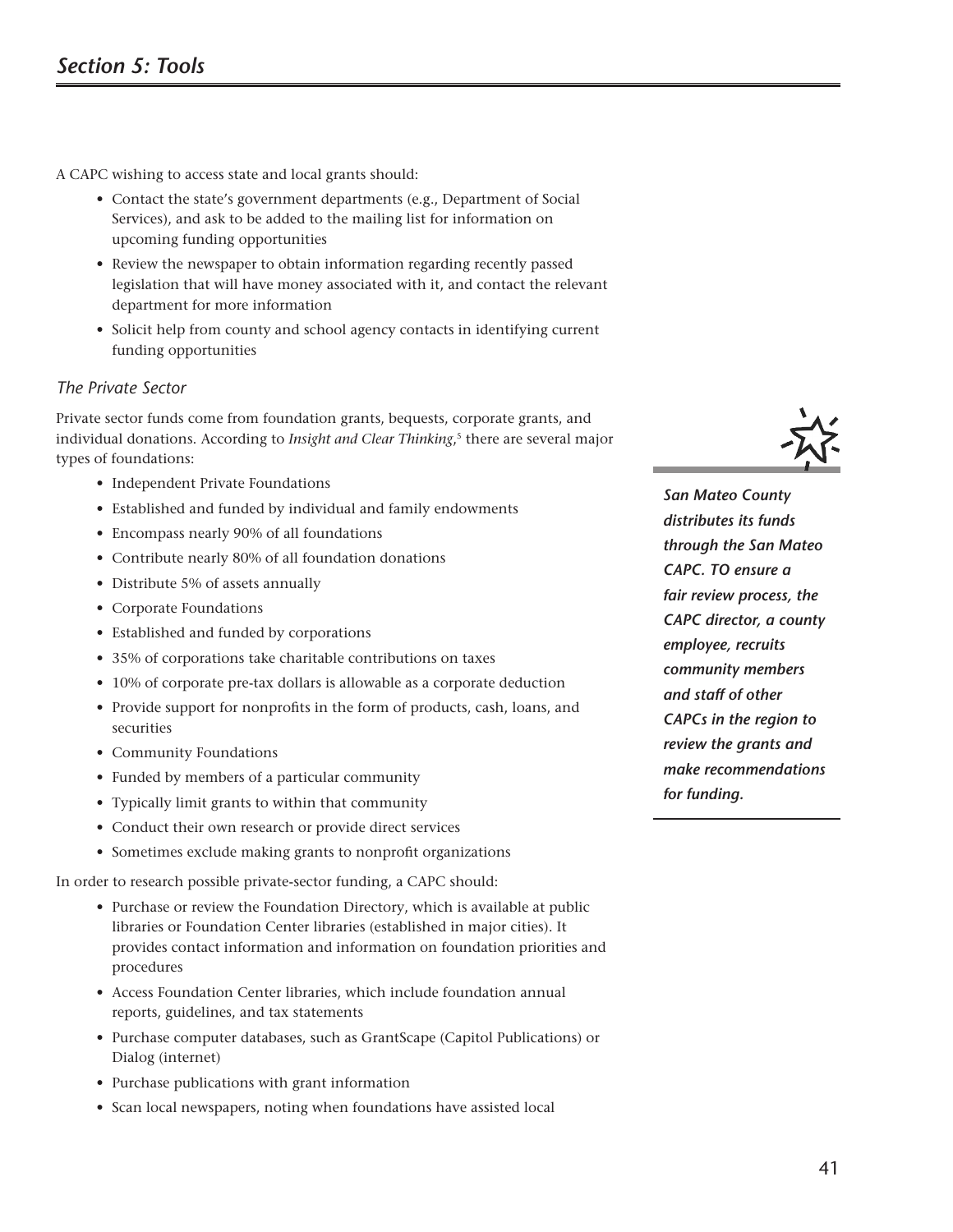programs. Write and request guidelines

- Scan internet websites, such as the Nonprofit Resource Center<sup>5</sup>
- Review funders listed in credits for television and radio programs and special events
- Use contacts that may exist on CAPC board or in professional networks
- Network with other CAPCs to find out where they are getting funding
- Establish and nurture relationships with foundation program officers

#### *Private Funds*

When searching for potential private and corporate funding sources, look for programs specific to children exposed to violence.

#### *Applying for private funds*

When considering applying for private funds, it is imperative to understand the funder's priorities and procedures. Funding priorities can vary over time, so it is important to read current funding guidelines, annual reports, and applications from the funder. The following steps are useful in determining funding priorities:

- Reading foundation profiles and corporations for stated priorities
- Using a database such as GrantScape (Capitol Publications) or Dialog (internet) to find additional information
- Writing a letter of inquiry to a sponsor describing the project and asking whether it is appropriate to submit a full proposal
- Calling the funder's office to directly ask if the project fits in their current list of funding priorities
- Requesting the most current guidelines, annual reports, and applications to identify priorities and past funding trends
- Consulting reference books on grant-seeking

If possible, establish a personal connection with the funder. Ask if you can meet with a representative to talk about your project. Even if it does not lead to funding immediately, making funders and community members familiar with your project can help over time. Ask if you can send them invitations to CAPC activities, so they can see your programs firsthand. Put them on your mailing list to receive newsletters and reports.

It is also essential to convince funders that their dollars are truly going to benefit the project's target population. Be as specific in your proposal as you can, and include numbers and evaluation data to show that the funding will have a real effect.

# Grant Writing7

A critical first step in grant writing is determining whether a funding agency is an appropriate sponsor for the CAPC. This is based on whether mission and funding priorities are aligned; whether the funder makes grants in your organization's



*Plumas County, Sonoma County, and Placer County CAPCs insert a flyer into county tax bills, requesting additional donations for child abuse prevention. In Plumas County this brings approximately \$12,000 to the CAPC, which represents about ten percent of its revenue.*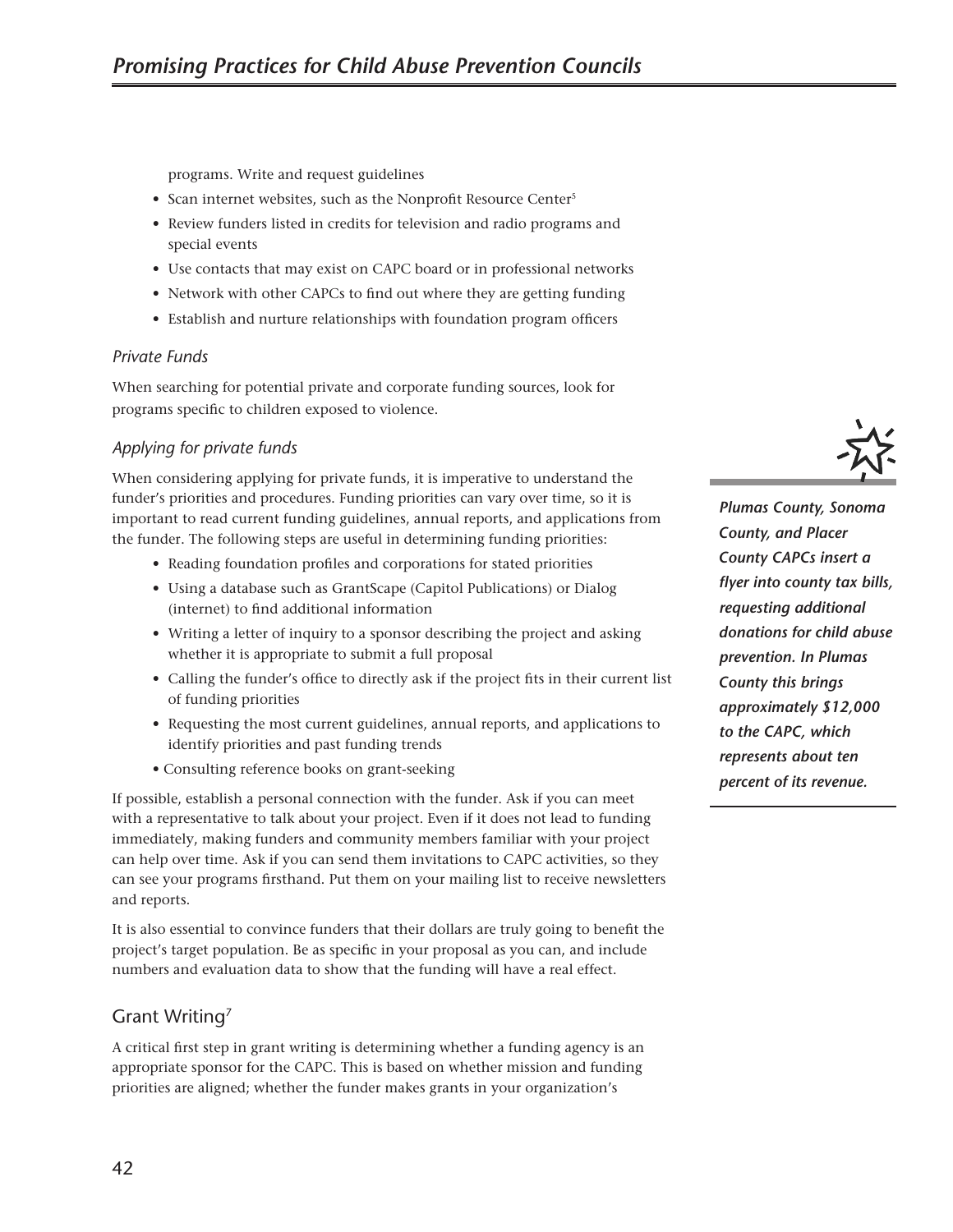geographic area; whether the funder makes grants within the project's needed monetary range; whether deadlines have passed; and whether the funder is accepting applications.

Once it has been determined that the funding agency is a potential funder, make an initial inquiry by telephone, providing a brief project description. If the agency does not accept telephone inquiries, write a brief letter (1–2 pages) describing the project and funding needs, and asking whether it would be appropriate to send a full proposal. If the answer is affirmative, prepare the proposal according to applications guidelines, and submit the proposal by the deadline date, including all requested attachments.

Develop a timeline and strategy for funding. Because sponsors have various time frames for accepting applications, it is helpful to have a calendar indicating when applications are due. Designate a key person to track the application process according to the following:

- Dates that letter of inquiry and other key documents are sent
- Contact person at funder's office
- Person responsible for the application
- Deadlines for application submission
- Start date for working on the application
- Interim deadlines for various sections of the proposal to be completed (e.g., proposal narrative; obtaining partners; memoranda of understanding)
- Checklist of all required elements, including funder's preferred delivery method (e.g., U.S. mail, overnight, online)

# Levels of Collaboration

Funders want assurance that their monies will be used well and will not duplicate existing services. They are more likely to fund projects demonstrating strong community collaboration. With the current competitive market and limited resources, collaboration becomes even more important. It is also important that you communicate with your collaborating organizations to see who is applying to what funder, to stress collaboration rather than competition. Possible forms of collaboration a CAPC can consider include:

- Joint Application
	- Submission of a joint application with another organization, working closely together to allocate potential funding for both organizations in meeting a common goal
	- Dependent upon trust and confidence between the partners
- Shared Grant Funding
	- Involves two or more organizations
	- Divides funding between each organization to accomplish its aims
	- Requires comprehension of each organization's strengths and a strong interagency relationship



*Sacramento County CAPC raised enough funds during their "Capital Campaign" to purchase their office building.*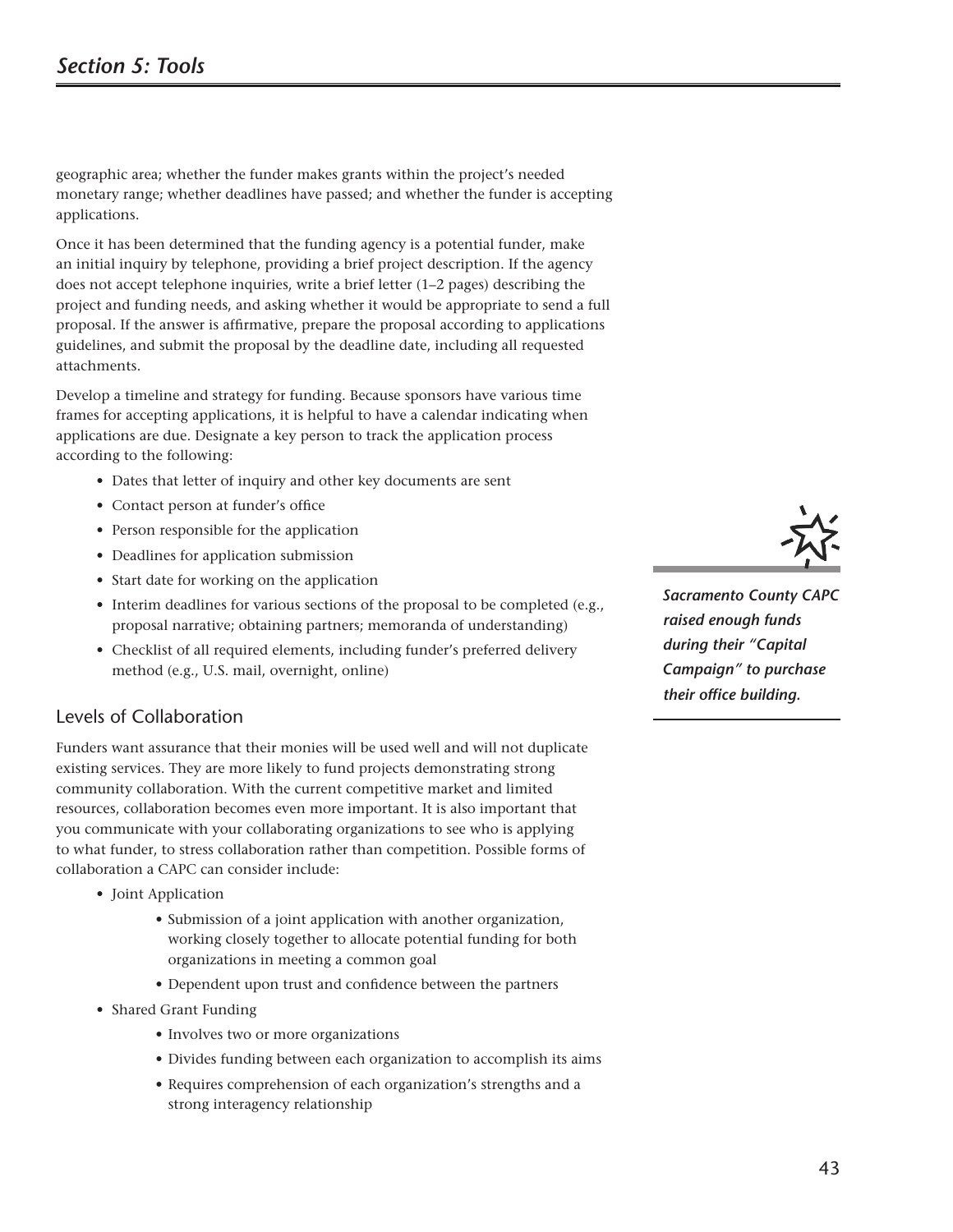- Purchase of Service
	- One lead organization, with other agencies acting as subcontractors
	- Subcontractors perform services requested by the lead agency
	- Requires coordination of goals and agreement about service standards and quality management
- Mutual Referrals
	- Maintaining current information regarding each agency's programs and services
	- Each agency serves as a "preferred provider" for the other, referring appropriate clients and funders to one another and working closely with each collaborative partner
- Piggy Backing
	- Working with another organization on a shared caseload and dividing up the responsibilities based on each organization's strengths
	- Joint Planning
	- Meeting with community-wide organizations performing similar services for the purpose of identifying needs and integrating the organizations' services to meet these needs
	- Agreeing to work on common goals and to coordinate with each other regardless of funding

### *Steps for Creating Collaboration*

- Scan the environment to identify and solicit all community stakeholders, including agencies and individuals
- Consider establishing an advisory board of key stakeholders
- Establish levels of collaboration to identify each collaborative partner's goals and role, particularly with respect to writing a proposal
- Solicit help from potential funders in identifting vendor and business contacts for project support and promotion

# Non-Monetary Funds

Some corporations may not make monetary contributions, but will donate equipment and material supplies. Ask friends and neighbors whether their employers make community contributions. Identify beforehand a means by which the corporation will be acknowledged for their contribution.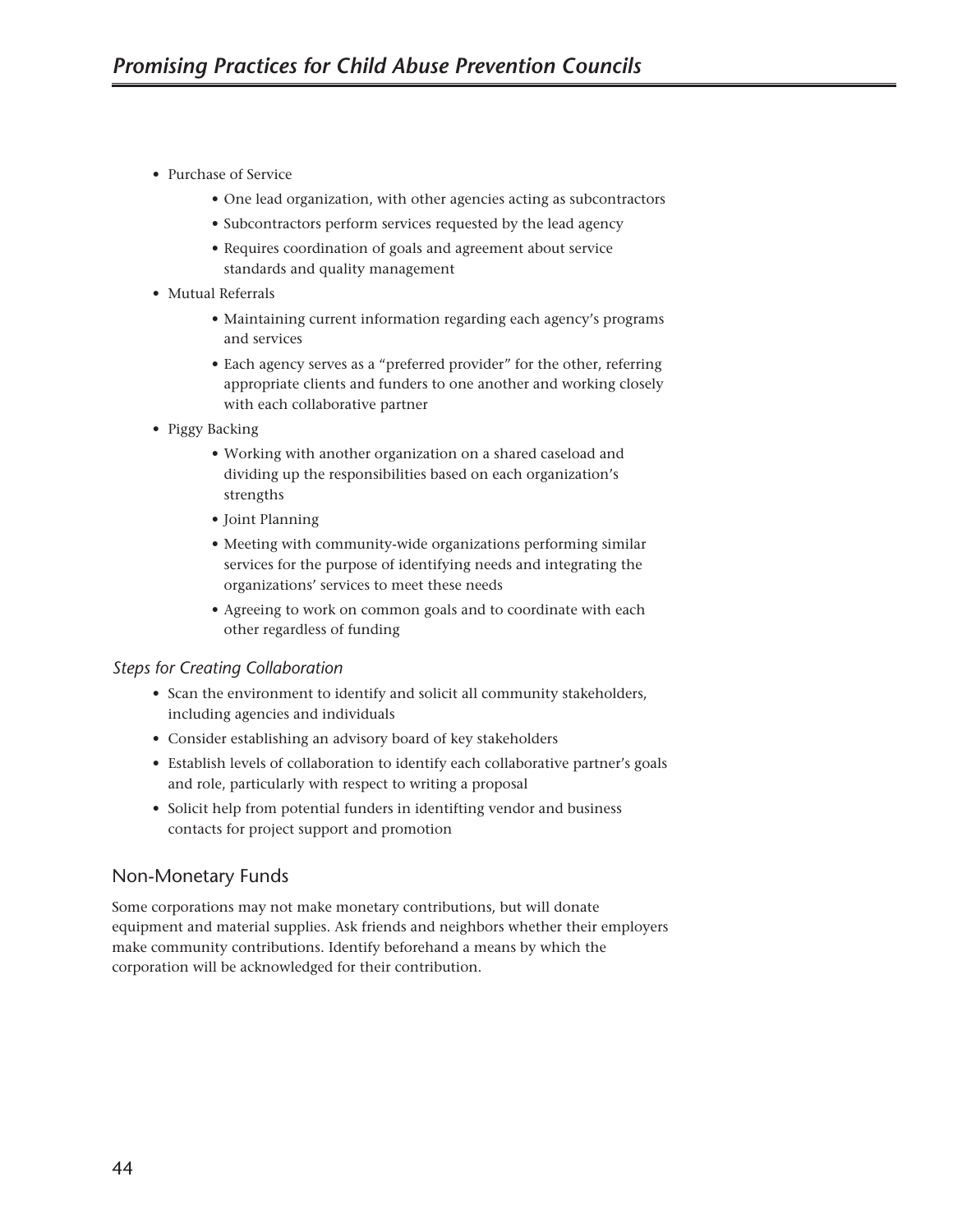# Blended Funding

Hansine Fischer describes "blended" (or "braided" funding), a term often heard in the arena of children's services. Blending is seen as a key fiscal strategy for supporting the integrated delivery of children's services or a comprehensive system of care, and it is a solution when one funding source cannot pay for all the services a given population needs.

The concept of blended or braided funding should not be intimidating—many CAPCs do it without even realizing it. CAPCs obtain funds from a number of different sources. Funding streams (federal, state, county, or local) can be pooled into a designated children's "trust" or coordinated to support a variety of services within a single program. In both cases, the result is a program that has the potential to offer seamless delivery of comprehensive services.

Because blended or braided funding relies on several revenue sources, it generally gives programs a stronger financial base. A broader financial base also increases a program's opportunities for leveraging federal funds. If done strategically, a program can arrange its financial resources in a way that maximizes the opportunity for its public (state or local) funds to support services or activities that can be reimbursed through Title XIX or Title IV-E.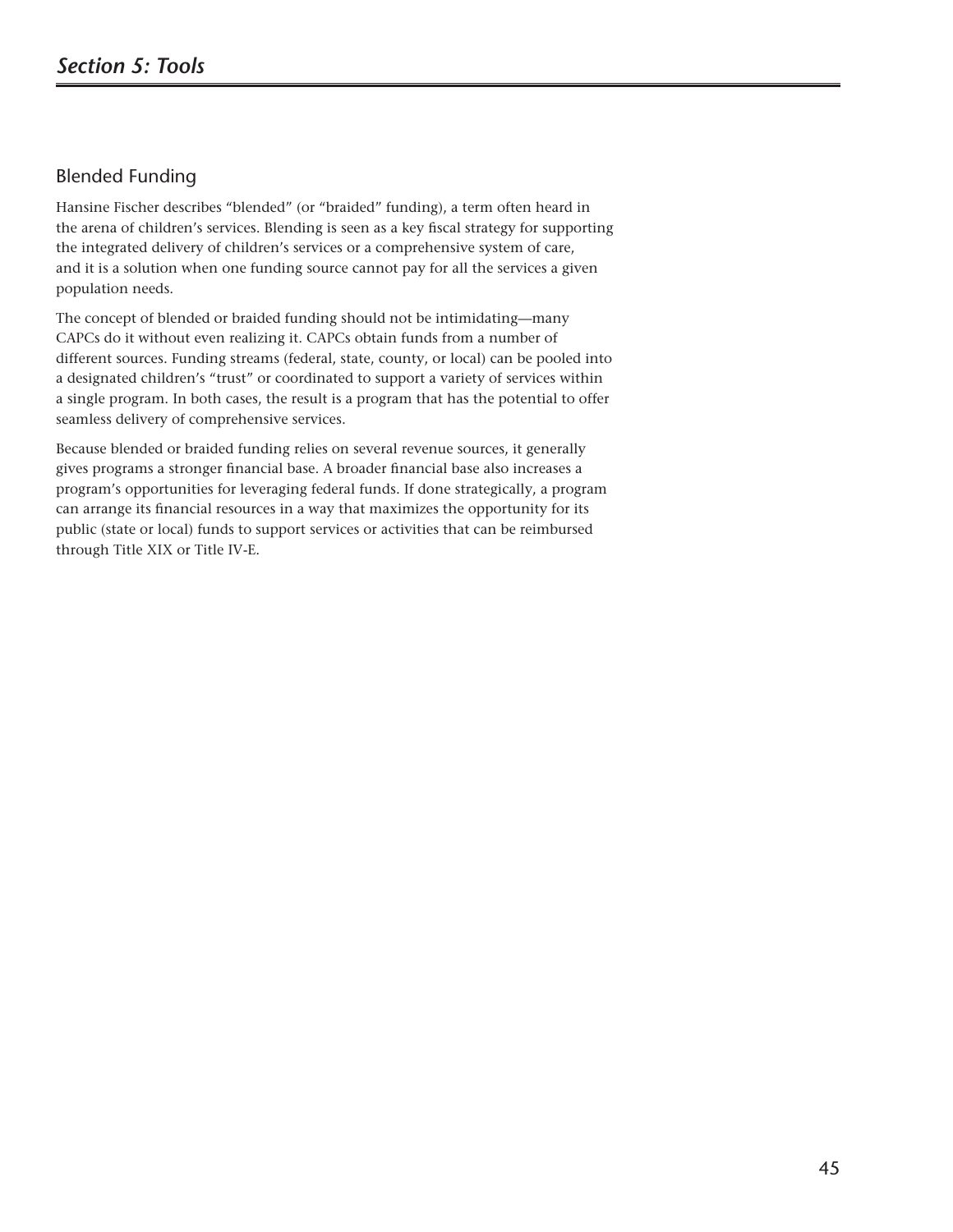#### Notes

1. Refer to Appendix I for a sample self-improvement plan.

2. The Child Abuse Training and Technical Assistance (CATTA) Center is located at Sonoma State University / 1801 E. Cotati Avenue / Rohnert Park, California 94928. The CATTA Center can be reached by phone at (707) 284-9547 or on the Web at http://www.cattacenter.org.

3. Refer to Appendix J for a diagram of state and federal funding sources.

4. For more information on the National Clearinghouse on Child Abuse and Neglect, go to http://calib.com/nccanch.

5. Aigaki, Dianne and Rebecca Scott, *Insight and Clear Thinking: The Greening of Your Program and the Way to Effective Grant Writing*, http://www.dianneaigaki.com.

6. For more information on the Nonprofit Resource Center, go to http://www.nonprofitresourcectr.org.

7. See Appendix K for an outline of the grant writing process as depicted in *Insight and Clear Thinking*.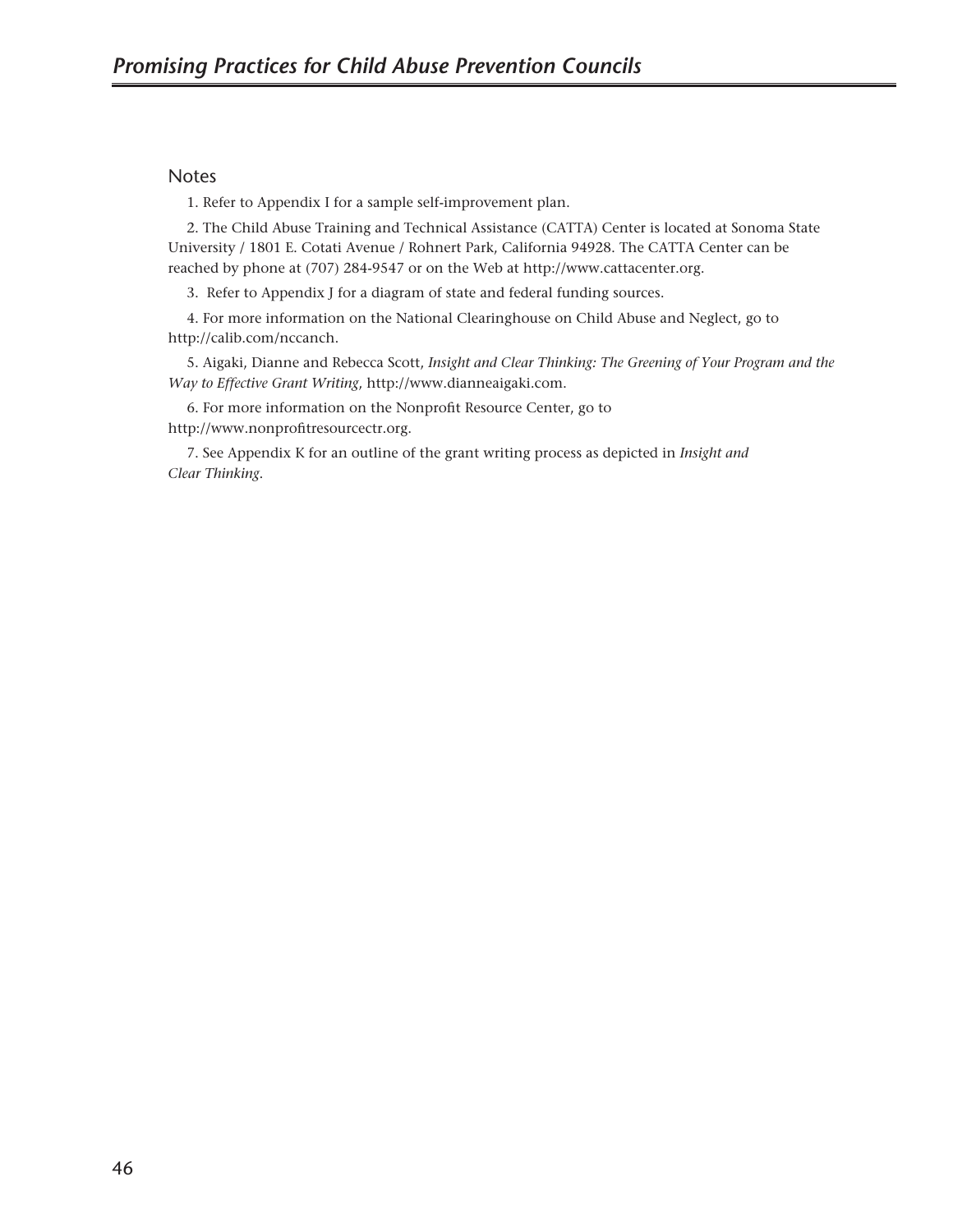# Conclusion

Counties only have a certain amount of dollars to invest to help children, and the decision of where to invest those dollars is not easy. But aside from the fact that preventing abuse is the right thing to do, studies show that a dollar invested in prevention is money well-spent.

A study conducted in Michigan, published in 1992, found a 19-to-1 cost advantage to prevention.<sup>1</sup> The large-scale long-term Adverse Childhood Experiences study<sup>2</sup> found a strong relationship between factors such as abuse and neglect and health problems later in life. The National Clearinghouse for Child Abuse and Neglect Information, in a review of the research, concludes, "While additional investment, research, careful documentation, and welldesigned analysis is needed within the prevention field-both to assess the effectiveness of prevention programs, as well as its cost-effectiveness, current findings suggest that over the long-term, prevention pays."3

Child Abuse Prevention Councils fulfill many functions. They coordinate activities, provide information, and get the community involved in prevention. They provide the hub of a wheel around which prevention can occur. The ways in which they do this are as varied as the counties themselves.

But to do this, CAPCs need support from the community. They need reliable financial support from their county so they do not have to spend all their time fundraising. They need community members to join them in prevention activities. And they need to network with other councils to share great ideas, brainstorm on problems and remind each other why it is important to do this work.

This volume has been put together to help facilitate that networking, to publicize the great work of the CAPCs, and to convince potential stakeholders to participate in prevention. It is only a sampling of the many activities by CAPCs. But it will hopefully serve its purpose: to begin to highlight, and celebrate, the very important work being conducted by these vital organizations to protect California's children.

3. For more information on this report, go to http://nccanch.acf.hhs.gov/pubs/prevenres/pays.cfm.

 <sup>1.</sup> For more information on this study, go to http://www.msu.edu/user/bob/cost.html.

 <sup>2.</sup> For more information on the Adverse Childhood Experiences study, go to http://www.acestudy.org.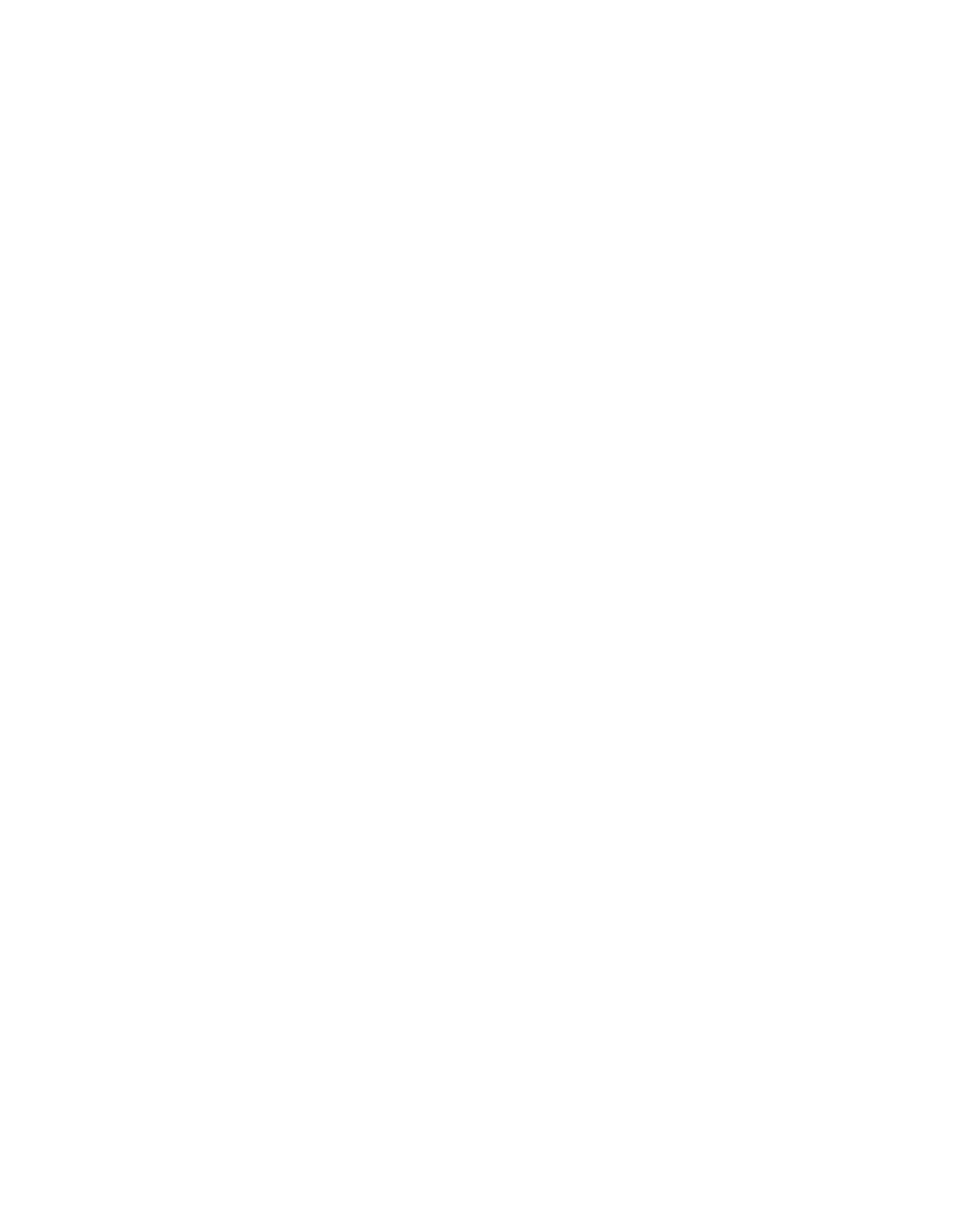# Appendix A: List of California CAPCs, by county

| Alameda       |                              |           | Calaveras                                    |  |
|---------------|------------------------------|-----------|----------------------------------------------|--|
|               | <b>Alameda County CAPC</b>   |           | <b>Prevent Child Abuse Calaveras Council</b> |  |
|               | Janette Bormann, Coordinator |           | Tammy Beilstein, Public Relations            |  |
|               | 24100 Amador Way             |           | 2472 McDaniel Lane                           |  |
|               | Hayward, CA 94544            |           | Valley Springs, CA 95252                     |  |
| Phone         | $(510)$ 780-8989             | Phone     | $(209)$ 772-0272                             |  |
| Fax           | $(510)$ 780-8750             | Fax       | $(209)$ 772-0272                             |  |
| Email         | bormaj@acgov.org             | Email     | beilstein@jps.net                            |  |
| <b>Alning</b> |                              | Calaveras |                                              |  |

# Alpine

|       | <b>Family Support Council</b> |  |
|-------|-------------------------------|--|
|       | Susan Lippmann, Coordinator   |  |
|       | 100 Foothill Road, Suite D-4  |  |
|       | Markleeville, CA 96120        |  |
|       | Phone (530) 694-9118          |  |
|       | Fax (530) 694-2799            |  |
| Email | childcare@gbis.com            |  |

# Amador

|       | <b>Amador County CAPC</b>         |       | <b>Prevent Child Abuse Calaveras Council</b> |
|-------|-----------------------------------|-------|----------------------------------------------|
|       | Coordinator                       |       | Arleen Garland, Co-Chair                     |
|       | 505–1 South State Highway 49 #183 |       | P.O. Box 872                                 |
|       | Jackson, CA 95642                 |       | San Andreas, CA 95249                        |
| Phone | $(209)$ 223-5921                  | Phone | $(209)$ 754-1205                             |
| Email | amadorcapc@linkunet.net           | Fax   | $(209)$ 754-4244                             |
|       |                                   | Email | caps@goldrush.com                            |

# Butte

| <b>CAPC of Butte County</b>       |
|-----------------------------------|
| Heidi Nalley, Program Coordinator |
| P.O. Box 569                      |
| Chico, CA 95927                   |
| Phone (530) 893-0391, ext. 3037   |
| Fax (530) 893-4075                |
| Email heidin@parented.org         |

# Colusa

**Calaveras** 

 **Colusa County CAPC** Beverly Weber, Board Member P.O. Box 506 Colusa, CA 95932 Phone (530) 458-0297 Fax (530) 674-9275 Email bweber@colusa-coe.k12.ca.us

 **Prevent Child Abuse Calaveras Council**

Mike Carll, Co-Chair

San Andreas, CA 95249

P.O. Box 872

Email mcarll@co.calaveras.ca.us

 Phone (209) 754-6885 Fax (209) 754-6534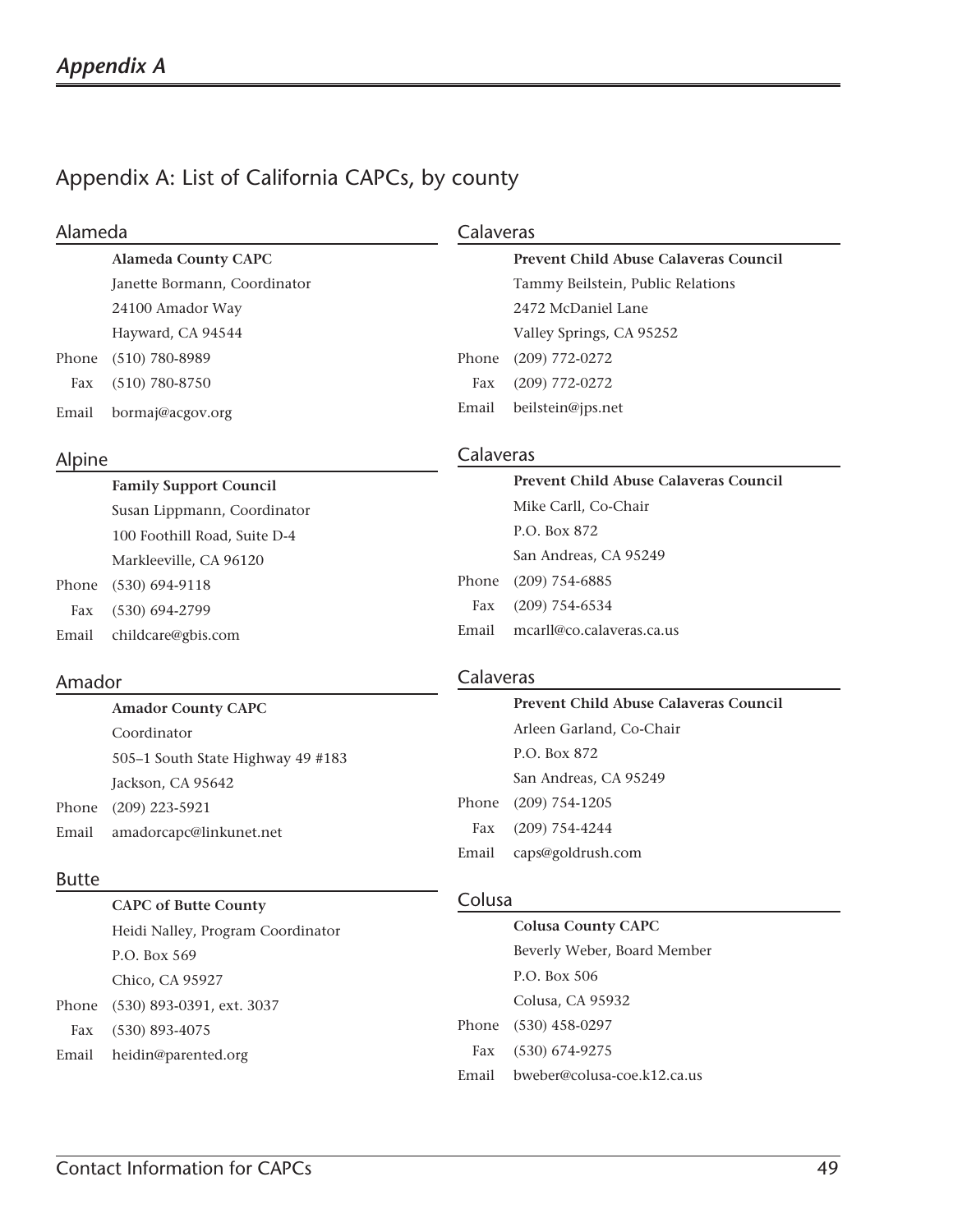# Contra Costa

 **CAPC of Contra Costa County** Carol Carrillo, Executive Director 1485 Treat Boulevard, Suite 202 Walnut Creek, CA 94597 Phone (925) 946-9961

Fax (925) 946-0557

Email capccarol@sbcglobal.net

### Del Norte

# **Del Norte Child Care Council** Christin K. McCollum, Executive Director 212 "K" Street Crescent City, CA 95531

 Phone (707) 464-8311, ext. 15 Fax (707) 464-8313 Email christin@dnccc.com

# El Dorado

 **El Dorado CAPC**

 Judy Knapp, Coordinator P.O. Box 3477 Diamond Springs, CA 95619 Phone (800) 642-1039 Email capc-ed@iwon.com

# Fresno

 **Fresno Council on Child Abuse Prevention** Robin Leppo, Program Director 924 North Van Ness Avenue Fresno, CA 93728 Phone (559) 268-1118 Fax (559) 268-1119

Email rleppo@fccap.org

# Glenn

|       | <b>Children's Interagency Coordinating Council</b> |  |  |
|-------|----------------------------------------------------|--|--|
|       | Domingo Aguilar, Coordinator                       |  |  |
|       | P.O. Box 611                                       |  |  |
|       | Willows, CA 95988                                  |  |  |
|       | Phone (530) 934-1409                               |  |  |
| Fax   | $(530)$ 934-6521                                   |  |  |
| Email | daguilar@hra.co.glenn.ca.us                        |  |  |
|       |                                                    |  |  |

# Humboldt

|       | <b>Child Abuse Prevention Coordinating Council</b><br>of Humboldt County |
|-------|--------------------------------------------------------------------------|
|       | Frances Tjarnstrom, Medical Office Assistant                             |
|       | P.O. Box 854                                                             |
|       | Eureka, CA 95502                                                         |
|       | Phone (707) 445-6210                                                     |
|       | Fax $(707)$ 476-4960                                                     |
| Email | ftjarnstrom@co.humboldt.ca.us                                            |

# Humboldt

|       | The Exchange Club Parenting Center |  |
|-------|------------------------------------|--|
|       | Trish Anderson, Executive Director |  |
|       | 1809 Albee Street                  |  |
|       | Eureka, CA 95501                   |  |
|       | Phone (707) 443-7935               |  |
|       | Fax (707) 443-7930                 |  |
| Email | exchangecap@sbcglobal.net          |  |

# Imperial

#### **Imperial County Child Abuse Prevention Council (Children & Parents Council)**

 Yvette Garcia, Director 563 West Main Street El Centro, CA 92243 Phone (760) 353-8300 Fax (760) 353-8380 Email iccapc@icoe.k12.ca.us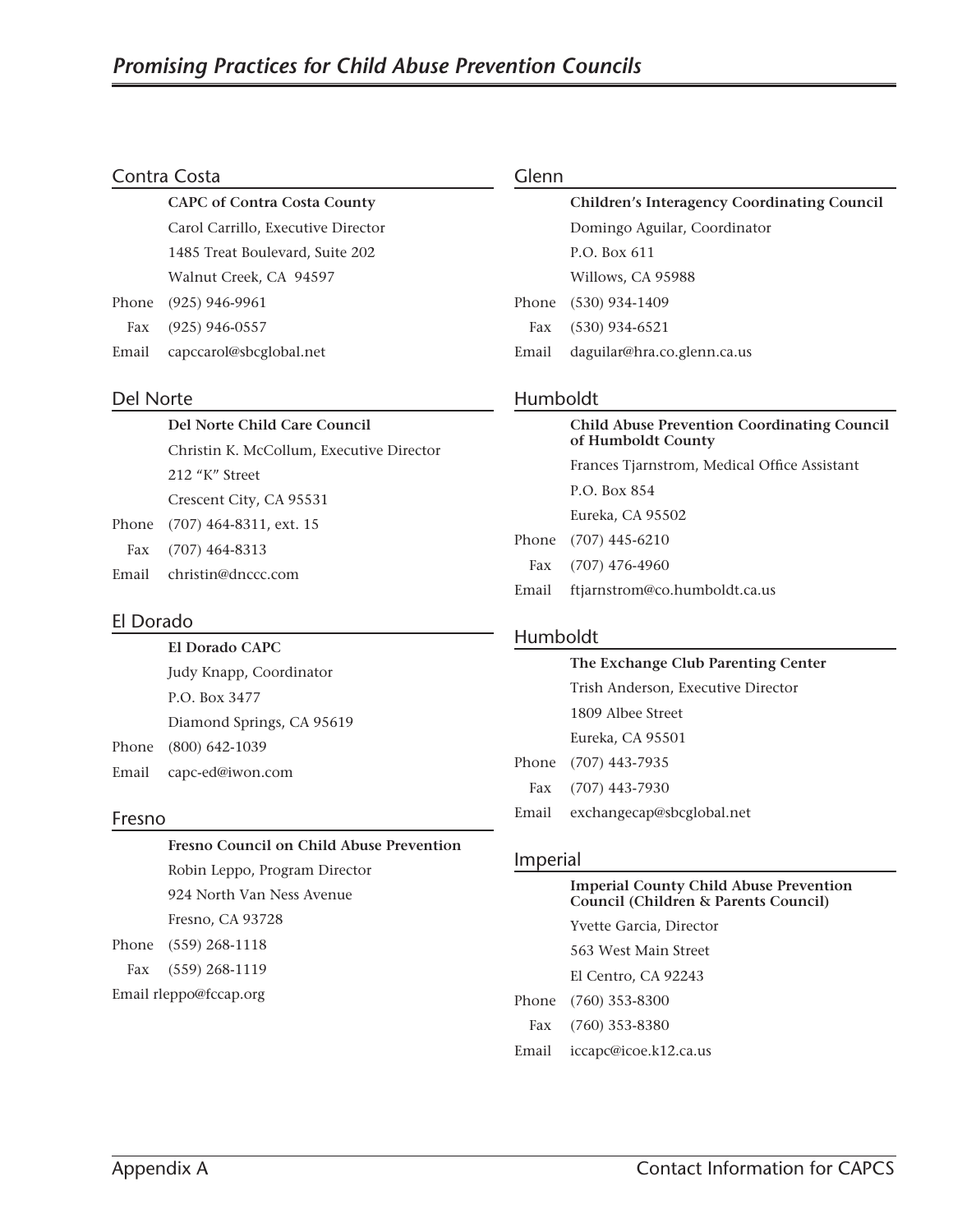# Inyo

 **Inyo County Children Services Council** Linda Benson, Assistant Director c/o Inyo County HHS 1351 Rocking W Drive Bishop, CA 93514 Phone (760) 872-4245 Fax (760) 873-6505 Email inyohhslb@qnet.com

#### Kern

# **Kern CAPC**

 Karen Cooley, Executive Director c/o Haven Counseling Center 730 Chester Avenue Bakersfield, CA 93301 Phone (661) 327-4711 Fax (661) 327-7895 Email karcooley@aol.com

### Kings

# **Kings County Child Abuse Prevention Coordinating Council**

 John Aguirre, Coordinating Consultant c/o Rosson Hall 1200 "S" Drive Hanford, CA 93230 Phone (559) 582-3211, ext. 2914 Fax (559) 582-7399

# Email jpaquirre@sbcglobal.net

#### Lake

 **Lake County Children's Council** Joan Reynolds 1152 South Main Street Lakeport, CA 95453 Phone (707) 262-3487 Fax (707) 263-0920

Email jreynolds@lake-coe.k12.ca.us

#### Lassen

 **Strong Families Partnership Lassen WORKS & Community Social Services** Peggy Crosby, Program Manager P.O. Box 1359 Susanville, CA 96130 Phone (530) 251-8346 Fax (530) 251-8370 Email mcrosby@co.lassen.ca.us

### Los Angeles

|       | <b>Advocacy Council for Abused Deaf Children</b> |
|-------|--------------------------------------------------|
|       | Rachel Postovoit, LA Council Representative      |
|       | 760 West Mountain View Street                    |
|       | Altadena, CA 91001                               |
|       | Phone (626) 798-6793                             |
|       | Fax $(626)$ 585-1664                             |
| Email | rpostovoit@5acres.org                            |
|       |                                                  |

### Los Angeles

|       | Antelope Valley CAPC-Yes2Kids |  |
|-------|-------------------------------|--|
|       | Bob Broyles, President        |  |
|       | 36444 Copper Lane             |  |
|       | Palmdale, CA 93550            |  |
|       | Phone (661) 538-1846          |  |
| Fax   | (661) 538-1846 call first     |  |
| Email | bobbroyles@sbcglobal.net      |  |
|       |                               |  |

### Los Angeles

 **API Children Youth and Families Council** Lawrence Lue c/o Chinatown Service Center 767 North Hill Street, Suite 400 Los Angeles, CA 90012 Phone (213) 808-1701 Fax (213) 680-0787 Email llue@cscla.org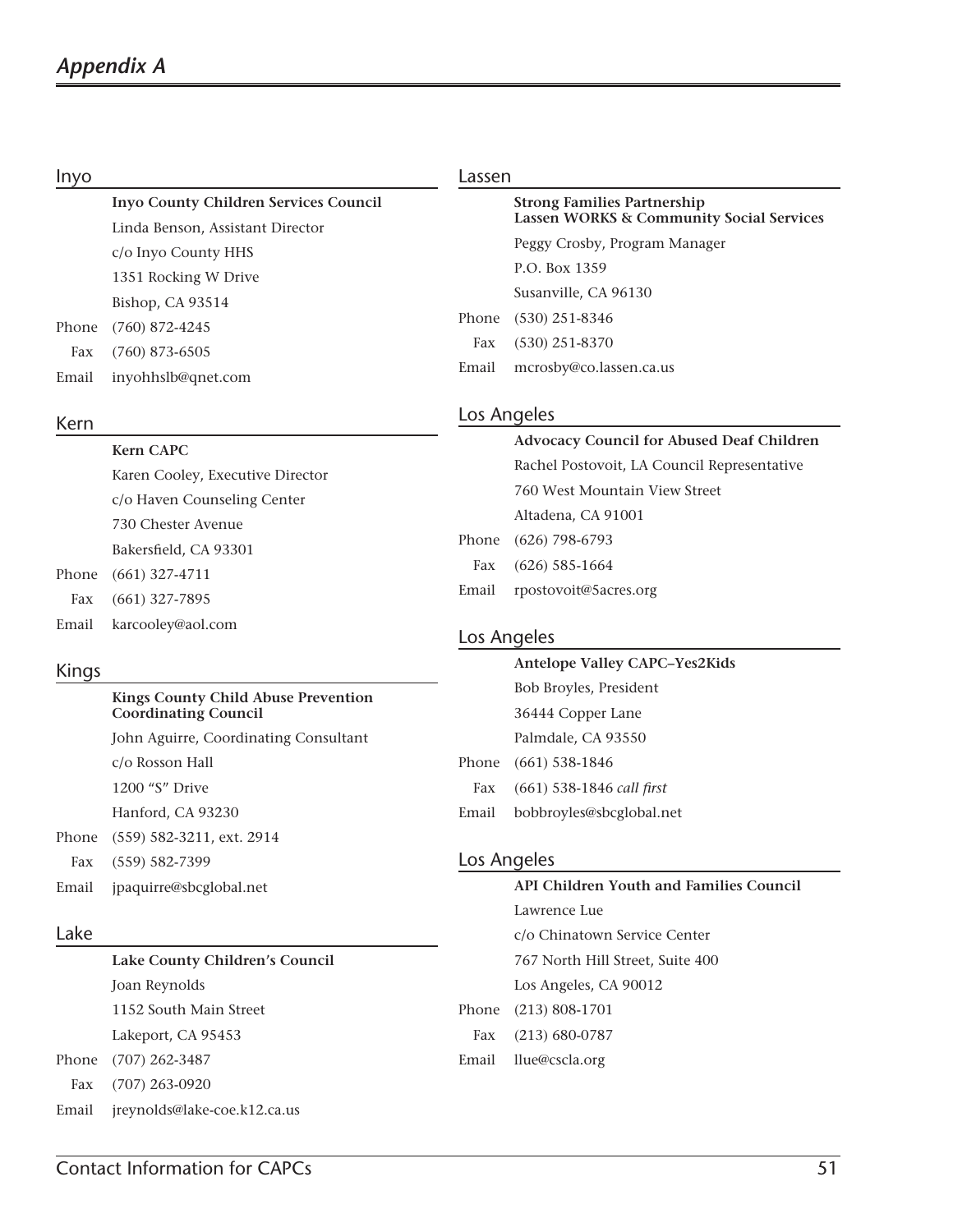# Los Angeles

| <b>Child Abuse Councils Coordination Project</b> |
|--------------------------------------------------|
| Marjorie Gins, Council Coordinator               |
| 9128 Southview Road                              |
| San Gabriel, CA 91775                            |
| Phone (626) 287-4086                             |
| Fax $(626)$ 287-1766                             |
| Email gins@pacbell.net                           |

# Los Angeles

|       | Family, Children, Community Advisory<br>Council |
|-------|-------------------------------------------------|
|       | Sandra Guine                                    |
|       | 600 South Commonwealth Avenue, Suite 800        |
|       | Los Angeles, CA 90005                           |
|       | Phone (213) 639-6444                            |
|       | Fax (213) 637-8291                              |
| Email | sguine@dhs.co.la.ca.us                          |

# Los Angeles

|       | <b>Foothill Child Abuse and Family Violence</b><br>Council |
|-------|------------------------------------------------------------|
|       | Sally Mansour, Community-Based Supervisor                  |
|       | 760 West Mountain View Street                              |
|       | Altadena, CA 91001                                         |
| Phone | (626) 798-6793, ext. 108                                   |
|       | Fax $(626)$ 585-1664                                       |
|       |                                                            |

Email smansour@5acres.org

# Los Angeles

|     | Los Angeles CAPC                               |
|-----|------------------------------------------------|
|     | Leticia Cardenas-Shaw, Administrator/Therapist |
|     | P.O. Box 4951                                  |
|     | Diamond Bar, CA 91765                          |
|     | Phone (909) 636-2528                           |
| Fax | $(909)$ 861-6517                               |
|     |                                                |

Email elcshaw@msn.com

# Los Angeles

| San Fernando Valley CAC       |
|-------------------------------|
| Sue Meier, President of Board |
| 20312 Hamlin Street           |
| Canoga Park, CA 91306         |
| Phone (818) 716-8491          |
| Fax (818) 716-0658            |
| Email yesican@yesican.org     |
|                               |

# Los Angeles

|     | San Gabriel Valley Family Violence Council |
|-----|--------------------------------------------|
|     | Starr Harrison                             |
|     | 716 North Citrus                           |
|     | Covina, CA 91732                           |
|     | Phone (626) 359-9358                       |
| Fax | $(626)$ 358-7647                           |
|     | Email starr48@aol.com                      |
|     |                                            |

# Los Angeles

|       | Service Planning Area 7 Child Abuse Council |
|-------|---------------------------------------------|
|       | Georganne Bruce                             |
|       | 8320 Iowa Street                            |
|       | Downey, CA 90241                            |
|       | Phone (562) 904-9590                        |
|       | Fax (562) 904-9593                          |
| Email | familysupport@earthlink.net                 |

# Los Angeles

|       | South Bay Family Violence Council |
|-------|-----------------------------------|
|       | Andrea Welsing, Co-Chair          |
|       | 4101 Torrence Boulevard           |
|       | Torrance, CA 90503                |
|       | Phone (310) 937-1977              |
|       | Fax (310) 374-8647                |
| Email | andrea.welsing@providence.org     |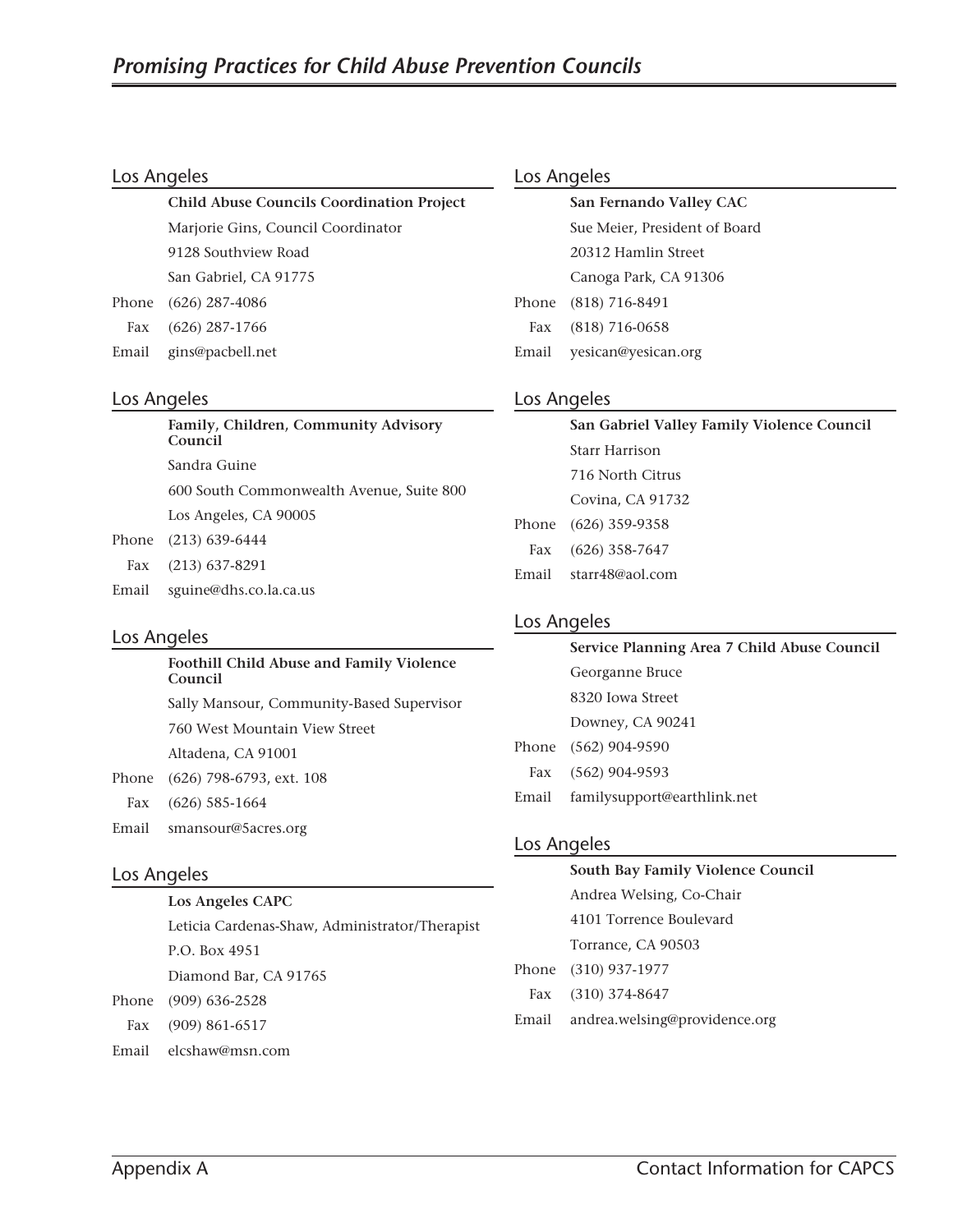#### Los Angeles

| The Long Beach Area Child Abuse & Domestic<br><b>Violence Prevention Council</b> |
|----------------------------------------------------------------------------------|
| Paula Savage-Cohen, President                                                    |
| 110 Pine Avenue #420                                                             |
| Long Beach, CA 90802                                                             |
| Phone (562) 435-3501, ext. 3842                                                  |
| Fax (562) 435-7118                                                               |
| Email pcohen@lafla.org                                                           |

# Los Angeles

# **Westside Child Trauma Center** Lynn Zimmerman, Program Director 1339–20th Street

 Santa Monica, CA 90404 Phone (310) 829-8487 Fax (310) 829-8455 Email lynn.zimmerman@stjohns.org

# Madera

 **Madera County CAPC** Joyce Bianchi, Executive Director P.O. Box 441 Madera, CA 93639 Phone (559) 431-3451 Fax (559) 438-1440 Email joycetb@comcast.net

# Marin

 **Marin CAPC**

 Cyndy Doherty, Director 30 North San Pedro Road #275 San Rafael, CA 94903 Phone (415) 507-0181 Fax (415) 507-9265 Email cyndy@marinadvocates.org

# Mariposa

 **Mariposa Safe Families** Catherine Collier, Executive Director P.O. Box 545 Mariposa, CA 95338 Phone (209) 966-2211 Fax (209) 966-4964 Email mariposasafefamilies@sti.net

# Mendocino

| <b>Mendocino Coast CAPC</b>           |
|---------------------------------------|
| Marlene McCollum, Service Coordinator |
| c/o Redwood Coast Regional Center     |
| 270 A Chestnut Street, Suite A        |
| Fort Bragg, CA 95437                  |
| Phone (707) 964-6387, ext. 11         |
| Fax (707) 964-0226                    |
| Email mmccollum@redwoodcoastrc.org    |
|                                       |

# Mendocino

| Policy Council on Children and Youth (PCCY)<br><b>Mendocino County DSS</b> |
|----------------------------------------------------------------------------|
| Roxanna Usher, Staff Services Administrator                                |
| P.O. Box 1060                                                              |
| Ukiah, CA 95482                                                            |
| Phone (707) 463-7730                                                       |
| Fax (707) 463-4804                                                         |
| Email usherr@mcdss.org                                                     |
|                                                                            |

# Merced

|       | <b>Merced County Family Resource Council</b> |
|-------|----------------------------------------------|
|       | Ka Xiong, Grant Support Technician           |
|       | 1573 West Main Street                        |
|       | Merced, CA 95340                             |
|       | Phone (209) 381-5983                         |
| Fax   | (209) 385-8303                               |
| Email | kxiong@mcoe.org                              |
|       |                                              |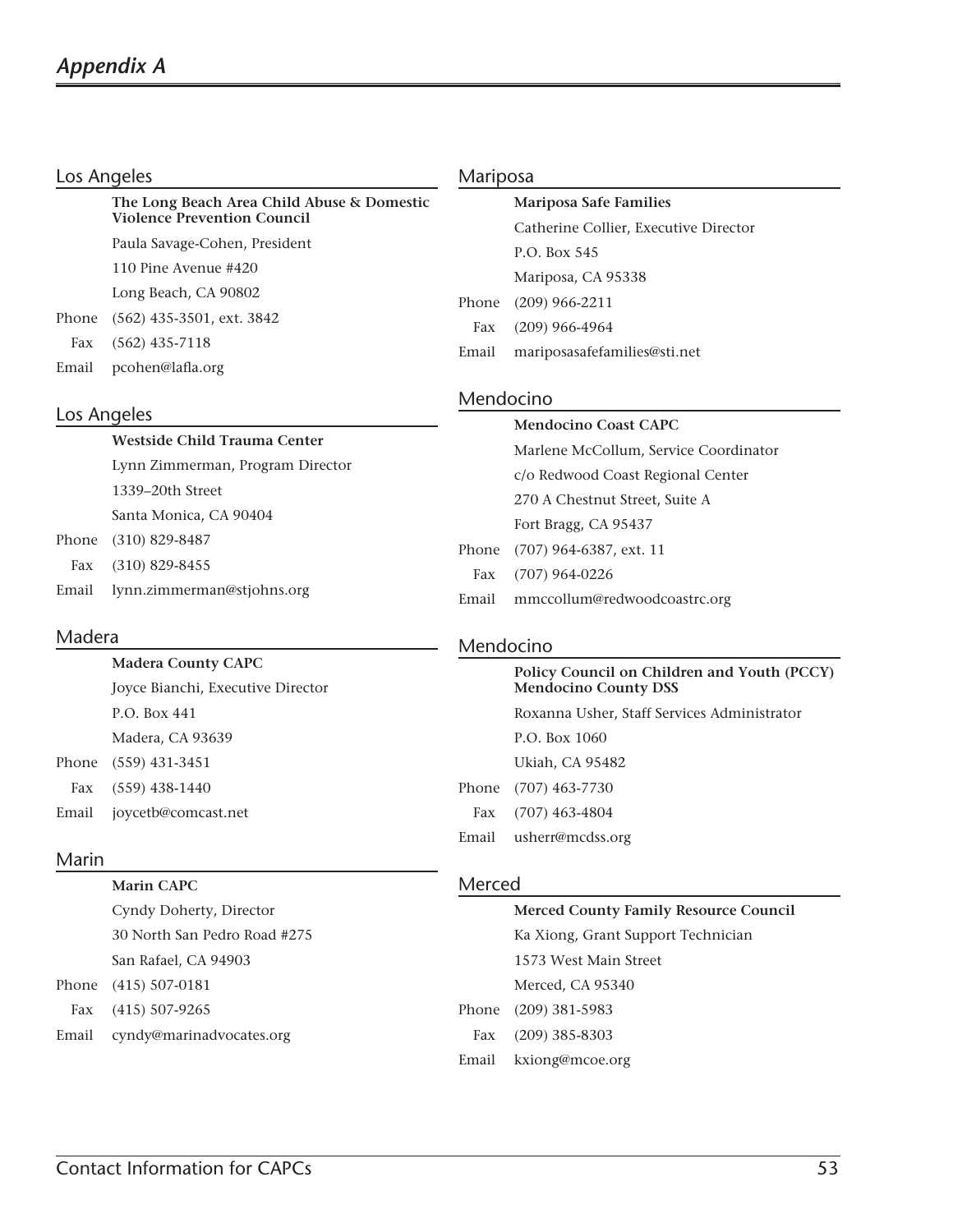#### Modoc

 **Families Matter Modoc CAPC** Debbie Mason, Coordinator 139 Hederson Street Alturas, CA 96101 Phone (530) 233-7125 Fax (530) 233-7133 Email dmason@hdo.net

#### Mono

|       | <b>Family Resource Education and Development</b> |
|-------|--------------------------------------------------|
|       | Deanna Johnson, Director                         |
|       | c/o Eastern Sierra FRC                           |
|       | P.O. Box 3145                                    |
|       | Mammoth Lakes, CA 93546                          |
|       | Phone (760) 924-5998, ext. 11                    |
| Fax   | $(760)$ 924-7299                                 |
| Email | deannajohnson@verizon.net                        |
|       |                                                  |

### Monterey

 **CAPC of Monterey County** David Ross Maradei, Director 1000 South Main Street, Suite 112 Salinas, CA 93901 Phone (831) 755-4737 Fax (831) 758-2645 Email capc@redshift.com

### Napa

 **CAPC of Napa County** Sarah Pritchard, Director P.O. Box 815 Napa, CA 94559 Phone (707) 252-1123, ext. 121 Fax (707) 256-3175 Email spritchard@copefamilycenter.org

### Orange

|       | The Raise Foundation                |
|-------|-------------------------------------|
|       | Tracy Scheil, Director of Operation |
|       | 17875 Sky Park Circle, Suite D      |
|       | Irvine, CA 92614                    |
|       | Phone (949) 955-1578                |
| Email | tracy@theraisefoundation.org        |
|       |                                     |

# Placer

#### **CAPC of Placer County**

| DeAnne Thornton, Deputy Director |
|----------------------------------|
| 218 Estates Drive                |
| Roseville, CA 95678              |
| Phone (916) 772-CAPC             |
| Fax $(916)$ 772-2112             |
| Email deannet@capcplacer.org     |
|                                  |

### Plumas

# **Plumas County CAPC** Colleen Davis P.O. Box 382 Quincy, CA 95971 Phone (530) 283-5333 Fax (530) 283-5333 Email pccap@walltechmail.com

### Riverside

|       | <b>Prevent Child Abuse Riverside County</b> |
|-------|---------------------------------------------|
|       | Theresa Larson, Executive Director          |
|       | 3387 Chicago Avenue                         |
|       | Riverside, CA 92507                         |
|       | Phone (951) 778-0327                        |
| Email | tlarsen@pcariverside.org                    |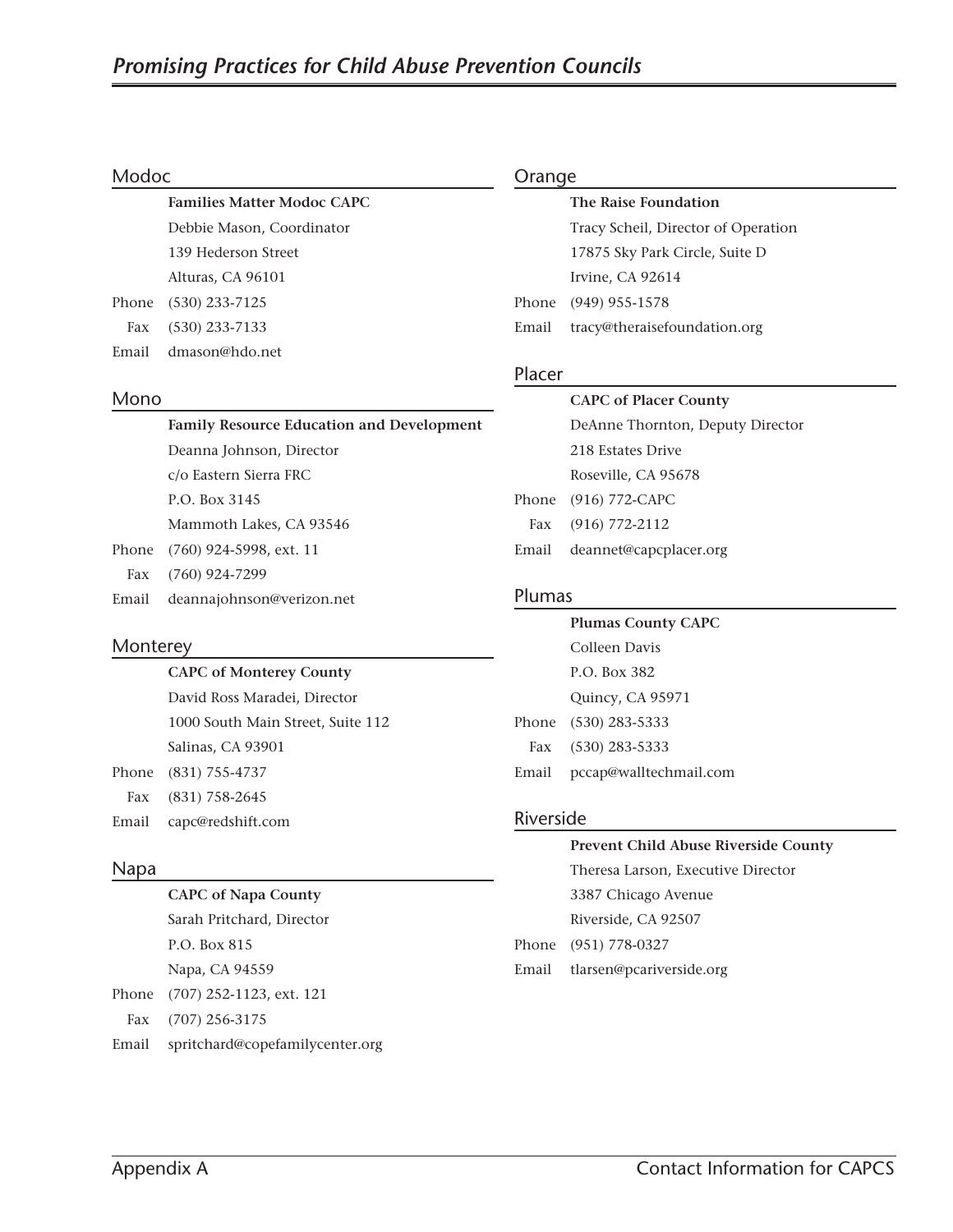### Riverside

 **Volunteer Center of Riverside County** Mary E. Salvador, Executive Director 2060 University Avenue #212 Riverside, CA 92517 Phone (909) 686-4402 Fax (909) 686-7417

Email belindajvolunteerscounty@yahoo.com

#### Sacramento

 **CAPC of Sacramento, Inc.** Stephanie Biegler, Assistant Deputy Director 4700 Roseville Road North Highlands, CA 95660 Phone (916) 244-1900 Fax (916) 244-1950 Email sbiegler@capcsac.org

#### Sacramento

 **CAPC of Sacramento, Inc.** Christine Mattos, Chief Operating Officer 4700 Roseville Road, Suite 102 North Highlands, CA 95660 Phone (916) 244-1900 Fax (916) 244-1950

### San Benito

### **San Benito County Child Welfare Commission**

 Marilyn Coppola, Assistant Director 1111 San Felipe Road, Suite 206 Hollister, CA 95023 Phone (831) 636-4180

Fax (831) 637-9754

Email cmattos@cwnet.com

Email mcoppola@hollinet.com

#### San Bernardino

|     | San Bernardino County Children's Network  |
|-----|-------------------------------------------|
|     | Susan Melanson, Assistant Network Officer |
|     | 385 North Arrowhead Avenue, Second Floor  |
|     | San Bernardino, CA 92415                  |
|     | Phone (909) 387-8966                      |
| Fax | $(909)$ 387-4656                          |
|     | Email smelanson@hss.sbcounty.gov          |
|     |                                           |

### San Diego

|       | San Diego Commission on Children, Youth,<br>and Families |
|-------|----------------------------------------------------------|
|       | Roseann Myers, Executive Director                        |
|       | 9440–A Ruffin Court                                      |
|       | San Diego, CA 92123                                      |
|       | Phone (858) 514-4660                                     |
| Fax   | $(858) 514 - 4800$                                       |
| Email | roseann.myers@sdcounty.ca.gov                            |

### San Francisco

 **San Francisco Child Abuse Council** Kathy Baxter, Executive Director 1757 Waller Street San Francisco, CA 94117 Phone (415) 668-0494, ext. 215 Fax (415) 386-0959 Email kathy@sfcapc.org

### San Joaquin

#### **San Joaquin Office of Education**

 Greg Jacobs, Children's Services Coordinator P.O. Box 213030 Stockton, CA 95213 Phone (209) 468-4984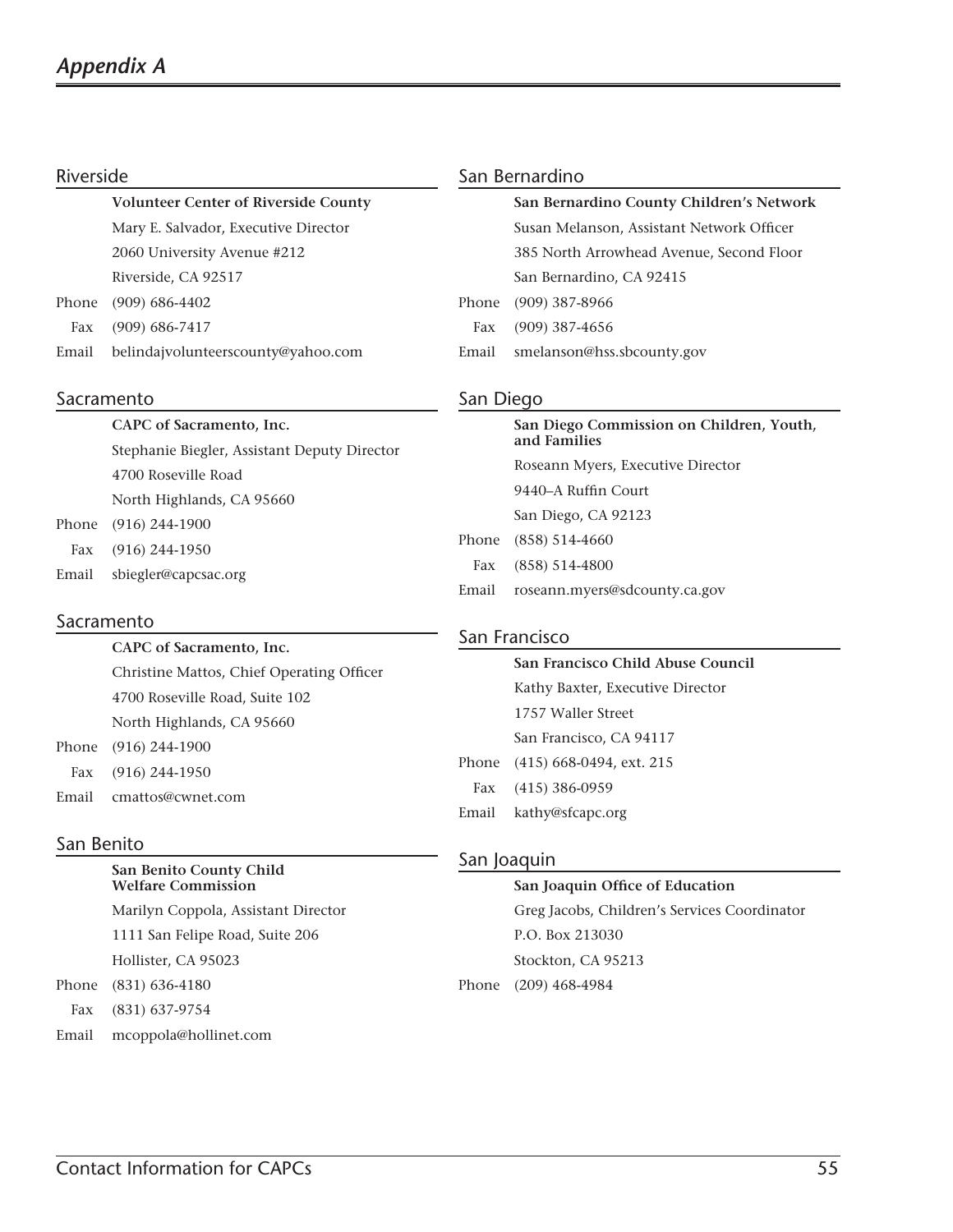# San Luis Obispo

 **San Luis Obispo CAPC** Lisa Fraser, President P.O. Box 16036 San Luis Obispo, CA 93406 Phone (805) 543-6216 Fax (805) 543-6216

# Santa Barbara

Email lfraser@slocap.org

 **Santa Barbara County CAPC Public Health Department** c/o Madsen Human Service Nancy Madsen, Human Services Program Director 300 North San Antonio Road, Rom B102 Santa Barbara, CA 93110 Phone (805) 681-4078 Fax (805) 681-4076 Email nmadsen@co.santa-barbara.ca.us

### Santa Cruz

 **Santa Cruz County CAPC** Marsha Nelson P.O. Box 855 Capitola, CA 95010 Phone (831) 425-3300 Fax (831) 479-7182

### Shasta

# **Shasta County Child Abuse Prevention Coordinating Council** Betty Futrell, Director 2280 Benton Drive, Building C #B Redding, CA 96003 Phone (530) 241-5816, ext. 202 Fax (530) 241-4192 Email preventchildabuse@yahoo.com

# Sierra

 **Sierra County CAPC** Lynda Dickman, Executive Director P.O. Box 1016 Loyalton, CA 96118 Phone (530) 993-1110 Fax (530) 993-1110 Email sccac@psln.com

# Siskiyou

|       | <b>Siskiyou County Community Services Council</b> |
|-------|---------------------------------------------------|
|       | Jill Phillips-McLane, Executive Director          |
|       | 310 North Mt. Shasta Boulevard, Suite 7           |
|       | Mt. Shasta, CA 96067                              |
|       | Phone (530) 926-5127                              |
| Fax   | $(530)$ 918-9067                                  |
| Email | siskiyoucsc@sbcglobal.net                         |
|       |                                                   |

# Solano

#### **Solano County CAPC**

 Rosemary Kennedy, Coordinator c/o The Children's Network 2320 Courage Drive, Suite 107 Fairfield, CA 94533 Phone (707) 421-7229, ext. 111 Fax (707) 421-6495 Email capc@childnet.org

# Sonoma

 **Sonoma County Child Abuse Coordinating Council** Lisa Carreño c/o YWCA of Sonoma County 2255 Challenger Way #101 Santa Rosa, CA 95407 Phone (707) 546-9922, ext. 11 Fax (707) 546-9928 Email lcarreno@earthlink.net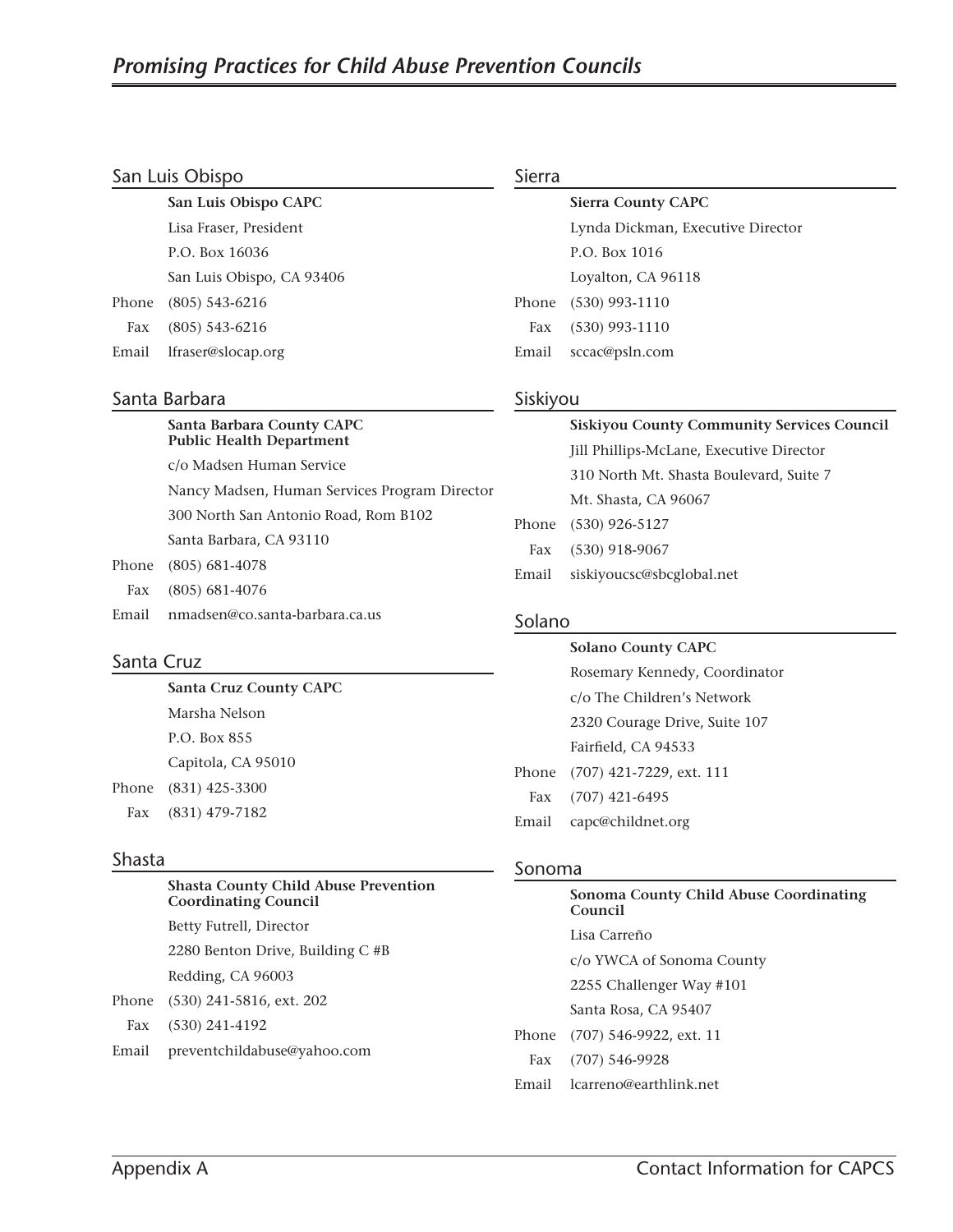### Stanislaus

 **Stanislaus County Community Services Agency** Jan Viss, Manager II P.O. Box 42 Modesto, CA 95353 Phone (209) 558-2500 Fax (209) 558-2558 Email vissj@mail.co.stanislaus.ca.us

#### Sutter

# **Sutter County Domestic Violence/CAPC** Carla Fisher, Casa de Esperanza P.O. Box 506 Yuba City, CA 95992 Phone (530) 674-5400 Fax (530) 674-3035 Email cdecf@syix.com

#### Tehama

 **Tehama County CAPC** Linda J. Lucas, Chair P.O. Box 9150 Red Bluff, CA 96080 Phone (530) 527-4296 Fax (530) 527-4735 Email tccapc@yahoo.com

# Tulare

 **Tulare County CAPC** John Aguirre, Coordinating Consultant c/o Family Services of Tulare County P.O. Box 1062 Visalia, CA 93279 Phone (559) 280-3864 Email jpaquirre@sbcglobal.net

# Tuolumne

| <b>Amador-Tuolumne Community Action</b> |
|-----------------------------------------|
| Elana Linehan                           |
| 427 North Highway 49, Suite 103         |
| Sonora, CA 95370                        |
| Phone (209) 533-1397, ext. 227          |
| Fax (209) 533-1034                      |
| Email elinehan@atcaa.org                |
|                                         |

### Ventura

|       | Ventura County Partnership for Safe Families |
|-------|----------------------------------------------|
|       | Lori Steinhauer                              |
|       | P.O. Box 7306                                |
|       | Ventura, CA 93006                            |
|       | Phone (805) 677-5403                         |
| Fax   | $(805)$ 648-4668                             |
| Email | lori@mossbeachhomes.com                      |

# Trinity

 **Trinity CAPC** Caligney Hoffmann, Staff Services Analyst c/o Trinity County DHH P.O. Box 1470 Weaverville, CA 96093 Phone (530) 623-8267 Fax (530) 623-8250 Email choffmann@trinitycounty.org

# Yolo

|       | Yolo County Children's Alliance & CAPC |
|-------|----------------------------------------|
|       | Elizabeth Jones, Executive Director    |
|       | 600 "A" Street, Suite Y                |
|       | Davis, CA 95616                        |
|       | Phone (530) 757-5558                   |
| Email | ycca@yolocounty.org                    |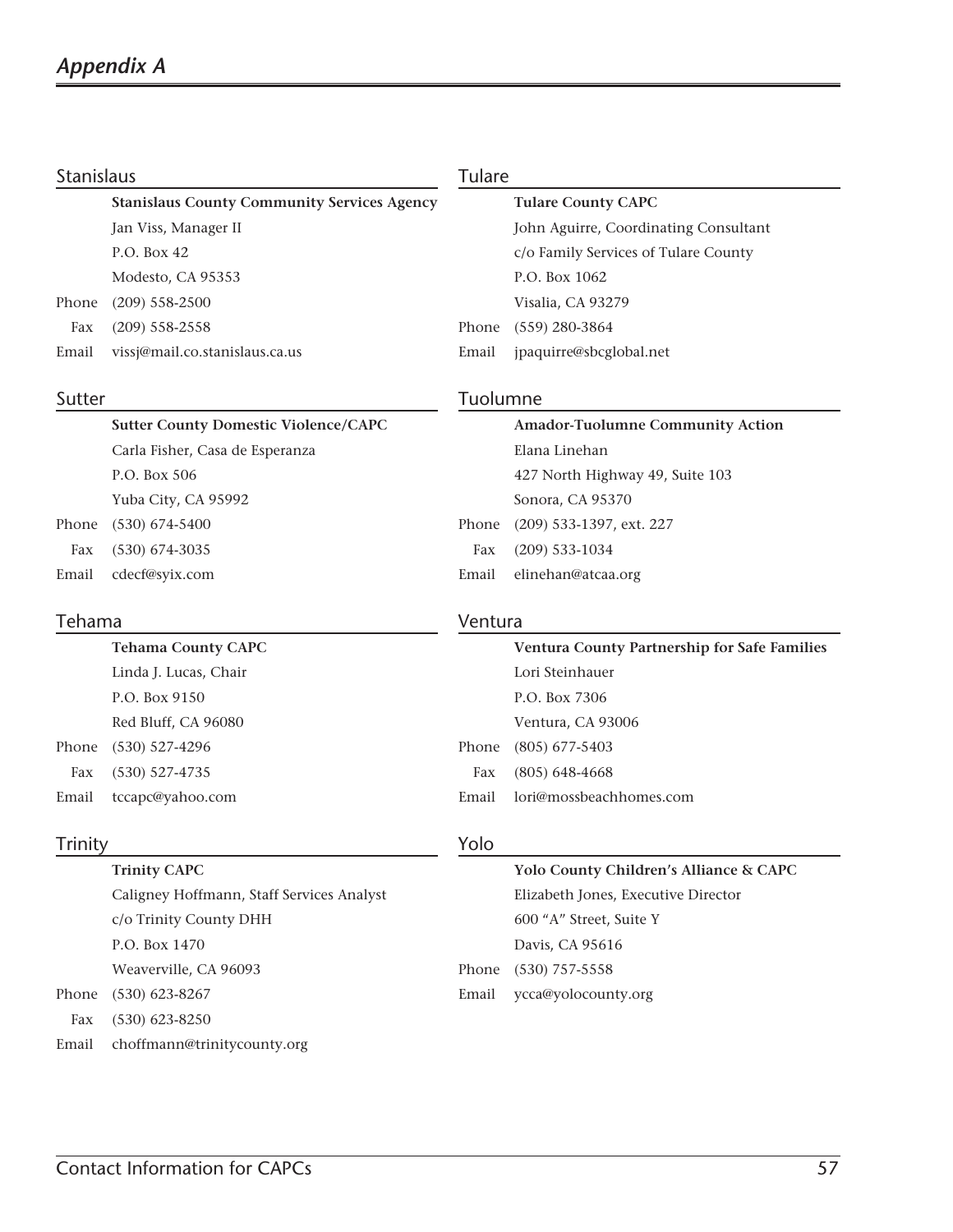# Yuba

|       | <b>Yuba County Children's Council</b>     |
|-------|-------------------------------------------|
|       | Joyce Ash, Community Services Coordinator |
|       | c/o Yuba County HHS                       |
|       | 6000 Lindhurst Avenue, Suite 500          |
|       | Marysville, CA 95901                      |
|       | Phone (530) 749-6351                      |
|       | Fax (530) 749-6281                        |
| Email | jash@co.yuba.ca.us                        |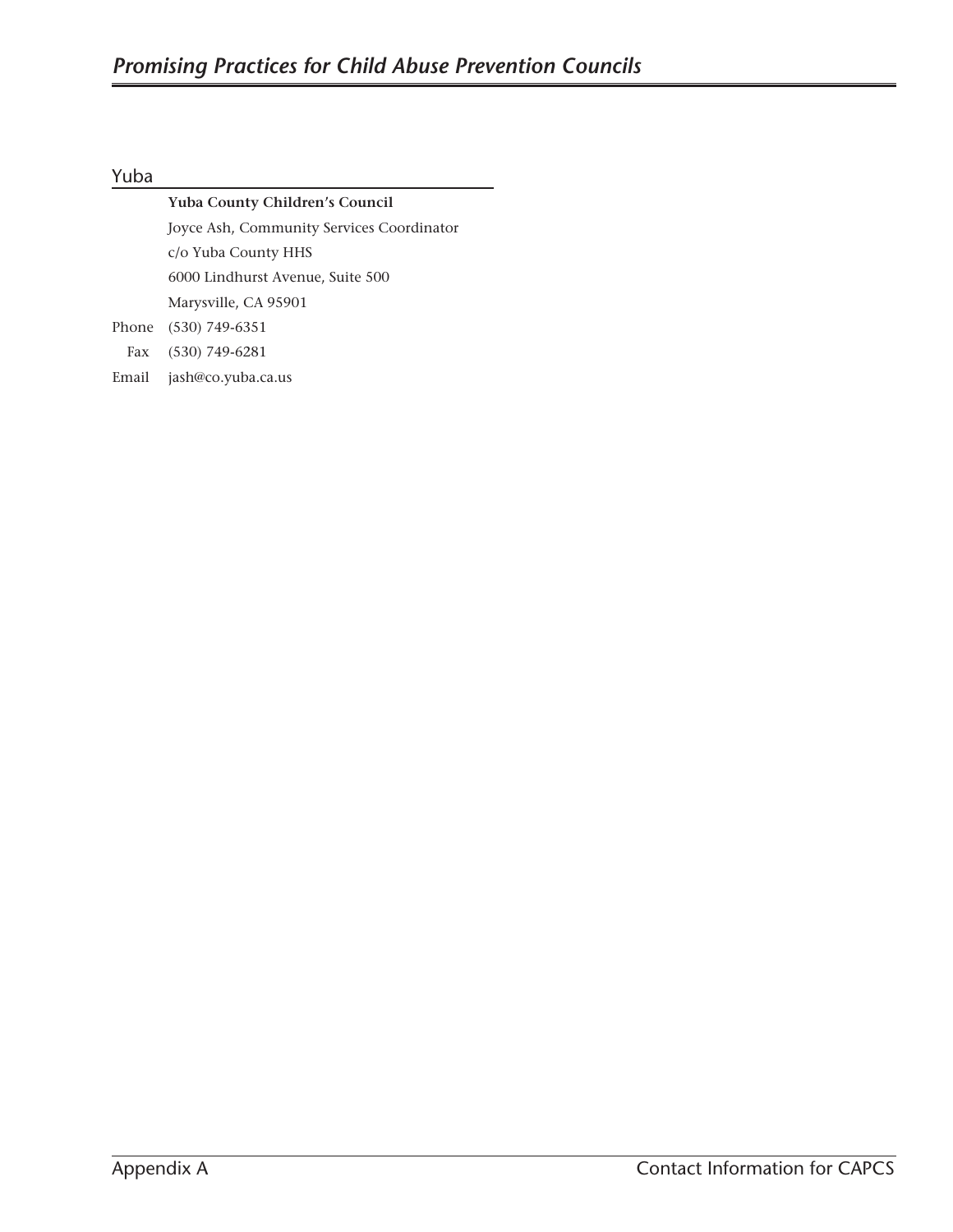# Appendix B: A Detailed Look at the Code

(Note: "Shall" is mandatory and "may" is permissive.)

# Welfare and Institutions Code (WIC) Section 18966: Establishment of County Children's Trust Fund and Allocation of Funds

- To establish a county Children's Trust Fund, the county board of supervisors must designate a commission.
- Currently all counties in California have county children's trust funds.
- The board of supervisors may designate an existing board, and the commission or board shall be primarily responsible for services to children with specific emphasis on human services or child abuse and neglect prevention and intervention services.
- The county board of supervisors may establish criteria for determining which programs receive funding, accept all program proposals, and prioritize proposals. The board of supervisors shall make the final funding decisions.
- The designated commission shall establish criteria in determining funding recipients. The commission shall accept all program proposals that meet criteria set by the commission, shall prioritize these proposals and shall make recommendation to the board of supervisors about proposals to fund.
- The statute mandates a specific allocation formula for federal challenge grant funds, which are the Community Based Child Abuse Prevention (CBCAP) funds. (The challenge grant became the Community-Based Family Resource and Support (CBFRS) grant and then the CBCAP grant.) The CBCAP grant continues to be allocated the same way.
- These CBCAP funds are appropriated to the county for the county Children's Trust Fund by the legislature.
- Receipt of the CBCAP funds by the county shall be contingent upon the provision that all information necessary to meet federal reporting mandates is provided.

The formula for allocation of CBCAP funds starts with the amount of county birth certificate revenue in the County Children's Trust Fund. Funds are allocated to ensure a minimum amount in the County Children's Trust Fund.

Local program requirements, under Title II of the Child Abuse Prevention and Treatment Act (CAPTA), require, in part, that funding be used to develop, implement, operate, expand and enhance community based, preventive-focused, family resource and support programs that: involve parents, local public agencies, local nonprofit organizations and private sector representatives during the planning process; provide a continuum of preventive services, especially to young parents and parents with children with disabilities; and develop meaningful parent leadership.

# WIC Section 19867: Use of County Children's Trust Fund Money

• Money in the trust fund shall be used to fund child abuse and neglect prevention programs operated by nonprofits or public institutions of higher education with recognized expertise in a child-welfare-related field.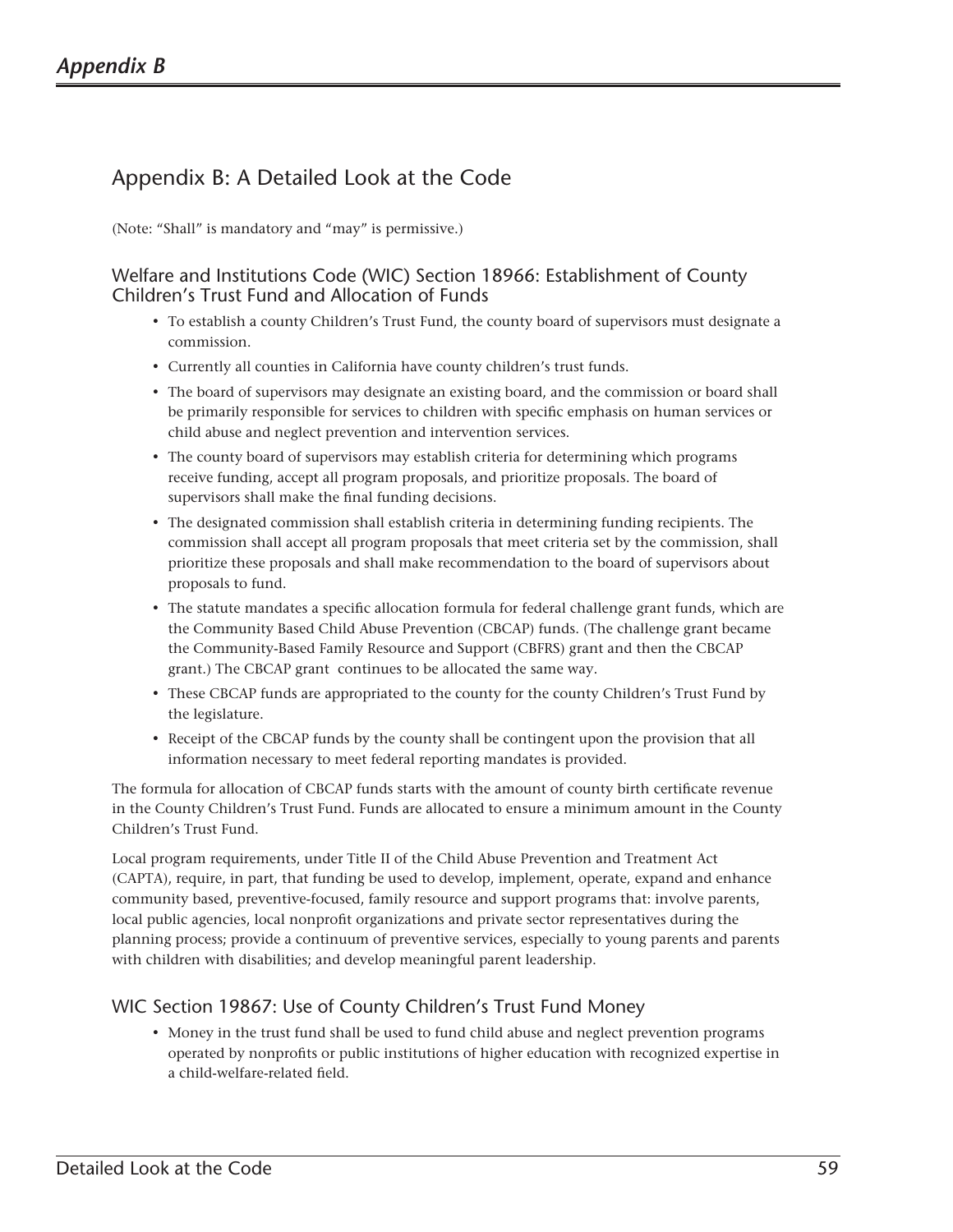• Each county shall fund child abuse prevention coordinating councils, which meet the criteria in Section 18982 from the county Children's Trust Fund.

# WIC Section 18970: Collection and Publishing of Data

Local commissions shall collect and publish data about the county Children's Trust Fund on: 1) types of programs and services funded and the target population benefiting from these programs; and, 2) the amount in the county Children's Trust Fund as of the end of the fiscal year and the amount disbursed in the preceding fiscal year.

# Child Abuse Prevention Coordinating Council Act (WIC Sections 18980 et seq. )

# *WIC Section 18981.1: A Council in Each County*

It is the intention of the legislature to fund child abuse prevention councils in each county.

### *WIC Section 18982: Primary Purpose*

Coordinate the community's efforts to prevent and respond to child abuse.

# *WIC Section 18982.1: Membership*

Shall encourage representation from the following:

- Public Child Welfare Services (CWS): county welfare department, children's services department, probation, and licensing
- Criminal justice: law enforcement, district attorney's office, courts, and coroner
- Prevention/treatment service community: medical and mental health services, communitybased organizations, public/private schools
- Community representation: volunteers, civic organizations, and faith-based groups

### *WIC Section 18982.2: Functions*

Shall include, but not be limited to, the following:

- Providing a forum for interagency cooperation and coordination in the prevention, detection, treatment, and legal processing of child abuse cases
- Promoting public awareness of the abuse and neglect of children and the resources available for intervention and treatment
- Encouraging and facilitating training of professionals in the detection, treatment, and prevention of child abuse and neglect
- Recommending improvements in services to families and victims
- Encouraging and facilitating community support for child abuse and neglect programs

### *WIC Section 18982.3: Committees*

May form committees to carry out the specific functions, such as the following:

- Interagency coordination committees
- Multi-disciplinary personnel teams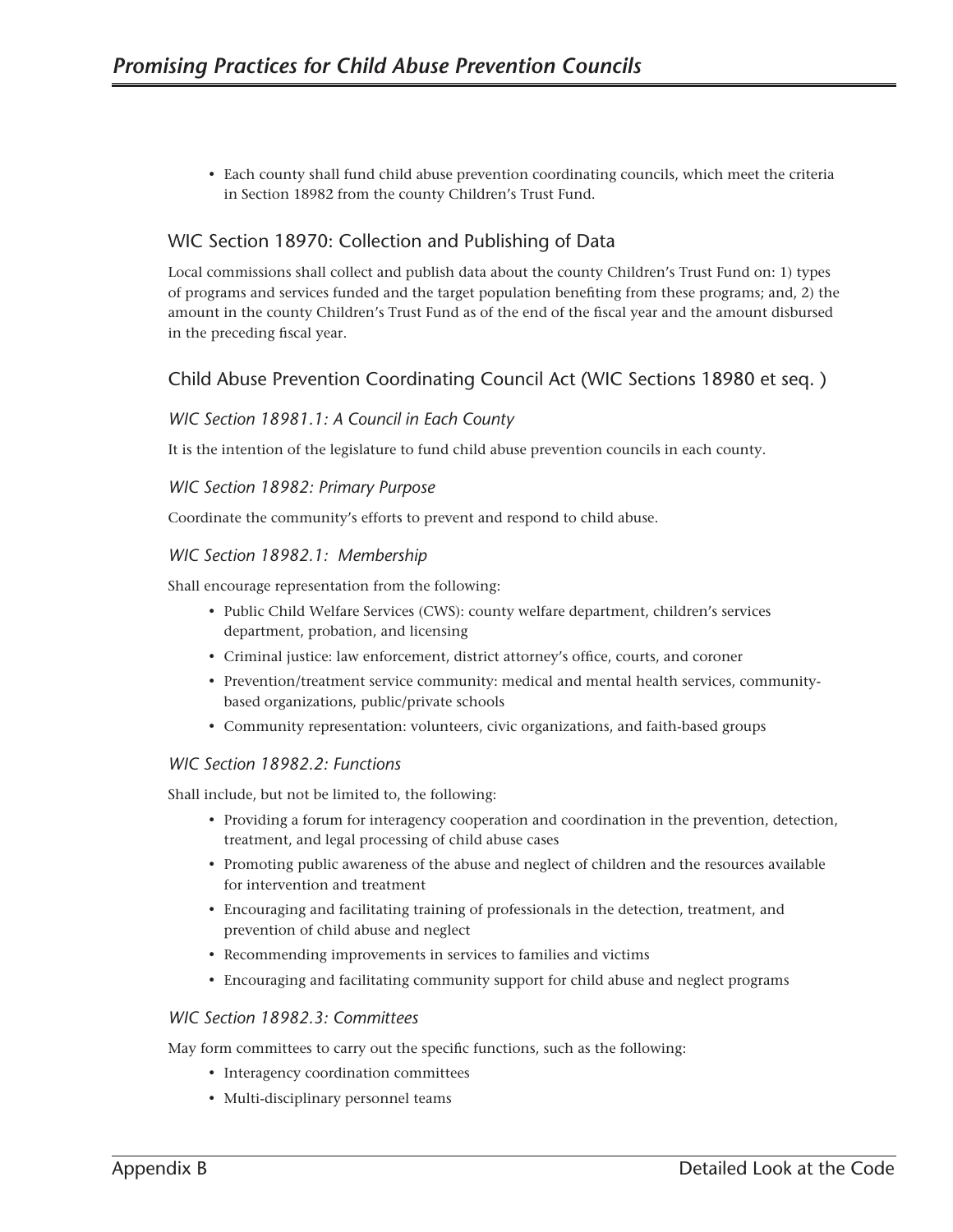- Professional training committees
- Public awareness committees
- Service improvement committees
- Advocacy committees
- Fundraising committees

#### *WIC Section 18983: Funding*

- Each county shall fund child abuse prevention coordinating councils, which meet the criteria in Section 18982 from the county Children's Trust Fund
- Funds for councils selected pursuant to this chapter shall not be considered administrative costs for the purposes of Section 18967 and 18969
- In the event of more than once council, the county board of supervisors shall develop criteria for funding, and more than one council can be funded in a geographically distinct area

#### *WIC Section 18983.4: Counties Without a Council*

The county board of supervisors shall make every effort to facilitate the formation and funding of a council in a county without an existing council.

#### *WIC Section 18983.5: Types of Councils*

Councils funded shall be incorporated as nonprofits, established as independent within county government, or established as comparable independent organizations, as defined by OCAP.

#### *WIC Section18983.6: Protocol for Interagency Cooperation*

Councils shall develop protocol for interagency coordination and provide yearly reports to county board of supervisors.

Councils provide matching cash or in-kind of 33-1/3 percent or \$1 to every \$3.

# Relationship of Child Abuse Prevention, Intervention, and Treatment (CAPIT) Augmentation Language to Child Abuse Prevention Councils

### *WIC Section 18960(a)(3): Funding Use*

Funding shall be used for prevention programs that provide services to children ages 0–5, home visiting, and victims of crime and that strengthen CAPCs.

#### *WIC Section 18961(6): Funding to Supplement, Not Supplant*

Funding shall be used to supplement, not supplant, Child Welfare Services (CWS).

### *WIC Section 19861(7): Training and Technical Assistance*

Training and technical assistance shall be provided by private, nonprofit agencies to those agencies funded to provide services under this article and shall encompass all of the following:

- Multi-disciplinary approaches to child abuse prevention, intervention, and treatment
- Facilitation of local service networks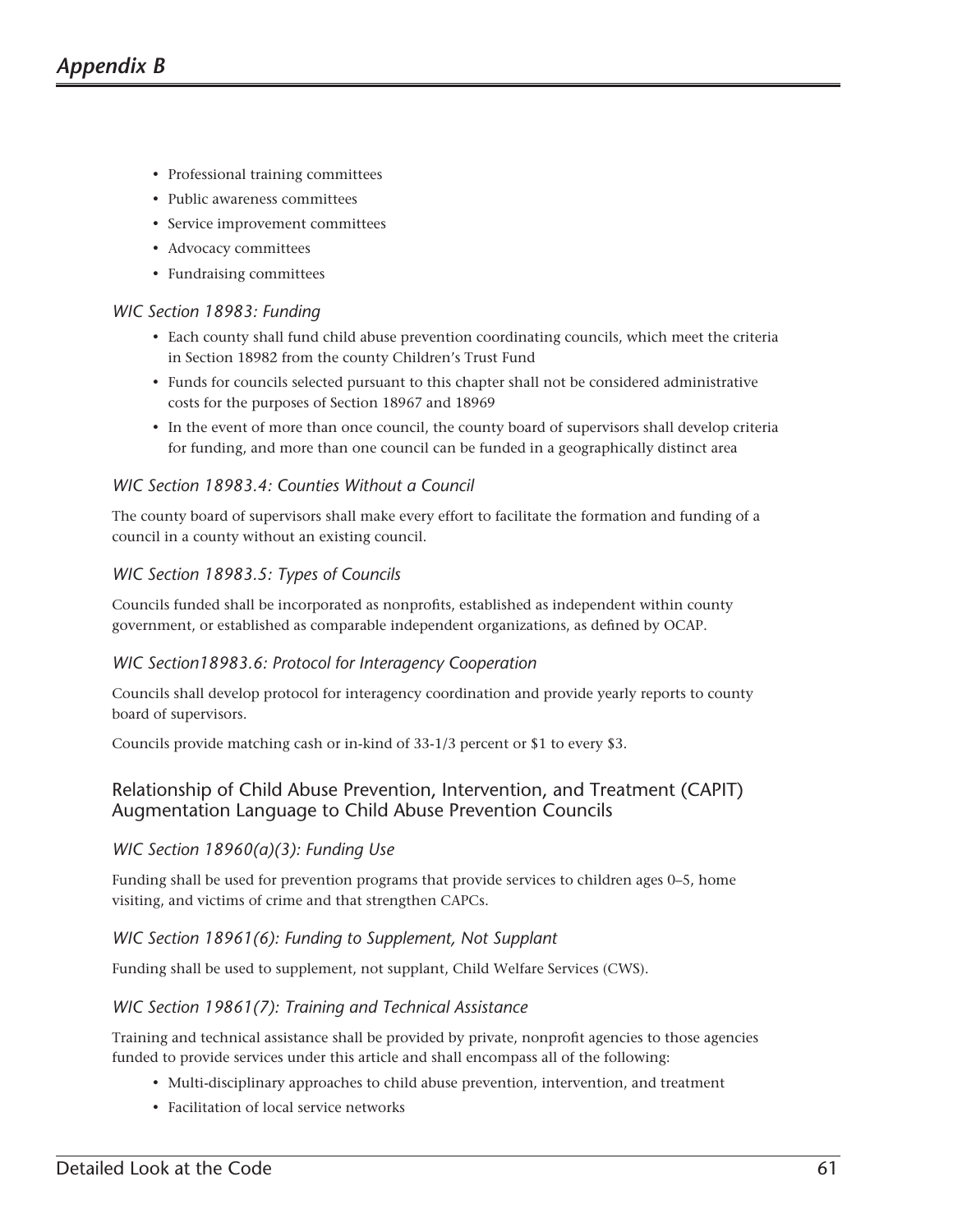- Establishment and support of child abuse councils
- Dissemination of information addressing the issues of child abuse among multicultural and special needs populations

# *WIC Section 18963(c)(1): Administrative Funds to Office of Child Abuse Prevention (OCAP)*

OCAP shall reserve a sum equal to three percent to provide administrative oversight and consultation that shall include activities to do all of the following:

- Ensure counties allocate revenue through accountable processes that utilizes a multidisciplinary approach particularly including strengthening child abuse councils
- Ensure program compliance and accountability to the county plan and legislative intent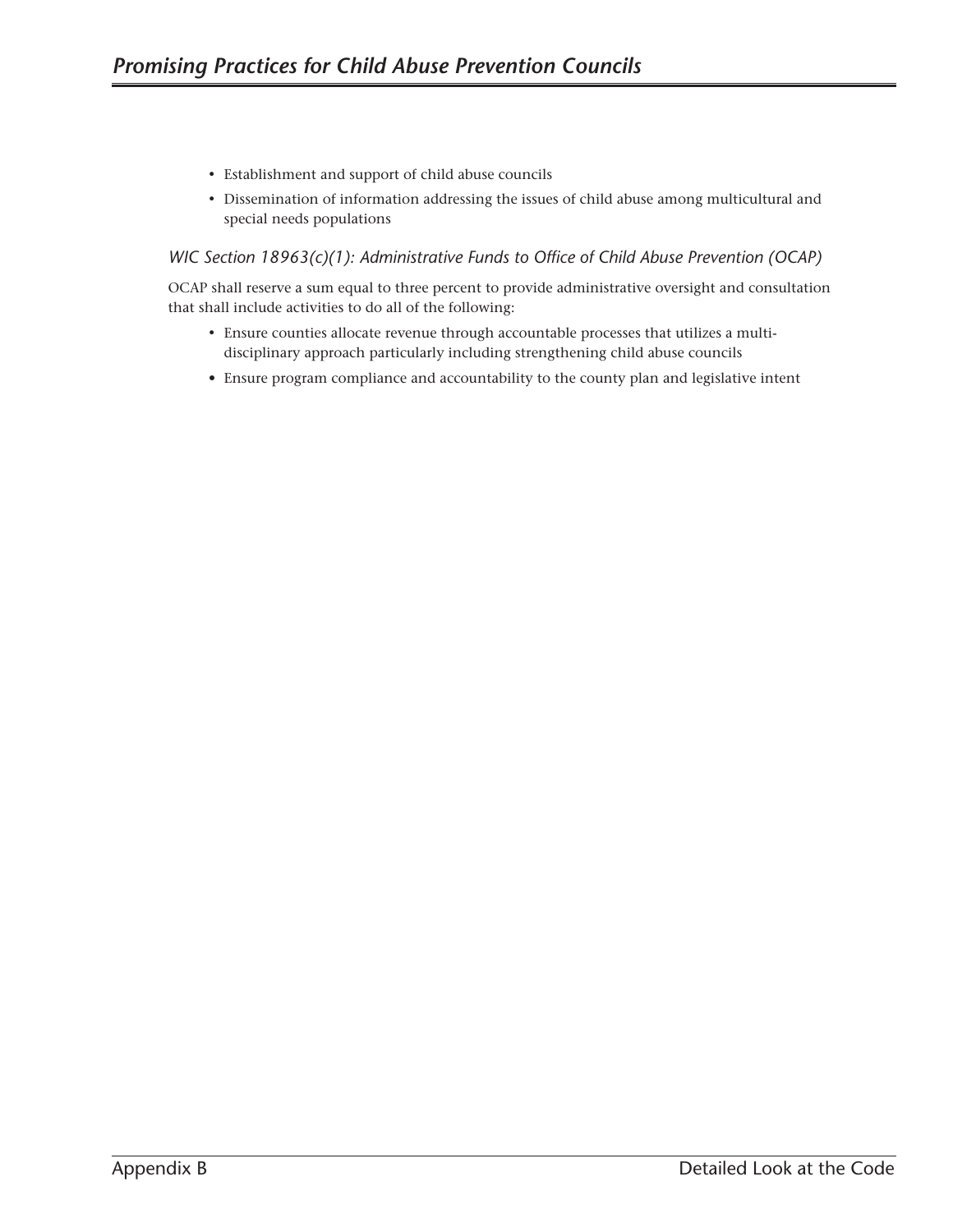# Appendix C: List of California CAPITs/CBCAPs, by county

| Alameda                           | Alameda                                   |  |
|-----------------------------------|-------------------------------------------|--|
| <b>Alameda County CAPC</b>        | Alameda County Children & Family Services |  |
| Janette Bormann, CAPC Coordinator | Lisa Abernathy                            |  |
| 24100 Amador Way                  | 1106 Madison Street                       |  |
| Hayward, CA 94544                 | Oakland, CA 94612                         |  |
| $(510)$ 780-8989                  |                                           |  |
| $(510)$ 780-8750                  |                                           |  |
| bormaj@acgov.org                  |                                           |  |
|                                   |                                           |  |

### Alpine

# Amador

|              | <b>Alpine County</b>                             |           | Amador County Child Abuse Council     |
|--------------|--------------------------------------------------|-----------|---------------------------------------|
|              | Cindy Hannah, CAPC Coordinator/                  |           | Angel LeSage, Director                |
|              | <b>Executive Director</b>                        |           | 1003 Broadway, Suite 203              |
|              | 75 A Diamond Valley Road                         |           | Jackson, CA 95642                     |
|              | Markleeville, CA 96120                           | Phone     | $(209)$ 223-6407                      |
| Phone        | $(530)$ 694-1148                                 | Fax       | $(209)$ 223-1562                      |
| Fax          | $(530)$ 694-1025                                 | Email     | alesage@co.amador.ca.us               |
| <b>Butte</b> |                                                  | Calaveras |                                       |
|              |                                                  |           |                                       |
|              | <b>Butte County Department of Social Welfare</b> |           | <b>Cal-Works &amp; Human Services</b> |
|              | Karen Ely, Welfare Staff Analyst                 |           | Lisa Walker, Program Manager          |
|              | P.O. Box 1649                                    |           | 891 Mountain Ranch Road               |
|              | Oroville, CA 95965                               |           | San Andreas, CA 95249                 |
| Phone        | $(530)$ 538-5238                                 | Phone     | $(209)$ 754-6452                      |
| Fax          | $(530) 534 - 5745$                               | Fax       | $(209)$ 754-6579                      |
| Email        | kely@dsw.ncen.org                                | Email     | walkel@cws.state.ca.us                |

# Colusa

**Colusa County Health & Human Services** Naomi Sweetman, Deputy Director 251 E. Webster Street Colusa, CA 95932 Phone (530) 458-0379 Fax (530) 458-0492 Email sweetn@cws.state.ca.us

# Contra Costa

 **Contra Costa County Children's Interview Center (CIC)** Pat Tinker, Team Leader 3755 Alhambra Avenue, Suite 9 Martinez, CA 94553 Phone (925) 646-2305 Fax (925) 646-1552 Email ptinker@cvsolutions.org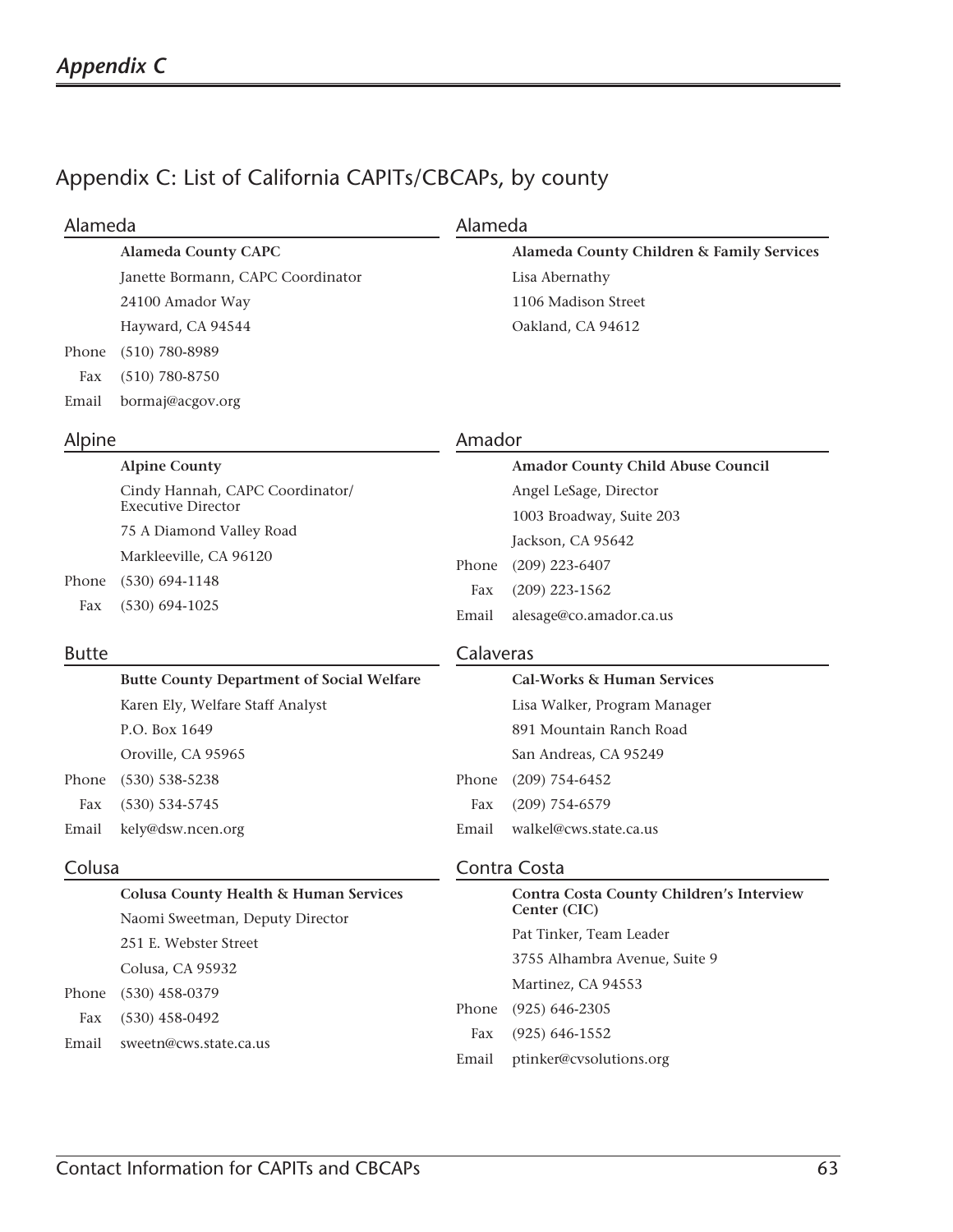# Contra Costa

**Contra Costa DSS Employment & Human Services** Mary Kay Miller, Consultant 40 Douglas Drive Martinez, CA 94549 Phone (925) 313-1614 Fax (925) 313-1511

# El Dorado

# **El Dorado County Social Services**

 Lois Patrick, Deputy Director 3057 Briw Road Placerville, CA 95667

 Phone (530) 642-7272 Fax (530) 636-9060 Email lpatrick@co.el-dorado.ca.us

### Fresno

**County of Fresno, Human Services System** Eloise Gilbert, Staff Analyst 2600 Ventura Street Fresno, CA 93721 Phone (559) 253-9157 Fax (559) 253-9166 Email egilbert@fresno.ca.gov

### Glenn

**Glenn County Human Resource Agency** Scott Gruendell, Staff Services Manager P.O. Box 611 Willows, CA 95988 Phone (530) 934-6514 Fax (530) 934-6521 Email sgruendl@ncen.org

# Del Norte

|       | <b>Del Norte County DHSS</b>   |
|-------|--------------------------------|
|       | Gary Blatnick, Deputy Director |
|       | 880 Northcrest Drive           |
|       | Crescent City, CA 95531        |
|       | Phone (707) 464-3191, ext. 301 |
|       | Fax (707) 465-1783             |
| Email | gblatnick@co.el-dorado.ca.us   |

# Fresno

|       | County of Fresno, Human Services System |
|-------|-----------------------------------------|
|       | Robert Armstrong, Staff Analyst         |
|       | 2600 Ventura Street                     |
|       | Fresno, CA 93721                        |
|       | Phone (559) 453-4719                    |
|       | Fax (559) 453-4719                      |
| Email | rojarmstrong@fresno.ca.gov              |
|       |                                         |

# Glenn

**Children's Interagency Coordinating Council (CICC)** Domingo Aguilar, Coordinator P.O. Box 611 Willows, CA 95988 Phone (530) 934-1409 Fax (530) 934-6521 Email daguilar@hra.co.glenn.ca.us

### Humboldt

|       | Humboldt County Department of Health &<br>Human Services, Social Services Branch |
|-------|----------------------------------------------------------------------------------|
|       | Sue Orlinger                                                                     |
|       | 929 Koster Street                                                                |
|       | Eureka, CA 95501                                                                 |
|       | Phone (707) 268-2757                                                             |
|       | Fax (707) 445-6254                                                               |
| Email | orings@cws.state.ca.us                                                           |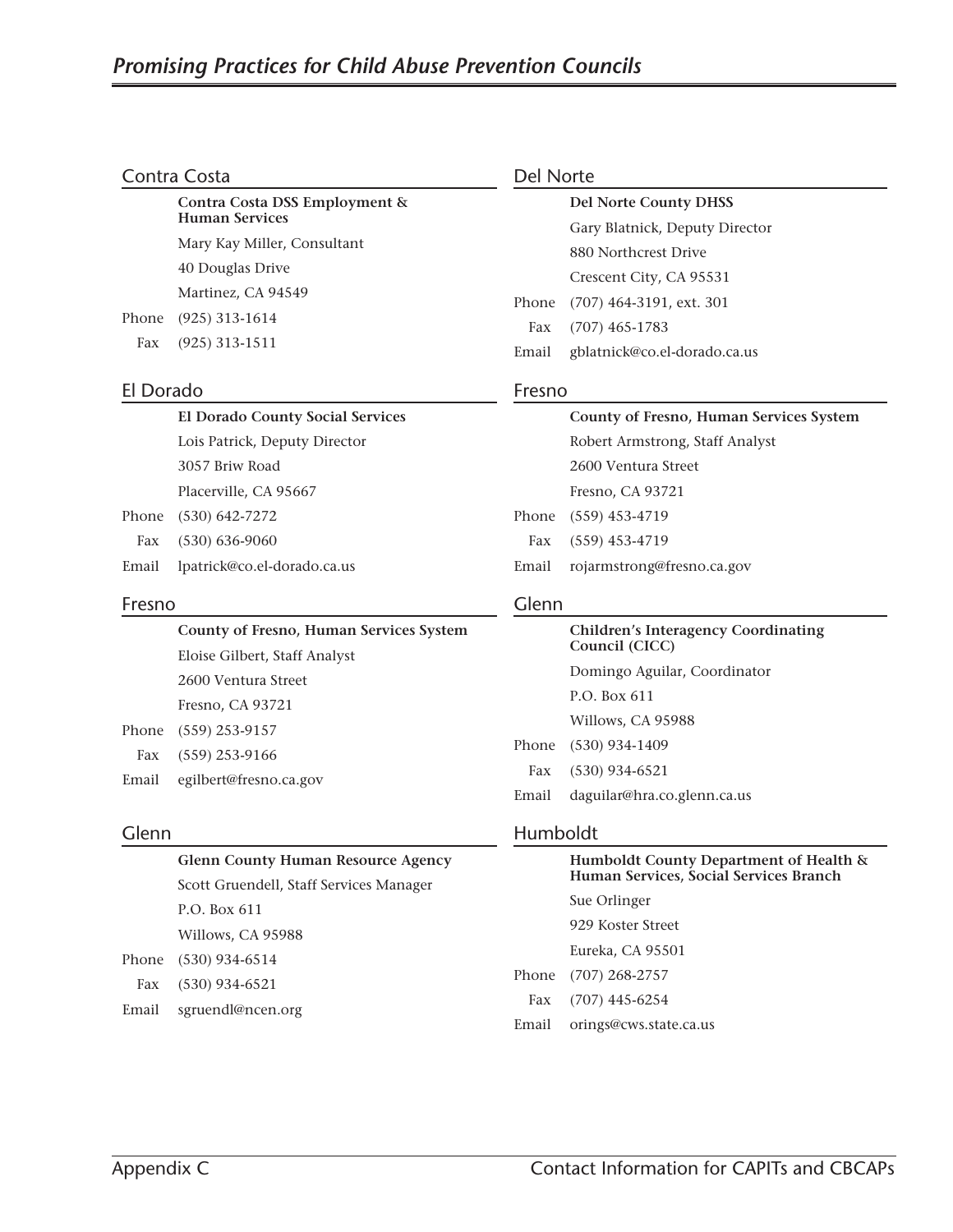# *Appendix C*

| Humboldt |                                                     | Imperial     |                                                     |
|----------|-----------------------------------------------------|--------------|-----------------------------------------------------|
|          | <b>Northcoast Children's Services</b>               |              | <b>Imperial County Probation Victim/Witness</b>     |
|          | Sue Ayer                                            |              | Pamela Littrell, Deputy Probation Officer/          |
|          | P.O. Box 1165                                       |              | Project Coordinator                                 |
|          | Arcata, CA 95518                                    |              | 217 S. Tenth, Building A                            |
| Phone    | $(707)$ 822-7206                                    |              | El Centro, CA 92243                                 |
| Fax      | $(707)$ 822-7962                                    | Phone        | $(760)$ 339-6235                                    |
|          |                                                     | Fax          | $(760)$ 352-8933                                    |
|          |                                                     | Email        | pamlittrell@imperialcounty.net                      |
| Imperial |                                                     | Inyo         |                                                     |
|          | Victim/Witness Assistance Center                    |              | Inyo County Health and Human Services               |
|          | <b>Imperial County Probation Department</b>         |              | Becky Hansen, Prevention Coordinator                |
|          | Michael W. Kelly, Project Director                  |              | 1351 Rocking W. Drive                               |
|          | 217 S. Tenth, Building B                            |              | Bishop, CA 93514                                    |
|          | El Centro, CA 92243                                 | Phone        | $(760)$ 872-4245                                    |
| Phone    | $(760)$ 336-3930                                    | Fax          | $(760)$ 873-6505                                    |
| Fax      | $(760)$ 353-3292                                    | Email        | rhanson@qnet.com                                    |
| Kern     |                                                     | <b>Kings</b> |                                                     |
|          | Kern County Department of Public Health             |              | <b>Kings County Human Services Agency</b>           |
|          | <b>Blake Smith</b>                                  |              | Tina Ramirez, Program Specialist                    |
|          | 1800 Mount Vernon Avenue                            |              | 1200 "S" Drive                                      |
|          | Bakersfield, CA 93306                               |              | Hanford, CA 93230                                   |
| Phone    | $(661) 868 - 0355$                                  | Phone        | $(559)$ 582-3211, ext. 4951                         |
| Fax      | $(661)$ 868-0225                                    | Fax          | $(559) 582 - 7399$                                  |
| Email    | blakes@co.kern.ca.us                                | Email        | tramirez@kings.ca.us                                |
| Lake     |                                                     | Lake         |                                                     |
|          | <b>County of Lake Department of Social Services</b> |              | <b>County of Lake Department of Social Services</b> |
|          | Jennifer Fitts, Social Services Director            |              | Carol Hutchinson, Social Services Director          |
|          | P.O. Box 9000                                       |              | P.O. Box 9000                                       |
|          | Lower Lake, CA 95457                                |              | Lower Lake, CA 95457                                |
| Phone    | $(707)$ 995-4279                                    | Phone        | $(707)$ 995-4295                                    |
| Fax      | $(707)$ 995-4294                                    | Fax          | $(707)$ 995-4294                                    |
| Email    | jfitts@co.lake.ca.us                                | Email        | caroljh@jps.net                                     |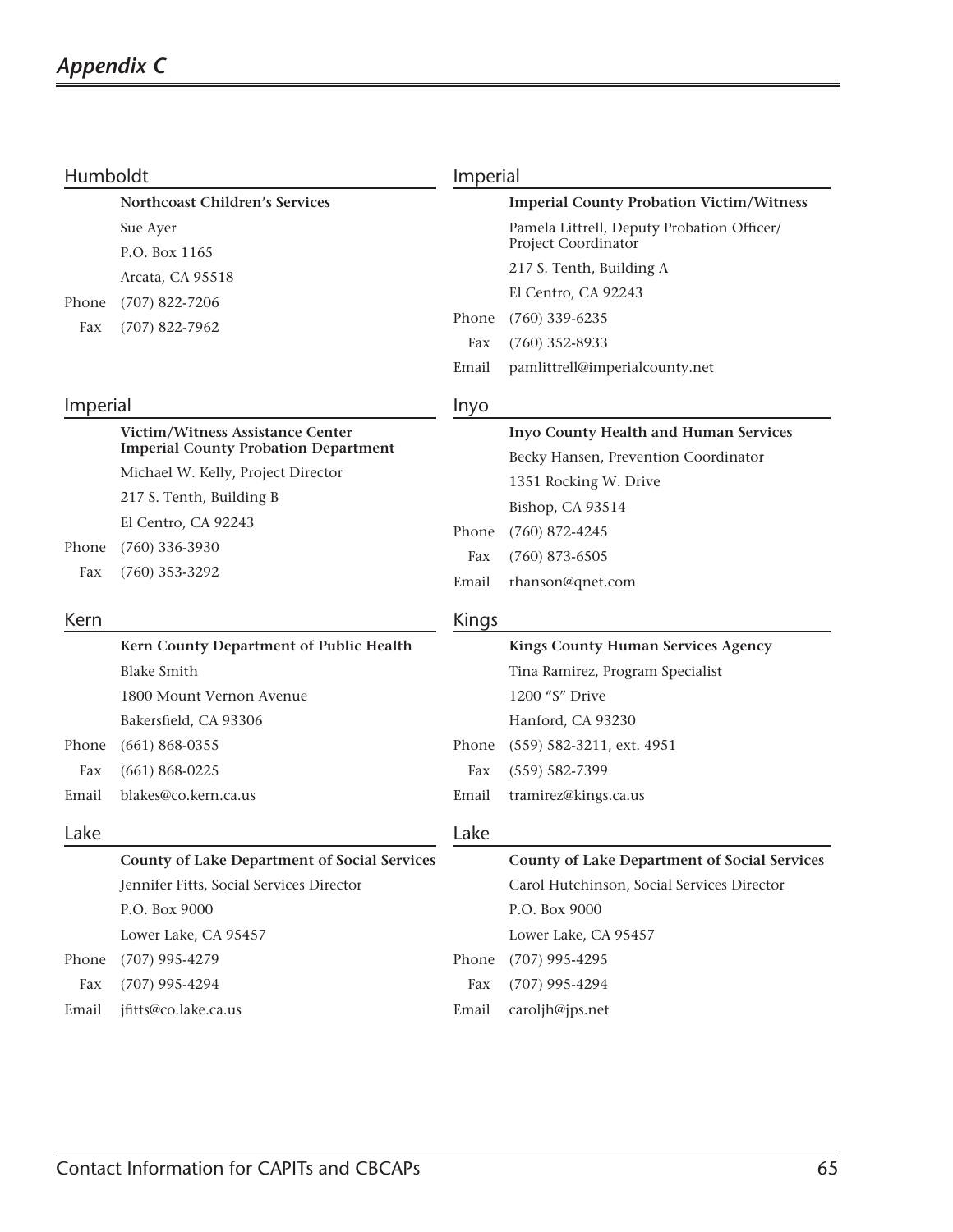#### Lake

|     | <b>County of Lake Department of Social Services</b> |
|-----|-----------------------------------------------------|
|     | Karen MacDougall, Social Services Director          |
|     | P.O. Box 9000                                       |
|     | Lower Lake, CA 95457                                |
|     | Phone (707) 995-8935                                |
| Fax | $(707)$ 995-4294                                    |
|     | Email karenmac@jps.net                              |

#### Los Angeles

| Los Angeles County Department of Children<br>and Family Services |
|------------------------------------------------------------------|
| Rebla Schabazz, Acting Deputy Director                           |
| 425 Shatto Place                                                 |
| Los Angeles, CA 90020                                            |
| Phone (213) 351-6491                                             |
| Fax $(213)$ 427-6197                                             |

#### Madera

Phone Fax

**Madera County Department of Social Services** Susan Arteaga, Deputy Director P.O. Box 569 Madera, CA 93639 Phone (559) 675-7841 Fax (559) 675-7603 Email sarteaga@mcdoss.net

#### Marin

# **West Marin Health and Human Services** Dave Sexton, Program Manager P.O. Box 331 Point Reyes, CA 94956 Phone (415) 446-4456 Fax (415) 446-4431

Email dsexton@marin.org

#### Lassen

|       | <b>Lassen County DHHS</b>    |
|-------|------------------------------|
|       | Kay Sinclair, Budget Analyst |
|       | 545 Hospital Lane            |
|       | Susanville, CA 96130         |
| Phone | $(530)$ 251-8255             |
| Fax   | $(530)$ 257-8177             |
| Email | hsbudget@psln.com            |
|       |                              |

### Los Angeles

**Los Angeles County Department of Children and Family Services** Amaryllis Watkins, Acting Deputy Director 425 Shatto Place Los Angeles, CA 90020 Phone (213) 351-5717 Fax (213) 381-8125 Email awatkins@co.la.ca.us

#### Marin

# **Marin County Department of Health & Human Services**

 Heather Ravani 10 N. San Pedro Road, Suite 1102 San Rafael, CA 94903

Phone (415) 499-7159

Fax (415) 499-7162

Email hravani@marin.org

#### Mariposa

# **Mariposa Department of Human Services** Nancy Bell P.O. Box 7 Mariposa, CA 95338 Phone (209) 966-2131 Fax (209) 966-5943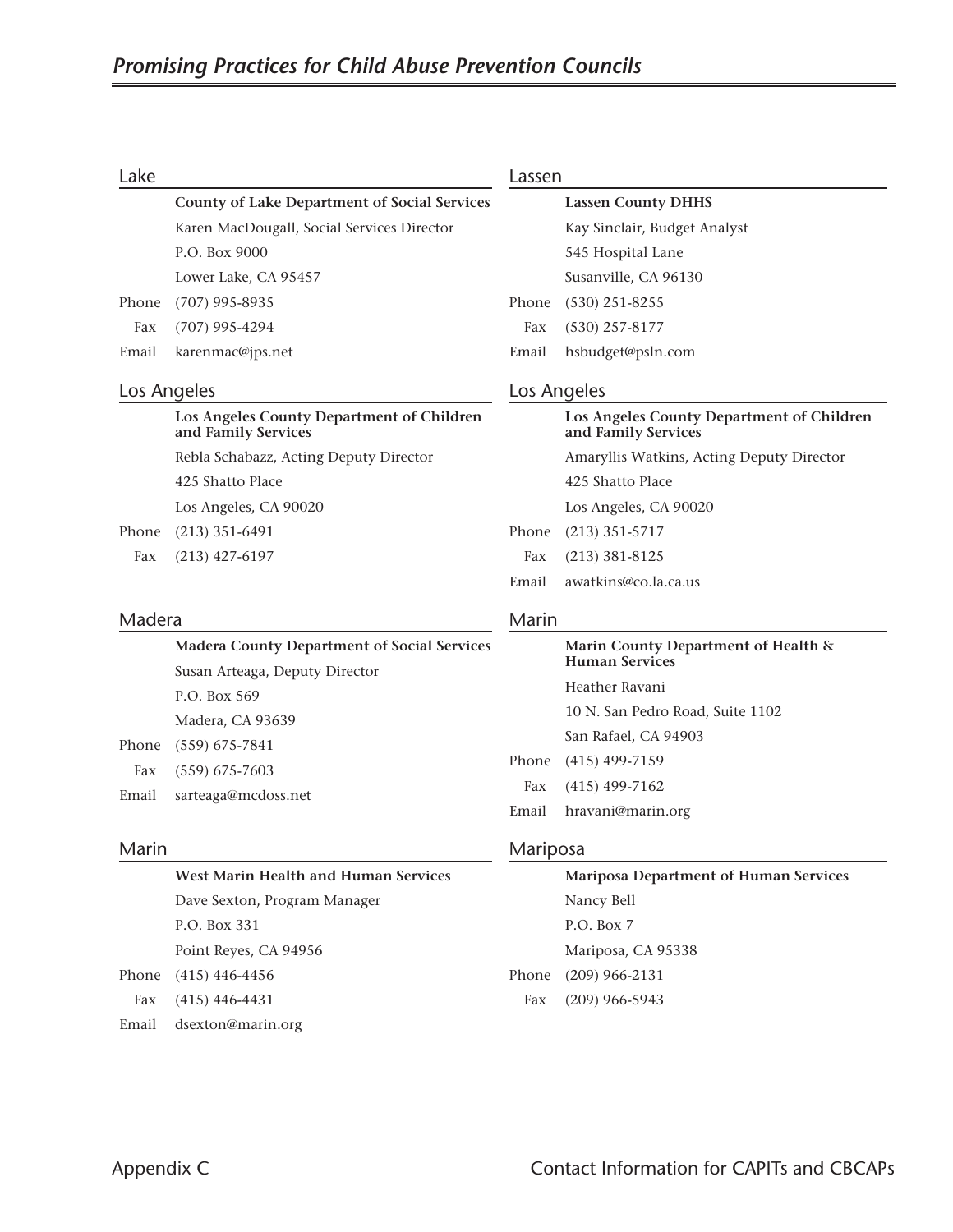| Merced |                                            | Modoc    |                                          |
|--------|--------------------------------------------|----------|------------------------------------------|
|        | <b>Family Resource Council</b>             |          | <b>Modoc County Public Health</b>        |
|        | Dennis Haines, Operations Supervisor       |          | Phil Smith, Director                     |
|        | 1573 W. Main Street                        |          | 441 N. Main Street                       |
|        | Merced, CA 95340                           |          | Alturas, CA 96101                        |
| Phone  | $(209)$ 381-5980                           | Phone    | $(530)$ 233-6312                         |
| Fax    | $(209)$ 385-8303                           | Fax      | $(530)$ 233-5311                         |
| Email  | dhaines@mcoe.org                           | Email    | jacinto@hdo.net                          |
| Mono   |                                            | Monterey |                                          |
|        | Mono County Department of Mental Health    |          | <b>CAPC of Monterey County</b>           |
|        | <b>Mono County CAPC</b>                    |          | David Ross Maradei, Director             |
|        | Tom Wallace, Mental Health Director        |          | 1000 S. Main Street, Suite 112           |
|        | P.O. Box 2619                              |          | Salinas, CA 93901                        |
|        | Mammoth Lakes, CA 93546                    | Phone    | $(831)$ 755-4737                         |
| Phone  | $(760)$ 934-1740                           | Fax      | $(831)$ 758-2645                         |
| Fax    | $(760)$ 924-5413                           | Email    | capc@redshift.com                        |
| Email  | monoaod@schat.com                          |          |                                          |
| Napa   |                                            | Nevada   |                                          |
|        | Napa County Health & Human Services Agency |          | Nevada County Behavioral Health Services |
|        | Karl Porter, Analyst                       |          | Robert Erickson, Director                |
|        | 2261 Elm Street                            |          | P.O. Box 1210                            |
|        | Napa, CA 94559                             |          | Nevada City, CA 95959                    |
| Phone  | $(707)$ 259-8653                           | Phone    | $(530)$ 265-7168                         |
| Fax    | $(707)$ 259-7627                           | Fax      | $(530)$ 265-7120                         |
| Email  | kporter@co.napa.ca.us                      |          |                                          |
| Orange |                                            | Orange   |                                          |
|        | County of Orange, Social Service Agency    |          | <b>Orange County Social Services</b>     |
|        | John Webb, Program Manager                 |          | <b>Tracy Budris</b>                      |
|        | 1200 N. Main Street, Seventh Floor         |          | 888 N. Main Street                       |

 Santa Ana, CA 92701 Phone (714) 480-6419

Fax (714) 245-6255

Email jwebb@ssa.co.orange.ca.us

|       | <b>Orange County Social Services</b> |  |
|-------|--------------------------------------|--|
|       | <b>Tracy Budris</b>                  |  |
|       | 888 N. Main Street                   |  |
|       | Santa Ana, CA 92701                  |  |
|       | Phone (714) 541-7409                 |  |
|       | Fax $(714)$ 541-7414                 |  |
| Email | tburdis@ssa.co.organge.ca.us         |  |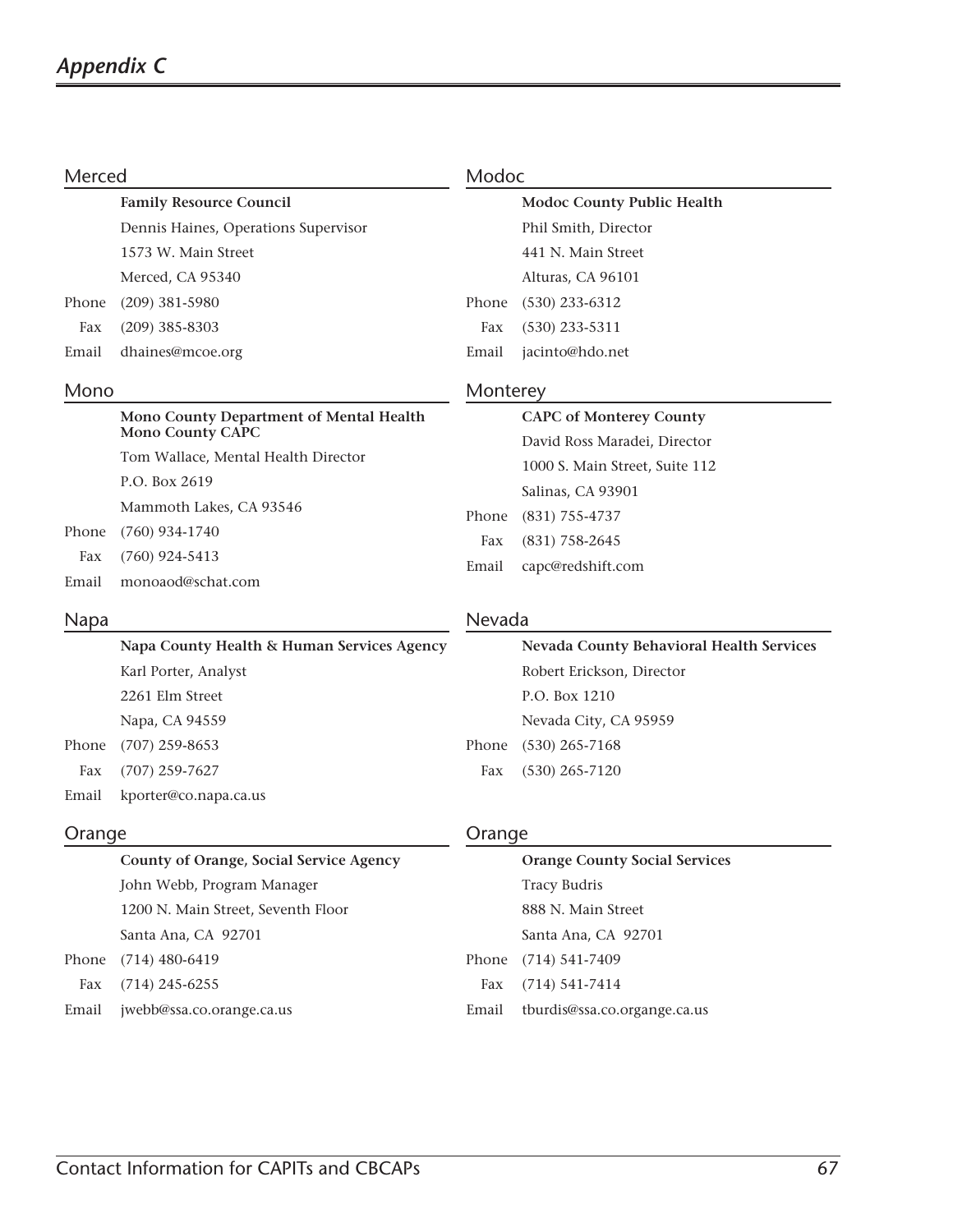#### Placer

|     | <b>Placer County Health &amp; Human Services</b><br>Children's System of Care |
|-----|-------------------------------------------------------------------------------|
|     | Cindy Brundage, Program Manager                                               |
|     | 379 Nevada Street                                                             |
|     | Auburn, CA 95603                                                              |
|     | Phone (530) 886-5443                                                          |
| Fax | $(530)$ 885-3723                                                              |

Email cbrundage@placer.ca.gov

#### Riverside

|       | <b>Riverside County Department of</b><br><b>Social Services</b> |
|-------|-----------------------------------------------------------------|
|       | Steve Sopher                                                    |
|       | 10281 Kidd Street                                               |
|       | Riverside, CA 92503                                             |
|       | Phone (909) 358-4804                                            |
| Fax   | $(909)$ 358-5660                                                |
| Email | ssopher@co.riverside.ca.us                                      |

#### San Benito

**San Benito County Child Welfare Commission** Marilyn Coppola, Assistant Director 1111 San Felipe Road, Suite 206 Hollister, CA 95023 Phone (831) 636-4180 Fax (831) 637-9754

Email mcoppola@hollinet.com

#### San Diego

**San Diego County Health & Human Services Agency** Ginny Uyeno-Bridy 1255 Imperial Avenue, Suite 743 San Diego, CA 92101 Phone (619) 338-2789 Fax (619) 338-2778 Email ginny.uyeno@sdcounty.ca.gov

#### Plumas

|       | <b>Plumas County CAPC</b> |
|-------|---------------------------|
|       | Colleen Davis             |
|       | P.O. Box 382              |
|       | Quincy, CA 95971          |
| Phone | $(530)$ 283-5333          |
| Fax   | $(530)$ 283-5333          |
| Email | pccap@walltechmail.com    |

#### Sacramento

| <b>Sacramento County HHS</b>      |
|-----------------------------------|
| Ann Marie Rucker, Program Manager |
| 7001–A East Parkway               |
| Sacramento, CA 95823              |
| Phone (916) 875-2024              |
| Fax (916) 875-1283                |
| Email ruckera@saccounty.net       |

### San Bernardino

|       | San Bernardino County Social Services<br><b>Administration Contracts Unit 150</b> |
|-------|-----------------------------------------------------------------------------------|
|       | Coley Bowman, Program Specialist I                                                |
|       | 825 E. Hospitality Lane, Second Floor                                             |
|       | San Bernardino, CA 92415                                                          |
|       | Phone (909) 383-9671                                                              |
| Fax   | $(909)$ 383-9787                                                                  |
| Email | cbowman@dpss.co.san-bernardino.ca.us                                              |

#### San Francisco

| San Francisco Department of Human Services |
|--------------------------------------------|
| Jana Rickerson                             |
| P.O. Box 7988 K100                         |
| San Francisco, CA 94120                    |
| Phone (415) 558-2808                       |
| Fax $(415)$ 558-2211                       |
| Email jana.rickerson@sfgove.org            |
|                                            |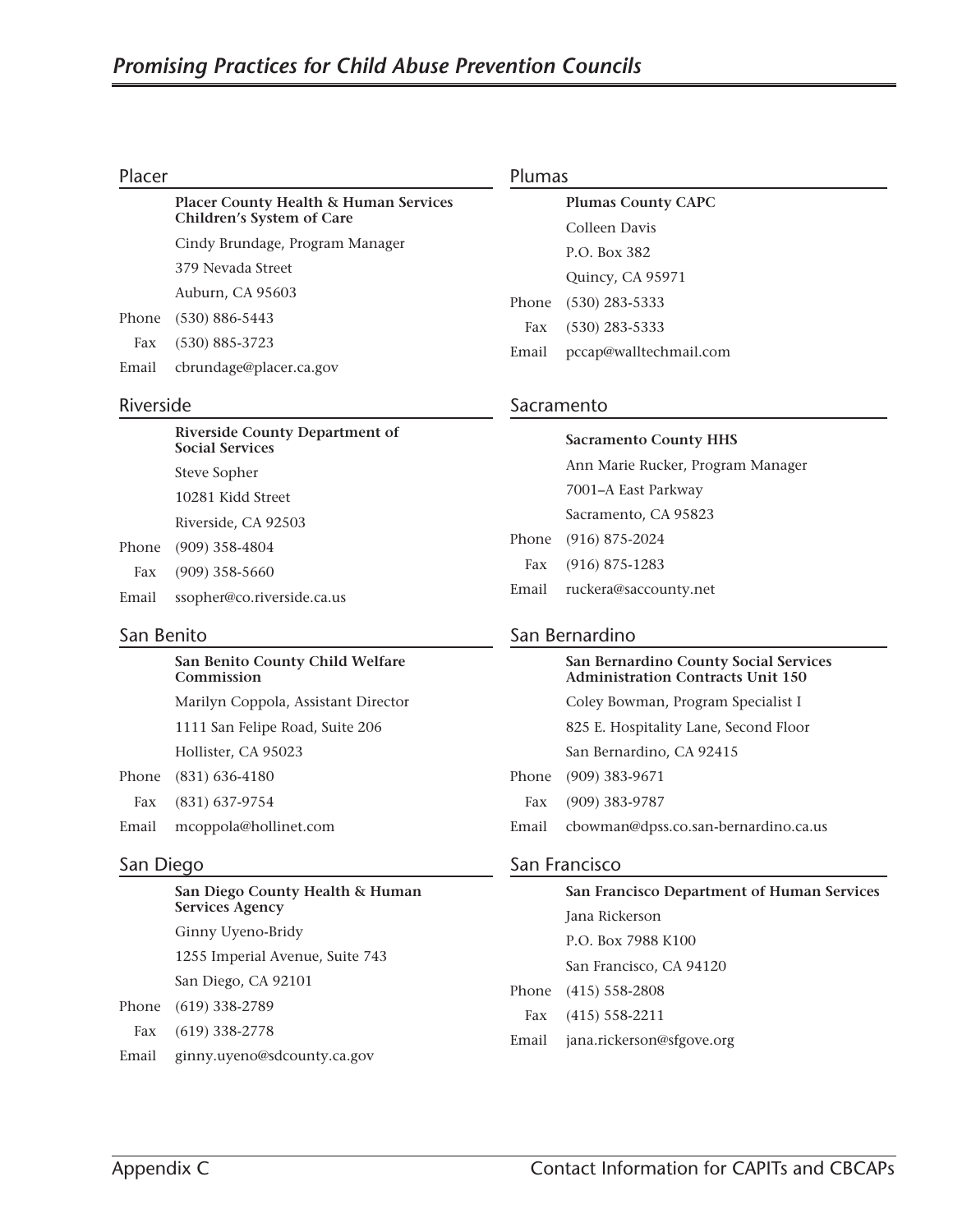| San Luis Obispo                       |                                                              |                                               | San Mateo                                                                               |  |
|---------------------------------------|--------------------------------------------------------------|-----------------------------------------------|-----------------------------------------------------------------------------------------|--|
|                                       | <b>Department of Social Services</b>                         |                                               | <b>San Mateo County CAPC</b>                                                            |  |
|                                       | Julia Miller                                                 |                                               | Judyt Bardales, Coordinator                                                             |  |
|                                       | P.O. Box 8119                                                |                                               | 400 Harbor Boulevard, Building B                                                        |  |
|                                       | San Luis Obispo, CA 93403                                    |                                               | Belmont, CA 94002                                                                       |  |
| Phone                                 | $(805)$ 788-2558                                             | Phone                                         | $(650)$ 802-6465                                                                        |  |
| Fax                                   | $(805)$ 788-2560                                             | Fax                                           | $(650)$ 802-6401                                                                        |  |
| Email                                 | jmiller@co.slo.ca.us                                         | Email                                         | jbardales@co.sanmateo.ca.us                                                             |  |
| Santa Barbara                         |                                                              |                                               | Santa Clara                                                                             |  |
|                                       | Santa Barbara County CAPC Public<br><b>Health Department</b> |                                               | <b>County of Santa Clara Social Service Agency</b><br>Tonhu Do, Contracts Administrator |  |
|                                       | Nancy Madsen, Human Services<br>Program Director             |                                               | 1725 Technology Drive                                                                   |  |
|                                       | c/o Madsen Human Service                                     |                                               | San Jose, CA 95110                                                                      |  |
|                                       | 300 N. San Antonio Road, Room B102                           | Phone                                         | $(408)$ 441-5639                                                                        |  |
|                                       | Santa Barbara, CA 93110                                      | Fax                                           | $(408)$ 573-9824                                                                        |  |
| Phone                                 | $(805)$ 681-4078                                             |                                               |                                                                                         |  |
| Fax                                   | $(805)$ 681-4076                                             |                                               |                                                                                         |  |
| Email                                 | nmadsen@co.santa-barbara.ca.us                               |                                               |                                                                                         |  |
| Santa Clara                           |                                                              | Santa Cruz                                    |                                                                                         |  |
| <b>UJIRANI Family Resource Center</b> |                                                              | Adult, Family, and Children Services Division |                                                                                         |  |

| <u>Charles Fannis Resource Center</u> |
|---------------------------------------|
| <b>Tracy Bowers</b>                   |
| 1023 Brokaw Road                      |
| San Jose, CA 95133                    |
| Phone (408) 452-6560                  |
| Fax (408) 452-6584                    |

|     | Adult, Family, and Children Services Divisio |
|-----|----------------------------------------------|
|     | Jodie Harris, Service Analyst                |
|     | P.O. Box 1320                                |
|     | Santa Cruz, CA 95061                         |
|     | Phone (408) 454-4741                         |
| Fax | $(408)$ 454-4290                             |
|     | Email hral135@hra.co.santa-cruz.ca.us        |

# Shasta

# Sierra

|       | <b>Shasta County Department of Social Services</b> |       | <b>Sierra County Human Services</b> |
|-------|----------------------------------------------------|-------|-------------------------------------|
|       | Christine O'Neil, Analyst                          |       | Kathy Elorza, Office Manager        |
|       | P.O. Box 496005                                    |       | P.O. Box 1019                       |
|       | Redding, CA 96049                                  |       | Loyalton, CA 96118                  |
|       | Phone (530) 225-2876                               | Phone | $(530)$ 993-6720                    |
| Fax   | $(530)$ 225-5190                                   | Fax   | $(530)$ 993-6741                    |
| Email | coneil@co.shasta.ca.us                             | Email | keschs@psln.com                     |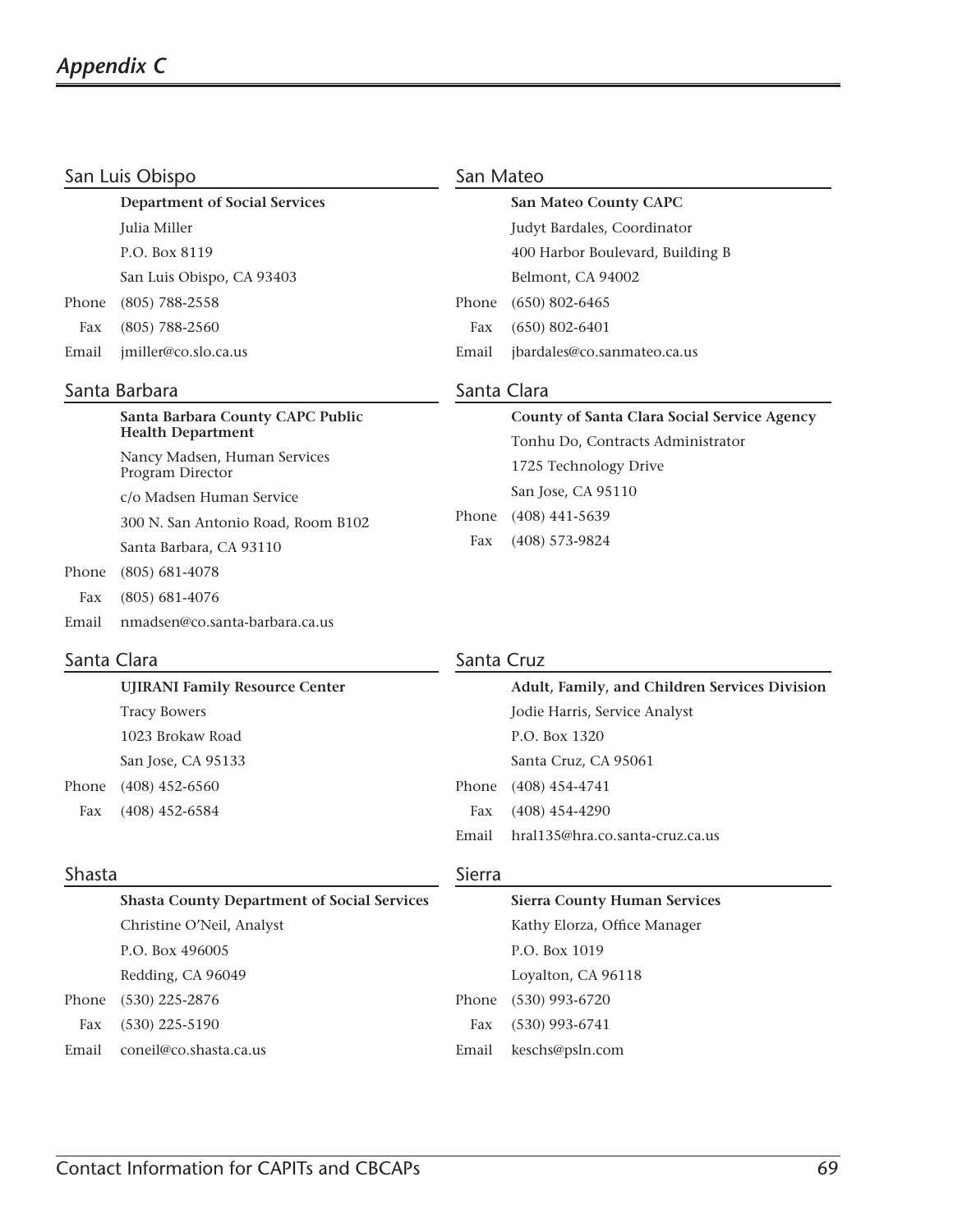# Sierra

| Sierra     |                                                              | Solano     |                                                              |
|------------|--------------------------------------------------------------|------------|--------------------------------------------------------------|
|            | <b>Sierra County CAPC</b>                                    |            | Children's Network of Solano County                          |
|            | Lynda Dickman, Executive Director                            |            | Jenny Ocon, Executive Director                               |
|            | P.O. Box 1016                                                |            | 2320 Courage Drive, Suite 107                                |
|            | Loyalton, CA 96118                                           |            | Fairfield, CA 94533                                          |
| Phone      | $(530)$ 993-1110                                             | Phone      | (707) 421-7229, ext.109                                      |
| Fax        | $(530)$ 993-1110                                             | Fax        | $(707)$ 421-6459                                             |
| Email      | sccac@psln.com                                               | Email      | childnet@childnet.org                                        |
| Sonoma     |                                                              | Sonoma     |                                                              |
|            | Sonoma County Human Services Department                      |            | Sonoma County Human Services Department                      |
|            | <b>Marion Deeds</b>                                          |            | Paula Young                                                  |
|            | 1747 Copperhill Parkway                                      |            | 2300 County Center Drive, Suite B-167                        |
|            | Santa Rosa, CA 95403                                         |            | Santa Rosa, CA 95403                                         |
| Phone      | $(707) 565 - 4348$                                           | Phone      | $(707)$ 565-3343                                             |
| Fax        | $(707)$ 565-4299                                             | Fax        | $(707)$ 565-3166                                             |
| Email      | mdeeds@sonoma-county.org                                     | Email      | pyoung1@sonoma-county.org                                    |
| Stanislaus |                                                              | Stanislaus |                                                              |
|            | <b>Stanislaus County Community</b><br><b>Services Agency</b> |            | <b>Stanislaus County Community</b><br><b>Services Agency</b> |
|            | Khanh Charbonneau                                            |            | Jan Viss, Manager II                                         |
|            | P.O. Box 42                                                  |            | P.O. Box 42                                                  |
|            | Modesto, CA 95353                                            |            | Modesto, CA 95353                                            |
| Phone      | $(209)$ 558-2500                                             | Phone      | $(209)$ 558-2500                                             |
| Fax        | $(209)$ 558-2558                                             | Fax        | $(209)$ 558-2558                                             |
|            |                                                              | Email      | vissj@mail.co.stanislaus.ca.us                               |
|            |                                                              |            |                                                              |

# Sutter

|       | <b>Sutter County Department of Human Services</b> |
|-------|---------------------------------------------------|
|       | Myrnice Valentine                                 |
|       | P.O. Box 1535                                     |
|       | Yuba City, CA 95992                               |
|       | Phone (530) 822-3212                              |
|       | Fax (530) 822-7255                                |
| Email | mvalentine@co.sutter.ca.us                        |

# Tehama

|       | <b>Department of Social Services</b> |
|-------|--------------------------------------|
|       | Gene Myers, Program Manager          |
|       | P.O. Box 1515                        |
|       | Red Bluff, CA 96080                  |
|       | Phone (530) 528-4082                 |
| Fax   | $(530)$ 527-5410                     |
| Email | gmyers@snowcrest.net                 |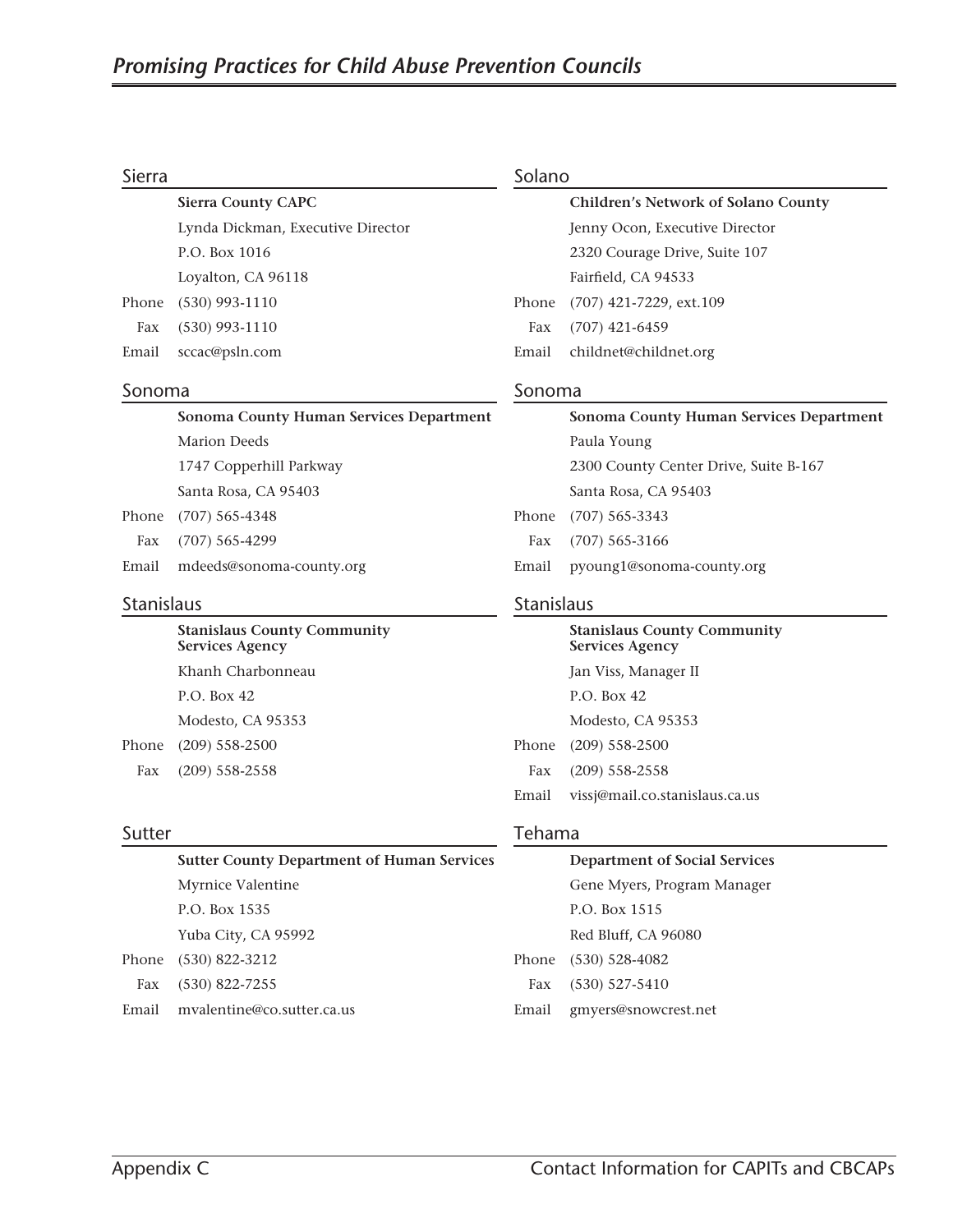# *Appendix C*

| Tehama |                                                        | <b>Trinity</b> |                                                                |
|--------|--------------------------------------------------------|----------------|----------------------------------------------------------------|
|        | <b>Parents In Control</b>                              |                | <b>Trinity CAPC</b>                                            |
|        | Barbara Sebastian, Vice Chair                          |                | Caligney Hoffmann, Staff Services Analyst                      |
|        | P.O. Box 1148                                          |                | c/o Trinity County DHH                                         |
|        | Red Bluff, CA 96080                                    |                | P.O. Box 1470                                                  |
| Phone  | $(530)$ 527-3699                                       |                | Weaverville, CA 96093                                          |
| Fax    | $(530) 527 - 4743$                                     | Phone          | $(530)$ 623-8267                                               |
| Email  | parentsincontrol@yahoo.com                             | Fax            | $(530)$ 623-8250                                               |
|        |                                                        | Email          | choffman@trinitycounty.org                                     |
| Tulare |                                                        | Tuolumne       |                                                                |
|        | <b>Tulare County Health and Human Services</b>         |                | <b>Tuolumne County Department of</b><br><b>Social Services</b> |
|        | Bill Morland, Deputy County Adminstrator               |                | Kathleen Rustrum, Staff Services Analyst                       |
|        | 2800 W. Burrell                                        |                | 20075 Cedar Road North                                         |
|        | Visalia, CA 93291                                      |                | Sonora, CA 95370                                               |
| Phone  | $(559)$ 733-6531                                       | Phone          | $(209)$ 533-5784                                               |
| Email  | bmorland@co.tulare.ca.us                               | Fax            | $(209)$ 533-5742                                               |
| Yolo   |                                                        | Yolo           |                                                                |
|        | <b>Yolo County DESS</b>                                |                | <b>Yolo County DESS</b>                                        |
|        | Judy Gilchrist, Chair                                  |                | Adele Rothermel                                                |
|        | 25 N. Cottonwood Street                                |                | 25 N. Cottonwood Street                                        |
|        | Woodland, CA 95695                                     |                | Woodland, CA 95695                                             |
| Phone  | $(530)$ 666-8469                                       | Phone          | $(530)$ 666-8510                                               |
| Fax    | $(530)$ 666-8468                                       | Fax            | $(530)$ 666-8468                                               |
| Email  | gilchrist@yoloco.org                                   |                |                                                                |
| Yuba   |                                                        |                |                                                                |
|        | <b>Yuba County Community Development</b><br>Department |                |                                                                |

 Debra Phillips, Community Services Manager 938-14th Street Marysville, CA 95901

Phone (530) 741-6385

- Fax (530) 741-6399
- Email dphillips@yuba.org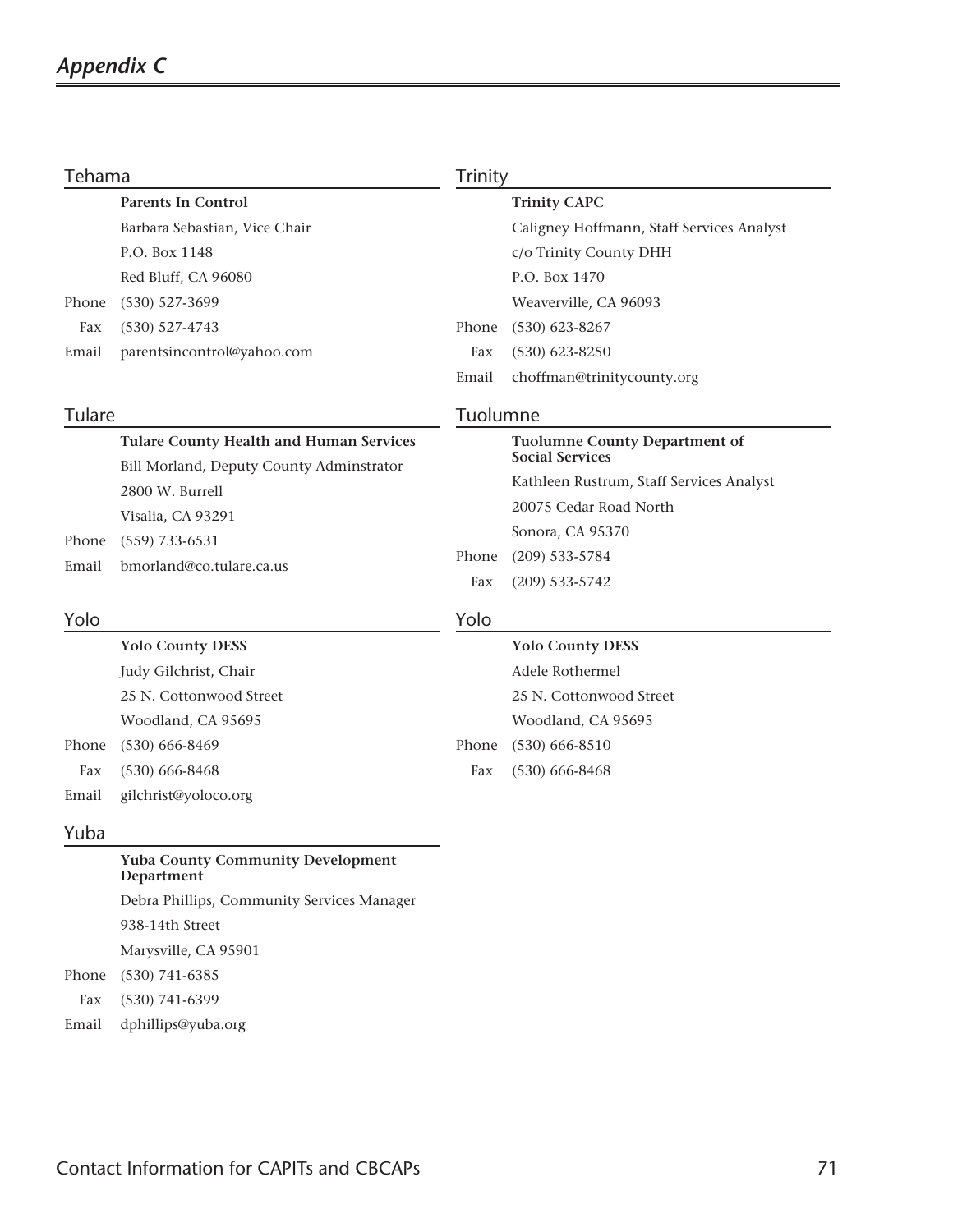# Appendix D: List of California CHAT Grantees, by county

#### Alameda

 **American Indian Child Resource** Mary Trimble Norris, Executive Director 522 Grand Avenue Oakland, CA 94601

#### Alameda

 **Asian Community Mental Health Board, Inc.** Esther Wong, Project Director 310–8th Street, Suite 201 Oakland, CA 94607

#### Alameda

| Bay Area American Indian Council, Inc.    |
|-------------------------------------------|
| Nancy Whitney, Interim Executive Director |
| 712 Gilman Street                         |
| Berkeley, CA 94710                        |
| Phone (510) 645-1430                      |

Fax (510) 645-1434

Email edincfa@aol.com

#### Alameda

 **Children's Hospital Oakland, Center for Child Protection** Shelley Hamilton 747–52nd Street Oakland, CA 94609 Phone (510) 428-3742 Fax (510) 601-3994

Email shamilton@mail.cho.org

#### Amador

 **Amador Tuolumne Community Action Agency**

 Lisa Faillers, FRS Program Manager 935 South State Highway 49

Jackson, CA 95642

Phone (209) 223-1485, ext. 242

Fax (209) 223-4178

Email lfaillers@atcaa.org

#### Butte

# **Feather River Tribal Health, Inc.** Maria Hunzeker, Executive Director 2145 Fifth Avenue Oroville, CA 95965 Phone (530) 534-5394 Fax (530) 534-3820 Email hunzeker@caob.california.ihs.gov

#### Butte

|     | <b>Youth for Change</b>         |
|-----|---------------------------------|
|     | Yvonne Nenadal                  |
|     | P.O. Box 1476                   |
|     | Paradise, CA 95967              |
|     | Phone (530) 877-8187            |
| Fax | $(530)$ 872-4093                |
|     | Email ynenadal@youth4change.org |

#### Del Norte

|       | <b>Victim/Witness Assistance Center</b><br>Del Norte County District Attorney's Office |
|-------|----------------------------------------------------------------------------------------|
|       | Barbara Tanner, Project Coordinator                                                    |
|       | 450 "H" Street, Room 209                                                               |
|       | Crescent City, CA 95531                                                                |
|       | Phone (707) 464-7273                                                                   |
|       | Fax (707) 464-2975                                                                     |
| Email | rdrossel@co.del-norte.ca.us                                                            |

### El Dorado

|       | <b>New Morning Youth and Family Services</b> |
|-------|----------------------------------------------|
|       | David Ashby, Executive Director              |
|       | 6765 Green Valley Road                       |
|       | Placerville, CA 95667                        |
|       | Phone (530) 622-5551, ext. 122               |
| Fax   | $(530)$ 622-5800                             |
| Email | newmorn@d-web.com                            |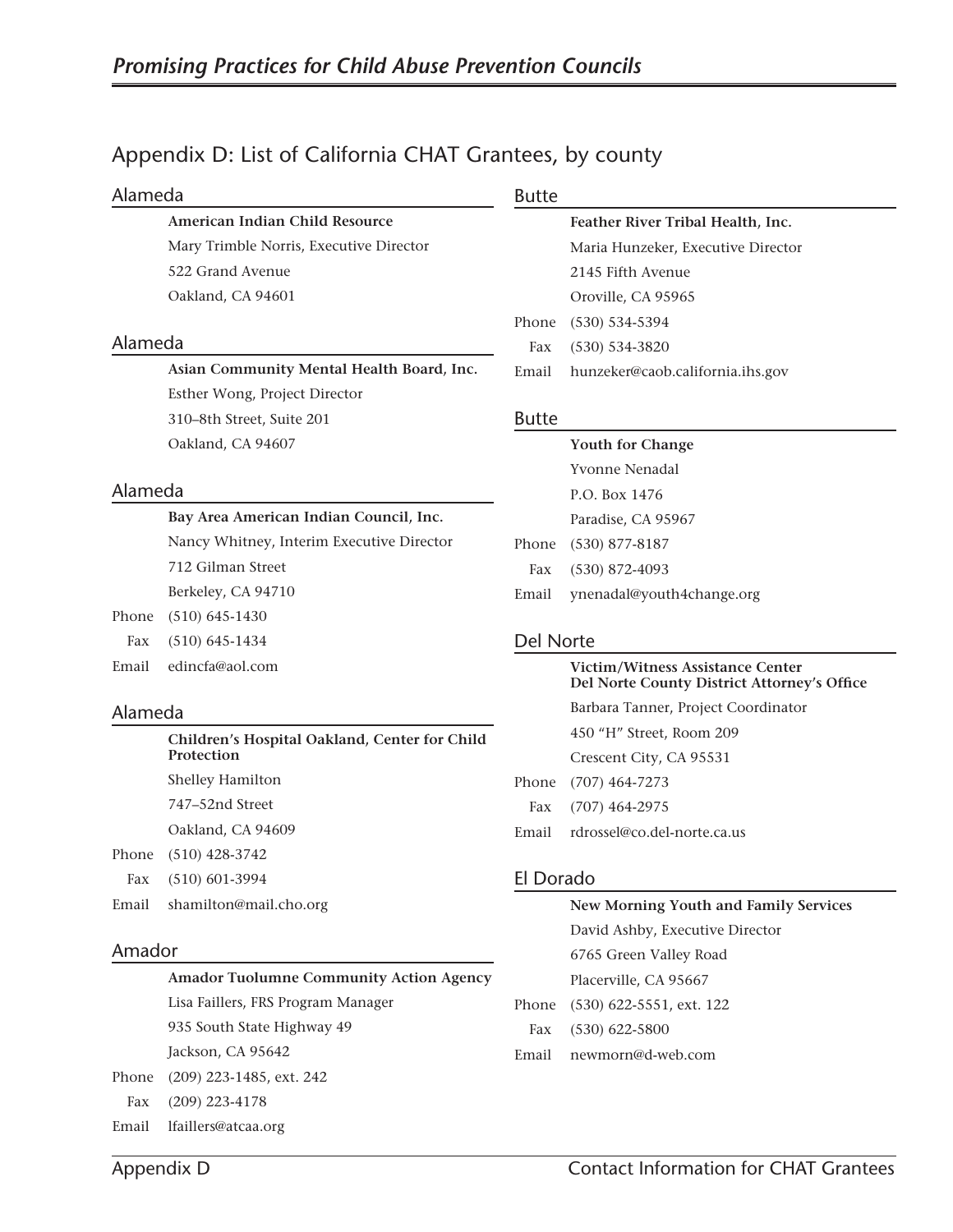# Fresno

|       | Comprehensive Youth Services of Fresno, Inc. |       | Clinica Sierra       |
|-------|----------------------------------------------|-------|----------------------|
|       | Kathleen McIntyre, CAPC Board President      |       | Tim Speece, Sei      |
|       | 3795 East Shields Avenue                     |       | P.O. Box 1559        |
|       | Fresno, CA 93726                             |       | Bakersfield, CA      |
|       | Phone (559) 229-3561                         |       | Phone (661) 635-3050 |
| Fax   | $(559)$ 226-2237                             | Fax   | $(661)$ 635-1503     |
| Email | kmcys@lightspeed.net                         | Email | speecet@clinica      |
|       |                                              |       |                      |

#### Glenn

#### **Victim/Witness Assistance Center HRA Community Action Division**

 Christine Zoppi, Community Services Coord. 420 East Laurel Street Willows, CA 95988 Phone (530) 934-6510 Fax (530) 934-6650 Email czoppi@hra.co.glenn.ca.us

#### Humboldt

 **Two Feathers Native American Family Services** Pamela Kostos, Executive Director 2355 Central Avenue, Suite C McKinleyville, CA 95519 Phone (707) 839-1933 Fax (707) 839-1726 Email twofeathers@twofeathers-nafs.org

#### Imperial

 **Imperial County Office of Education** Rita Brogan, Director 1398 Sperber Road El Centro, CA 92243

#### Kern

|       | Clinica Sierra Vista (CATS)    |  |
|-------|--------------------------------|--|
|       | Tim Speece, Services Director  |  |
|       | P.O. Box 1559                  |  |
|       | Bakersfield, CA 93302          |  |
|       | Phone (661) 635-3050           |  |
| Fax   | $(661)$ 635-1503               |  |
| Email | speecet@clinicasierravista.org |  |

#### Lake

# **Sutter Lakeside Community Services** Sharon McLaughlin, Project Director 896 Lakeport Boulevard Lakeport, CA 95453 Phone (707) 262-1611 Fax (707) 262-0344 Email mclaugsa@sutterhealth.org

#### Lassen

 **Lassen Family Services, Inc.** Linda McAndrews, Executive Director P.O. Box 701 Susanville, CA 96130 Phone (530) 251-4599 Email ifsed@frontiernet.net

#### Los Angeles

 **Antelope Valley Domestic Violence Council** Carol Ensign, Executive Director P.O. Box 2980 Lancaster, CA 93539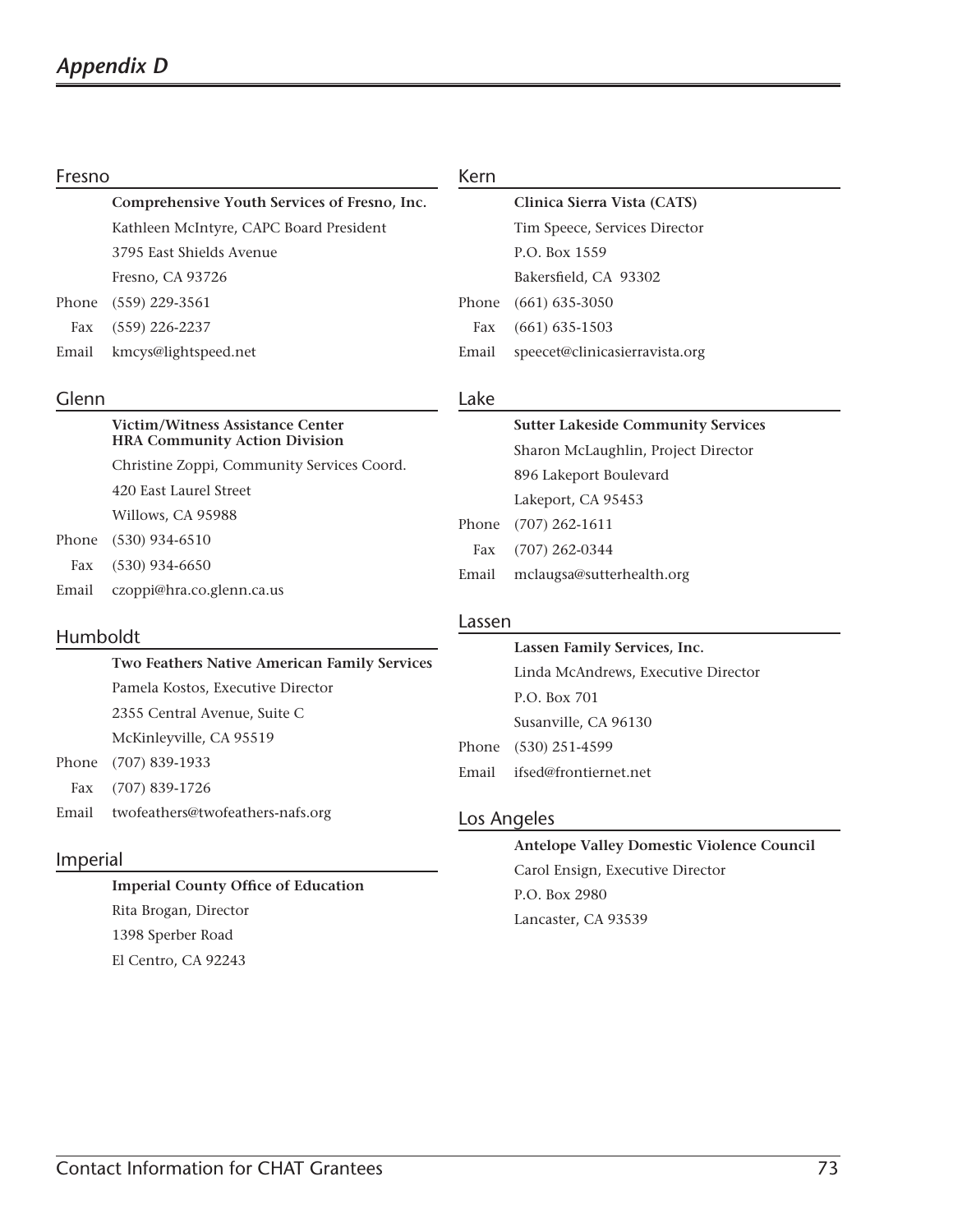#### Los Angeles

| Child & Family Guidance Center |
|--------------------------------|
| Linda Damon, PhD               |
| 9650 Zelzah Avenue             |
| Northridge, CA 91325           |
| Phone (818) 830-0200           |
|                                |

 Fax (818) 830-0206 Email jadler@childguidance.org

#### Los Angeles

Phone

#### **Children's Institute International**

 Ingrid Murrle, Coordinator 711 South New Hampshire Avenue Los Angeles, CA 90005 Phone (213) 385-5100, ext. 4228

 Fax (213) 251-3673 Email imurrle@childrensinstitute.org

# Los Angeles

#### **Foothill Family Services**

 Pat Avery, Director of Clinical Services 2500 East Foothill Boulevard #300 Pasadena, CA 91107 Phone (626) 564-1613, ext.103 Fax (626) 564-1651

Email pavery@foothillfamily.org

### Los Angeles

 **For the Child, Inc.** Michele Winterstein, Assistant Chairperson 4001 Long Beach Boulevard Long Beach, CA 90807 Phone (562) 427-7671 Fax (562) 595-4704

# Email michelew@forthechild.org

# Los Angeles

| United American Indian Involvement |
|------------------------------------|
| Carrie Johnson, Project Director   |
| 1125 West Sixth Street             |
| Los Angeles, CA 90017              |

#### Marin

| <b>Marin County District Attorney</b>          |  |  |
|------------------------------------------------|--|--|
| Carol Sewell, Chief of Administrative Services |  |  |
| 3501 Civic Center Drive, Room 130              |  |  |
| San Rafael, CA 94903                           |  |  |
| Phone (415) 499-6450                           |  |  |
| Fax $(415)$ 449-6734                           |  |  |
| Email csewell@co.marin.ca.us                   |  |  |
|                                                |  |  |

### Mendocino

|       | <b>Mendocino County Youth Project</b><br><b>Mendocino Family and Youth Services</b> |
|-------|-------------------------------------------------------------------------------------|
|       | Kathleen Sherman, Clinical Director                                                 |
|       | 776 South State Street, Suite 107                                                   |
|       | Ukiah, CA 95482                                                                     |
|       | Phone (707) 463-4915, ext. 109                                                      |
|       | Fax (707) 463-4917                                                                  |
| Email | ksherman@mcyp.org                                                                   |
|       |                                                                                     |

### Merced

|     | <b>Merced County Human Services Agency</b> |
|-----|--------------------------------------------|
|     | David Schilling, Staff Services Analyst    |
|     | P.O. Box 112                               |
|     | Merced, CA 95341                           |
|     | Phone (209) 385-3000, ext. 5826            |
| Fax | $(209)$ 725-3988                           |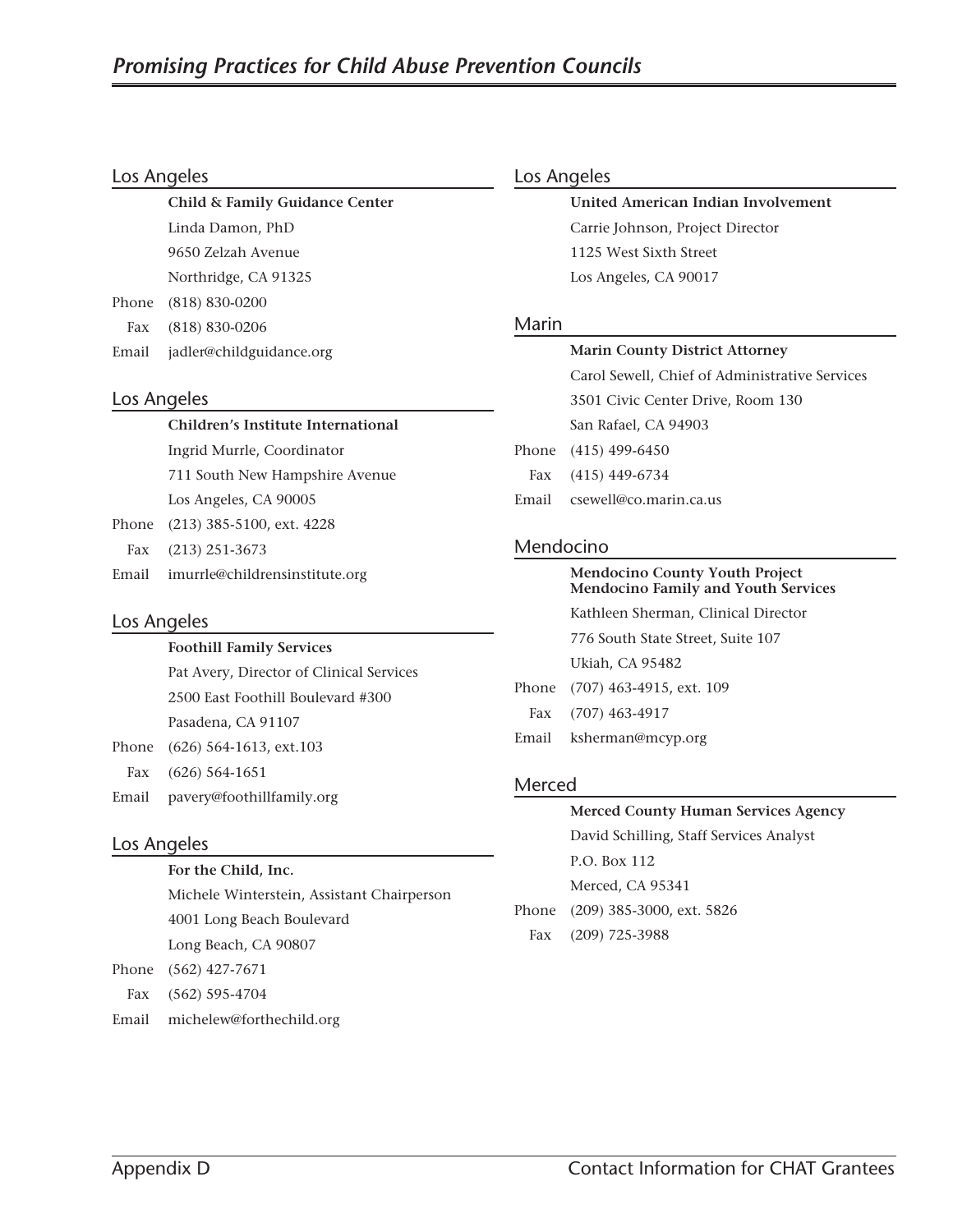| Mono  |                                       | Orange |                                          |
|-------|---------------------------------------|--------|------------------------------------------|
|       | Eastern Sierra Family Resource Center |        | County of Orange, Social Services Agency |
|       | Deanna Johnson, Director              |        | John Webb, Program Manager               |
|       | P.O. Box 3145                         |        | 1200 North Main Street, 7th Floor        |
|       | Mammoth Lakes, CA 93546               |        | Santa Ana, CA 92701                      |
| Phone | $(760)$ 924-5998, ext. 11             | Phone  | $(714)$ 480-6419                         |
| Fax   | (760) 924-7299                        | Fax    | $(714)$ 245-6255                         |
| Email | deannajohnson@verizon.net             | Email  | jwebb@ssa.co.orange.ca.us                |

#### Monterey

 **Women's Crisis Center** Nancy Welsh, Executive Director P.O. Box 1805 Salinas, CA 93902 Phone (831) 757-1002 Fax (831) 757-1381 Email nancywelsh@sbcglobal.net

#### Napa

 **Aldea Children & Family Services, Inc.** Allen Ewig P.O. Box 841 Napa, CA 94559 Phone (707) 224-8266, ext.14 Fax (707) 224-8628 Email aewig@aldeainc.com

#### Nevada

 **R.E.A.C.H. Clinical Services, Inc.** Kathy J. Ellis, Director 12036 Nevada City Highway #237 Grass Valley, CA 95945 Phone (530) 477-7016 Fax (530) 477-7016 Email reach@ncws.com

#### Placer

| Child Abuse Prevention Council of Placer<br>County |
|----------------------------------------------------|
| Didi Martin                                        |
| 218 Estates Drive                                  |
| Roseville, CA 95678                                |
| Phone (916) 772-2272                               |
| Fax $(916)$ 772-2112                               |
| Email didimart@vfr net                             |

#### Placer

#### **Tahoe Women's Services**

 Michele Ostrander, Executive Director P.O. Box 1232 Kings Beach, CA 96143

#### Plumas

 **Plumas Rural Services, Inc. Family Focus Network** Joyce Scroggs, Director 586 Jackson Street Quincy, CA 95971 Phone (530) 283-5675 Fax (530) 283-3900 Email prsdvs@inreach.com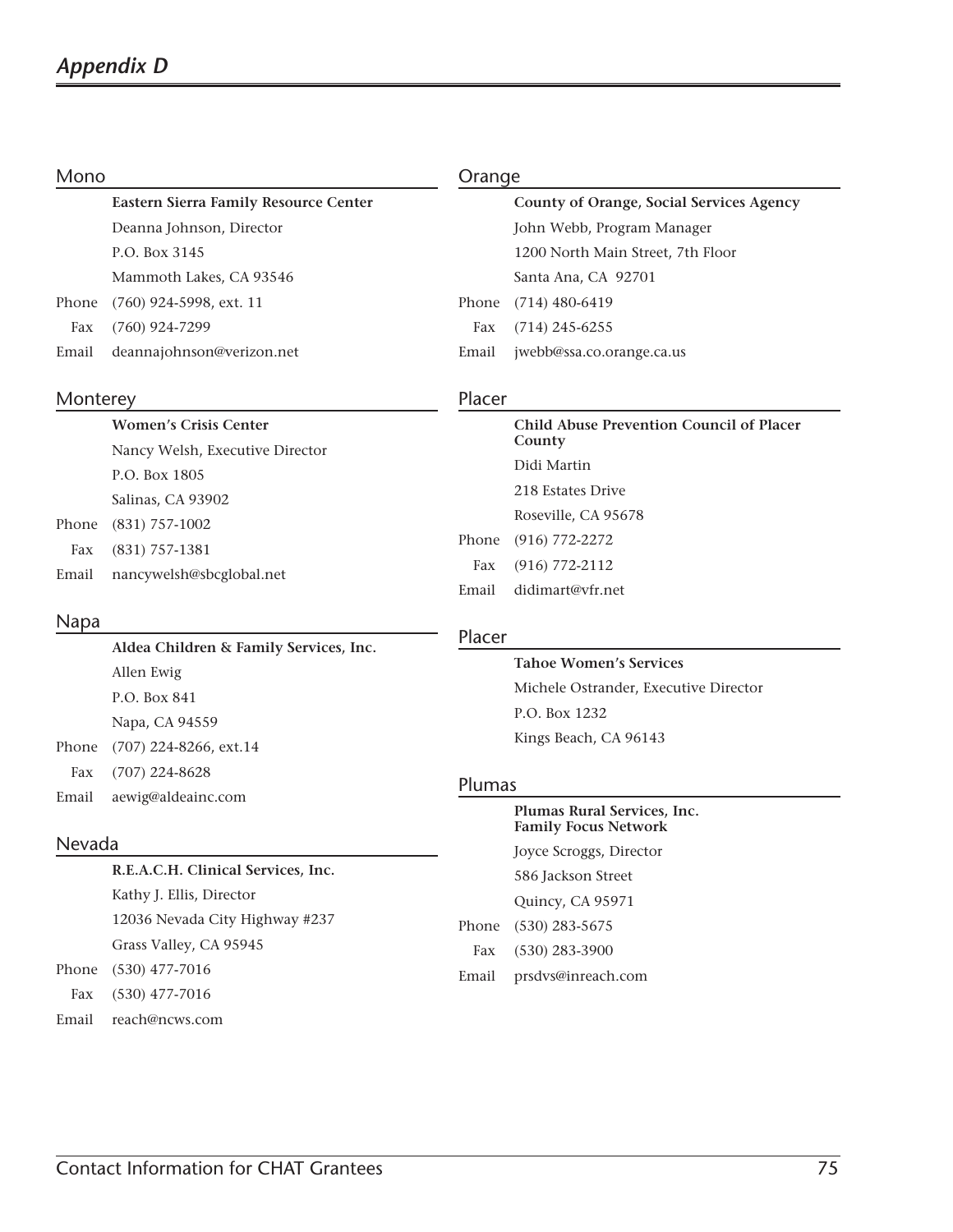#### Riverside

 **Indian Child & Family Services** Renda Dionne, Project Director P.O. Box 2269 Temecula, CA 92591 Phone (951) 676-8832

Fax (951) 676-3950

Email renda@indianchildandfamily.org

#### Sacramento

| <b>CAARE Diagnostic &amp; Treatment Center</b><br>Department of Pediatrics, UC Davis |  |
|--------------------------------------------------------------------------------------|--|
| Marilyn Peterson, Director                                                           |  |
| 3300 Stockton Boulvard                                                               |  |
| Sacramento, CA 95820                                                                 |  |
| Phone (916) 734-7615                                                                 |  |
| Fax $(916)$ 734-4150                                                                 |  |
|                                                                                      |  |

#### Sacramento

Phone  $Fax$ 

| <b>Child and Family Institute</b>      |  |  |
|----------------------------------------|--|--|
| Sandra Baker, Director                 |  |  |
| 4545 Ninth Avenue                      |  |  |
| Sacramento, CA 95820                   |  |  |
| Phone (916) 736-0828                   |  |  |
| Fax (916) 736-0395                     |  |  |
| Email sbaker@child-familyinstitute.org |  |  |

Email marilyn.peterson@ucdmc.ucdavis.edu

#### San Diego

| <b>Children's Hospital Chadwick Center</b><br>San Diego |
|---------------------------------------------------------|
| Barbara Ryan, Dir. of Trauma Counseling Prog.           |
| 3020 Children's Way, MC 5016                            |
| San Diego, CA 92123                                     |
| Phone (858) 576-4011                                    |
| Fax (858) 278-2365                                      |

Email beryan@chsd.org

# San Diego

|       | Home Start, Inc.         |
|-------|--------------------------|
|       | Cindy Grossman           |
|       | 5005 Texas Street #203   |
|       | San Diego, CA 92108      |
| Phone | $(619) 692 - 0727$       |
| Fax   | $(619) 692 - 0785$       |
| Email | cgrossman@home-start.org |
|       |                          |

# San Diego

| Indian Health Council, Inc.           |  |  |  |  |
|---------------------------------------|--|--|--|--|
| Sheilamarie Racicot, Project Director |  |  |  |  |
| P.O. Box 406                          |  |  |  |  |
| Pauma Valley, CA 92061                |  |  |  |  |
| Phone (760) 749-1410                  |  |  |  |  |
| Fax (760) 749-3347                    |  |  |  |  |
| Email sracicot@indianhealth.com       |  |  |  |  |
|                                       |  |  |  |  |

# San Joaquin

|       | <b>Valley Community Counseling Services</b> |
|-------|---------------------------------------------|
|       | David Love, Executive Director              |
|       | 6707 Embarcadero Drive, Suite A             |
|       | Stockton, CA 95219                          |
| Phone | (209) 956-4243, ext. 211                    |
|       | Fax $(209)$ 956-4245                        |
|       | Email davidlove@vccsinc.org                 |
|       |                                             |

### San Luis Obispo

|       | Women's Shelter Program Inc. of San Luis<br><b>Obispo County</b> |
|-------|------------------------------------------------------------------|
|       | Sarah Galetti, Project Director                                  |
|       | P.O. Box 125                                                     |
|       | San Luis Obispo, CA 93406                                        |
|       | Phone (805) 781-6403                                             |
| Fax   | $(805)$ 781-6410                                                 |
| Email | wsp@callamerica.net                                              |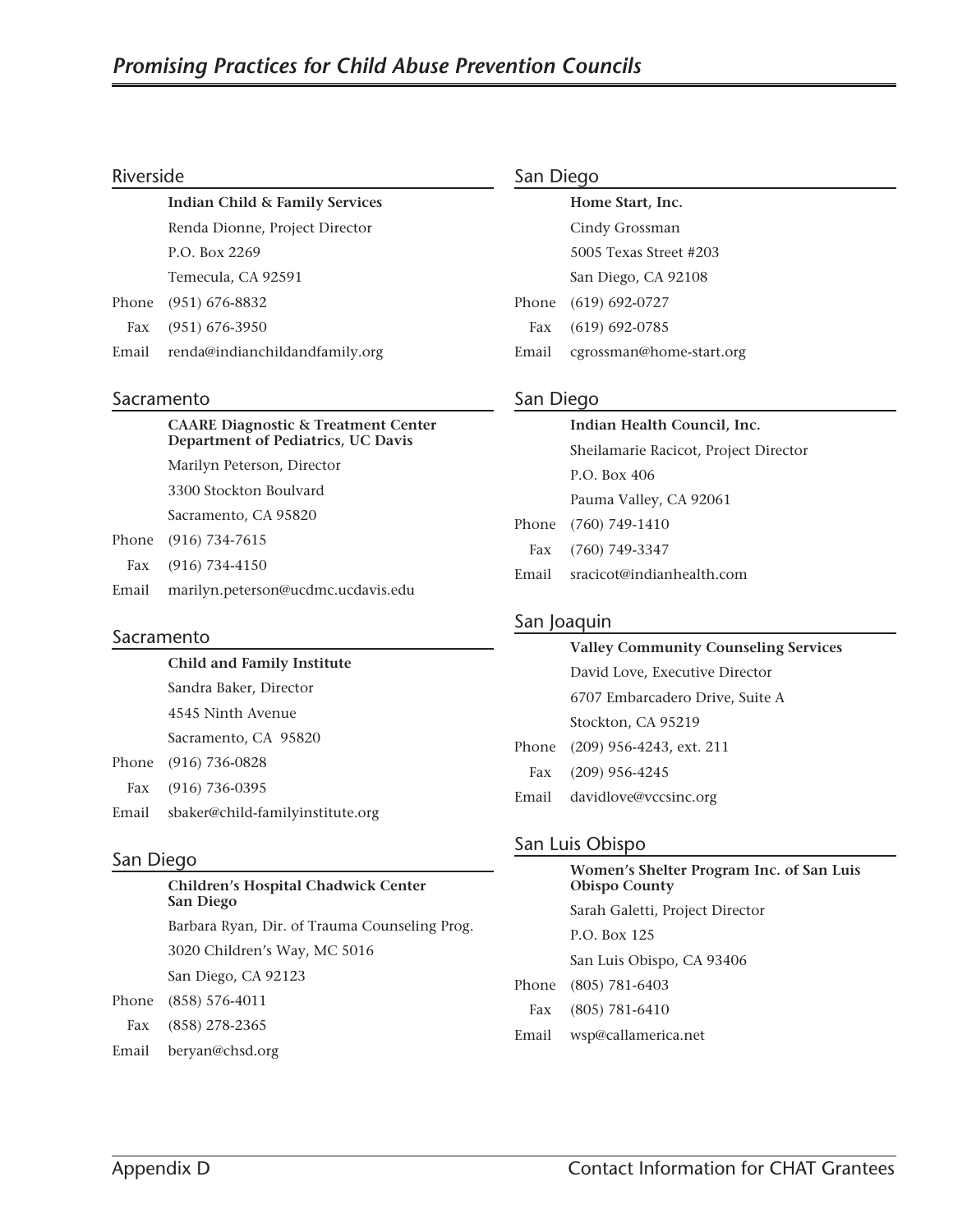#### San Mateo

 **Family Service Agency of San Mateo** Nancy Finney, Project Director 24 Second Avenue San Mateo, CA 94401 Phone (650) 403-4300

Fax (650) 403-4303

#### Santa Barbara

 **Child Abuse Listening and Mediation** Anna Kokotovic, Executive Director 1236 Chapala Street

 Santa Barbara, CA 93101 Phone (805) 965-2376 Fax (805) 963-6707

Email akokotovic@calm4kids.org

### Shasta

 **Victim/Witness Assistance Center Shasta County District Attorney's Office** Joyce Gardner, Project Coordinator 1525 Court Street, Third Floor Redding, CA 96001 Phone (530) 225-5195 Fax (530) 245-6334 Email jgardner@co.shasta.ca.us

#### Siskiyou

 **Siskiyou County District Attorney's Office** Marna Lovelady, Victim Services Coordinator P.O. Box 986 Yreka, CA 96097 Phone (530) 842-8142 Fax (530) 842-8147 Email mlovelady@co.siskiyou.ca.us

#### Solano

#### **Child Haven, Inc.**

 Marie O'Meara, Project Director 801 Empire Street Fairfield, CA 94533 Phone (707) 425-5744, ext. 11 Fax (707) 425-5162 Email haven801@aol.com

#### Sonoma

# **CARE Children's Counseling Center** Cynthia Engel or Marilyn Stender 666 Seventh Street Santa Rosa, CA 95404 Phone (707) 575-9166, ext. 109 Fax (707) 528-2279 Email carekids@sonic.net

#### Siskiyou

 **Karuk Tribe of California** Corina Alexander P.O. Box 1016 Happy Camp, CA 96039 Phone (530) 841-0729 Fax (530) 493-5378 Email jmartinez@karukcdc.com

### Sonoma

| <b>SHIP Humane Society of Sonoma County</b> |
|---------------------------------------------|
| Carol Rathman                               |
| P.O. Box 1296                               |
| Santa Rosa, CA 95402                        |
| Phone (707) 542-0882                        |
| Fax (707) 542-1317                          |
| Email crathmann@hsscpets.org                |
|                                             |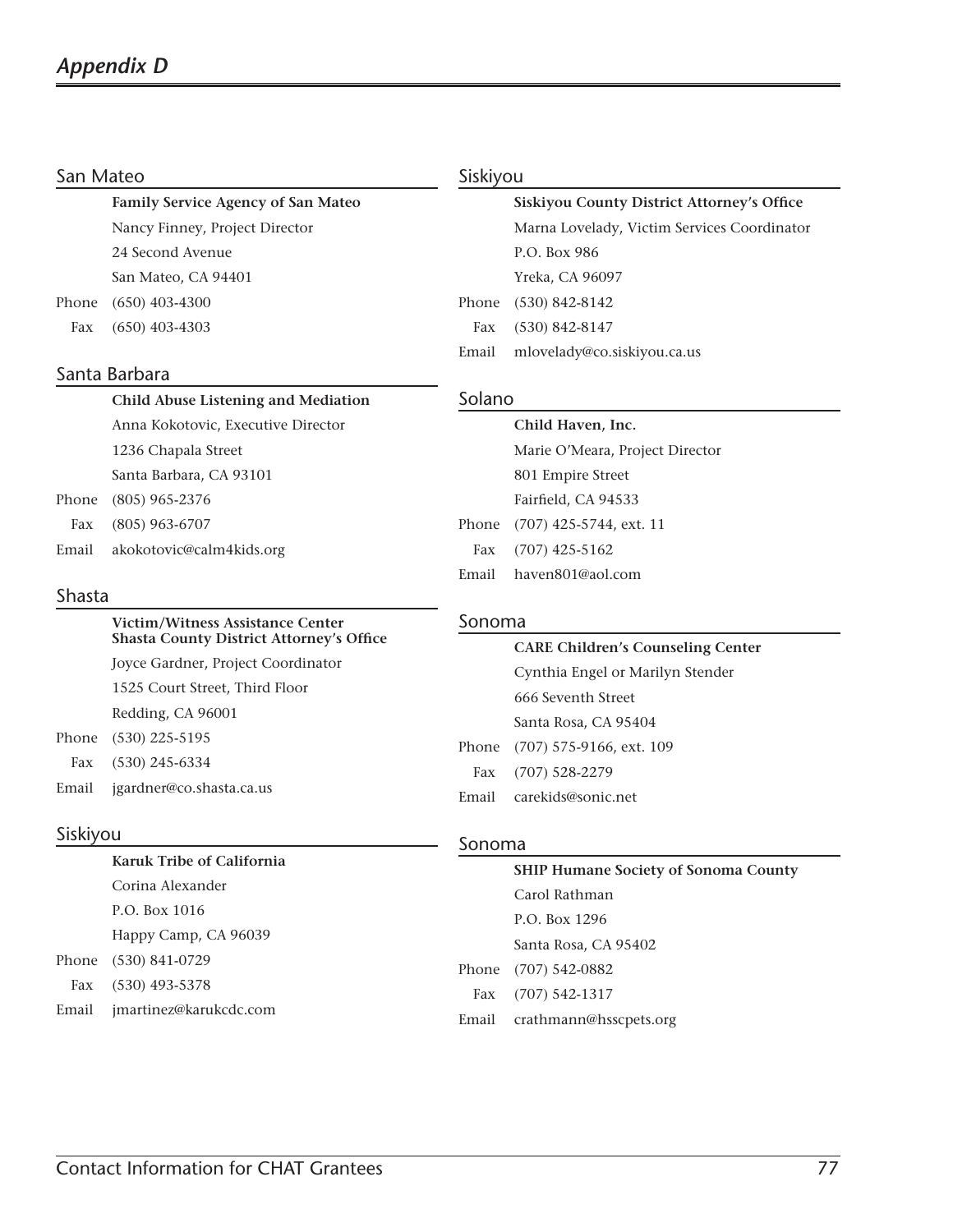#### Sonoma

 **YWCA of Sonoma County** Executive Director 2235 Challenger Way Santa Rosa, CA 95407 Phone (707) 546-9922

### Stanislaus

 **Stanislaus County Behavorial Health & Recovery Services** Linda Downs 800 Scenic Drive Modesto, CA 95350

#### Tehama

 **New Directions to Hope** Gerry Blasingame, Executive Director 105 Sale Lane, Suite A Red Bluff, CA 96080

Phone (530) 222-8925

Fax (530) 222-8927

Email gblasin774@aol.com

### **Tulare**

 **Family Services of Tulare County**

 Gailerd Swisegood, Program Director 815 West Oak Street Visalia, CA 93291

 Phone (559) 741-7310 Fax (559) 732-6404

Email fstced@valleyweb.net

#### Ventura

 **Interface Children Family Services** Geoffrey Biggs, Program Manager 1305 Del Norte Road #130 Camarillo, CA 93010 Phone (805) 485-6114, ext. 629 Fax (805) 983-0789 Email gbiggs@icfs.org

# Yolo

# **Sexual Assault & Domestic Violence Center** Judy Tischer, LMFT Clinical Supervisor 933 Court Street Woodland, CA 95695 Phone (530) 661-6336 Fax (530) 661-3021 Email judy.tischer@sadvc.org

### Yuba

# **Victim/Witness Assistance Center Yuba County Probation Department** Sandy Fonley, Project Coordinator 4240 Dan Avenue Marysville, CA 95901 Phone (530) 741-6275 Fax (530) 749-7913 Email sfonley@co.yuba.ca.us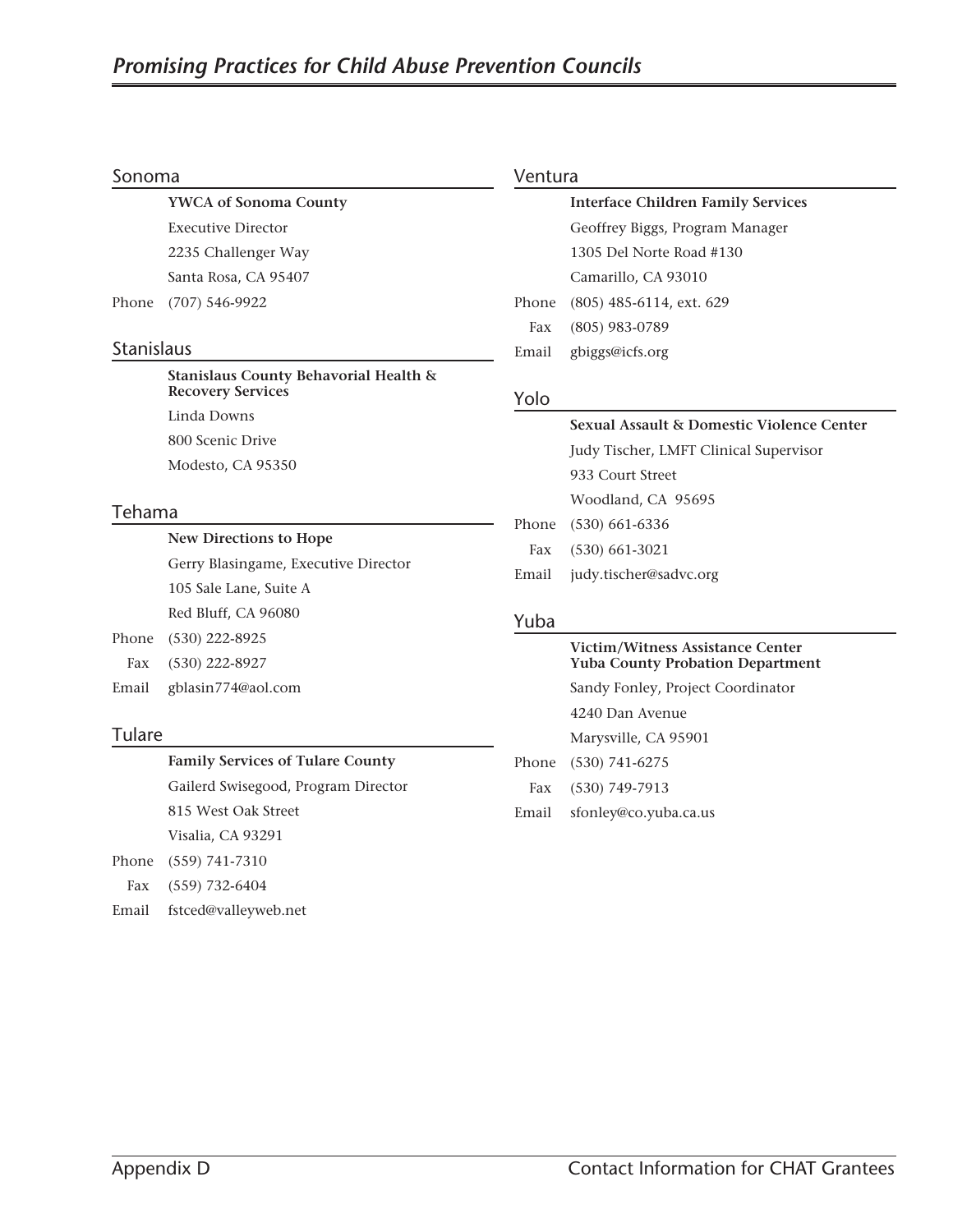Appendix E: Sample Personnel Materials for CAPCs

Sample Organizational Chart for a CAPC

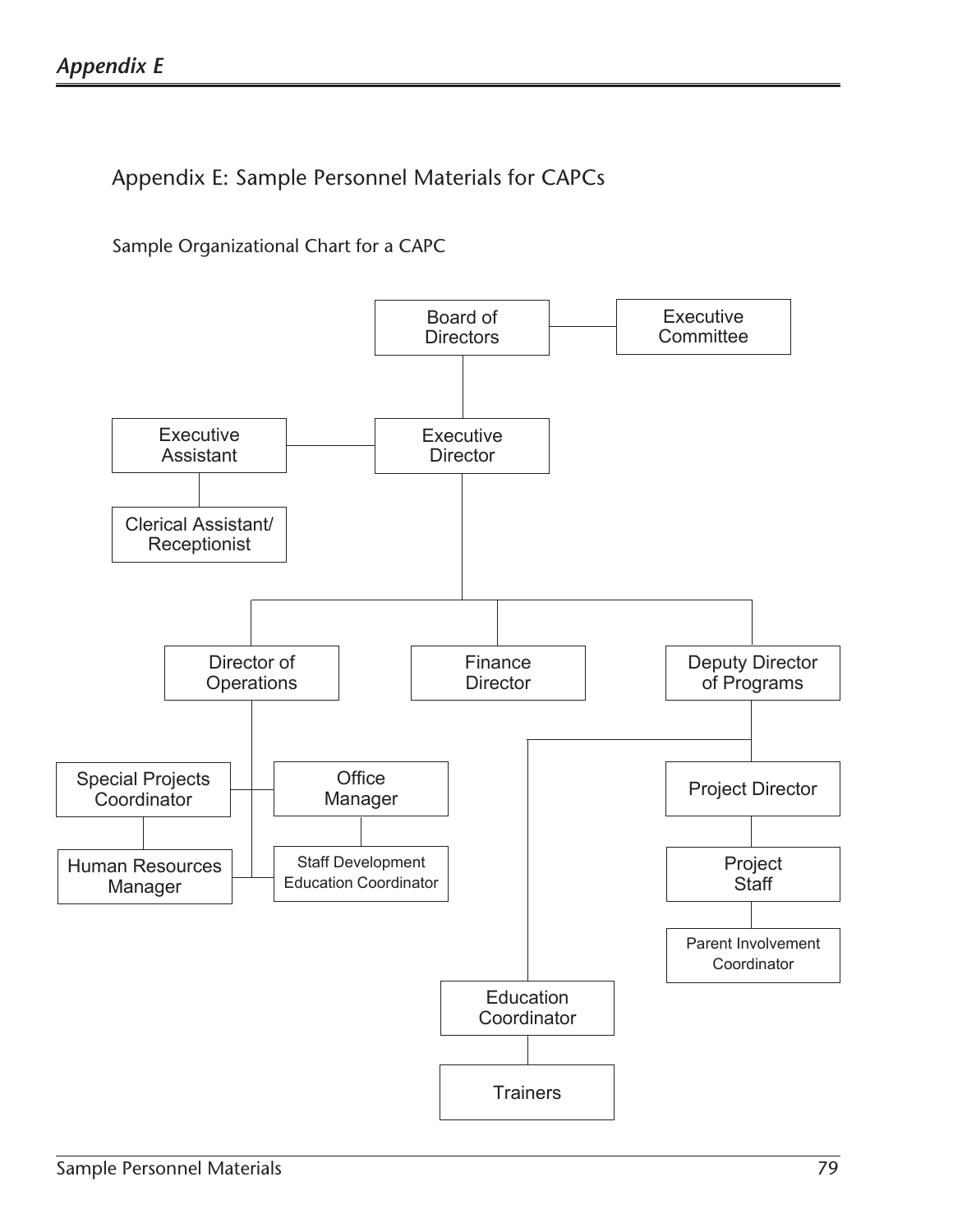# Sample CAPC Coordinator/Executive Director Job Description

#### *Position*

Child Abuse Prevention and Family Support Council Coordinator

#### *Responsibilities*

The coordinator is responsible for overall coordination of activities required by Chapter 12.5, Section 18980, et al. of the Welfare and Institutions Code. The coordinator will organize and maintain the activities of the council. The coordinator will provide assistance in receiving and analyzing the status of child abuse prevention and intervention and family support activities and programs in the county

#### *Duties*

Duties may include, but are not limited to, the following:

- Establishes and maintains effective working relationships with community organizations, government agencies and the general public; represents the CAPC at a variety of meetings and functions
- Serves as an information resource to the community; Serves as a central point for data on the well-being of children in the county
- Prepares and delivers presentations to agencies and community groups regarding children's services, activities, and needs
- Develops working relationships with county, tribal, and community organizations by attending and participating in meetings where child abuse prevention and intervention and family support issues might be a discussion item; works with CAPC member agencies, community-based organizations, school districts, and other agencies on the implementation of various interagency projects
- Coordinates training activities such as mandated reporter training
- Coordinates community and professional events for Child Abuse Prevention month
- Works with county-, tribe-, and community-based organizations and local businesses to promote public awareness and positive image of the council
- Prepares analysis of systems, procedures, and policies which impact children's services; identifies program needs and duplication of services; presents findings to appropriate agencies and makes recommendations on needed changes; coordinates the implementation of adoption recommendations
- Develops a comprehensive countywide plan for children's services
- Reviews, prepares, or assists in the preparation of grant proposals for various programs and projects of departments and agencies; interfaces with governmental agencies regarding requirements for obtaining funds and monitoring procedures; presents proposals to the appropriate administrators in order to gain approval for programs and projects
- Assists in establishing and maintaining participation from appropriate agency staff, community members, consumers of children's services, and others as directed by the council
- Compiles information about agencies in the county that provide services to children and families, and facilitates networking and sharing of resources between these agencies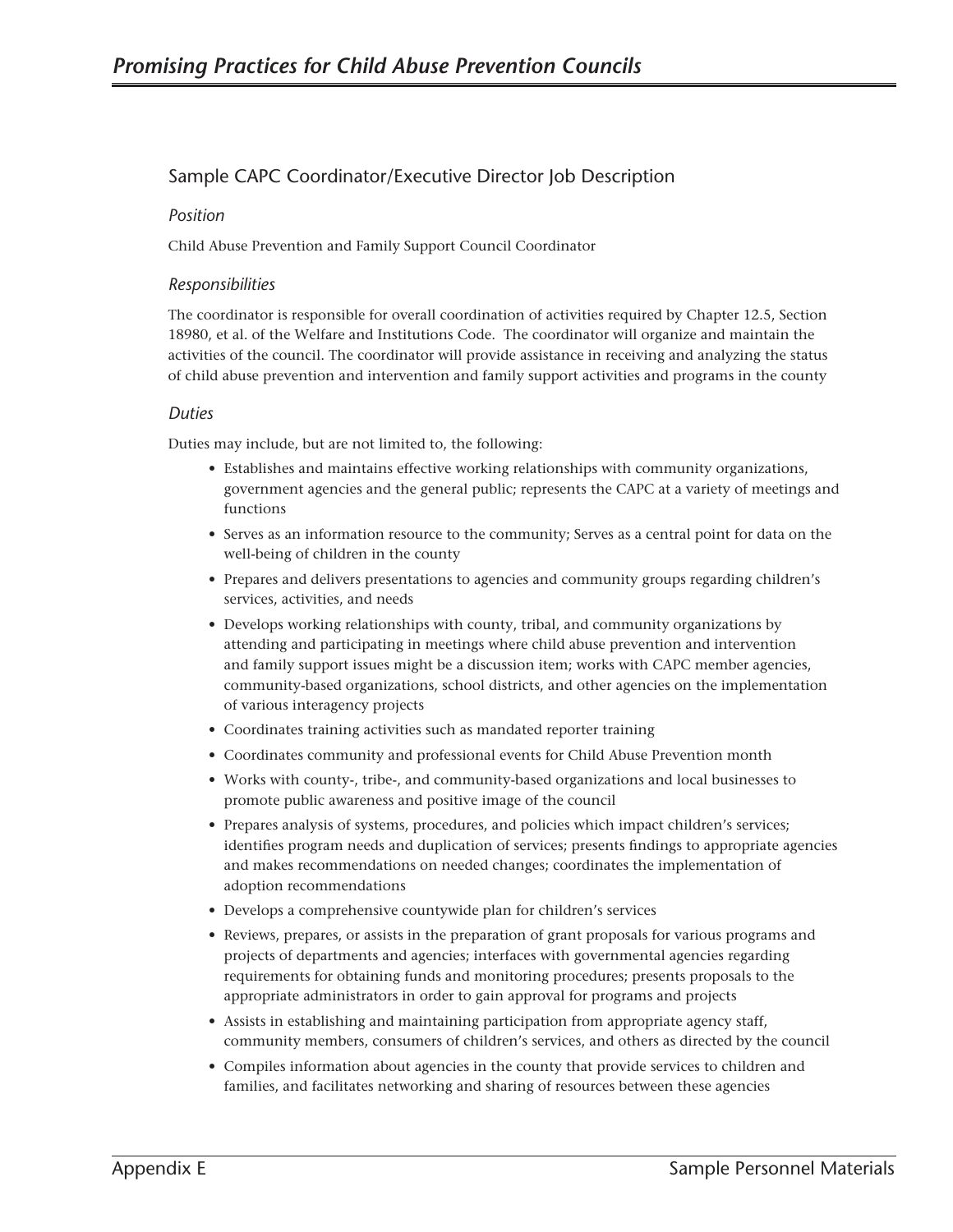- Analyzes proposed and existing legislation and interprets implications on cost and children's service operations
- Participates in county child death review team, as appropriate
- Confers with elected or appointed officials to coordinate programs and resolve problems; negotiates agreements necessary to assure the most effective delivery of services
- Ensure completion of bookkeeping on a monthly basis
- Ensure completion of all necessary reports in a timely, accurate, and proficient manner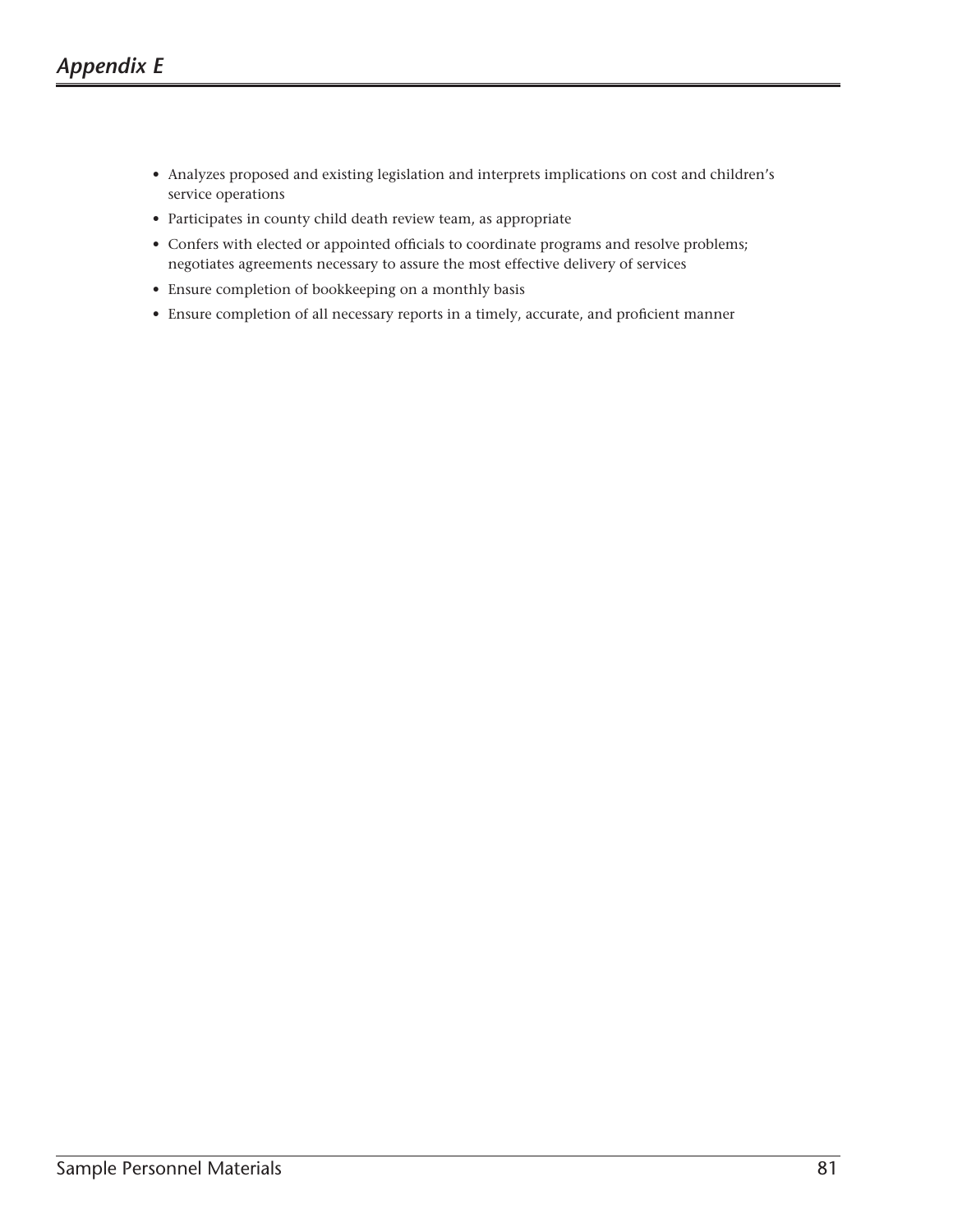| Sample Table of Contents for CAPC Employee Manual |
|---------------------------------------------------|
| Section 1: Introduction                           |
| Introduction to the agency                        |
| Agency mission                                    |
| Agency fact sheet                                 |
| Orientation procedures                            |
| Acknowledgment of receipt of handbook             |
| Section 2: Employment                             |
| Employee relations                                |
| Equal employment opportunity                      |
| Policy on hiring of relatives                     |
| Immigration law compliance                        |
| Conflicts of interest                             |
| Disability accommodation                          |
| Section 3: Employment status and records          |
| Introductory period                               |
| Anniversary date                                  |
| <b>Employment categories</b>                      |
| Access to personnel files                         |
| Performance management                            |
| Job descriptions                                  |
| Section 4: Compensation and benefits              |
| Employee benefits                                 |
| Holidays                                          |
| Health insurance                                  |
| Paid time off                                     |
| Time off on Election Day                          |
| Jury duty                                         |
| Government-required benefits                      |
| Salary administration                             |
| Promotions and transfers                          |
| Section 5: Timekeeping and payroll                |
| Non-exempt employee procedures                    |
| Exempt employee procedures                        |
| Paydays                                           |
| Overtime                                          |
| Employee termination                              |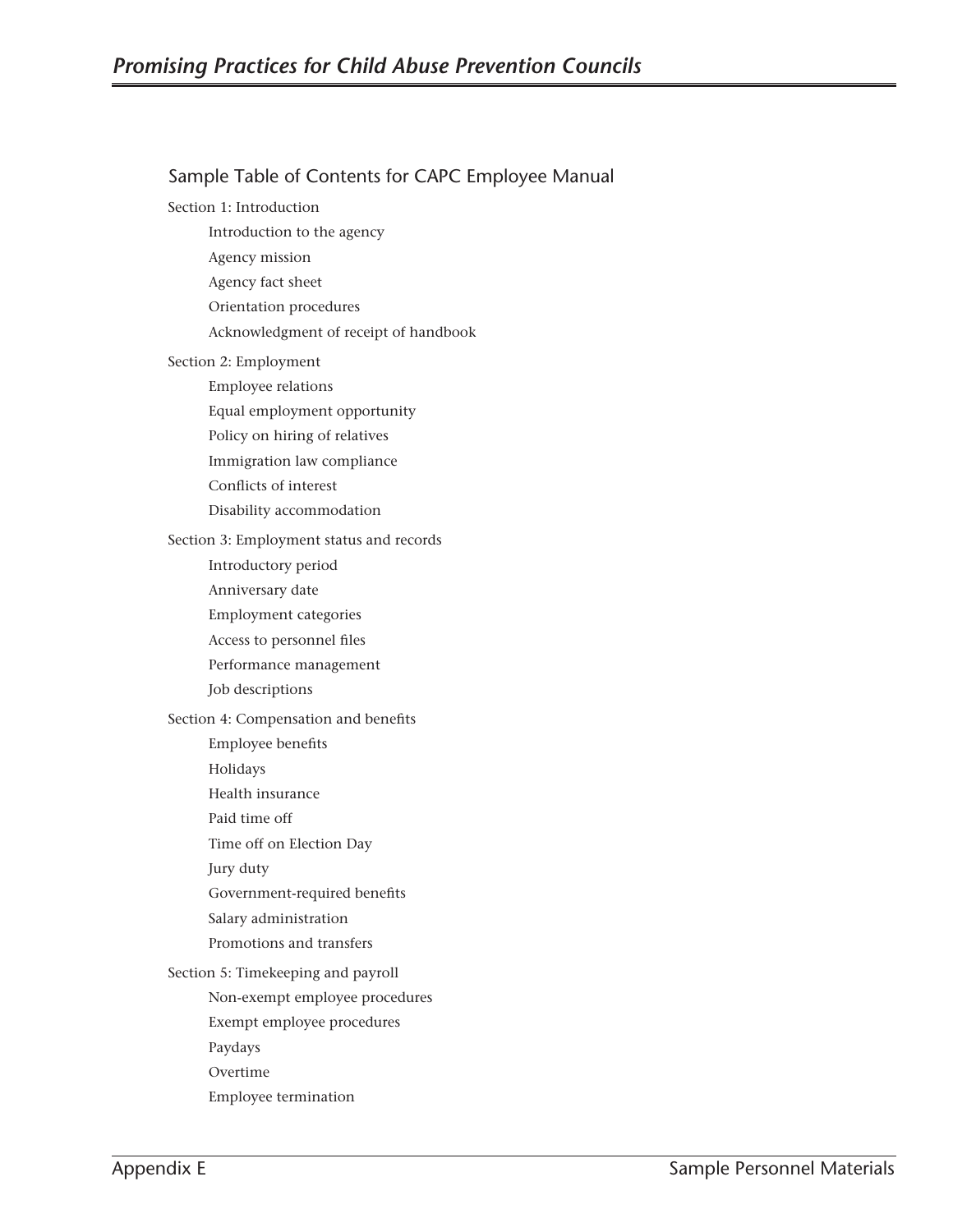Section 6: Workplace procedures

Safety and accident prevention

Expense reimbursement

Vehicle use for official business

Smoking

Moonlighting/second job

Political activity

Domestic partners policy

Section 7: Leave of absence

Family and medical leave

Personal leave

Military leave

Bereavement leave

Section 8: Employee conduct and disciplinary action

Standards of conduct and discipline

Progressive discipline guidelines Attendance and punctuality

Sexual and other harassment

Alcohol and drug use

Personal appearance

Agency property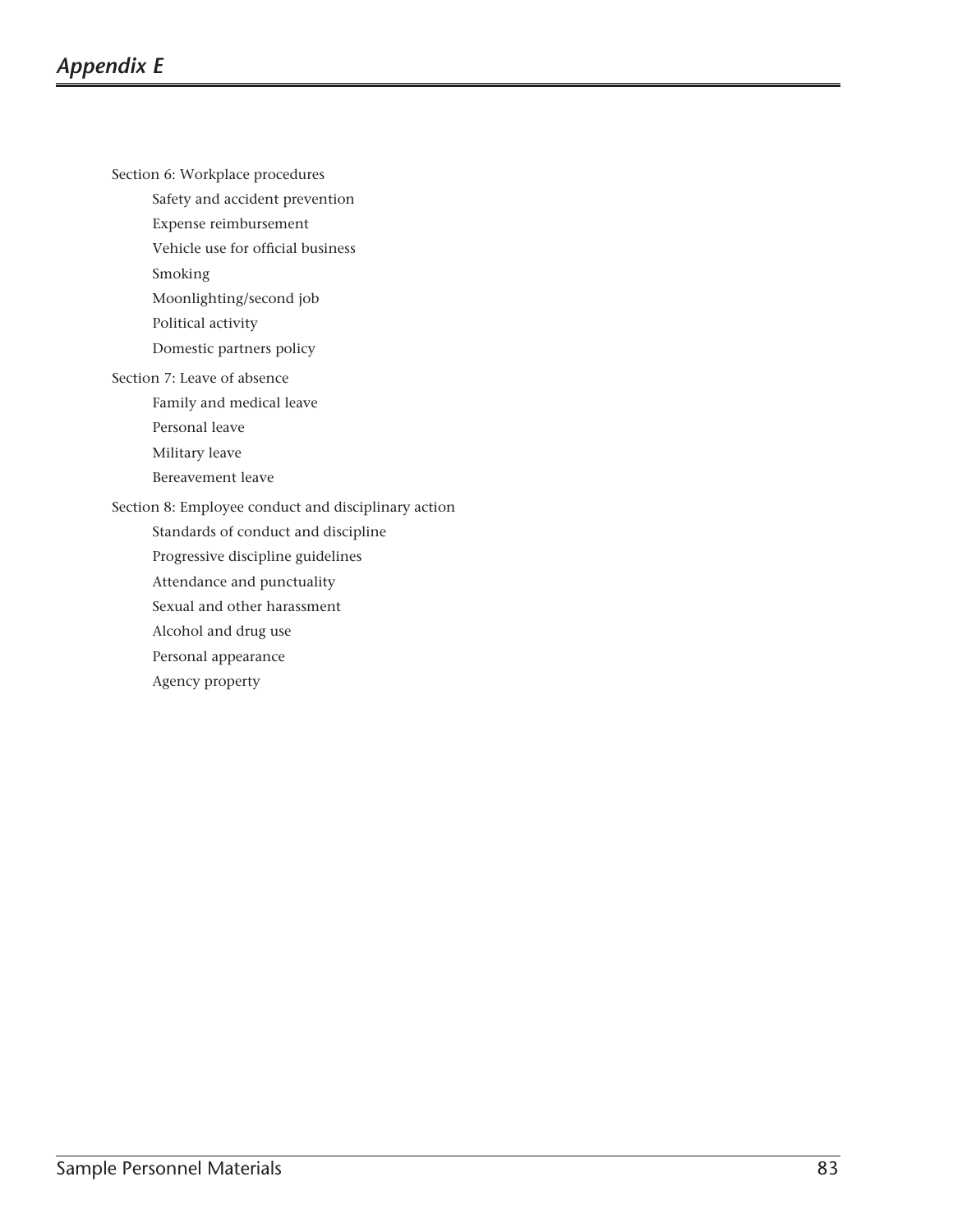# Appendix F: Brown Act Summary

California Attorney General's Office. "The Brown Act," http://caag.state.ca.us/publications/ 2003\_Intro\_BrownAct.pdf.

#### Preamble

Public commissions, boards, councils, and other legislative bodies of local government agencies exist to aid in the conduct of the people's business. The people do not yield their sovereignty to the bodies that serve them. The people insist on remaining informed to retain control over the legislative bodies they have created. 54950 Ch. I

### Governing Bodies

Includes city councils, boards of supervisors, and district boards. Also covered are other legislative bodies of local government agencies created by state or federal law. 54952(a) Ch. I & II

#### Subsidiary Bodies

These bodies include boards or commissions of a local government agency, as well as standing committees of a legislative body. A standing committee has continuing subject matter jurisdiction or a meeting schedule set by its parent body. Less-than-a-quorum advisory committees, other than standing committees, are exempt. 54952(b) Ch. II

### Private or Nonprofit Corporations or Entities

Covered only if:

A legislative body delegates some of its functions to a private corporation or entity 54952(c)(1)(A); or,

If a legislative body provides some funding to a private corporation or entity and appoints one of its members to serve as a voting member of entity's board of directors.  $54952(c)(1)(B)$ 

#### Meetings Defined

#### *Includes:*

Any gathering of a quorum of a legislative body to discuss or transact business under the body's jurisdiction. Serial meetings are prohibited. 54952.2 Ch. III

#### *Exempts:*

Individual contacts between board members and others which do not constitute serial meetings. 54952.2(c)(1)

Attendance at conferences and other public, so long as members of legislative bodies do not discuss among themselves business of a specific nature under the body's jurisdiction. 54952.2(c)(2), (3), and (4)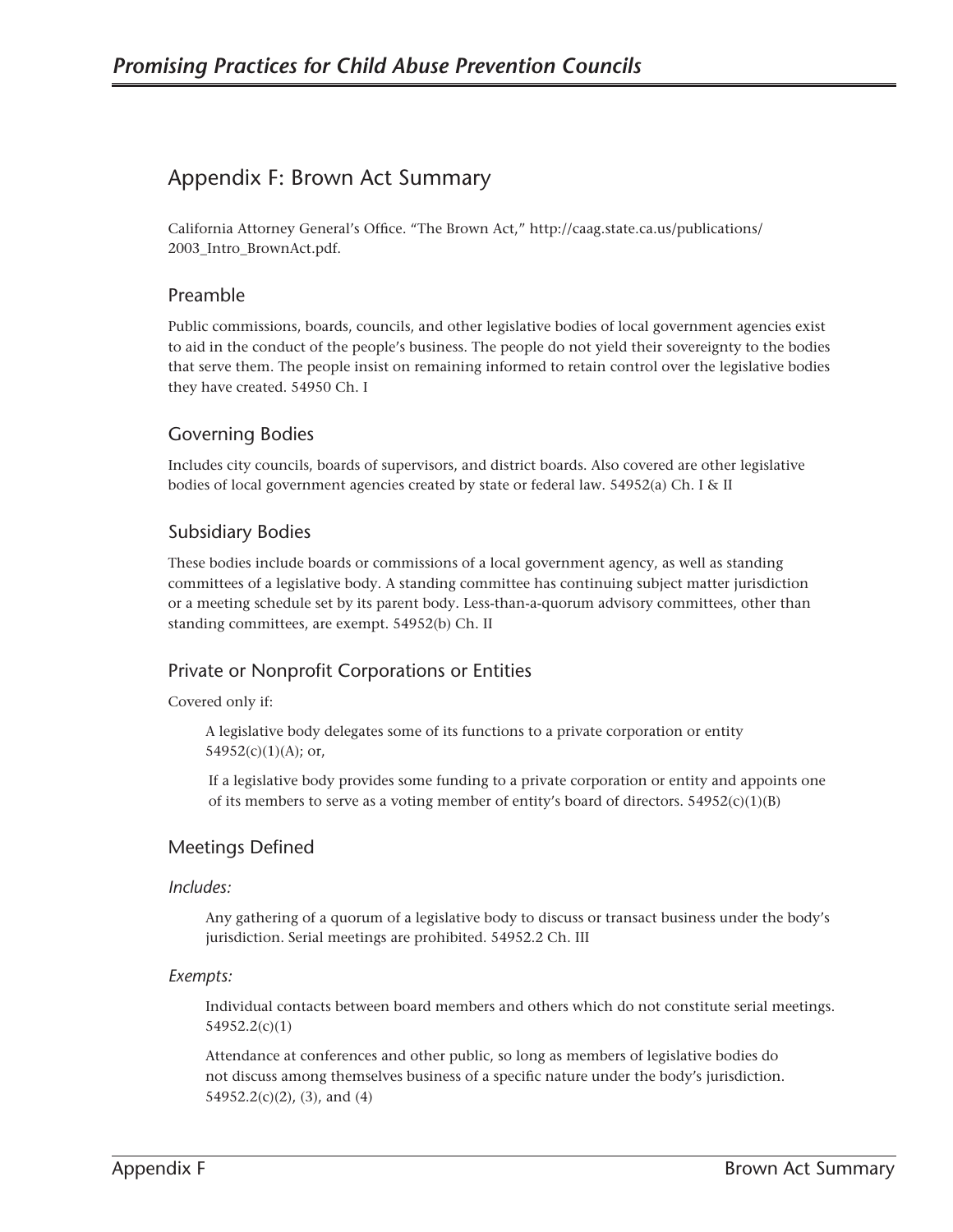Attendance at social or ceremonial events where no business of the body is discussed. 54952.2(c)(5)

#### *Locations of Meetings*

A body must conduct its meetings within the boundaries of its jurisdiction unless it qualifies for a specific exemption. 54954 Ch. IV

#### *Teleconference Meetings*

Teleconference meetings may be held under carefully defined conditions. The meeting notice must specifically identify all teleconference locations, and each such location must be fully accessible to members of the public. 54953 Ch. III

# Public Rights

#### *Public Testimony*

Public may comment on agenda items before or during consideration by legislative body. Time must be set aside for public to comment on any other matters under the body's jurisdiction. 54954.3 Ch. IV & V

#### *Non-Discriminatory Facilities*

Meetings may not be conducted in a facility that excludes persons on the basis of their race, religion, color, national origin, ancestry, or sex, or that is inaccessible to disabled persons, or that prohibits public attendance without making a payment or purchase. 54953.2; 54961 Ch. V

### *Copy of Recording*

Public may obtain a copy, at cost, of an existing tape recording made by the legislative body of its public sessions, and they may listen to or view the body's original tape on a tape recorder or viewing device provided by the agency. 54953.5 Ch. V

#### *Public Vote*

All votes, except for those cast in permissible closed session, must be cast in public. No secret ballots, whether preliminary or final, are permitted. 54953(c) Ch. VI

#### *Closed Meeting Actions/Documents*

At an open session following a closed session, the body must report on final action taken during the closed session under specified circumstances. Where final action is taken with respect to contracts, settlement agreements, and other specified records, the public may receive copies of such records upon request. 54957.1 Ch. IV, V & VI

#### *Taping or Broadcasting*

Meetings may be broadcasted, audio-recorded, or video-recorded so long as the activity does not constitute a disruption of the proceeding. 54953.5; 54953.6 Ch. V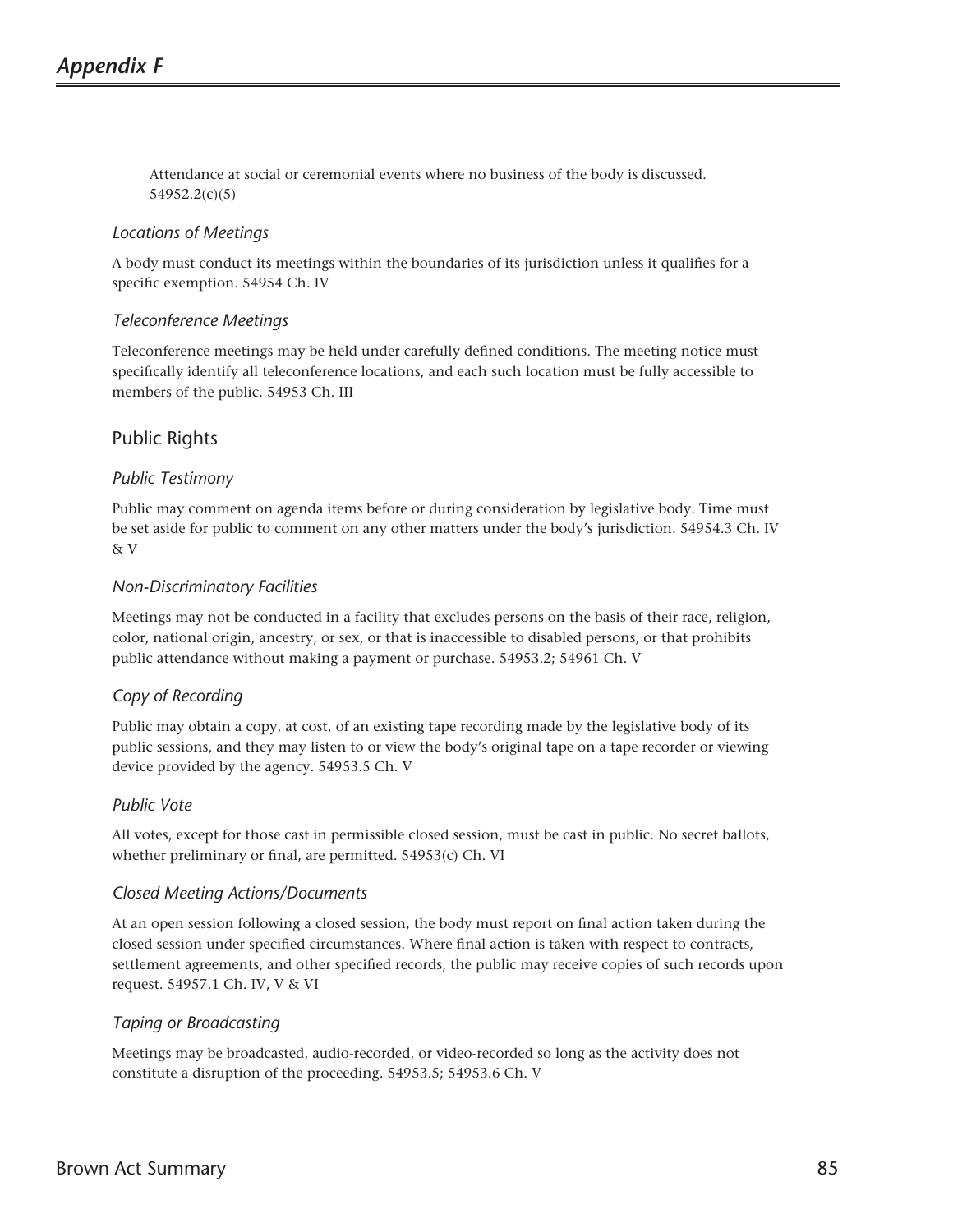#### *Conditions to Attendance*

Public may not be asked to register or identify themselves or to pay fees in order to attend public meetings. 54953.3; 54961 Ch. V

#### *Public Records*

Materials provided to a majority of a body, which are not exempt from disclosure under the Public Records Act, must be provided upon request to members of the public without delay. 54957.5 Ch. V

# Required Notices and Agendas

#### *Regular Meetings*

Agenda containing a brief general description (approximately twenty words in length) of each matter to be considered or discussed must be posted at least 72 hours prior to the meeting. 54954.2 Ch. IV

#### *Special Meetings*

Twenty-four hour notice, including brief general description of matters to be considered or discussed, must be provided to members of the legislative body and media outlets. 54956 Ch. IV

#### *Emergency Meetings*

In case of work stoppage or crippling activity, except in the case of a dire emergency, one hour notice must be given. 54956.5 Ch. IV

#### *Closed Session Agendas*

All items to be considered in closed session must be described in the notice or agenda for the meeting. A model format for closed-session agendas appears in section 54954.5. Prior to each closed session, the body must orally announce the subject matter of the closed session. If final action is taken in closed session, the body generally must report the action at the conclusion of the closed session. 54954.2; 54954.5; 54957.1 and 54957.7 Ch. IV

#### *Agenda Exception*

Special procedures permit a body to proceed without an agenda in the case of emergency circumstances, or where a need for immediate action came to the attention of the body after the agenda was posted. 54954.2(b) Ch. IV

# Closed-Session Meetings

#### *Personnel Exemption*

The body may conduct a closed session to consider appointment, employment, evaluation of performance, discipline, or dismissal of an employee. With respect to complaints or charges against an employee brought by another person or another employee, the employee must be notified, at least 24 hours in advance, of his or her right to have the hearing conducted in public. 54957 Ch. VI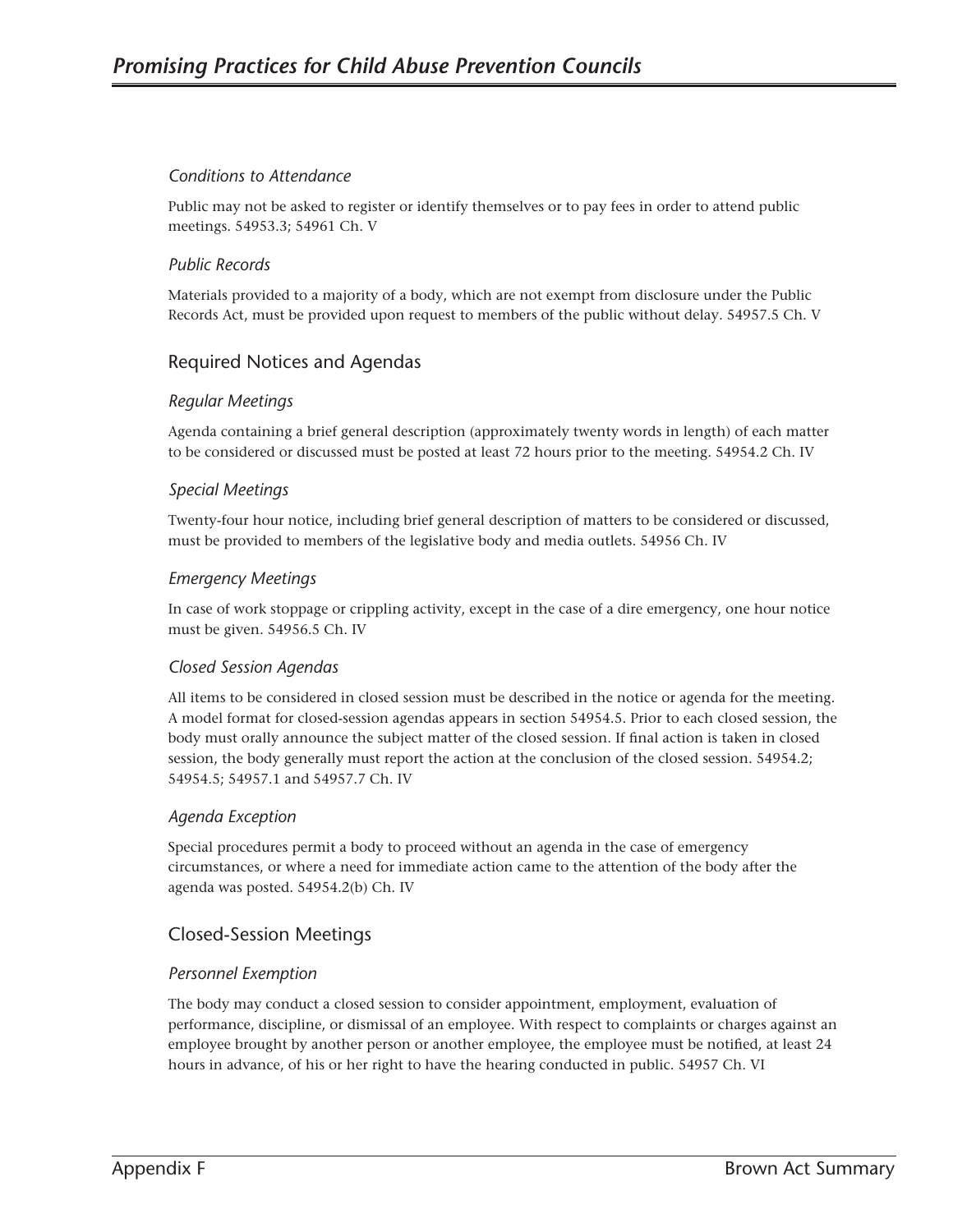# *Public Security*

A body may meet with law enforcement or security personnel concerning the security of public buildings and services. 54957 Ch. VI

# *Pending Litigation*

A body may meet in closed session to receive advice from its legal counsel concerning existing litigation, initiating litigation, or situations involving a significant exposure to litigation. The circumstances which constitute significant exposure to litigation are expressly defined in section 54956.9(b)(3). 54956.9 Ch. VI

### *Labor Negotiations*

A body may meet in closed session with its negotiator to consider labor negotiations with represented and unrepresented employees. Issues related to budgets and available funds may be considered in closed session, although final decisions concerning salaries of unrepresented employees must be made in public. 54957.6 Ch. VI

#### *Real Property Negotiations*

A body may meet in closed session with its negotiator to consider price and terms of payment in connection with the purchase, sale, exchange or lease of real property. 54956.8 Ch. VI

### Remedies and Sanctions

#### *Civil Remedies*

Individuals or the district attorney may file civil lawsuits for injunctive, mandatory, or declaratory relief, or to void action taken in violation of the Brown Act. 54960; 54960.1 Ch. VII

Attorneys' fees are available to prevailing plaintiffs. 54960.5

#### *Criminal Sanctions*

The district attorney may seek misdemeanor penalties against a member of a body who attends a meeting where action is taken in violation of the Brown Act and where the member intended to deprive the public of information, which the member knew or has reason to know, the public was entitled to receive. 54959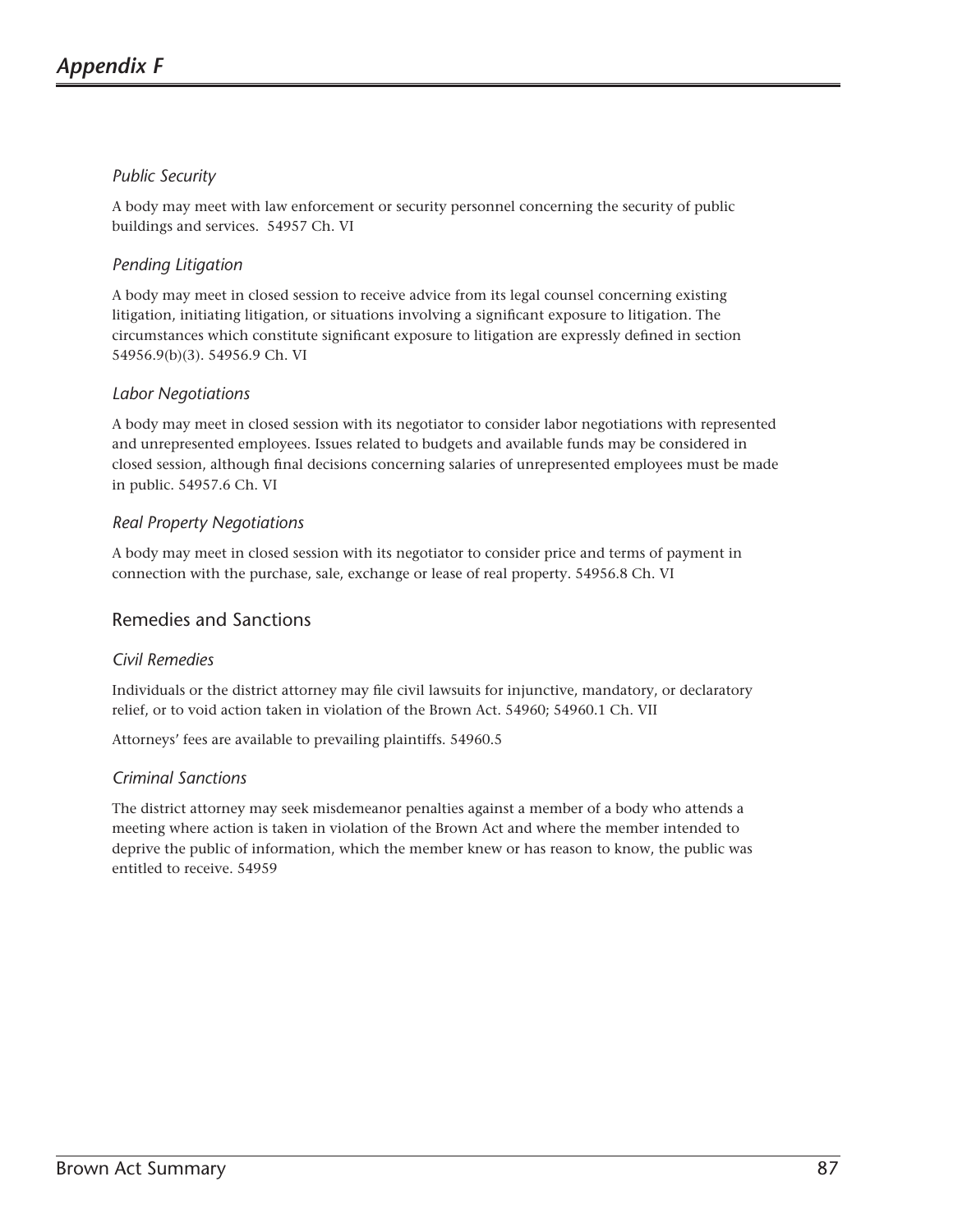# Appendix G: Sample Forms for CAPCs

### Memorandum of Understanding Framework

1. Parties

"This document constitutes an agreement between <Agency A> and <Agency B>."

2. Purpose

Describe the purpose of the collaboration.

3. Background

Describe past events that contribute understanding of the agreement.

4. Principles

List the principles.

"The parties will abide by the following principles …"

5. Authorities

Describe the authority of each agency, which allows them to enter into this collaboration.

\_\_\_\_\_\_\_\_\_\_\_\_\_\_\_\_\_\_\_\_\_\_\_\_\_\_\_\_\_\_\_\_\_\_\_\_\_\_\_\_\_\_\_\_\_\_\_\_\_\_\_\_\_\_\_\_\_\_\_\_\_\_\_\_\_\_\_\_\_\_\_\_\_\_\_\_\_\_\_\_\_\_\_\_\_\_\_\_\_\_

\_\_\_\_\_\_\_\_\_\_\_\_\_\_\_\_\_\_\_\_\_\_\_\_\_\_\_\_\_\_\_\_\_\_\_\_\_\_\_\_\_\_\_\_\_\_\_\_\_\_\_\_\_\_\_\_\_\_\_\_\_\_\_\_\_\_\_\_\_\_\_\_\_\_\_\_\_\_\_\_\_\_\_\_\_\_\_\_\_\_

6. Mutual Interest of the Parties

Describe how the understanding and collaboration will benefit the two agencies.

- 7. Responsibilities of the Parties
	- List mutual responsibilities.
	- List responsibilities of Agency A.
	- List responsibilities of Agency B.
	- List prohibitions.
- 8. Costs

Describe the costs that will be carried by each agency.

9. Period of Agreement and Modification/Termination

List when agreement becomes effective and when it expires.

10. Signatures

Representative of Agency A, Title, Date

Representative of Agency B, Title, Date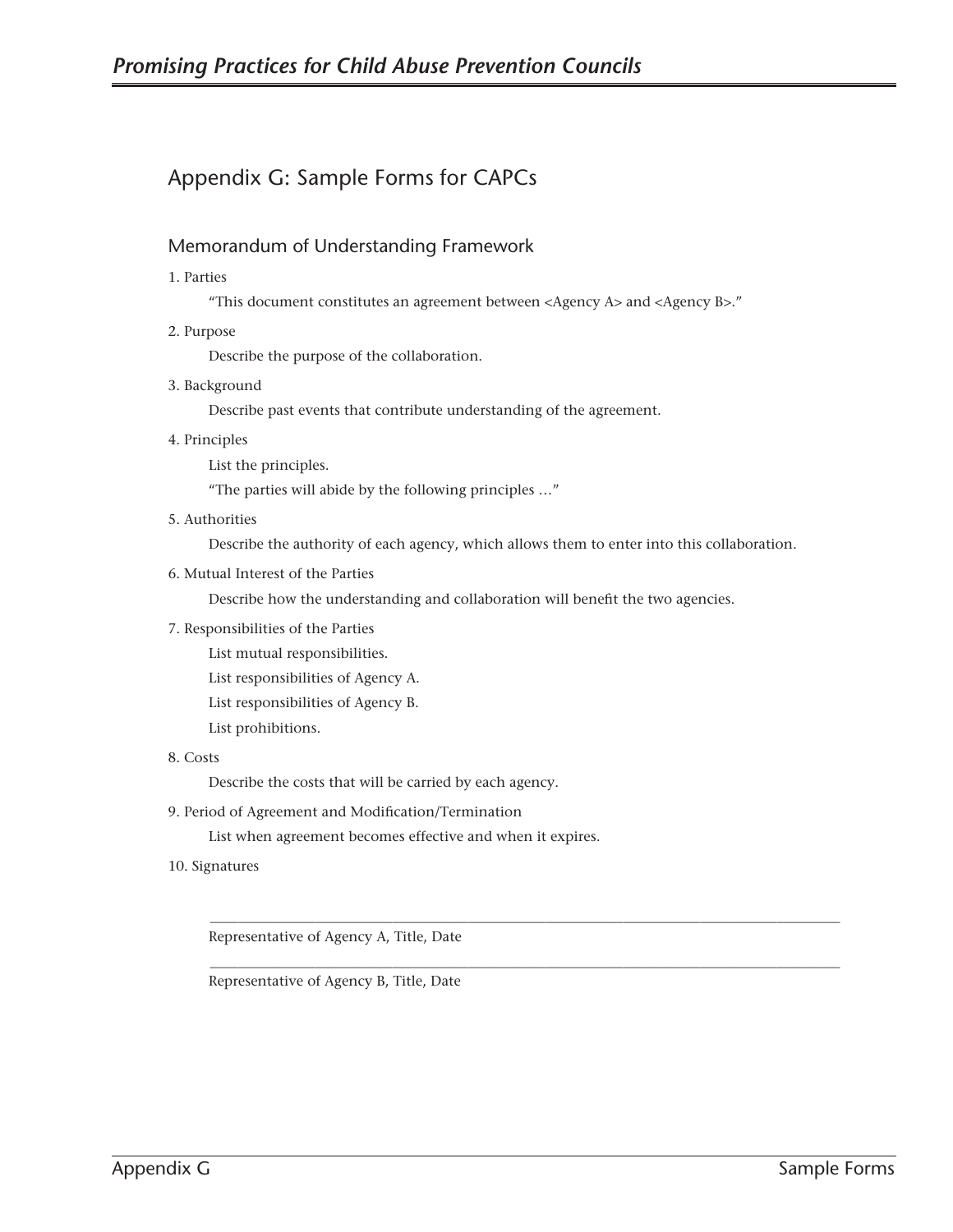# Sample Memorandum of Understanding

Between the Sonoma County Child Abuse Prevention Council (CAPC) and the Child Abuse Training and Technical Assistance (CATTA) Center.

This Memorandum of Understanding (MOU) is an agreement to assist in the implementation of training for the Sonoma County CAPC. Sonoma County CAPC provides training to mandated reporters. This MOU pertains to the implementation of the four-hour Mandated Reporter Training scheduled for July 21, 2004 from 8:00 am–12:00 pm at the CATTA Center.

This agreement is effective July 1, 2004, entered into between the Sonoma County CAPC, a California nonprofit corporation having its principal place of business in Santa Rosa, California, and the CATTA Center, having its principle place of business in Rohnert Park, California.

The Sonoma County CAPC will provide the following:

- Overall training coordination Coordination of audio/visual equipment
- Participant training materials

The CATTA Center will provide the following:

Coordination of Mandated Reporter Training

Participation as trainer for the four-hour Mandated Reporter Training

Other duties as appropriate to achieve the above

Specified Period: The term of this MOU is for July 1, 2004 through July 31, 2004.

Termination: This MOU may be terminated by either party for any reason by giving written notification.

\_\_\_\_\_\_\_\_\_\_\_\_\_\_\_\_\_\_\_\_\_\_\_\_\_\_\_\_\_\_\_\_\_\_\_\_\_\_\_\_\_\_\_\_\_\_\_\_\_\_\_\_\_\_\_\_\_\_\_\_\_\_\_\_\_\_\_\_\_\_\_\_\_\_\_\_\_\_\_\_\_\_\_\_\_\_\_\_\_\_\_\_\_\_\_\_

\_\_\_\_\_\_\_\_\_\_\_\_\_\_\_\_\_\_\_\_\_\_\_\_\_\_\_\_\_\_\_\_\_\_\_\_\_\_\_\_\_\_\_\_\_\_\_\_\_\_\_\_\_\_\_\_\_\_\_\_\_\_\_\_\_\_\_\_\_\_\_\_

Name, Title, Organization, Date

Name, Title, Organization, Date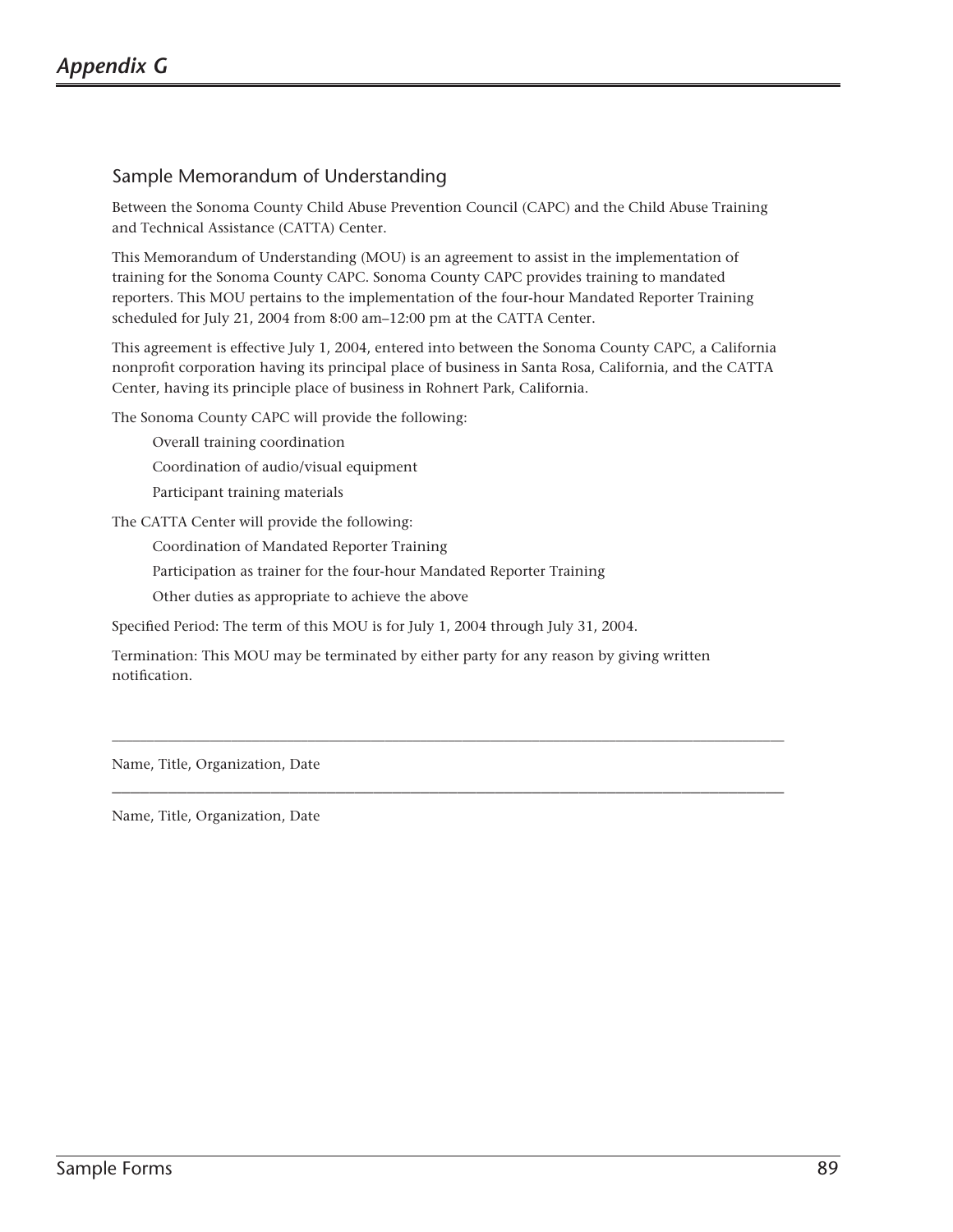# Sample Consent to Exchange Confidential/Privileged Information

*Consent to Exchange Confidential/Privileged Information*

| Child's Information    | Parents' Information |  |
|------------------------|----------------------|--|
| Name                   | Father's Name        |  |
| Social Security Number | Mother's Maiden Name |  |
| Birth Date             |                      |  |

I authorize the interagency multidisciplinary team to exchange confidential/privileged information among the following team members in order to develop and implement a service plan for <Child's Name>:

| Department of Behavioral Health         | Public Health Department                  |
|-----------------------------------------|-------------------------------------------|
| Department of Children's Services       | <b>School District</b>                    |
| Jobs and Employment Services Department | <b>Transitional Assistance Department</b> |
| Law Enforcement                         | Other                                     |
| Office of Alcohol and Drugs             | Other                                     |
| Probation                               | Other                                     |
|                                         |                                           |

This authorization is limited to the following specific types of information:

Restriction: I understand that the multidisciplinary team members may not further use or disclose the exchanged information unless another authorization is obtained or unless such use or disclosure is specifically required or permitted by law.

Duration: This consent is subject to revocation by the undersigned at any time except to the extent that action has been taken in reliance hereon, and if not earlier, it shall terminate, without express revocation on:

#### (Date, Event, or Condition)

I understand that I have a right to refuse to sign, or to limit the scope of, this consent form. I have read this consent carefully and have had all of my questions answered. I understand that I am entitled to receive a copy of this consent form. \_\_\_\_ Copy(ies) requested and \_\_\_\_\_ Copy(ies) received

 $\_$  ,  $\_$  ,  $\_$  ,  $\_$  ,  $\_$  ,  $\_$  ,  $\_$  ,  $\_$  ,  $\_$  ,  $\_$  ,  $\_$  ,  $\_$  ,  $\_$  ,  $\_$  ,  $\_$  ,  $\_$  ,  $\_$  ,  $\_$  ,  $\_$  ,  $\_$  ,  $\_$  ,  $\_$  ,  $\_$  ,  $\_$  ,  $\_$  ,  $\_$  ,  $\_$  ,  $\_$  ,  $\_$  ,  $\_$  ,  $\_$  ,  $\_$  ,  $\_$  ,  $\_$  ,  $\_$  ,  $\_$  ,  $\_$  ,

| Date:                  | Witness:                 |  |
|------------------------|--------------------------|--|
| Signed:                | Agency's Representative: |  |
| Relationship to child: | Agency:                  |  |

#### CONFIDENTIAL CLIENT INFORMATION

See Welfare and Institutions Code sections 5328, 10850, and 18986.46; Civil Code section 56; Title 42 of the Code of Federal Regulations 2.31, 2.33, and 2.35; Education Code section 49075; Evidence Code sections 900–1070; and Health and Safety Code section 123100.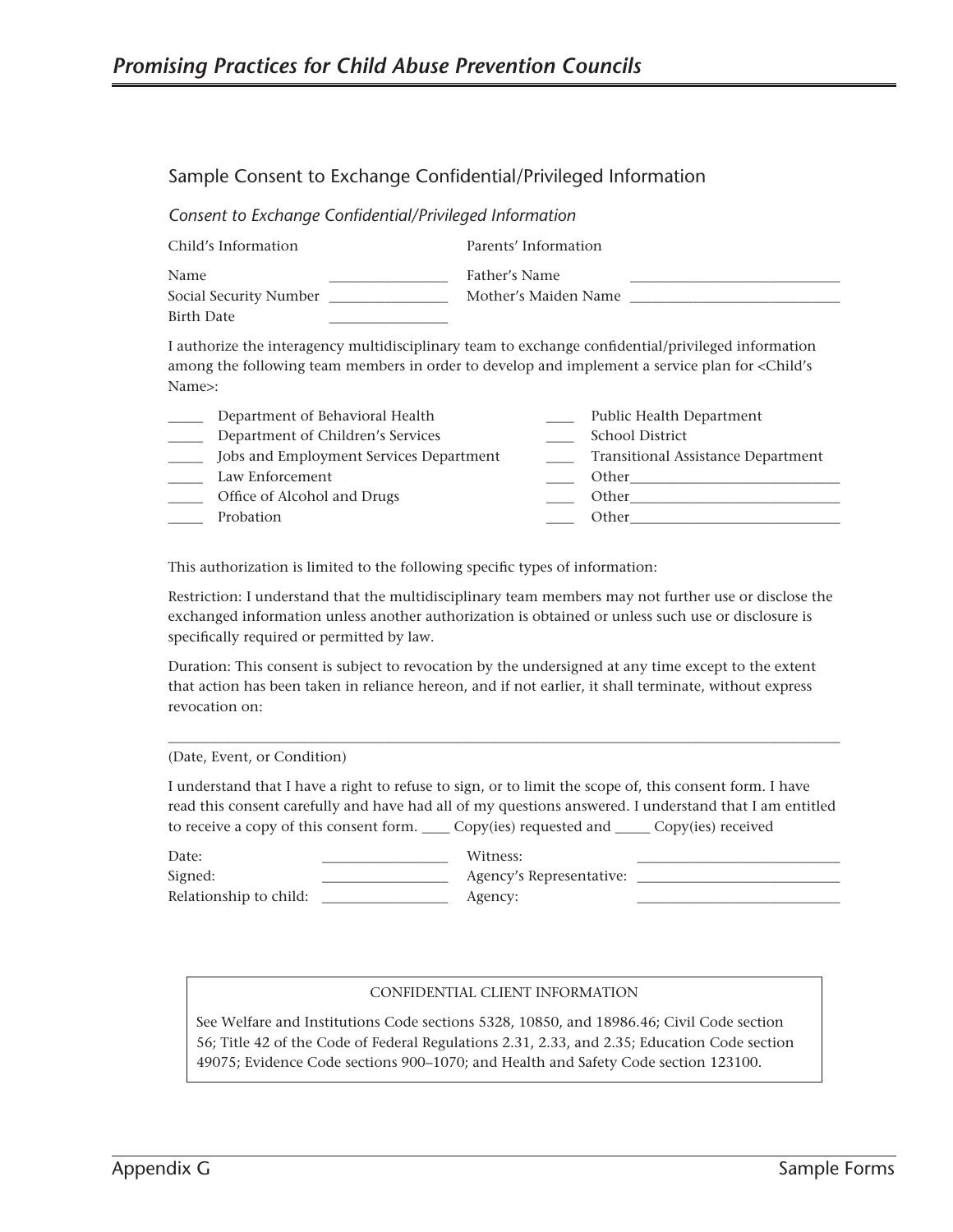# Sample Consent to Exchange Confidential/Privileged Information (Spanish version)

### *Consentimento Para Intercambiar Información Confidencial*

Información del niño(a) Información del padres

| Nombre                   | Nombre del padre              |  |
|--------------------------|-------------------------------|--|
| Número del Seguro Social | Nombre de soltera de la madre |  |
| Fecha de nacimiento      |                               |  |

Yo autorizo al grupo multidisciplinario entre agencias a intercambiar información confidencial o privilegiada entre los miembros del grupo siguiente para poner en marcha un plan de servicio para <nombre del niño/a>:

Esta authorización está limitada a las siguientes clases específicas de información:

Restricción: Yo entiendo que los miembros del grupo multidisciplinario no podrán utilizar o dar a conocer la información de intercambio a menos que obtengan otra autorización o que tal uso o divulgación sea específicamente requerida o permitida por la ley.

Duración: Este consentimiento puede ser revocado por el abajo firmante en cualquier momento excepto si los hechoas se realizaron antes o durante dicho intercambio; este consentimento deberá teminar sin expresa revocación el:

\_\_\_\_\_\_\_\_\_\_\_\_\_\_\_\_\_\_\_\_\_\_\_\_\_\_\_\_\_\_\_\_\_\_\_\_\_\_\_\_\_\_\_\_\_\_\_\_\_\_\_\_\_\_\_\_\_\_\_\_\_\_\_\_\_\_\_\_\_\_\_\_\_\_\_\_\_\_\_\_\_\_\_\_\_\_\_\_\_\_\_\_\_\_\_\_

(Fecha, Evento, o Condición)

Entiendo que tengo el derecho de rehusarme a firmar, o de limitar el alcance de este documento de consetimento. He leído este consentimiento cuidadosamente y me han contestado todas mis preguntas. Entiendo que tengo el derecho de recibir una coia de este documento de consentimiento. \_\_\_\_ Copia(s) pedidas y \_\_\_\_ Copia(s) recibidas

| Fecha:            | Testigo:                  |  |
|-------------------|---------------------------|--|
| Firma:            | Representante de Agencia: |  |
| Relación al niño: | Agencia:                  |  |

#### INFORMACIÓN CONFIDENCIAL AL CLIENTE

Ver el Código de Bienestar e Instituciones secciones 5328, 10850 y 18986.46; sección del Código Civil 56; 42 C.F.R. 2.31, 2.33, y 2.35; sección del Código de Educación 49075; Código de Evidencia secciones 900–1070; y Código de Salud y Segridad sección 123100.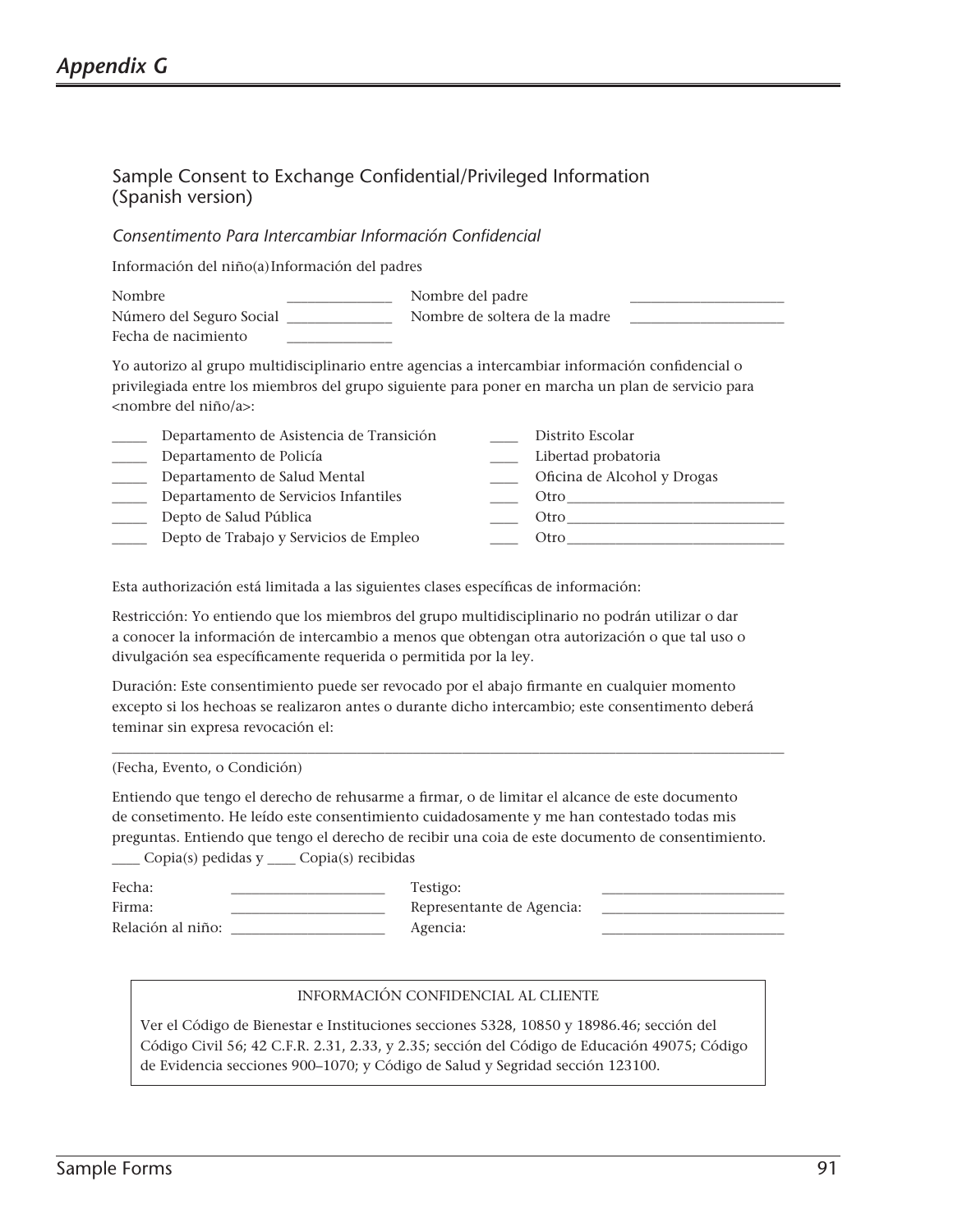### Sample Conflict of Interest/Non-Competition Disclosure Form

*Conflict of Interest/Non-Competition Disclosure Form*

Please Print

Name \_\_\_\_\_\_\_\_\_\_\_\_\_\_\_\_\_\_\_\_\_\_\_\_\_\_\_\_\_\_\_\_ Job Title \_\_\_\_\_\_\_\_\_\_\_\_\_\_\_\_\_\_\_\_\_\_\_\_\_\_\_\_\_\_\_\_\_\_\_\_\_\_

The purpose of the conflict of interest/non-competition policy and disclosure form is to ensure that decisions are in the best interest of the CAPC and that no individual achieves personal gain because of his/her position with or without knowledge of the CAPC.

Please complete the following:

Part I

1. Over the past year, have you contacted any clients of CAPC for any personal business purpose unrelated to your employment at CAPC?

Yes \_\_\_\_\_\_ No \_\_\_\_\_

2. Do you anticipate doing so over the next year?

Yes No No  $\sim$ 

3. Have you provided information to another person or business to enable that person or business to make such contacts?

\_\_\_\_\_\_\_\_\_\_\_\_\_\_\_\_\_\_\_\_\_\_\_\_\_\_\_\_\_\_\_\_\_\_\_\_\_\_\_\_\_\_\_\_\_\_\_\_\_\_\_\_\_\_\_\_\_\_\_\_\_\_\_\_\_\_\_\_\_\_\_\_\_\_\_\_\_\_\_\_\_\_\_\_\_\_\_\_\_\_\_\_\_\_\_\_ \_\_\_\_\_\_\_\_\_\_\_\_\_\_\_\_\_\_\_\_\_\_\_\_\_\_\_\_\_\_\_\_\_\_\_\_\_\_\_\_\_\_\_\_\_\_\_\_\_\_\_\_\_\_\_\_\_\_\_\_\_\_\_\_\_\_\_\_\_\_\_\_\_\_\_\_\_\_\_\_\_\_\_\_\_\_\_\_\_\_\_\_\_\_\_\_

Yes No No

If you answered "yes" to any of the preceding questions, please explain:

#### Part II

1. Are you a director, officer, employee, or owner in any business or entity (e.g., bank, real estate brokerage firm, consulting firm, construction company, insurance broker, architectural firm, law firm, medical group, etc.) which has done business in the past 12 months with CAPC, or currently is or contemplates doing business with CAPC in the next 12 months?

Yes \_\_\_\_\_\_ No \_\_\_\_\_

If "yes", please explain:

Please explain your compensation or other financial arrangement with such business/entity from any business transaction with CAPC.

\_\_\_\_\_\_\_\_\_\_\_\_\_\_\_\_\_\_\_\_\_\_\_\_\_\_\_\_\_\_\_\_\_\_\_\_\_\_\_\_\_\_\_\_\_\_\_\_\_\_\_\_\_\_\_\_\_\_\_\_\_\_\_\_\_\_\_\_\_\_\_\_\_\_\_\_\_\_\_\_\_\_\_\_\_\_\_\_\_\_\_\_\_\_\_\_  $\_$  ,  $\_$  ,  $\_$  ,  $\_$  ,  $\_$  ,  $\_$  ,  $\_$  ,  $\_$  ,  $\_$  ,  $\_$  ,  $\_$  ,  $\_$  ,  $\_$  ,  $\_$  ,  $\_$  ,  $\_$  ,  $\_$  ,  $\_$  ,  $\_$  ,  $\_$  ,  $\_$  ,  $\_$  ,  $\_$  ,  $\_$  ,  $\_$  ,  $\_$  ,  $\_$  ,  $\_$  ,  $\_$  ,  $\_$  ,  $\_$  ,  $\_$  ,  $\_$  ,  $\_$  ,  $\_$  ,  $\_$  ,  $\_$  ,

\_\_\_\_\_\_\_\_\_\_\_\_\_\_\_\_\_\_\_\_\_\_\_\_\_\_\_\_\_\_\_\_\_\_\_\_\_\_\_\_\_\_\_\_\_\_\_\_\_\_\_\_\_\_\_\_\_\_\_\_\_\_\_\_\_\_\_\_\_\_\_\_\_\_\_\_\_\_\_\_\_\_\_\_\_\_\_\_\_\_\_\_\_\_\_\_ \_\_\_\_\_\_\_\_\_\_\_\_\_\_\_\_\_\_\_\_\_\_\_\_\_\_\_\_\_\_\_\_\_\_\_\_\_\_\_\_\_\_\_\_\_\_\_\_\_\_\_\_\_\_\_\_\_\_\_\_\_\_\_\_\_\_\_\_\_\_\_\_\_\_\_\_\_\_\_\_\_\_\_\_\_\_\_\_\_\_\_\_\_\_\_\_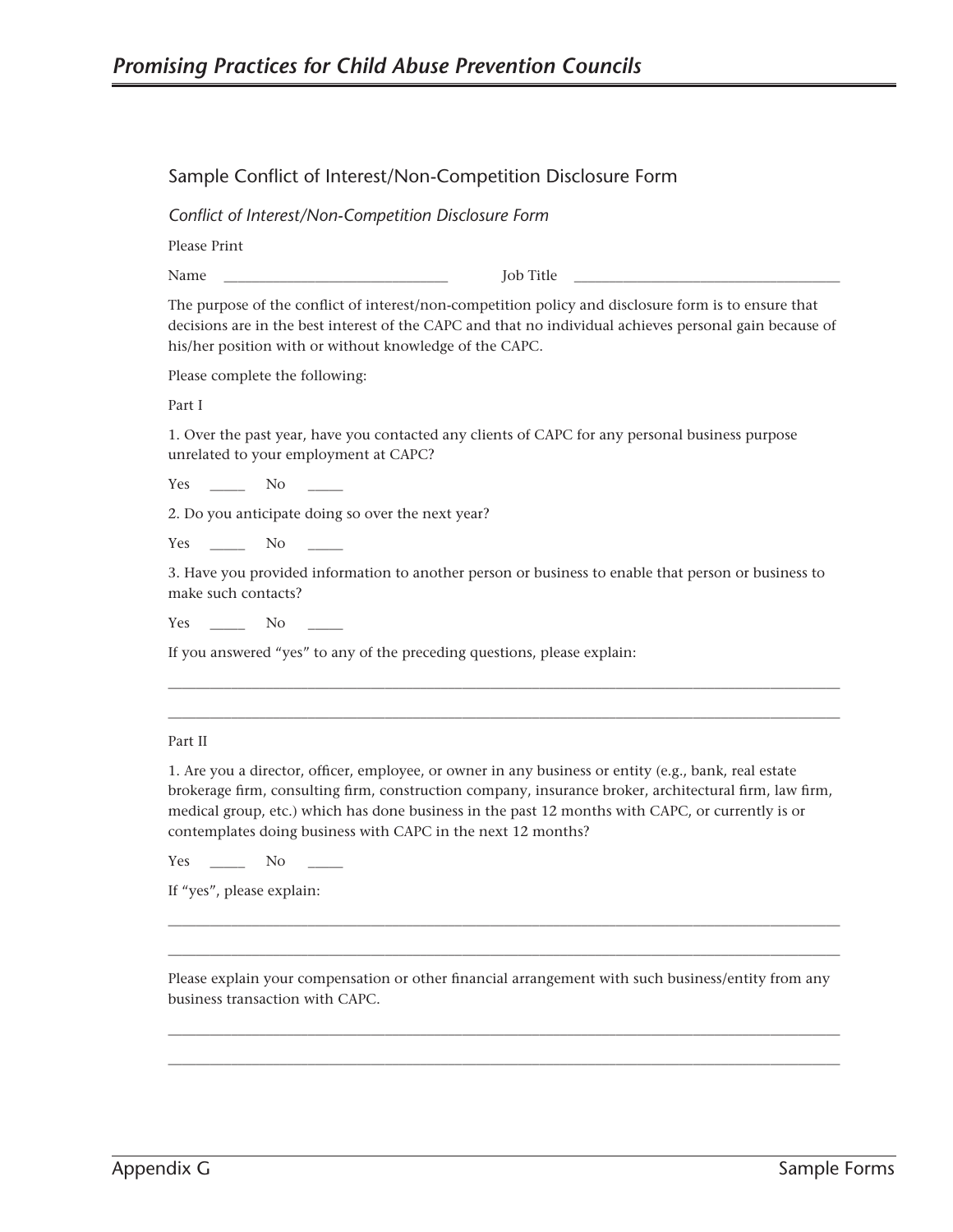2. Are you currently, have you been (within the past twelve months), or do you anticipate in the next twelve months, providing services which are similar or identical to services provided by CAPC? Yes \_\_\_\_\_\_ No If "yes," please indicate the time period and exact nature of the services, including the geographic location served. \_\_\_\_\_\_\_\_\_\_\_\_\_\_\_\_\_\_\_\_\_\_\_\_\_\_\_\_\_\_\_\_\_\_\_\_\_\_\_\_\_\_\_\_\_\_\_\_\_\_\_\_\_\_\_\_\_\_\_\_\_\_\_\_\_\_\_\_\_\_\_\_\_\_\_\_\_\_\_\_\_\_\_\_\_\_\_\_\_\_\_\_\_\_\_\_  $\_$  ,  $\_$  ,  $\_$  ,  $\_$  ,  $\_$  ,  $\_$  ,  $\_$  ,  $\_$  ,  $\_$  ,  $\_$  ,  $\_$  ,  $\_$  ,  $\_$  ,  $\_$  ,  $\_$  ,  $\_$  ,  $\_$  ,  $\_$  ,  $\_$  ,  $\_$  ,  $\_$  ,  $\_$  ,  $\_$  ,  $\_$  ,  $\_$  ,  $\_$  ,  $\_$  ,  $\_$  ,  $\_$  ,  $\_$  ,  $\_$  ,  $\_$  ,  $\_$  ,  $\_$  ,  $\_$  ,  $\_$  ,  $\_$  , 3. Are you related to any person who is currently being, was (within past twelve months), or anticipates being compensated by CAPC for services rendered? Yes \_\_\_\_\_\_ No If "yes," please explain: \_\_\_\_\_\_\_\_\_\_\_\_\_\_\_\_\_\_\_\_\_\_\_\_\_\_\_\_\_\_\_\_\_\_\_\_\_\_\_\_\_\_\_\_\_\_\_\_\_\_\_\_\_\_\_\_\_\_\_\_\_\_\_\_\_\_\_\_\_\_\_\_\_\_\_\_\_\_\_\_\_\_\_\_\_\_\_\_\_\_\_\_\_\_\_\_  $\_$  ,  $\_$  ,  $\_$  ,  $\_$  ,  $\_$  ,  $\_$  ,  $\_$  ,  $\_$  ,  $\_$  ,  $\_$  ,  $\_$  ,  $\_$  ,  $\_$  ,  $\_$  ,  $\_$  ,  $\_$  ,  $\_$  ,  $\_$  ,  $\_$  ,  $\_$  ,  $\_$  ,  $\_$  ,  $\_$  ,  $\_$  ,  $\_$  ,  $\_$  ,  $\_$  ,  $\_$  ,  $\_$  ,  $\_$  ,  $\_$  ,  $\_$  ,  $\_$  ,  $\_$  ,  $\_$  ,  $\_$  ,  $\_$  , 4. Are there any circumstances or other matters of a personal or family nature, direct or indirect which could conflict with the interests of CAPC? Yes \_\_\_\_\_ No If yes, please explain: \_\_\_\_\_\_\_\_\_\_\_\_\_\_\_\_\_\_\_\_\_\_\_\_\_\_\_\_\_\_\_\_\_\_\_\_\_\_\_\_\_\_\_\_\_\_\_\_\_\_\_\_\_\_\_\_\_\_\_\_\_\_\_\_\_\_\_\_\_\_\_\_\_\_\_\_\_\_\_\_\_\_\_\_\_\_\_\_\_\_\_\_\_\_\_\_  $\_$  ,  $\_$  ,  $\_$  ,  $\_$  ,  $\_$  ,  $\_$  ,  $\_$  ,  $\_$  ,  $\_$  ,  $\_$  ,  $\_$  ,  $\_$  ,  $\_$  ,  $\_$  ,  $\_$  ,  $\_$  ,  $\_$  ,  $\_$  ,  $\_$  ,  $\_$  ,  $\_$  ,  $\_$  ,  $\_$  ,  $\_$  ,  $\_$  ,  $\_$  ,  $\_$  ,  $\_$  ,  $\_$  ,  $\_$  ,  $\_$  ,  $\_$  ,  $\_$  ,  $\_$  ,  $\_$  ,  $\_$  ,  $\_$  , 5. Disclose any other activities which you are engaging in, or are considering engaging in, which may be deemed by CAPCs management to present a potential conflict of interest.  $\_$  ,  $\_$  ,  $\_$  ,  $\_$  ,  $\_$  ,  $\_$  ,  $\_$  ,  $\_$  ,  $\_$  ,  $\_$  ,  $\_$  ,  $\_$  ,  $\_$  ,  $\_$  ,  $\_$  ,  $\_$  ,  $\_$  ,  $\_$  ,  $\_$  ,  $\_$  ,  $\_$  ,  $\_$  ,  $\_$  ,  $\_$  ,  $\_$  ,  $\_$  ,  $\_$  ,  $\_$  ,  $\_$  ,  $\_$  ,  $\_$  ,  $\_$  ,  $\_$  ,  $\_$  ,  $\_$  ,  $\_$  ,  $\_$  ,  $\_$  ,  $\_$  ,  $\_$  ,  $\_$  ,  $\_$  ,  $\_$  ,  $\_$  ,  $\_$  ,  $\_$  ,  $\_$  ,  $\_$  ,  $\_$  ,  $\_$  ,  $\_$  ,  $\_$  ,  $\_$  ,  $\_$  ,  $\_$  ,  $\_$  ,  $\_$  ,  $\_$  ,  $\_$  ,  $\_$  ,  $\_$  ,  $\_$  ,  $\_$  ,  $\_$  ,  $\_$  ,  $\_$  ,  $\_$  ,  $\_$  ,  $\_$  ,  $\_$  ,  $\_$  ,  $\_$  ,  $\_$  ,  $\_$  ,  $\_$  ,  $\_$  ,  $\_$  ,  $\_$  ,  $\_$  ,  $\_$  ,  $\_$  ,  $\_$  ,  $\_$  ,  $\_$  ,  $\_$  ,  $\_$  ,  $\_$  ,  $\_$  ,  $\_$  ,  $\_$  ,  $\_$  ,  $\_$  ,  $\_$  ,  $\_$  ,  $\_$  ,  $\_$  ,  $\_$  ,  $\_$  ,  $\_$  ,  $\_$  ,  $\_$  ,  $\_$  ,  $\_$  ,  $\_$  ,  $\_$  ,  $\_$  ,  $\_$  ,  $\_$  ,  $\_$  ,  $\_$  ,  $\_$  , Employee Signature, Date Reviewer's Comments  $\_$  ,  $\_$  ,  $\_$  ,  $\_$  ,  $\_$  ,  $\_$  ,  $\_$  ,  $\_$  ,  $\_$  ,  $\_$  ,  $\_$  ,  $\_$  ,  $\_$  ,  $\_$  ,  $\_$  ,  $\_$  ,  $\_$  ,  $\_$  ,  $\_$  ,  $\_$  ,  $\_$  ,  $\_$  ,  $\_$  ,  $\_$  ,  $\_$  ,  $\_$  ,  $\_$  ,  $\_$  ,  $\_$  ,  $\_$  ,  $\_$  ,  $\_$  ,  $\_$  ,  $\_$  ,  $\_$  ,  $\_$  ,  $\_$  , \_\_\_\_\_\_\_\_\_\_\_\_\_\_\_\_\_\_\_\_\_\_\_\_\_\_\_\_\_\_\_\_\_\_\_\_\_\_\_\_\_\_\_\_\_\_\_\_\_\_\_\_\_\_\_\_\_\_\_\_\_\_\_\_\_\_\_\_\_\_\_\_\_\_\_\_\_\_\_\_\_\_\_\_\_\_\_\_\_\_\_\_\_\_\_\_  $\_$  ,  $\_$  ,  $\_$  ,  $\_$  ,  $\_$  ,  $\_$  ,  $\_$  ,  $\_$  ,  $\_$  ,  $\_$  ,  $\_$  ,  $\_$  ,  $\_$  ,  $\_$  ,  $\_$  ,  $\_$  ,  $\_$  ,  $\_$  ,  $\_$  ,  $\_$  ,  $\_$  ,  $\_$  ,  $\_$  ,  $\_$  ,  $\_$  ,  $\_$  ,  $\_$  ,  $\_$  ,  $\_$  ,  $\_$  ,  $\_$  ,  $\_$  ,  $\_$  ,  $\_$  ,  $\_$  ,  $\_$  ,  $\_$  ,  $\_$  ,  $\_$  ,  $\_$  ,  $\_$  ,  $\_$  ,  $\_$  ,  $\_$  ,  $\_$  ,  $\_$  ,  $\_$  ,  $\_$  ,  $\_$  ,  $\_$  ,  $\_$  ,  $\_$  ,  $\_$  ,  $\_$  ,  $\_$  ,  $\_$  ,  $\_$  ,  $\_$  ,  $\_$  ,  $\_$  ,  $\_$  ,  $\_$  ,  $\_$  ,  $\_$  ,  $\_$  ,  $\_$  ,  $\_$  ,  $\_$  ,  $\_$  ,  $\_$  ,  $\_$  ,  $\_$  ,  $\_$  ,  $\_$  ,  $\_$  ,  $\_$  ,  $\_$  ,  $\_$  ,  $\_$  ,  $\_$  ,  $\_$  ,  $\_$  ,  $\_$  ,  $\_$  ,  $\_$  ,  $\_$  ,  $\_$  ,  $\_$  ,  $\_$  ,  $\_$  ,  $\_$  ,  $\_$  ,  $\_$  ,  $\_$  ,  $\_$  ,  $\_$  ,  $\_$  ,  $\_$  ,  $\_$  ,  $\_$  ,  $\_$  ,  $\_$  ,  $\_$  ,  $\_$  ,  $\_$  ,  $\_$  ,  $\_$  ,  $\_$  ,  $\_$  ,  $\_$  ,  $\_$  ,

Reviewer's Signature, Date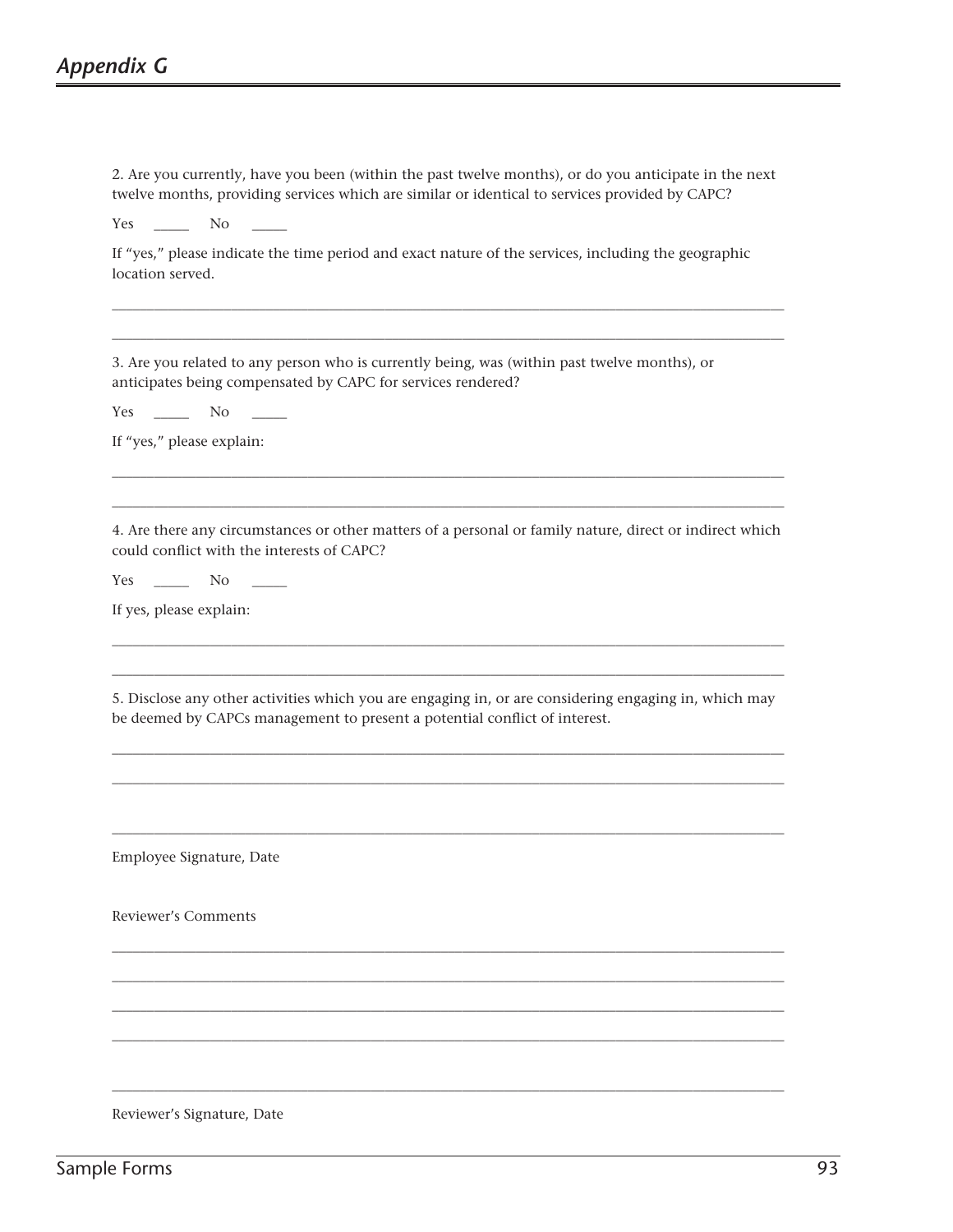# Sample Conflict of Interest Non-Competition Disclosure

#### *Conflict of Interest Non-Competition Disclosure*

Purpose

To insure that potential conflicts of interest do not interfere with the mission, business interests, or operations of the CAPC.

Policy

Employees are expected to avoid situations that create an actual or potential conflict between the employee's personal interests and CAPCs interests. A conflict of interest exists where the employee's decisions or actions are divided between CAPCs interests and those of another, such as a competitor, supplier, or customer. Both the fact and appearance of a conflict of interest should be avoided.

While it is not feasible to describe all possible conflicts of interest that could develop, some of the more common conflicts from which employees must refrain include the following:

- Accepting personal gifts or entertainment from competitors, customers, suppliers, or potential suppliers
- Working for a competitor, supplier, or customer
- Engaging in self-employment in competition with CAPC
- Using proprietary or confidential CAPC information for personal gain or to CAPCs detriment
- Having a direct or indirect financial interest or relationship with a competitor, customer, or supplier
- Acquiring any interest in property or assets of any kind for the purpose of selling or leasing it to the CAPC
- Committing CAPC to give its financial or other support to any outside activity or organization without appropriate authorization

If any employee or someone to whom an employee has a close personal relationship (a family member or close companion) has a financial or employment relationship with a competitor, customer, supplier, or potential supplier, the employee must disclose this fact in writing.

CAPCs leadership is solely responsible for deciding if, in fact, a conflict exists. Decisions will be in writing, and, if a conflict of interest exists, the employee will be given 30 days to decide which activity will be eliminated. The reviewer's decision is final.

Failure to report or continuing to engage in a business or activity which conflicts with the business of the CAPC may result in termination.

\_\_\_\_\_\_\_\_\_\_\_\_\_\_\_\_\_\_\_\_\_\_\_\_\_\_\_\_\_\_\_\_\_\_\_\_\_\_\_\_\_\_\_\_\_\_\_\_\_\_\_\_\_\_\_\_\_\_\_\_\_\_\_\_\_\_\_\_\_\_\_\_\_\_\_\_\_\_\_\_\_\_\_\_\_\_\_\_\_\_\_\_\_\_\_\_

 $\_$  ,  $\_$  ,  $\_$  ,  $\_$  ,  $\_$  ,  $\_$  ,  $\_$  ,  $\_$  ,  $\_$  ,  $\_$  ,  $\_$  ,  $\_$  ,  $\_$  ,  $\_$  ,  $\_$  ,  $\_$  ,  $\_$  ,  $\_$  ,  $\_$  ,  $\_$  ,  $\_$  ,  $\_$  ,  $\_$  ,  $\_$  ,  $\_$  ,  $\_$  ,  $\_$  ,  $\_$  ,  $\_$  ,  $\_$  ,  $\_$  ,  $\_$  ,  $\_$  ,  $\_$  ,  $\_$  ,  $\_$  ,  $\_$  ,

\_\_\_\_\_\_\_\_\_\_\_\_\_\_\_\_\_\_\_\_\_\_\_\_\_\_\_\_\_\_\_\_\_\_\_\_\_\_\_\_\_\_\_\_\_\_\_\_\_\_\_\_\_\_\_\_\_\_\_\_\_\_\_\_\_\_\_\_\_\_\_\_\_\_\_\_\_\_\_\_\_\_\_\_\_\_\_\_\_\_\_\_\_\_\_\_

Executive Director Signature

#### Effective Date

Review Date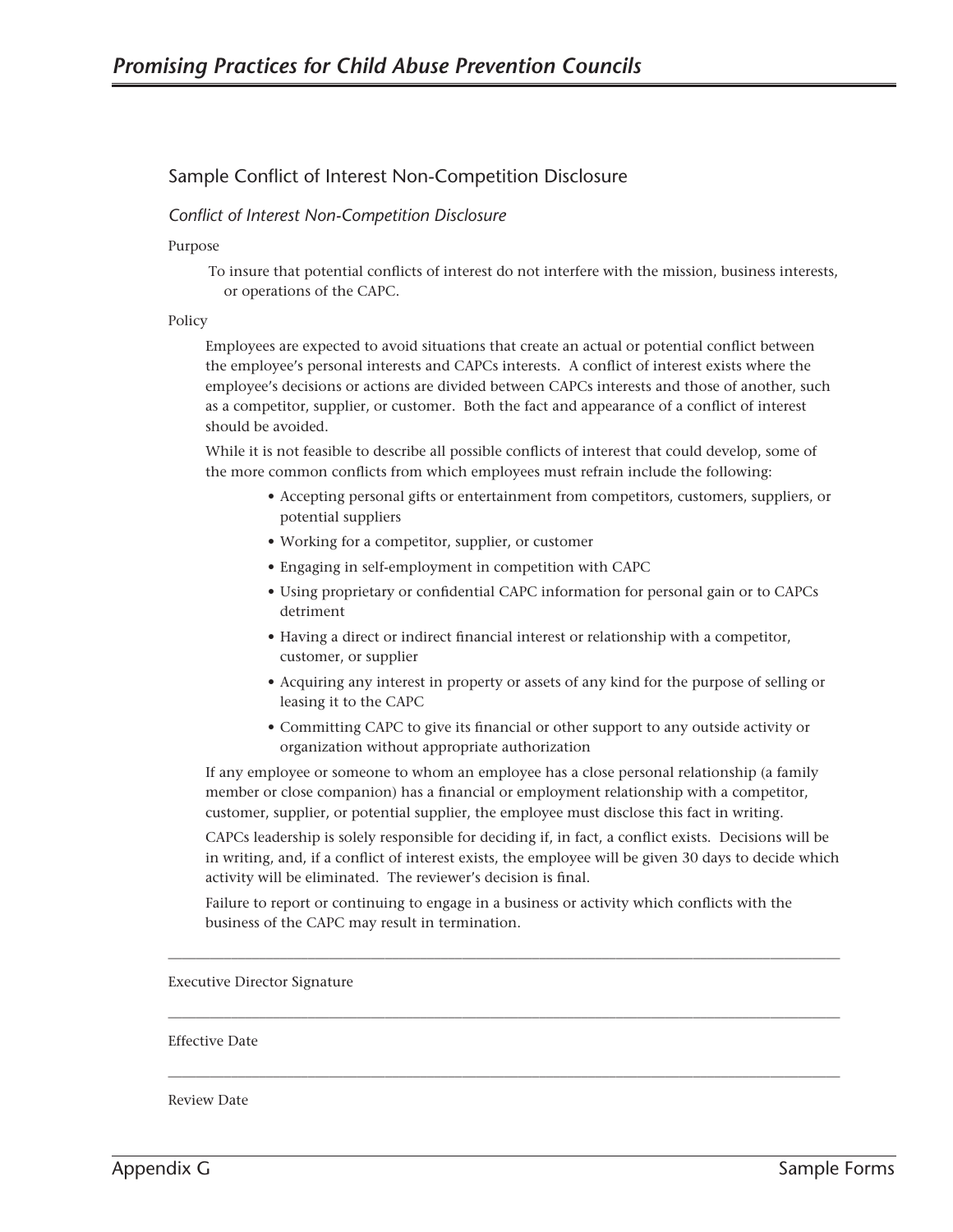# Appendix H: Marketing Materials for CAPCs

Excerpted from Ogilvy Public Relations Worldwide, "Creating and Implementing a Media Campaign," http://www.ogilvypr.com.

# Public Speaking Quick Tips: Ogilvy Public Relations Worldwide

To properly represent the child abuse prevention message:

- 1. Evaluating the audience
	- What are the opinions and values held by this group?
	- Which elements of your speech can you emphasize to rally attention and support?
	- Which elements might the audience object to or fail to identify with? Minimize these effects.
	- Keep the audience interested and involved.
- 2. Preparing your speech
	- List key points you want to address, arranging them in logical order.
	- Break out each key point into two or three sub-points.
	- Elaborate to explain issues, defining key terms the audience may not be familiar with.
	- Use related stories or anecdotes to paint a picture for the audience.
	- Use the conclusion to summarize key points and reemphasize action steps.
- 3. Overcoming nervousness
	- Rehearse your speech in front of a colleague, video camera, or mirror.
	- Before addressing the audience, take several deep breaths and relax.
	- Think positively about yourself—you CAN do it! Just don't expect to be perfect the first time.
	- Make light of the situation to transfer nervousness. For example, ask how many people in the audience could come up there and give the speech without being nervous.
	- Once you begin speaking, look at the top of people's heads rather than directly in their eyes.
- 4. Delivery style
	- Monitor your rate of speech—not too slow and not too fast.
	- Enunciate clearly, practicing difficult pronunciations and tongue-twisters.
	- Control the pitch of your voice, projecting clearly to ensure you are being heard.
	- Maintain eye contact, keeping your head raised and scanning the room.
	- Pay attention to your posture—stand upright with your shoulders square to the audience.
	- Watch your gestures—playing with hair or glasses or jingling keys or loose change in your pocket will come across as weak and distract from the message.
- 5. Looking like a pro
	- Dress for success—clothing should be clean and well-pressed.
	- Wear clean, polished shoes.
	- Empty your pockets—no keys or coins.
	- No gum or candy.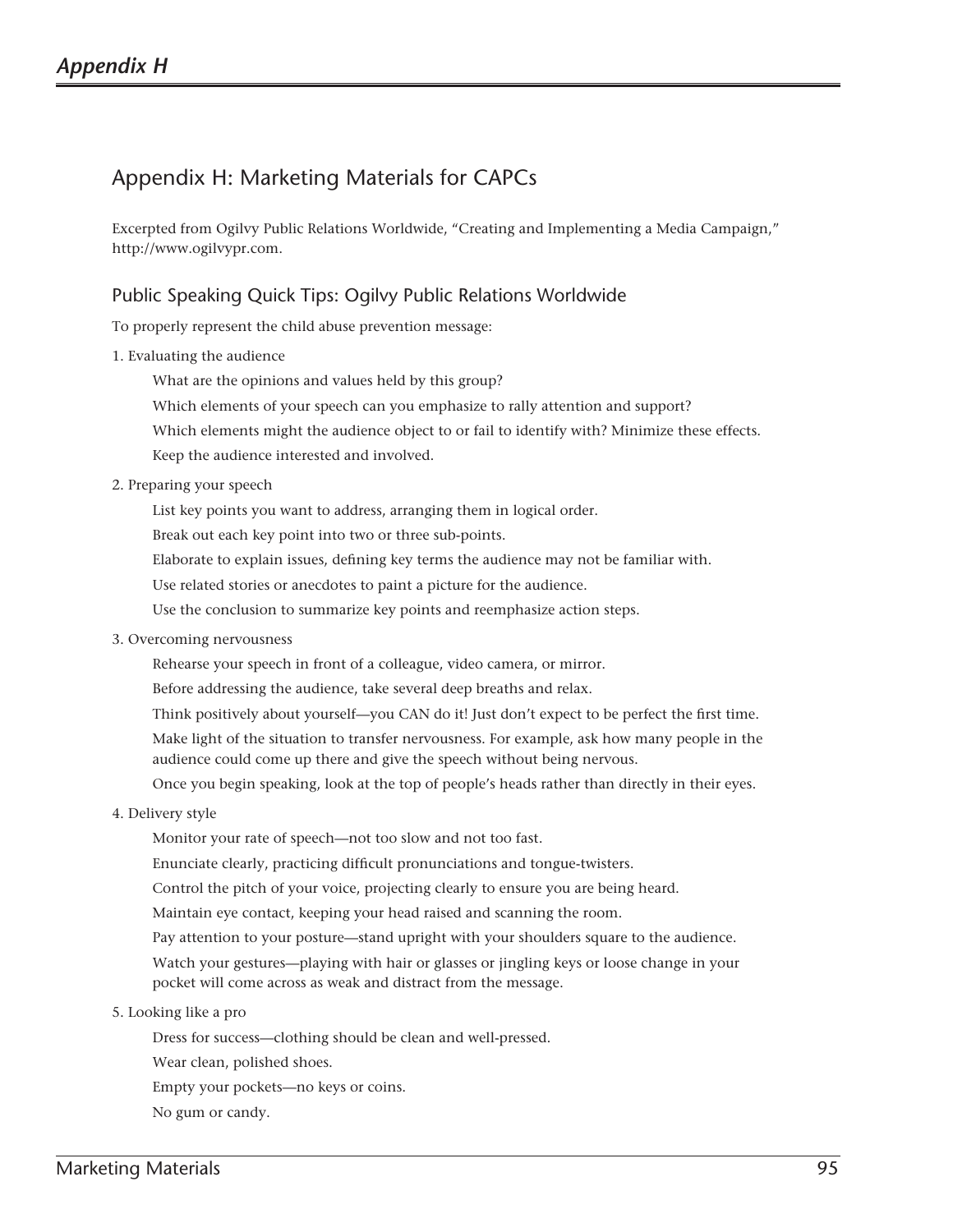# Press Releases

Send out a news/press release only when you have some real news. This will increase the credibility of your organization and your chances of getting your releases read. A release may precede a news event you want covered, make an announcement, or provide a response or explanation on a current issue or recent story. A news release also has a specific format. Releases should be double-spaced and one-sided, preferably no longer than two pages. Always include a contact name and phone number at the top of the first page. It is important to organize your information in order of importance. The most salient information should be included in the first two paragraphs. A news release should also include quotes from one (or two) of your spokespeople and possibly also a local authority or well-known community leader.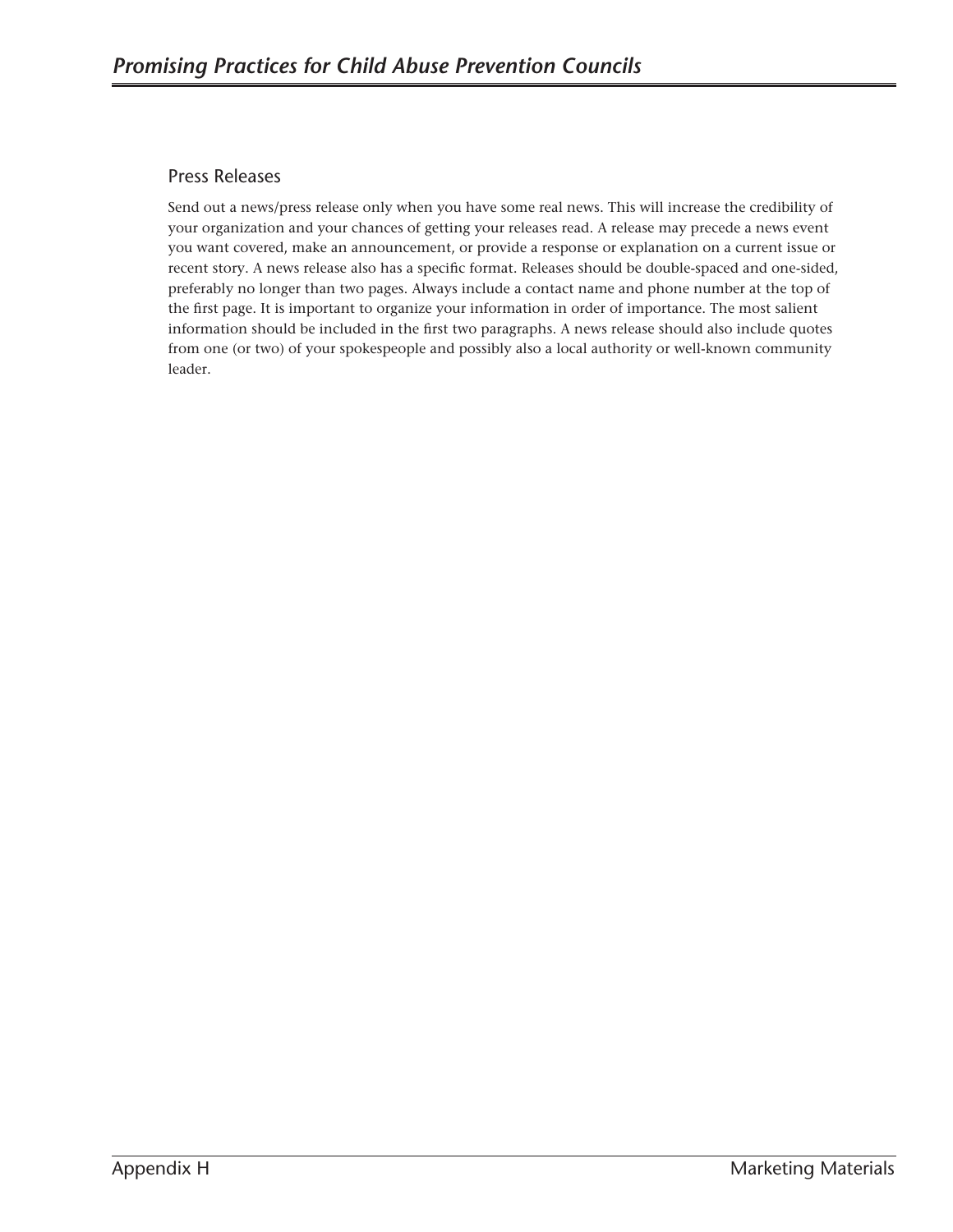Press Release Framework

| < <letterhead>&gt;</letterhead>                                                                                                                                                                                                                                                                                |          |                                                                                                                                                           |
|----------------------------------------------------------------------------------------------------------------------------------------------------------------------------------------------------------------------------------------------------------------------------------------------------------------|----------|-----------------------------------------------------------------------------------------------------------------------------------------------------------|
| <b>FOR IMMEDIATE RELEASE</b><br>< <date>&gt;</date>                                                                                                                                                                                                                                                            | CONTACT: | < <name>&gt;<br/>&lt;<organization>&gt;<br/>&lt;<phone #="">&gt;<br/>&lt;<cell #="">&gt;<br/>&lt;<email>&gt;</email></cell></phone></organization></name> |
| DESCRIPTIVE HEADLINE                                                                                                                                                                                                                                                                                           |          |                                                                                                                                                           |
| Sub-Headline with Key Supporting Information                                                                                                                                                                                                                                                                   |          |                                                                                                                                                           |
| < <city-date>&gt;--Paragraph #1 should include the "who," "what," "when," "where," and "why"<br/>of your story. It is usually easiest to repeat your headline and sub-heading as the first sentence.</city-date>                                                                                               |          |                                                                                                                                                           |
| Paragraph #2 should address the "why" aspect of the story. Provide statistical information,<br>recent research, and any other relevant information to explain why the agency/organization is<br>undertaking this event or activity.                                                                            |          |                                                                                                                                                           |
| Paragraph #3 should address the "what" (and "how" if appropriate) aspect of the story. Include<br>complete information about activities, speakers, demonstrations, etc.                                                                                                                                        |          |                                                                                                                                                           |
| Paragraph #4 should be a supporting quote from the "who" involved in the story. The quote<br>should illustrate key messages and should add depth to the story. The quoted individual might<br>be the agency's Executive Director/CEO, a distinguished speaker, community leader, or industry/<br>issue expert. |          |                                                                                                                                                           |
| Paragraph #5 should address the "where" and "when" aspects of the story.                                                                                                                                                                                                                                       |          |                                                                                                                                                           |
| Paragraph #6 should be the agency or organizations boilerplate (i.e. mission statement)                                                                                                                                                                                                                        |          |                                                                                                                                                           |
| ###                                                                                                                                                                                                                                                                                                            |          |                                                                                                                                                           |
|                                                                                                                                                                                                                                                                                                                |          |                                                                                                                                                           |
|                                                                                                                                                                                                                                                                                                                |          |                                                                                                                                                           |
|                                                                                                                                                                                                                                                                                                                |          |                                                                                                                                                           |
|                                                                                                                                                                                                                                                                                                                |          |                                                                                                                                                           |
|                                                                                                                                                                                                                                                                                                                |          |                                                                                                                                                           |
|                                                                                                                                                                                                                                                                                                                |          |                                                                                                                                                           |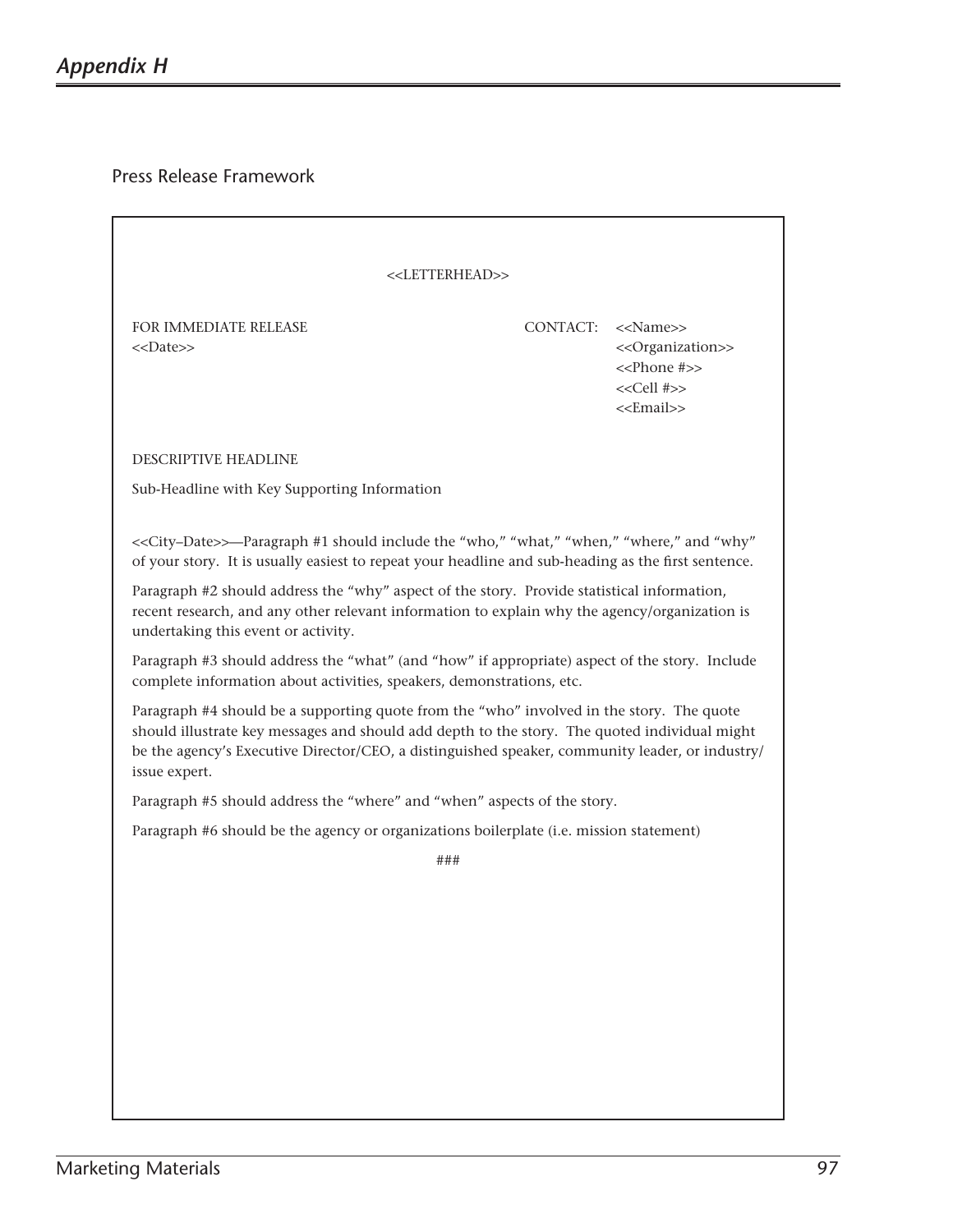### Marketing Workbook for Nonprofit Organizations

Excerpted from Gary Stern's *Marketing Workbook for Nonprofit Organizations (*St. Paul, MN: Amherst H. Wilder Foundation, 1994)

#### *Five-Step Marketing Process*

#### 1. Set marketing goals

Goals provide direction and focus for the total marketing effort. The goals set should strike a balance between the council's vision and possible success. The bottom line is furthering the council's mission. There are two kinds of marketing goals.

Action goals: Marketing will produce specific, measurable results for the council. Action goals are things that can be counted. Sample action goals: the council wants to attract 50 participants for the mandated reporter training.

Image goals: The council wants to be better known in the community. Sample image goal: the council wants to update its image to reflect a broader range of services.

#### 2. Position the council

Positioning means finding and establishing a niche or unique role in the community. Positioning responds to "big picture" questions about the council and provides a statement of reputation to be reinforced throughout the marketing effort. As the council's niche becomes well known in the community, its name will be firmly associated with the unique contribution made. For example, "Oh, they're the people who promote child abuse prevention."

#### 3. Conduct a marketing audit

A marketing audit is a short series of questions that provides an overall picture of current marketing efforts. The audit will show the strengths and weaknesses of the council's current marketing plan. The information obtained from these questions will assist the council in making sound marketing decisions, adjustments to solve problems, and the need to change or expand the promotional efforts. The following "Six Ps of Marketing" provide the central framework to understand marketing issues, diagnose problems, and develop marketing plans.

Product: What is offered

Publics: Those with whom to make exchanges

Price: How much to charge (this may or may not be relevant)

Place: Where the product is available

Production: How well to meet the demands

Promotion: How to motivate people to respond

#### 4. Develop a marketing plan

With information from the audit, a marketing plan can be developed in alignment with the councils' marketing goals. To develop a marketing plan, restate the goals, address problems, and conduct research to decide how the Six Ps should be aligned. The plan with the Ps should look like the following:

Product: The high-quality program, service, or product that meets the communities' needs Publics: Know with whom to exchange the product and its benefits to them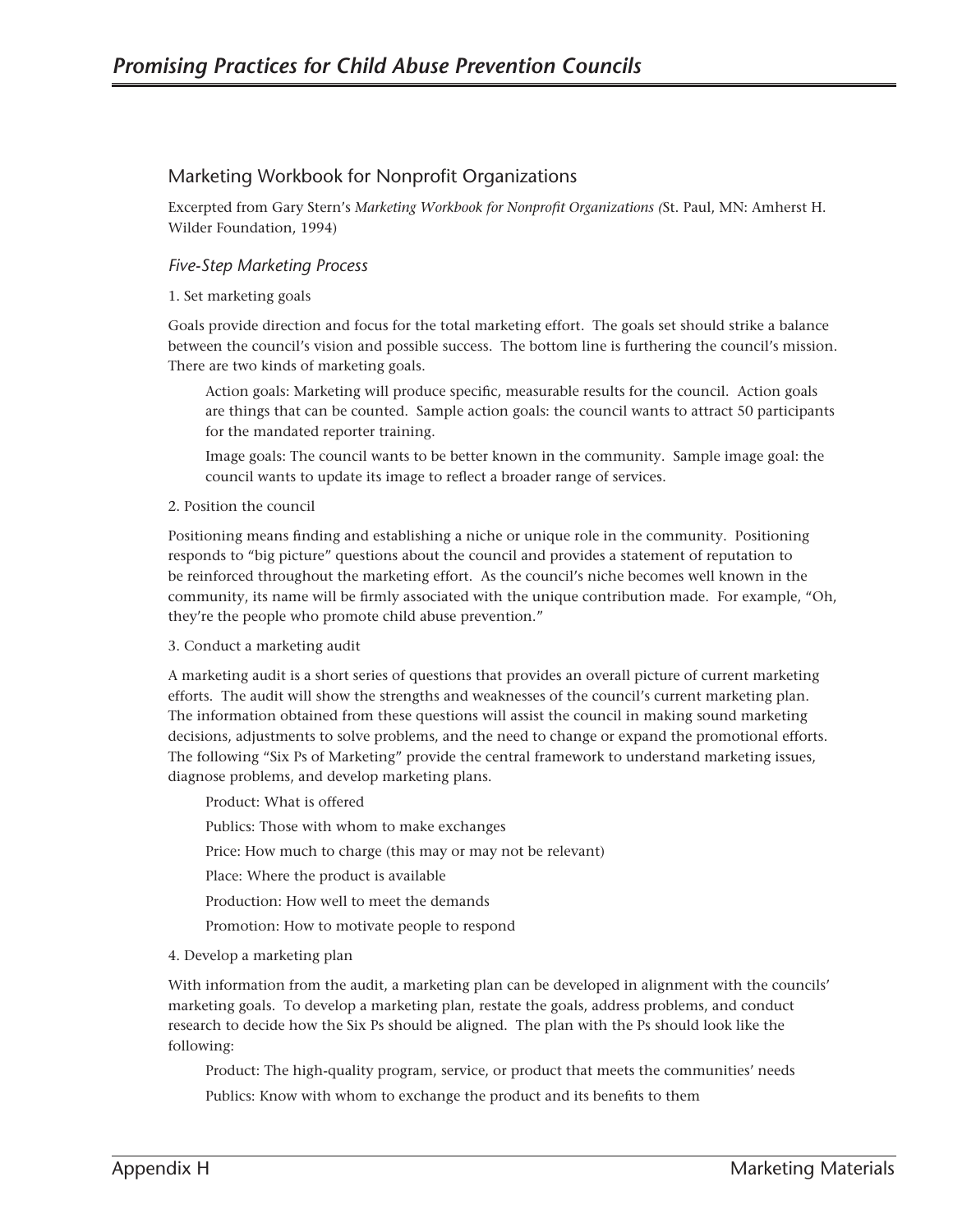Price: The price is right—not too high or too low Place: The product is accessible Production: Effectively meet demands Promotion: Use strong techniques that motivate people to respond

Not every marketing plan calls for promotion. Sometimes marketing goals can be achieved through internal changes alone, for example, changing the price of a training or workshop.

#### 5. Develop a promotion campaign

The majority of marketing plans call for a promotion campaign. They range from modest—a flyer/brochure mailed to the community—to extravagant—four-colored posters, TV commercials, newspaper articles, public service announcements, interviews on TV, and special events featuring hundreds of people.

#### *Creating and Implementing a Media Campaign*

List of the most common media relation's tools include:

- Media Advisories/Media Alerts: brief, one-page, written notices designed to alert the media of an upcoming event
- New Release: more information than media advisories
- Fact Sheets: similar to media advisories but contain key facts, statistics, milestones, and an overall snapshot for readers
- Calendar Release: modified news release designed to give community calendar editors the basic information about the event
- Print and Broadcast Editorials: used to react to a recent editorial, event, or news story, to make a point, to state a fact, to offer an opinion, or to correct misinformation. These can be submitted to a newspaper, TV or radio station through:
	- Letters to the Editor
	- Op-Eds
	- Broadcast Editorials
	- Editorial Board Briefings
- Radio and TV Talk Shows: provide a format for guests to present issues and concerns of interest to the community
- Public Service Announcements: provide community service messages 15, 20, 30, or 60 seconds in length and run on radio and TV free of charge by the station

News Conferences: used to present a visual story or need to get information out to all media sources at once

- Media Contacts: important to establish a good working relationship with the media and a crucial component of a successful media relations plan
- Wire Services: provides a mechanism for distributing media materials to a large number of media outlets in a short amount of time
- Long Lead Publications: industry newsletters and regional magazines are a good venue for promoting the program but require more lead time to run a story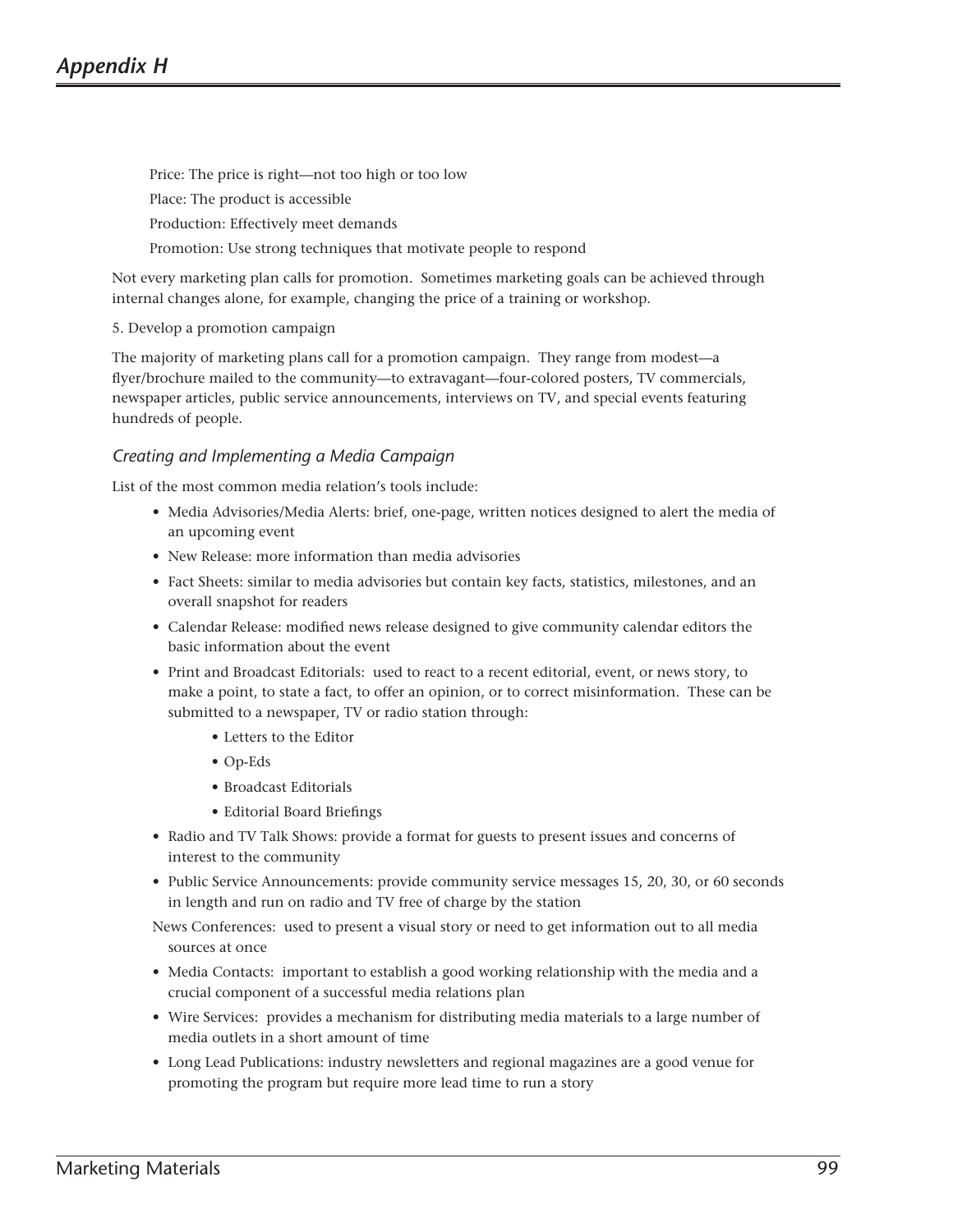• Follow-Up and Monitoring Efforts: writing letters to columnists and responding to articles and editorials, or making follow-up calls to ensure news or calendar release

If the decision is to use the news media to tell about the CAPC program, start by answering these questions:

- Is the story newsworthy?
- Why does it matter to the readers, viewers, and listeners?
- What is the conflict?
- What is the most effective medium for the story?
- TV needs visuals; spokesperson to make the point in eight seconds
- Radio needs sound; good interview subjects that are brief and to the point
- Print media goes into more depth; needs good resources for information
- What else is happening regionally, statewide, or nationally that can be tied into the story?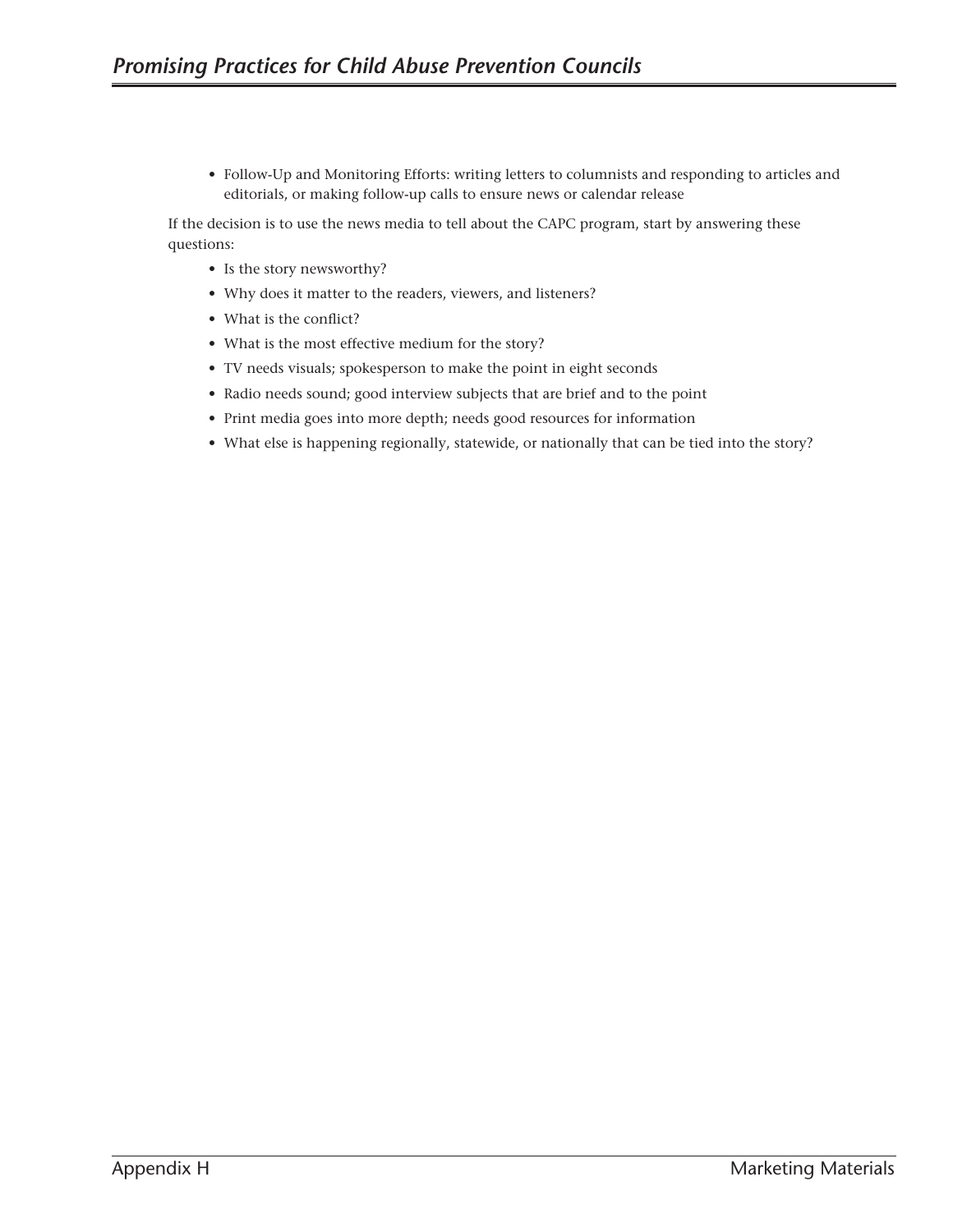# Appendix I: Evaluation Materials for CAPCs

# Sample Self-Improvement Plan

*Exemplary CAPC Services Self-Improvement Plan*

## **EXEMPLARY CAPC SERVICES SELF-IMPROVEMENT PLAN**

|                                                                                                                                                                                                           |                         |                                |                                |                      |                      | Date of Plan                       |                            |
|-----------------------------------------------------------------------------------------------------------------------------------------------------------------------------------------------------------|-------------------------|--------------------------------|--------------------------------|----------------------|----------------------|------------------------------------|----------------------------|
| <b>Site</b>                                                                                                                                                                                               |                         | <b>Team Members</b>            |                                | <b>Position</b>      |                      |                                    |                            |
| <b>Address</b>                                                                                                                                                                                            |                         |                                |                                |                      |                      |                                    |                            |
| City, State, Zip                                                                                                                                                                                          |                         |                                |                                |                      |                      |                                    |                            |
| <b>Contact Person</b>                                                                                                                                                                                     |                         |                                |                                |                      |                      |                                    |                            |
| <b>Telephone Number</b>                                                                                                                                                                                   |                         |                                |                                |                      |                      |                                    |                            |
| Component                                                                                                                                                                                                 | <b>Status</b><br>Y QY N | Priority<br>Hi Lo<br>1 2 3 4 5 | Description of<br>Modification | Staff<br>Responsible | Needed<br>Assistance | Estimated<br>Cost of<br>Assistance | Estimated<br>Time<br>Frame |
| In this column, list the<br>components marked "NO" on<br>your checklist, and complete the<br>rest of the columns according<br>to the improvements your team<br>plans to make within the next 12<br>months |                         |                                |                                |                      |                      |                                    |                            |

## **EXEMPLARY CAPC SERVICES SELF-IMPROVEMENT PLAN, PAGE TWO**

| Component | <b>Status</b><br>Y QY N | Priority<br>Hi Lo<br>1 2 3 4 5 | Description of<br>Modification | Staff<br>Responsible | Needed<br>Assistance | Estimated<br>Cost of<br>Assistance | Estimated<br>Time<br>Frame |
|-----------|-------------------------|--------------------------------|--------------------------------|----------------------|----------------------|------------------------------------|----------------------------|
|           |                         |                                |                                |                      |                      |                                    |                            |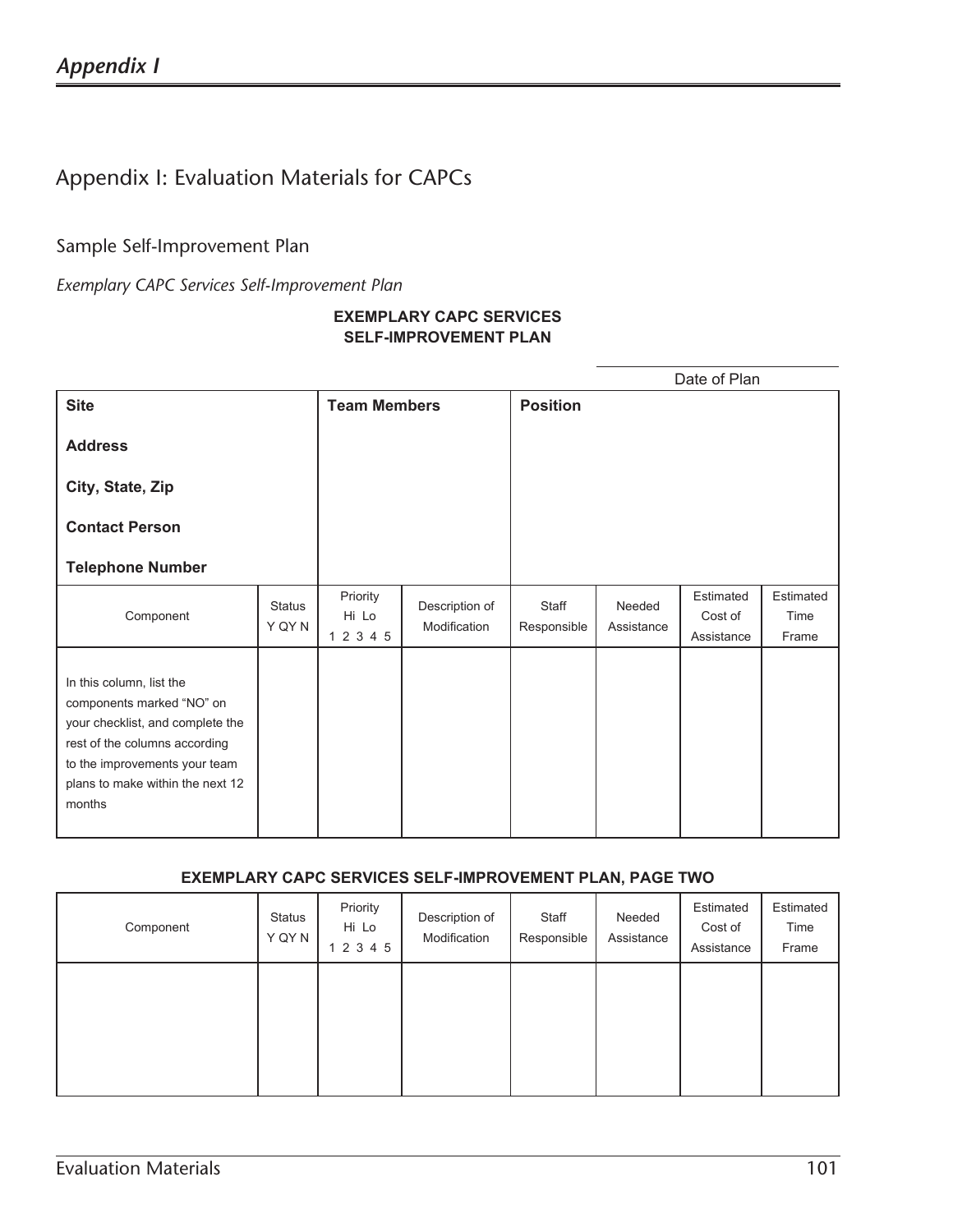# FRIENDS Outcome Accountability for Family Support Programs'

Peisher, Ann, Meg Sewell, and Ray Kirk. *FRIENDS Outcome Accountability for Family Support Program*, Volume I. Chapel Hill, NC: FRIENDS National Resource Center for Community-Based Family Resource and Support Programs, 2001.

### *Evaluation Process Summary*

This evaluation process consists of developing a logic model. The logic model is a conceptual tool that links the needs of the people you work with, the results you want, the way you will work together to get those results, and the methods you will use to find out if those results are being achieved. The steps for developing a logic model include:

- 1. Developing the Logic Model
	- 1.1 Identify your target population (CAPC members, parents, youth, others), its key characteristics, its community influences, and its personal goals and needs. Suggestions include:
		- Be as specific as possible in characterizing the target population
		- Encourage staff to share their ideas and experiences
		- Integrate participants in the development since they are the best source of information on their lives, factors that influence them, and their personal needs and goals
		- Use the information once it is gathered

Start by making a profile of the proposed target population, including age, gender, ethnicity, educational status, economic status, and personal risk factors.

- 1.2 Identify the end results that your CAPC wants to achieve (e.g., your desired outcomes).
	- What are the changes that should take place?
	- How will things look different at the end of the process if the CAPC is successful?

An outcome is a change that you think is likely to happen as a result of the target population's participation in your program. There are three stages of outcome attainment:

- Long-Term Outcomes are broad statements of what you hope will be achieved in the long run. They are primarily changes in status and conditions. Examples of longterm outcomes might include a decrease in the incidence of child abuse and neglect, a decrease in substance abuse, or an improvement in school achievement.
- Intermediate Outcomes are the links between where the participant starts and what you hope they will achieve. They are primarily changes in applied skills and behavior. Examples of intermediate outcomes might include improvement in school grades or the completion of job training course.
- Short-Term or Initial Outcomes reflect the initial steps that can be achieved within a relatively short period of time (six months to a year, generally). They are primarily changes in knowledge, skills, and attitude. Examples of short-term outcomes might include increased motivation to succeed in school, increased job readiness skills, or voluntarily attending programs.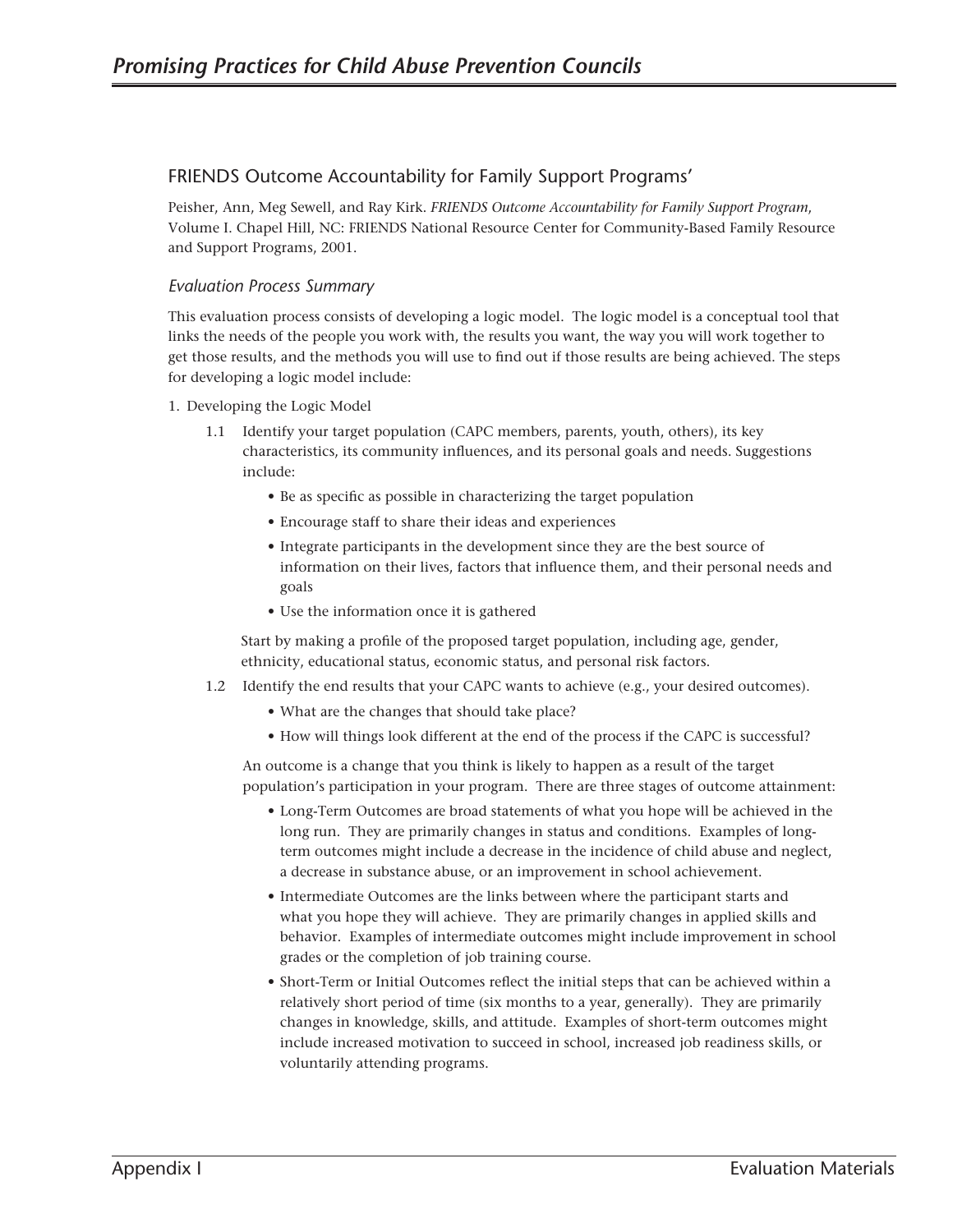- 1.3 Describe what you are doing, or plan to do, to achieve those outcomes.
	- What evidence do you have that the services provided will produce the desired outcomes?
	- Did you base your services on the best research and data that is available?

### 2. Developing an Evaluation Plan

Development of an evaluation plan will be much easier if the needs of your participants, the desired outcomes, and the logic behind your service strategies are clearly identified.

2.1 Determine your outcomes at each level

 Break long-term outcomes down into short-term and intermediate-term outcomes. These short-term and intermediate-term outcomes are the steps that need to be taken before participants can achieve the long-term outcomes. Writing good outcomes that reflect the goals and priorities of funders, your program, and the target population will take some clear thinking, and possibly even negotiation.

2.2 Specify the service strategies that can be used to achieve the outcomes

 Service strategies include the discrete programs or activities that you will offer to produce the outcomes you have identified, and the elements you will use. The term "service" is used here to reduce confusion between the specific activities you will be measuring and the overall program. Examples of strategies might be:

- Providing parents and youth with concrete ways to contribute to the CAPC and community
- Providing education to the community on mandated reporters
- Providing education for parents and youth about dealing with stressful life situations
- 2.3 Identify indicators of success

 An indicator is a concrete measure of an outcome. Decide what indicators you can track in order to demonstrate that progress is made. Set specific performance targets by assigning numbers and percentages to the indicators. Examples of outcomes and indicators:

| <b>OUTCOME</b>              | <b>INDICATOR</b>                                                                              |
|-----------------------------|-----------------------------------------------------------------------------------------------|
| <b>Supportive Community</b> | Percentage of individuals volunteering in their<br>community                                  |
| Youth Development           | Percentage of youth involved in sports, clubs, or<br>organizations three or more hours a week |
| <b>Employee Retention</b>   | Percentage of employee turnover in the last five years                                        |
| Multi-Agency Support        | Percentage of quality and quantity of CPS referrals                                           |
| Youth Development           | Percentage of school attendance and academic<br>performance                                   |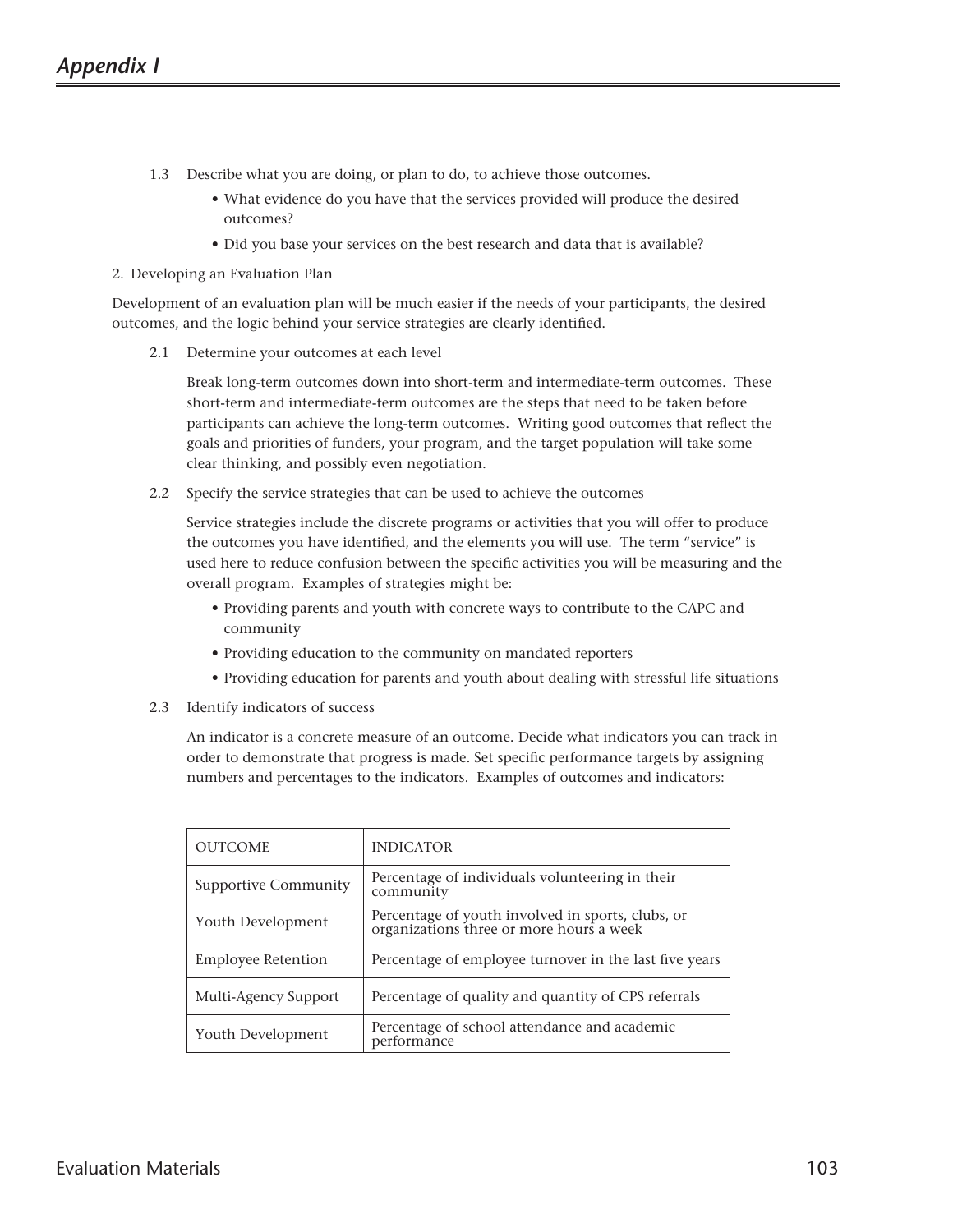2.4 Identify the tools needed to measure the indicators

 Determine how your indicators will be measured, who will be responsible for the data collection, and develop a timeline

- 3. Implementing and Documenting the Program
	- 3.1 Implementation
	- The first goal of evaluation must be engagement. When participants become engaged with the CAPC, they have taken the first step toward achieving outcomes. If parents can be engaged to share their concerns, strengths, and ways of addressing problems, staff can better target their needs and build parental motivation to participate in services.

 Before implementing the program, decide what baseline or pre-program measurements will be used. Some evaluation designs and certain measurements allow gathering of baseline data after intervention.

3.2 Documentation

 In order to document programs and answer process questions, you need to collect four kinds of information on a regular basis:

- Participants: Collect relevant data for participants in CAPC programs. Information that is sensitive can be made optional.
- Participation: It is important to track how much exposure participants had to the interventions by maintaining attendance sheets. When participants do not appear to be achieving the desired outcomes, analyzing their participation records may reveal why.
- Strategies, Intervention, Activities: Keep the documentation for each program. Each file should include a concise narrative description of the program, its purposes, and how it works. It is also helpful to keep in the file any news articles about the program, pictures documenting program activities, and a record of the times the program was offered. This file can also contain contact information for participants.
- Feedback: Other valuable parts of the program file are end-of-program feedback summaries. Feedback is important for making adjustments in the program before it is offered again. If written feedback from participants is not available, keep notes of your observations and participants' comments in the program file.
- 4. Collecting Outcome Data

After the desired results are identified and the program is documented, select the methods used to track progress. The instruments must be appropriate for the audience. Age, physical disabilities, and reading and comprehension levels all need to be considered when making the selections. In addition, since it takes time to administer, complete, and analyze instruments, the amount of data collected should be proportionate to the time participants spend in the program. Don't make participants in a one-day training fill out a five-page evaluation.

4.1 Developing a Measurement Plan

 This step includes naming the things to be measured (the indicators), what to use to measure them, when they will be measured, and who will perform the measurements. In developing the plan, consider the resources that can be assigned to this task. For example: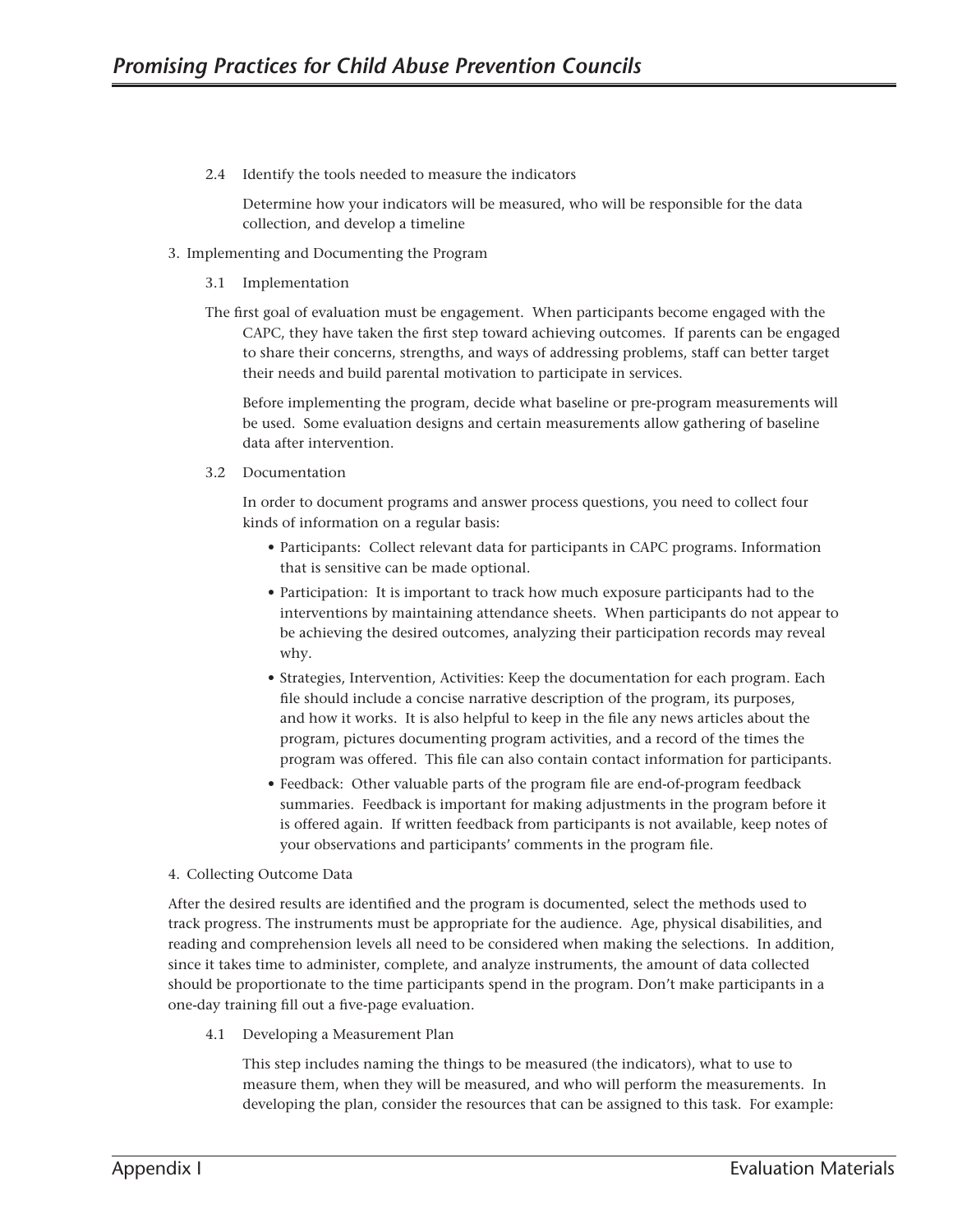| <b>TASKS</b>                        | WHO TO INVOLVE                                                     |
|-------------------------------------|--------------------------------------------------------------------|
| Tool selection and development      | Program staff, clerical support, staff leadership,<br>participants |
| Tools pilot testing                 | Program staff, participants, volunteers                            |
| Training in administering tools     | Staff and volunteer trainers who understand                        |
| and data collection                 | methods                                                            |
| Data collection                     | Volunteers, clerical support, program staff,<br>participants       |
| Data coding and entry               | Clerical support staff, volunteers, program staff                  |
| Data interpretation and<br>analysis | Program staff, managers, participants                              |
| Reporting                           | Staff leadership, board leadership                                 |
| Interpretation of findings          | Staff leadership, program staff, board,<br>participants            |

### 4.2 Measurement Tools

 Measurement tools can be as basic as staff observations and satisfaction surveys, or they may include more complicated methods such as standardized tests. The following is a brief overview of common measurement tools and strategies that may be used.

• Surveys/questionnaires/checklists

 Standardized written instruments that contain questions about the indicators being tracked. They can be a series of direct questions answered with a yes/no response, a rating scale, unstructured open-ended questions, or a combination.

• Charts

 Graphic checklists of the specific knowledge, skills, and behaviors set as indicators of change. To be effective, they need to be used on a regular basis to track small increments of change.

• Tests of knowledge/skill attainment

 Carefully structured to find out how much progress was made during a specific activity, such as in a parenting class. They can range from very user-friendly forms that combine graphics and content questions to carefully researched tools from outside sources with known validity and reliability. Tests can be administered at the end of the activity, or both before and afterwards.

• Interviews

A series of structured questions are conducted person-to-person or over the phone.

• Focus Groups

 This variation on the interview method uses a structured interview format with a group (usually eight to ten people). Focus groups combine elements of group dynamics with a structured opportunity to get feedback from participants.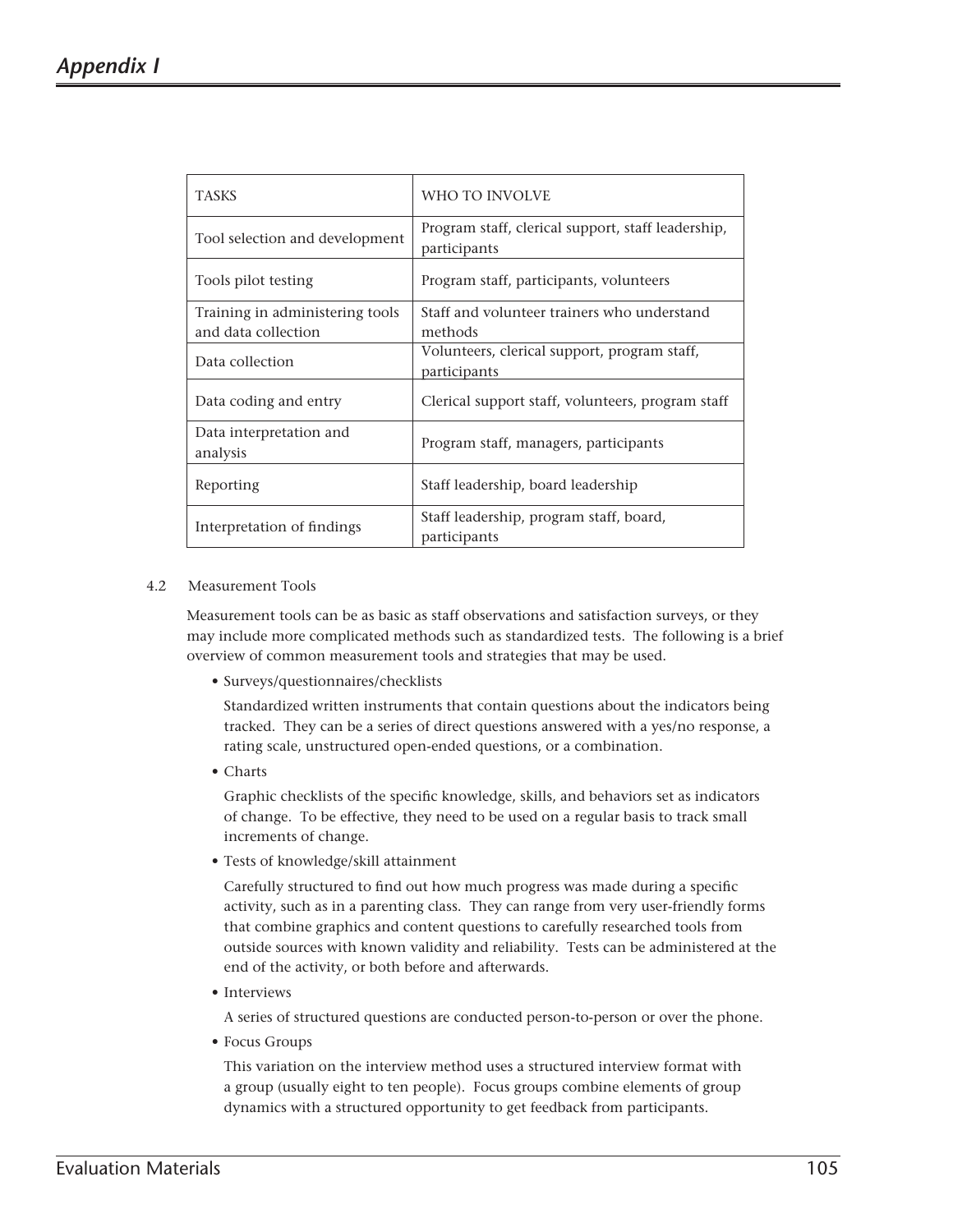• Observation

Interactions between individuals are noted through first-hand observation.

• Internal Records

 Such records are used in programs to chart progress, record demographic information, and tracking objectives and monitoring indicator achievement.

4.3 Considerations in Selecting or Creating Measurement Instruments and Methods

The following are several considerations that need to be answered:

- Validity: This refers to the degree of accuracy that can be expected from a specific measurement tool. It answers the question: "Will this instrument or method really reflect the indicator it is trying to measure?"
- Reliability: This refers to the degree of consistency a particular measurement instrument provides. It answers the question "Would the same results occur if different people used this instrument of method at different times?"
- Sampling: This is used when it is not possible to "test" every person who participated in the service — you can find an impartial, unbiased way to choose a specific number, give them the test, and use their scores to represent the entire group. Make sure the sample is big enough to be indicative of the whole.
- 4.4 Pilot-Testing the Measures

 It is important to try out measures before using them. Piloting provides the opportunity to find out if the instrument is effective in measuring indicators congruent with the setting and target population, and to see if any modification is needed. Try them, look at the results, and make any necessary changes.

4.5 Providing Pre-Implementation Training to Staff and Volunteers

 Once the appropriate measurements have been chosen, the next step is to make sure they are administered appropriately and that the resulting data is effectively managed. Be sure to train the staff or volunteers who will be administering these tools and tracking progress.

4.6 Training for Administering Measurement Instruments

 Training must emphasize the importance of conducting the evaluation systematically so that all interviews are carried out in the same way, the same questions are used in focus groups, and the surveys are administered in a consistent manner.

- 4.7 Training for Data Collection and Management
	- Data collection: This is an area that is generally program specific. The system may be in a data collection tracking system or collected by hand. Whatever the system used, develop the capacity to enter the data gathered in a systematic way so that it can be organized and analyzed.
	- Data management: In order to ensure that data entry is systematic, develop clearly written instructions for coding the data from the measurement tools, check coder reliability by having two people code the data and compare their answers, and monitor data scoring and entry on a regular basis.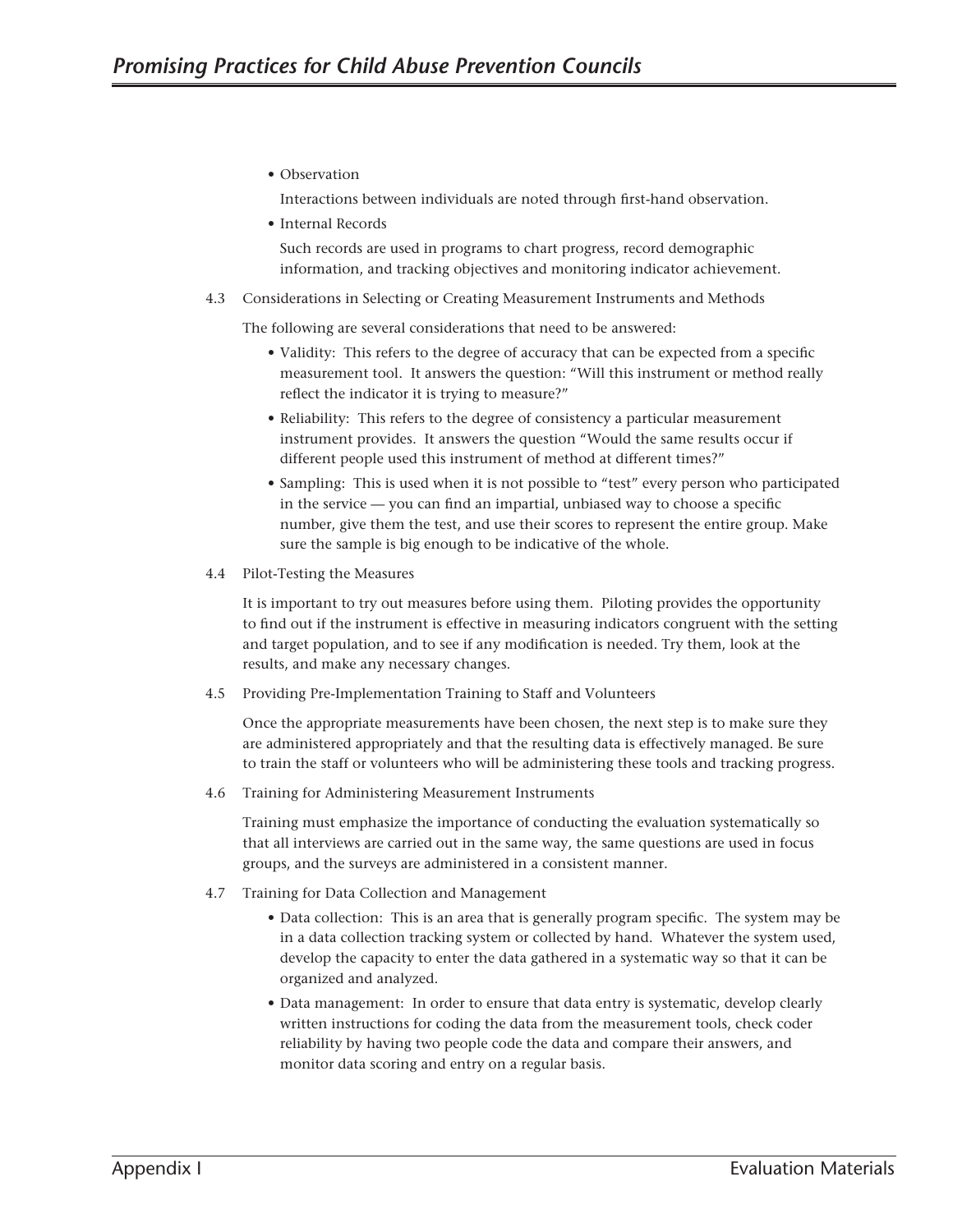4.8 Start Collecting Data

There are two types of data, both of which should be collected.

- Qualitative data: Descriptive data, generally based on feedback from the participants, staff and observers. Examples are the results of interviews, focus groups, and answers to open-ended questions.
- Quantitative data: Data expressed in numbers, based on feedback or numerical data collected in the program and from outside data. Examples are results of surveys, questionnaires, and skills tests that utilize multiple-choice answers or rating scales to collect data.
- 4.9 Data Management

 Before data can be analyzed and interpreted, it must be collected, sorted, and organized. Staff should set up a file for each set of measurement tools. As soon as the tools are administered, they need to be put in the proper file to begin analysis. No analysis should be initiated until all the data for that measurement tool is in, and the results have been organized, tabulated, and formatted into charts and/or tables. Sorting the data is a time consuming process, especially if the data is qualitative. Some basic considerations for the collection include:

- Begin sorting the data or enter the data into a spreadsheet or database
- Keep the files protected in a locked space to insure that confidentiality is maintained
- 4.10 Analyzing Data

 At the end of this process, meaningful patterns can be determined that show the extent to which the intended outcomes were achieved. Data analysis is the step where outside expert help may be necessary. This will depend on the types of tools used and how complex the analysis will be.

 For quantitative data, training in statistics is needed. This expertise may be found in one of the council or board members. Generally, the qualitative data (percentages, pre/post measures, graphs/figures) expresses the level of attainment in concrete terms.

 Analyzing qualitative data can be just as complex. The data is read, organized, and sorted according to emerging themes. The qualitative data (staff and/or participant responses to surveys, focus groups, interviews) helps with understanding how or why you got the "numbers".

 In completing the analysis, one needs to answer the question: "How does the data compare with the intended results?"

### 5. Writing Reports and Telling Success Stories

Once data has been collected and analyzed, the next step is to write up the results and report back to the stakeholders. The stakeholders are staff, participants, funders, and community members, who have a reason to care about the CAPC and its outcomes. The program quality improvement recommendations need to be implemented as soon as possible to validate all the effort that was expended by the staff, participants, and volunteers. Failure to do so will damage the council credibility and make it difficult to obtain cooperation in future endeavors.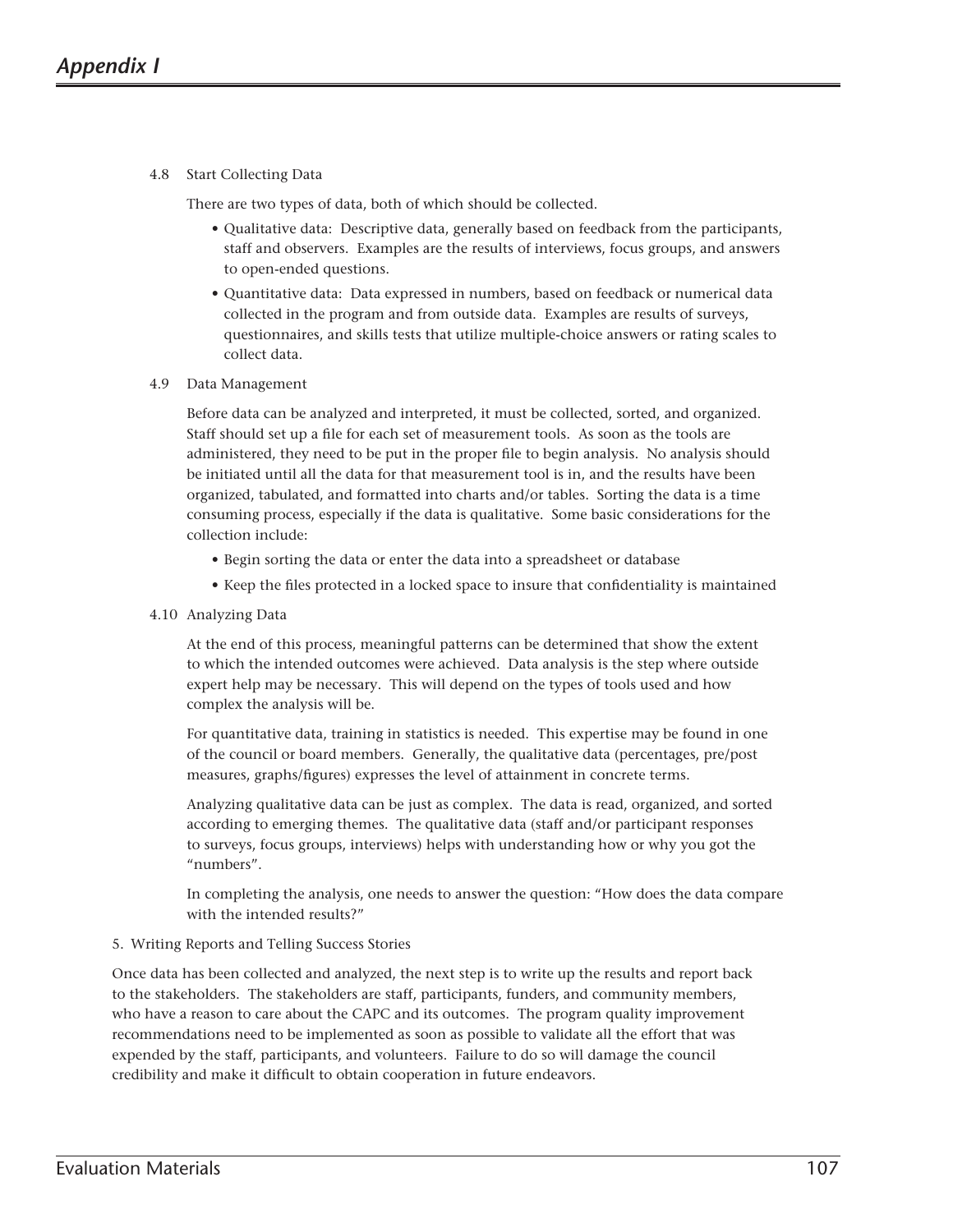A carefully constructed report includes a brief history and some background information on the outcome accountability process, the intended outcomes, the findings and recommendations. The report should include:

- The specific target population to reach
- The specific service provided and why it is appropriate for the target population plus the intended outcomes
- The findings from the outcome accountability process
- The cost-effectiveness or cost-benefit data
- A plan for ongoing monitoring of program implementation and outcome evaluation

6. Pause, Reflect, and Begin Again

Allow time to pause and reflect between the stages of self-evaluation and action planning. Evaluating your program should be a cyclical process.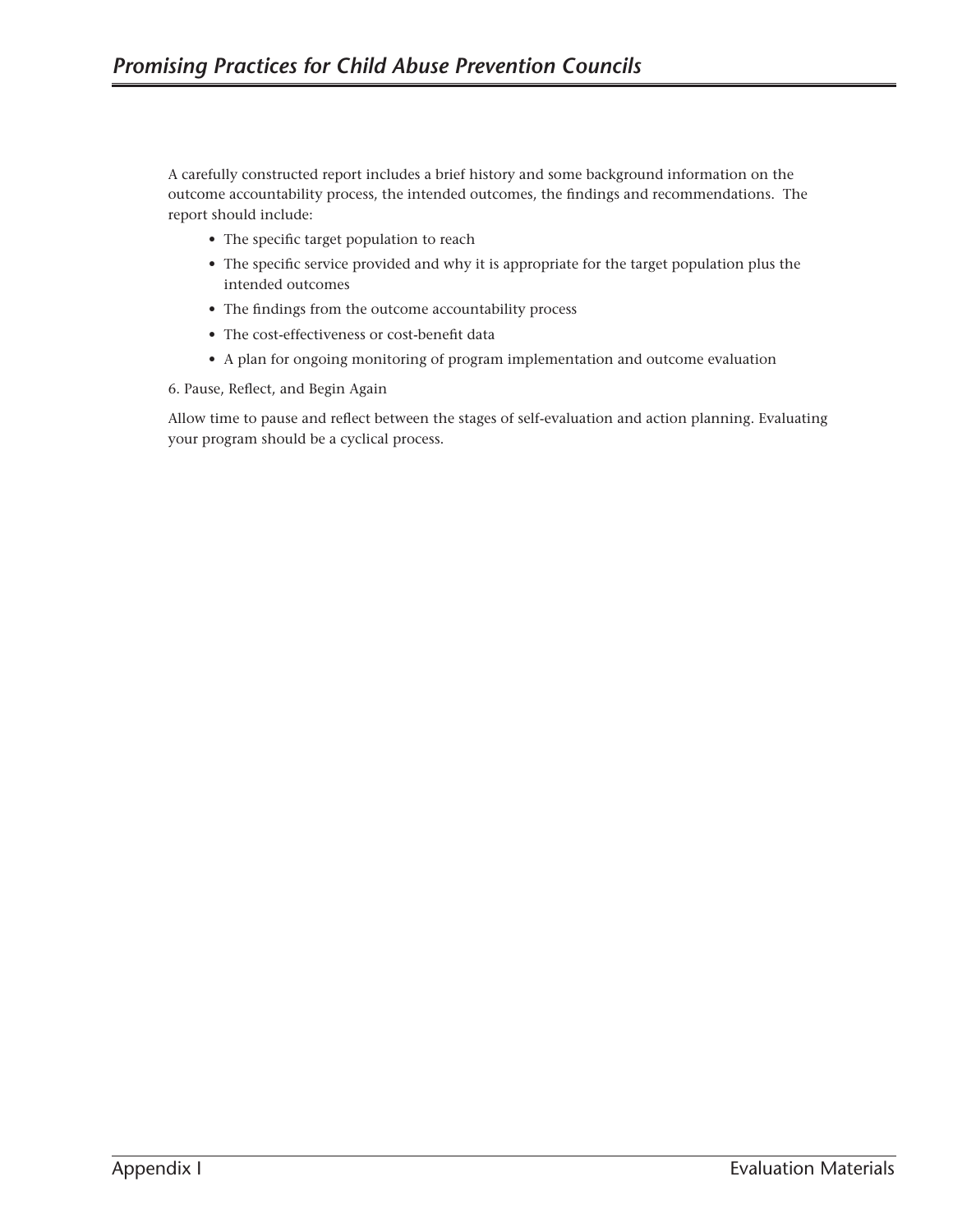# Appendix J: State and Federal Funding

# **CDSS/OCAP - Administered Child Abuse Prevention Funding Sources A Reference for Child Abuse Prevention Councils (CAPCs)**

| <b>FEDERAL FUND</b>                                                                                                                                                                                                                                                                                                         | <b>STATE GENERAL FUND</b>                                                                                                                                                                                    | <b>STATE CHILDREN'T TRUST FUND</b>                                                                                                                                                                                                                                                     |
|-----------------------------------------------------------------------------------------------------------------------------------------------------------------------------------------------------------------------------------------------------------------------------------------------------------------------------|--------------------------------------------------------------------------------------------------------------------------------------------------------------------------------------------------------------|----------------------------------------------------------------------------------------------------------------------------------------------------------------------------------------------------------------------------------------------------------------------------------------|
| <b>Community-Based Child Abuse</b><br><b>Prevention Program (CBCAP)</b>                                                                                                                                                                                                                                                     | <b>Child Abuse Prevention, Intervention,</b><br>and Treatment Program (CAPIT)                                                                                                                                | 7 percent from CAPIT<br>90 percent from birth certificate fees                                                                                                                                                                                                                         |
| formerly Community-Based Family Resource<br>and Support Program (CBFRS)<br>Approximately 50 percent allocated to<br>counties for county Children's Trust<br>Fund (CTF)<br>Approximately 50 percent allocated to<br>OCAP-funded projects<br>Sample OCAP projects include:<br>- Strategies<br>- Father Involvement Initiative | Approximately \$12,356,000 allocated<br>to counties<br>Approximately \$1,039,000 allocated for<br>innovative projects<br>Sample OCAP projects include:<br>- Child Abuse Training and Technical<br>Assistance | Kids Plate<br>25 percent allocated to child injury<br>prevention (CA Dept. of Health and<br>Human Services)<br>50 percent allocated to child care health<br>and safety (CA Dept. of Social Services,<br>Community Care Licensing)<br>25 percent allocated to child abuse<br>prevention |
| <b>Promoting Safe and Stable</b><br><b>Families (PSSF)</b>                                                                                                                                                                                                                                                                  |                                                                                                                                                                                                              | 2.5 percent to state CTF<br>Sate Income Tax Check Off<br>United States Employee's Campaign                                                                                                                                                                                             |
| Approximately 85 percent allocated to<br>the counties<br>Approximately 15 percent allocated to<br>CDSS Child and Family Services Division<br>(including OCAP)<br>Sample projects include:<br>- Small County Initiative                                                                                                      |                                                                                                                                                                                                              | 100 percent allocated to OCAP-funded<br>projects<br>Sample projects include:<br>- Parent Outreach<br>- Family Violence Prevention<br>- Child Abuse Prevention Month                                                                                                                    |
| <b>CAPTA</b>                                                                                                                                                                                                                                                                                                                |                                                                                                                                                                                                              |                                                                                                                                                                                                                                                                                        |
| \$300,000 for Baby Doe<br>Remainder for OCAP-funded projects<br>Sample projects include:<br>- Parent Leadership                                                                                                                                                                                                             |                                                                                                                                                                                                              |                                                                                                                                                                                                                                                                                        |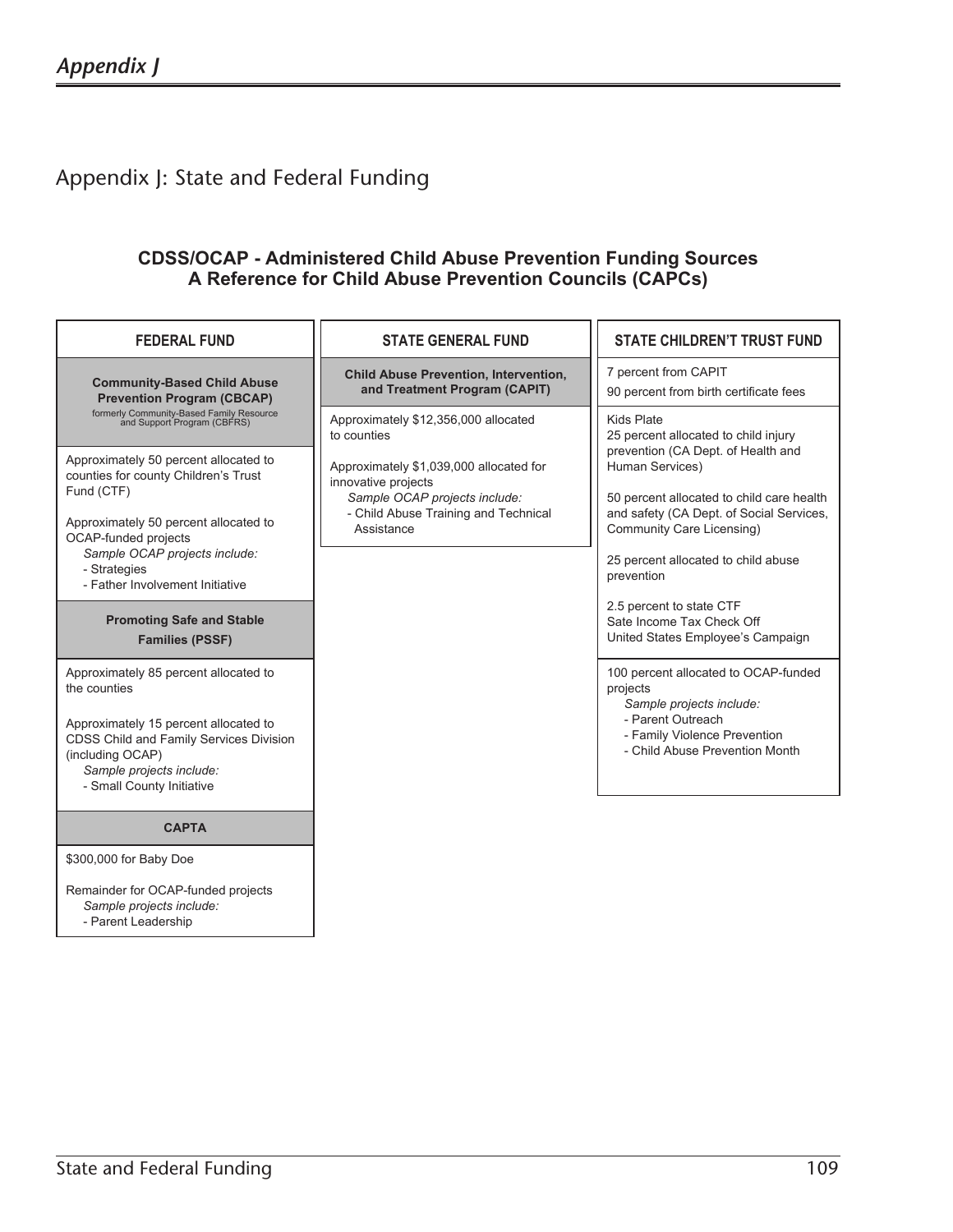# Appendix K: Fundraising Information for CAPCs

Excerpted from Dianne Aigaki's *Insight and Clear Thinking: The Greening of Your Program and the Way to Effective Grant Writing* (http://www.dianneaigaki.com)

# The grant writing process includes:

### 1. Getting organized

Preparation for the grant writing process includes organizing ideas and formulating a preliminary proposal outline. Identifying the following information will assist in the writing process.

- Project description
	- What is the basic project idea?
	- Is it new and innovative?
	- Does it have the potential to be a state or national program model?
	- Does it follow a model that has worked elsewhere? What model? Where?
- Target population to be served
	- Number of constituents?
	- What communities will be involved?
	- What population will be participating?
		- Age, ethnic, or gender composition
		- Constituents with physical, mental, or emotional challenges
		- At-risk youth
- Project significance
	- Problem statement
	- Background information (cite literature)
- Project aims
	- Stated goals and objectives
	- Concrete and measurable activities
	- Outcomes
- Identify Interagency Collaborators
	- Who?
	- What role will each partner have?
	- What service gaps will the project fill?
- Budget
	- Personnel
		- Staffing
		- Salaries
		- Benefit percentage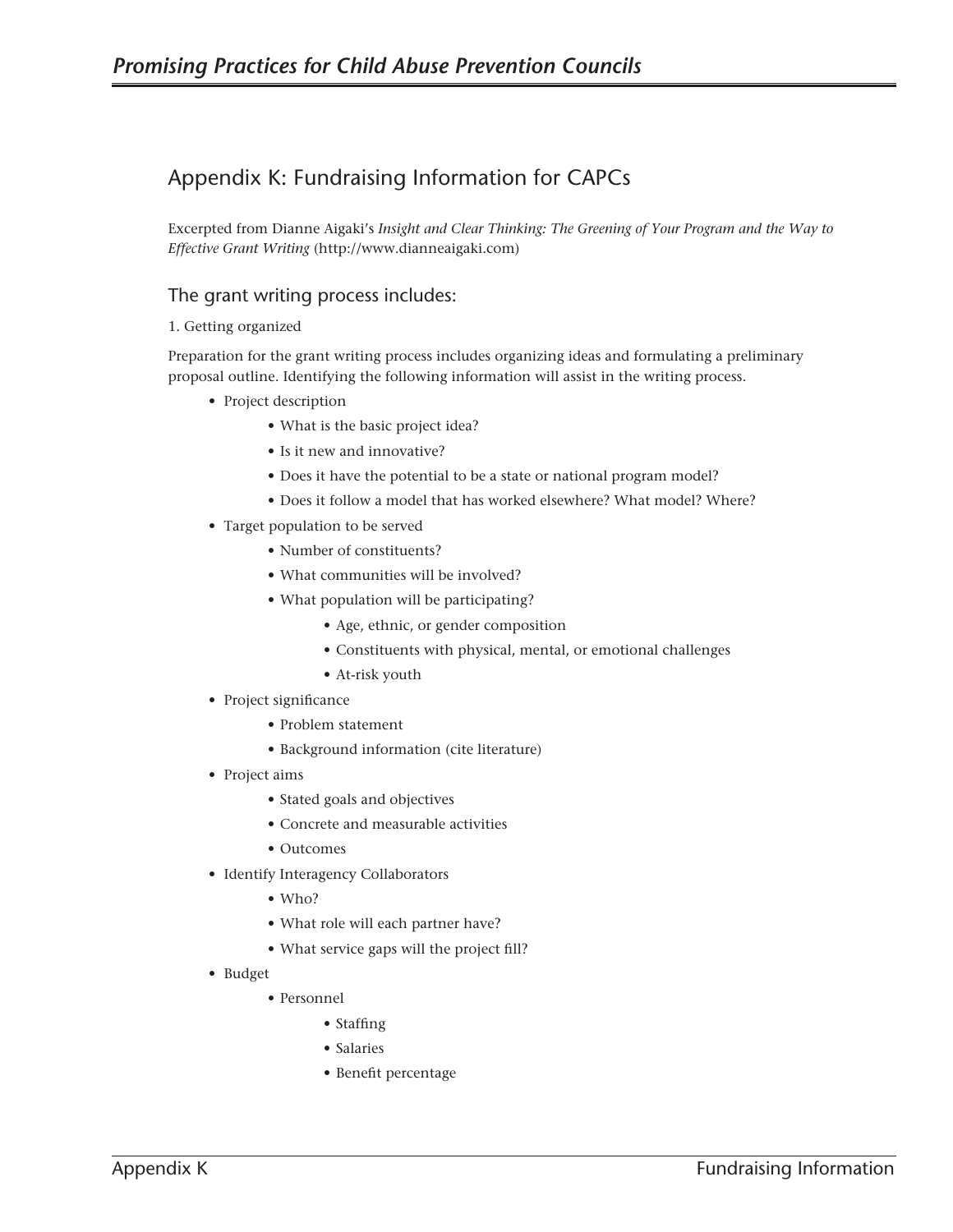- Operations
	- Subcontractors
	- Materials/Printing
	- Equipment
	- Travel/Transportation
	- Administrative overhead percentage
- 2. Getting the grant out: team proposal preparation task sheet

Identify key staff for following tasks.

- Coordinate proposal development team meetings
- Designate lead site contact
- Editorial team, including computer expert to format, to develop final table of contents, and polish (i.e., ensuring the RFP or proposal guidelines are strictly adhered to, including font size, margin size, page limitations, etc.)
- Contact potential collaborators/potential community supporters
- Collect letters of support
- Collect support materials
- Obtain additional required attachments
- Compose cover letter
- Develop budget
- Obtain requisite signatures
- Obtain 501(c)(3) determination letter
- Submit finished proposal
- Conduct follow-up call, if appropriate
- 3. Grant writing hints: following the application's directions exactly
	- Read all forms and instructions carefully. Every application has different guidelines, and it is imperative to follow the rules and the language of the application.
	- Often the application form does not extract the best from the project. Use the form anyway, and attempt to find areas where the project can be explained more fully within the application guidelines.
	- If directions are unclear, call the contact person for clarification. Note their name for later reference.
	- There may be some redundancy. If the application appears to ask the same question more than once, answer it again, perhaps varying the response somewhat.
	- Make a checklist of key points the funder wants addressed, and address them all in the proposal.
	- Make a checklist of items to be included and make sure they are in the proposal when it is submitted (i.e., letter of tax-exempt status, most recent audited financial statement).
	- Ensure that the funder is aware that all questions have been answered by:
		- Answering questions in the order in which they are presented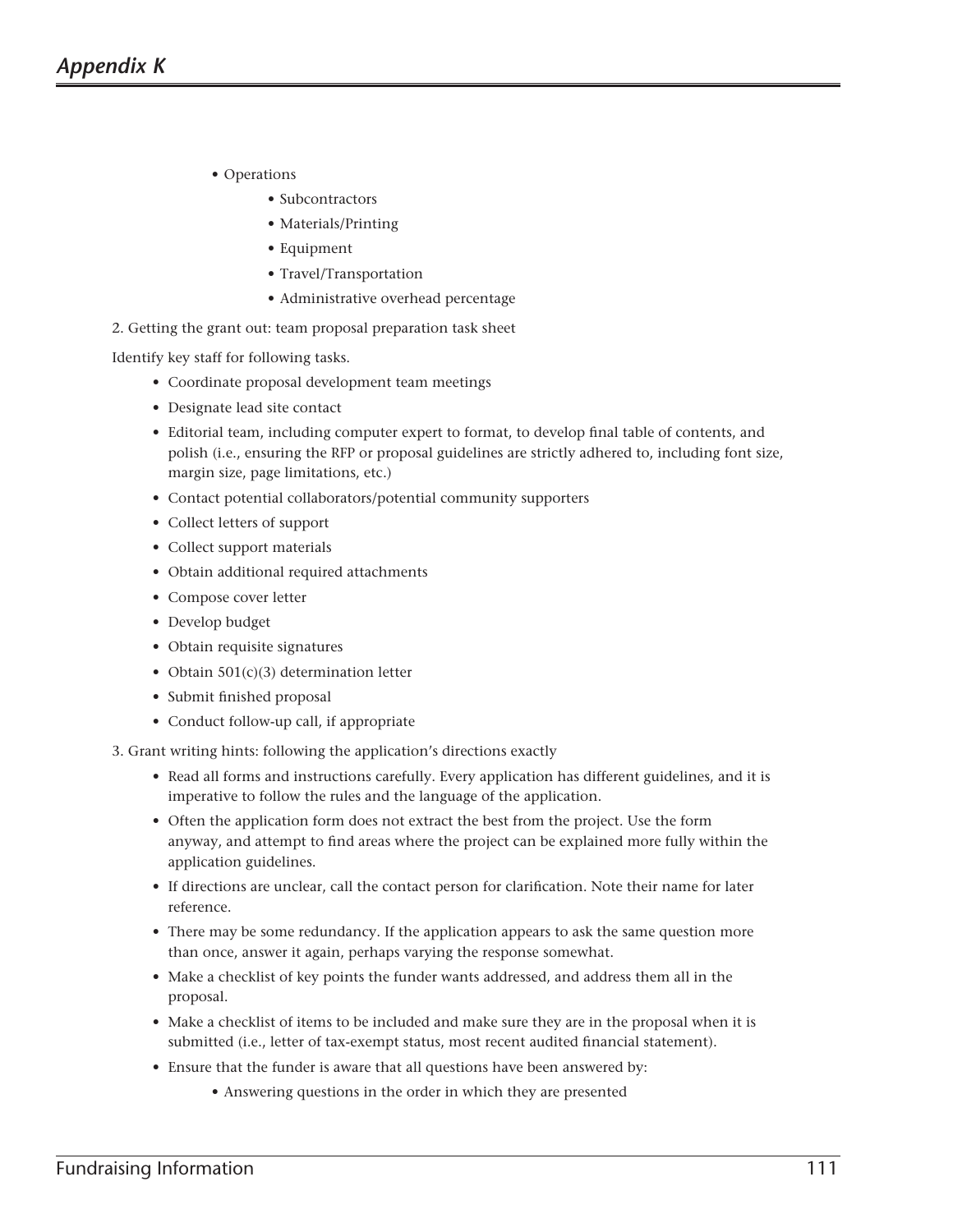- Answering all questions
- Using the application language as the first words in an answer, i.e. Question: "How will the project's effectiveness be evaluated? Answer: "We will evaluate the project's effectiveness by…"
- Use the required font point.
- Use the space allotted per question and not one sentence more.
- 3. Don't Assume …
	- … the reader is familiar with the topic or research in the topic area.
	- … the problem appears obvious to the reader.
	- … the reader may draw the same conclusion about the significance of needs or procedures without clear statements demonstrating this connection. The proposal must clearly demonstrate how activities and procedures relate to the target populations' stated needs.
	- … the reader will be able to find key points in the proposal—spell them out and underline them.
	- … the reader will remember what was stated in a previous section and realize a current question has already been answered—do not leave the section blank.
- 4. Proposal "don'ts"
	- Don't make unrealistic statements of goals and expectations—the project's scope must be feasible.
	- Don't fill the proposal with research; document the idea with a few key facts.
	- Don't be verbose—be clear and concise about requisite needs to solve the problem.
	- Don't include pamphlets, newsletters, resumes, etc. in the proposal's body. These items belong in the appendix if included at all.
	- Don't make commitments or propose approaches in the proposal that you have no means to implement.
	- Don't bind the proposal unless requested to do so.
	- Don't include equipment and services the organization already has, and don't request retroactive funding.
	- Don't request items not needed for the specific project.
	- Don't include letters of support unless "people of position" or those making a strong project commitment write them.
- 5. Strong proposal characteristics
	- Clearly determine the need for the project.
	- Clearly establish the key players who will direct the project.
	- Detail realistic timeline for starting, implementing, and completing or continuing the project.
	- Provide a detailed, realistic budget for project implementation.
	- Written clearly so that readers and collaborative partners understand their roles and what their commitments must be to ensure project success
- 6. Reasons proposals are declined
	- Located outside the funder's geographic interests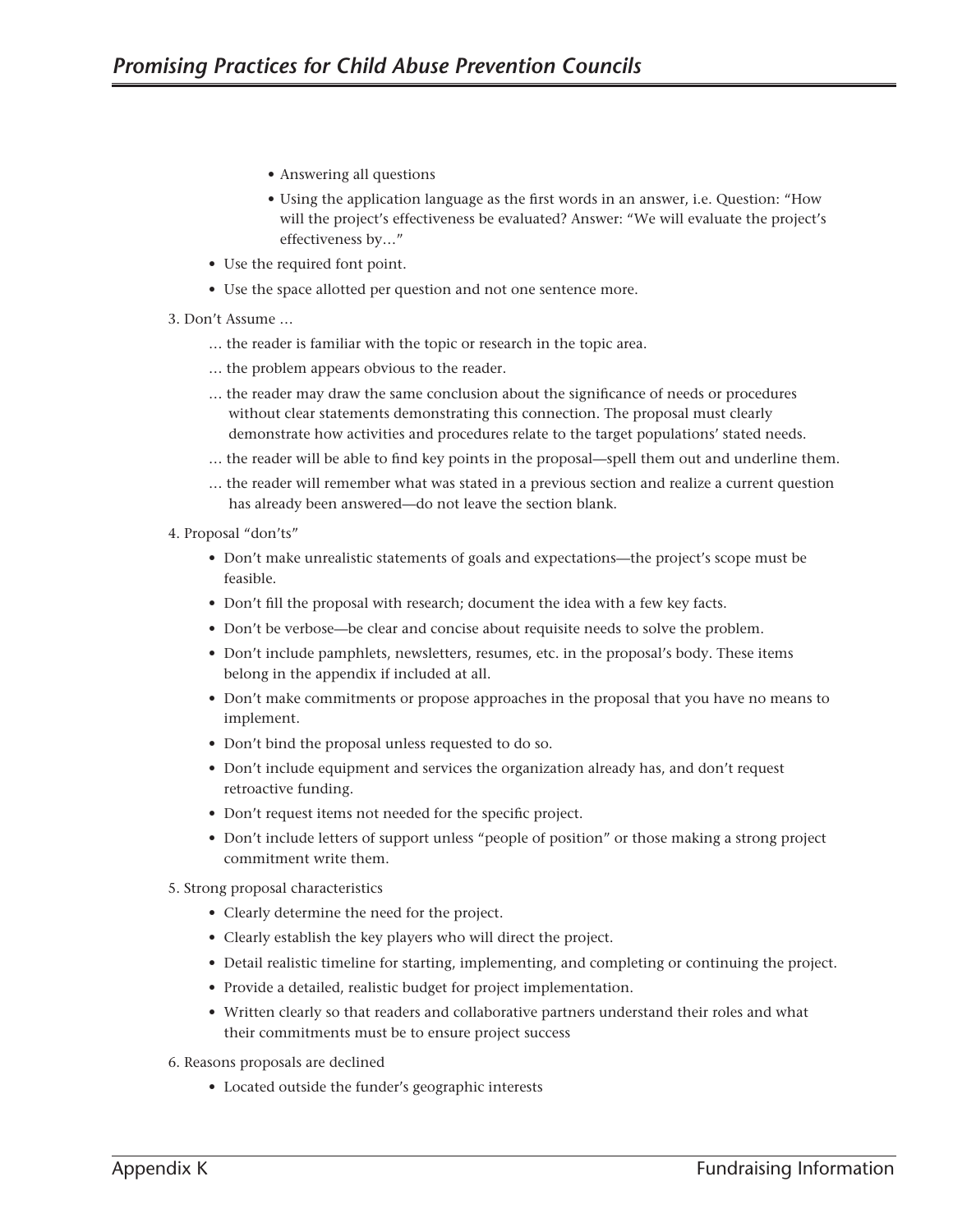- Did not respond to specific requests for information on needs, personnel, materials, technical issues, etc.
- Utilized too much of the funder's language to describe the problem, needs, or work effort. This does not demonstrate a well-thought out project plan
- Use of pompous words and phrases that convey little or no information
- Use of claims instead of facts; the overuse of superlatives, promises, and generalizations
- Excessive use of research and literature review with little or no original thinking
- Failure to establish the proposal's key contact person; calls to the named person go unanswered; the person does not know about the proposal and can't answer questions intelligently
- Making unwarranted assumptions that create suspicion in the funder or may even alienate them because they don't agree with stated assumptions
- Overuse of boilerplate material
- Funder had already committed the fund for the funding period
- Funder had changed priorities without changing guidelines in the application forms

7. The optimum writing style

- Brings a combination of fact and warmth to a well-conceived proposal
- Emphasizes the hard facts and objective viewpoint with a small amount of personal viewpoint and warmth when soliciting state or federal funds
- Addresses the problem and states the project vision with sincerity and logical conceptualization
- Persuades the funder that the project proposal is the best idea of all ideas
- Engages the reader in wanting to know more about, and partner with, the organization to make the project happen
- Leads the reader from section to section in a logical, sequential fashion
- Reads easily
- Employs clear thinking, vision, and insight
- 8. Ask these important questions
	- Who are the readers and what do they need and want?
	- Does the writing style seem wordy because it is unfocused?
	- Does the proposal lack emphasis?
	- Has the proposal failed to highlight key points?
	- Does the proposal have a personal feel to it that the reader can relate to or be moved by it?
- 9. Writing for federal/state grants
	- Typically require a formal application
	- Require that all questions are answered in a specific order, using language similar to that used in the question itself
	- Are not interested in unique writing styles, but prefer the facts
	- Are typically scored by a team of application evaluators, with a structured process for grading the proposal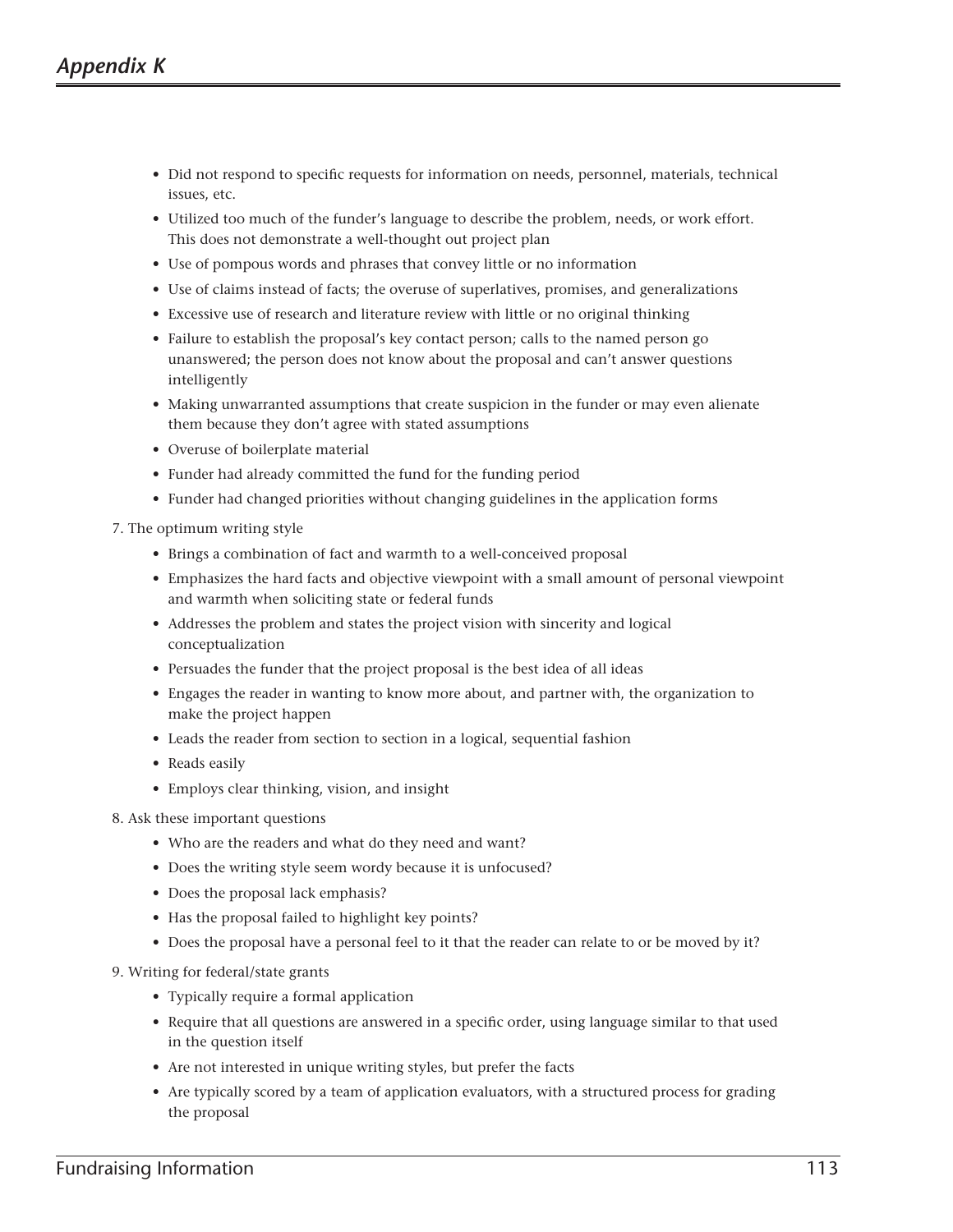Note: Consider writing with a balance of 90 percent fact and 10 percent emotion.

10. Writing for private foundation/corporation grants

- Usually provide guidelines as opposed to a formal application
- Allow for more leeway and use of a unique writing style; an interesting writing style will usually prove beneficial

Note: Consider writing with a balance of 80 percent fact and 20 percent emotion.

### Components of a Grant Proposal

- 1. Cover Letter
	- Introduces the funder to the project
	- Provides an opportunity to mention the key contact person and contact information
	- Utilized only when it adds to the application's clarity or quality

Note: Federal/State funders typically do not want a cover page that adds to the bulk only of the proposal

### 2. Title Page

- Is not always appropriate—don't use with a two-page proposal or a federal/state application
- Make it easy to read—don't use many different fonts which will only confuse the reader
- Keep graphics simple
- Include the contact person's name with their address, telephone, and fax number
- Make sure contact person's name is the person who is knowledgeable about the project and proposal

### 3. Abstract/Proposal Summary

- Composed of:
	- Introduction
	- Problem or needs statement
	- Program objectives
	- Activities, methods, or procedures
	- Evaluation
	- Dissemination
	- Future funding
	- Budget and funding needs
- Includes:
	- Quick overview of proposed project goals and objectives
	- Swift synthesis of project significance
	- Highlight of applicant's qualifications to implement the project
	- Brief underscore of how the project is consistent with the funding agency's mission or priorities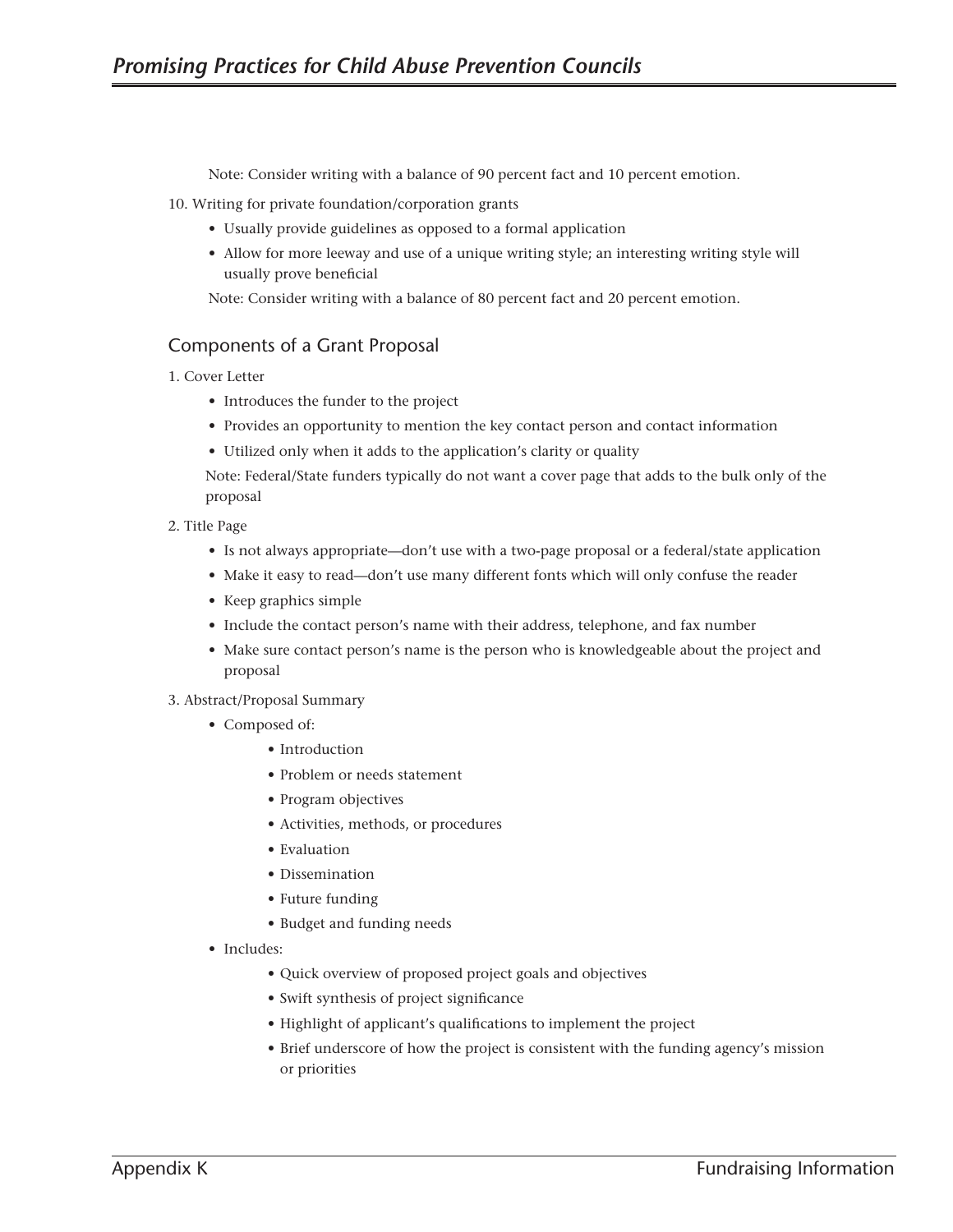- Future funding
- Budget and funding needs
- Typically the last page to be written, although it is the first page in the proposal, because all other project details must be gathered from the other proposal parts in order to know what to include in the abstract
- Used by many funders to make an initial determination of whether or not the project is fundable
- May be circulated to key staff and board members to familiarize them with the project
- May eventually used be funders as a project description to include in annual reports once funding has been determined
- Can be used by the proposal writer to circulate to secure letters of support and other commitments—when a lengthy proposal is not needed or appropriate
- 4. Statement of Purpose
	- Describes why the project should be implemented
	- Provides a short summary of project goals and an overview of what the project is about
	- Provides information about anticipated positive outcomes
	- Key Points
		- This can be the first section in the proposal, or it can be the transition statement or paragraph from the introduction to the statement of needs
		- Don't confuse the statement of purpose with the procedures. Don't write extensively about the activities and methodology which will drive the project, although one or two innovative or unusual activities may be mentioned to add interest
		- Don't confuse the project purpose with the organizational goals and the project objectives
- 5. Introduction
	- Key Points
		- Proposals are often based on the organization's reputation and credibility and its key personnel as much as on program content
		- A well-written introduction can be basically the same in many proposals, so it must be compelling
	- Includes:
		- A brief organizational history
			- Mission
			- Population served
			- Organizational successes
			- Awards
			- Recognition
		- A history slated to the funder's priorities, e.g., if the agency is funding substance abuse programs, the organization's experience in providing substance abuse education or treatment should be highlighted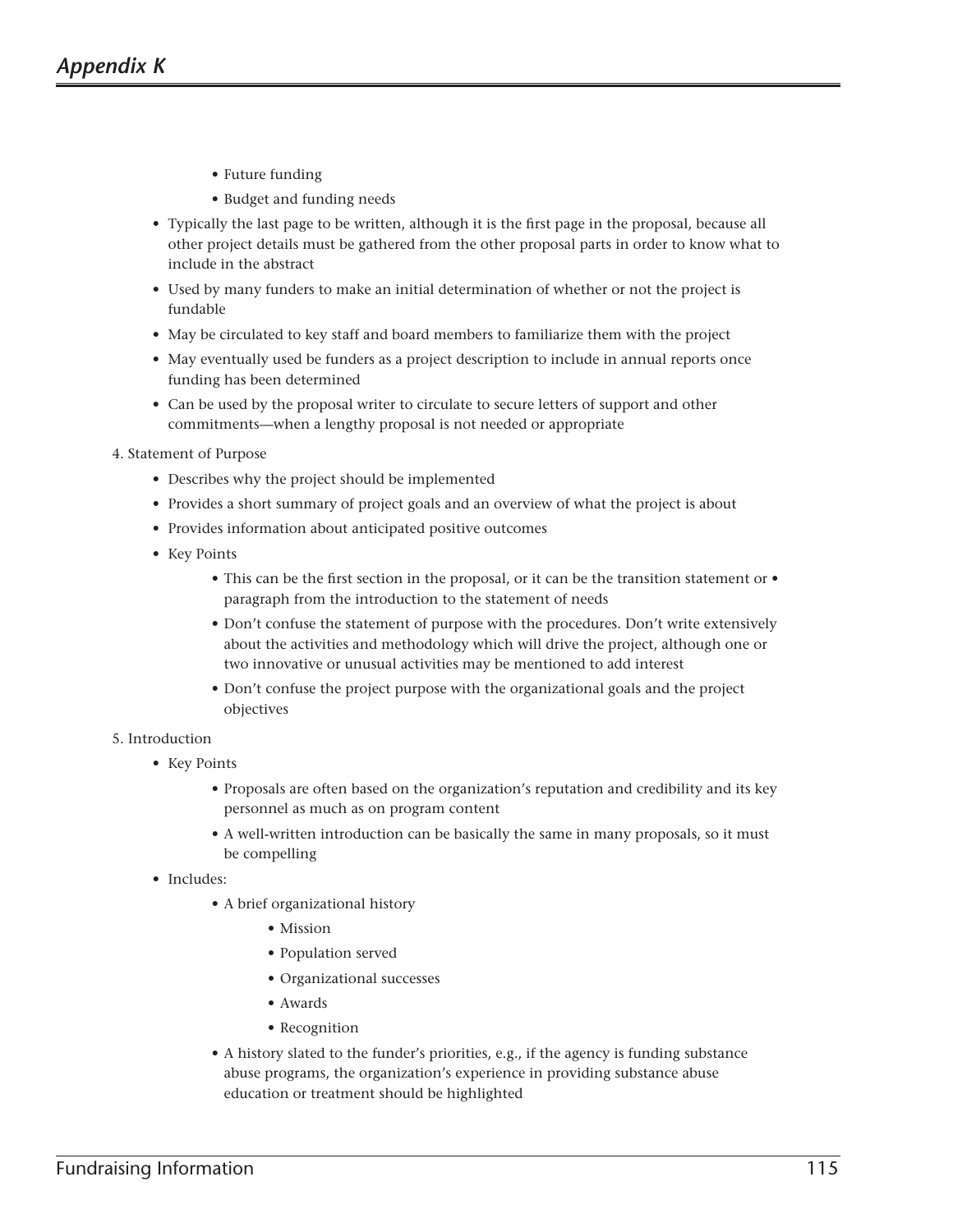- A synopsis of successful community collaboration efforts; related to the funder's priorities
- An overview of successfully administered projects
- A synthesis of organizational skills, staff, and experience to demonstrate the organization's potential to implement the project successfully

### 6. Target Population

This description may be incorporated into the introduction or the statement of needs. It may also be presented in its own section.

- Provide detailed information about whom the project will address (individuals or groups)
- Clarify why this population is in need of services; define what is unique about them
- Provide a history of the problem development
- Quantify how many people the project aims to serve
- Include proof of support from both participants and involved outside agencies, if possible
- Describe how the target population will participate
	- Document that participants are part of on-going group or have already been contacted and are willing to participate
	- Document that collaborators have proposal "buy-in" and are willing to cooperate
- Obtain requisite release forms/confidentiality forms, in accordance with state and local regulations

### 7. Problem Statement or Statement of Need

Explains why this should be done.

- Key Points
	- Many writers fail to understand the difference between problems or needs and the methods of solving these problems
	- Never describe lack of money as the problem to be addressed
	- Address what is needed, leave the activities and solutions for following sections
- Establish
	- That this is a situation outside the organization; the stated need has to do with the population outside the organization's boundaries—the people or community served
	- How the project fits the funder's priorities—the population's needs are those that the funder is interested in addressing
	- Who the people are that this project will serve
	- What statistics, quotes by subject matter experts and local experts, or literature reviews back up the need for the project
	- The groundwork for how the project is innovative and can serve as a model answering a broad-based need for this type of information and solution
	- The foundation for moving on to the next section where program objectives, activities, and procedures can be defined. What is defined as needs then becomes stated as objectives and, subsequently, activities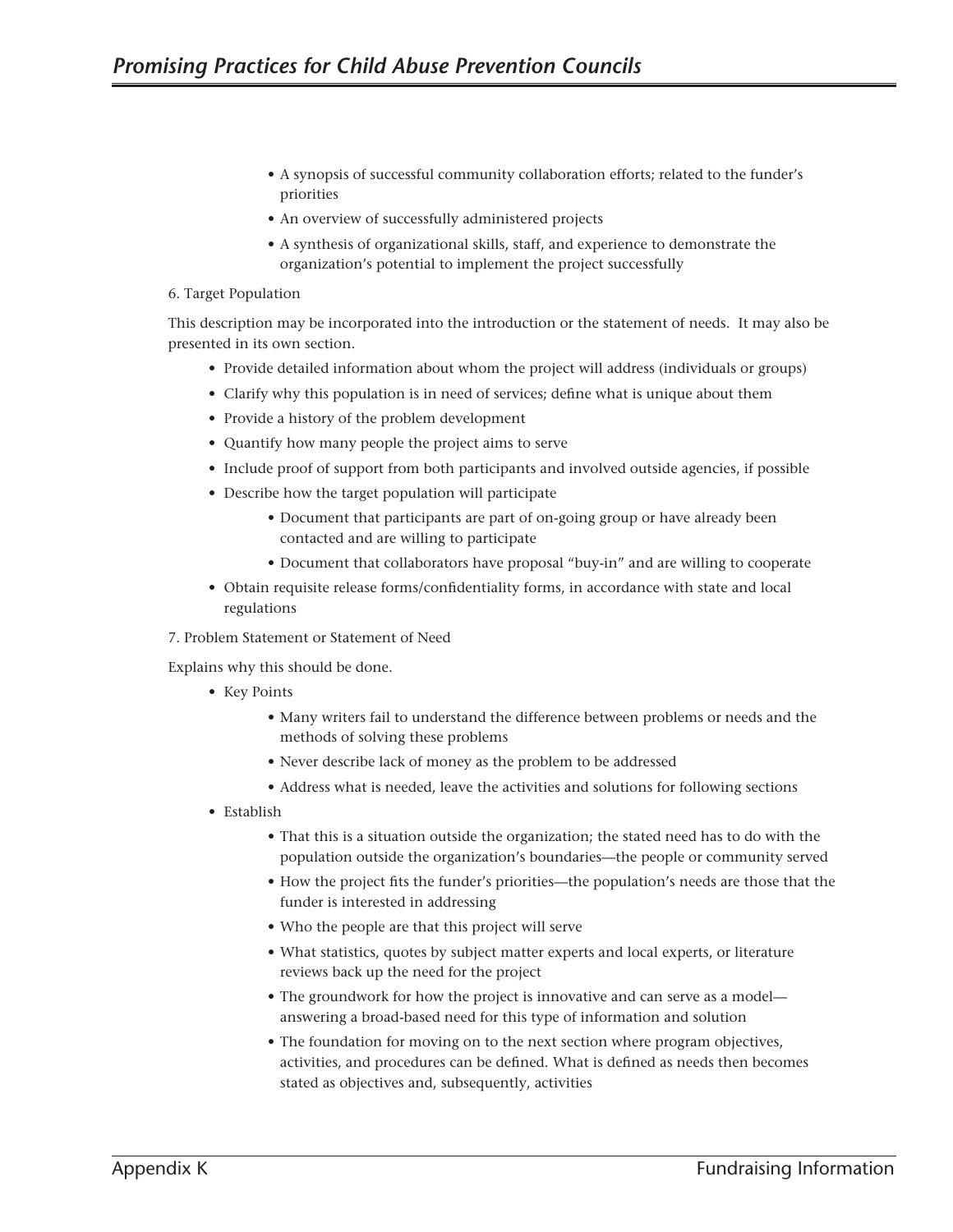8. Program Goals and Objectives

Explains what are the projected outcomes.

- Goals
	- Overall conceptual orientation to the ultimate project purpose—often incorporated into the introduction section
	- Broad in concept—contains the overall program intent; offers the reader a general understanding of the program
	- More abstract than objectives
	- Describes the vision for project achievement, closely relating to the mission statement
	- Typically limited to one or two main goals
- Objectives
	- Specific and concrete—a project can have several objectives
	- Measurable—who will change, in what direction will they change, how much change will occur and by when will the change occur
	- Focused on short-term results
	- Used as the basis for evaluation—in on-going evaluation, objectives allow the staff to know if the project is on track in "meeting the objectives" and possibly modify activities and the declared timeline
	- Vary in type—behavioral, performance, product, and process. Address what type of objective is described and how, or if it relates to the stated needs
	- Differs from methods—which tells what will be done and does not address the outcome or benefit
- 9. Activities, Methods and Procedures

Explains what will be done to meet the objectives.

- Key Points
	- Gives color to the project—the reader should be able to visualize the project by moving through the stated series of activities
	- Creates a detailed project plan—establishes who will do what, when, and for how long
	- Concrete enough to enable staff to follow the project plan of action step-by-step to project completion
	- Include data analysis and instrumentation as part of potential activities and methods developed through brainstorming
- Frequent Problems
	- Activities presented aren't directly related to stated objectives
	- No clear rationale for the choice of activities— unusual activities should be elaborated on in the plan of action
	- Activities do not seem feasible— they may either appear too minor to accomplish the stated objectives, or too broad and beyond what is needed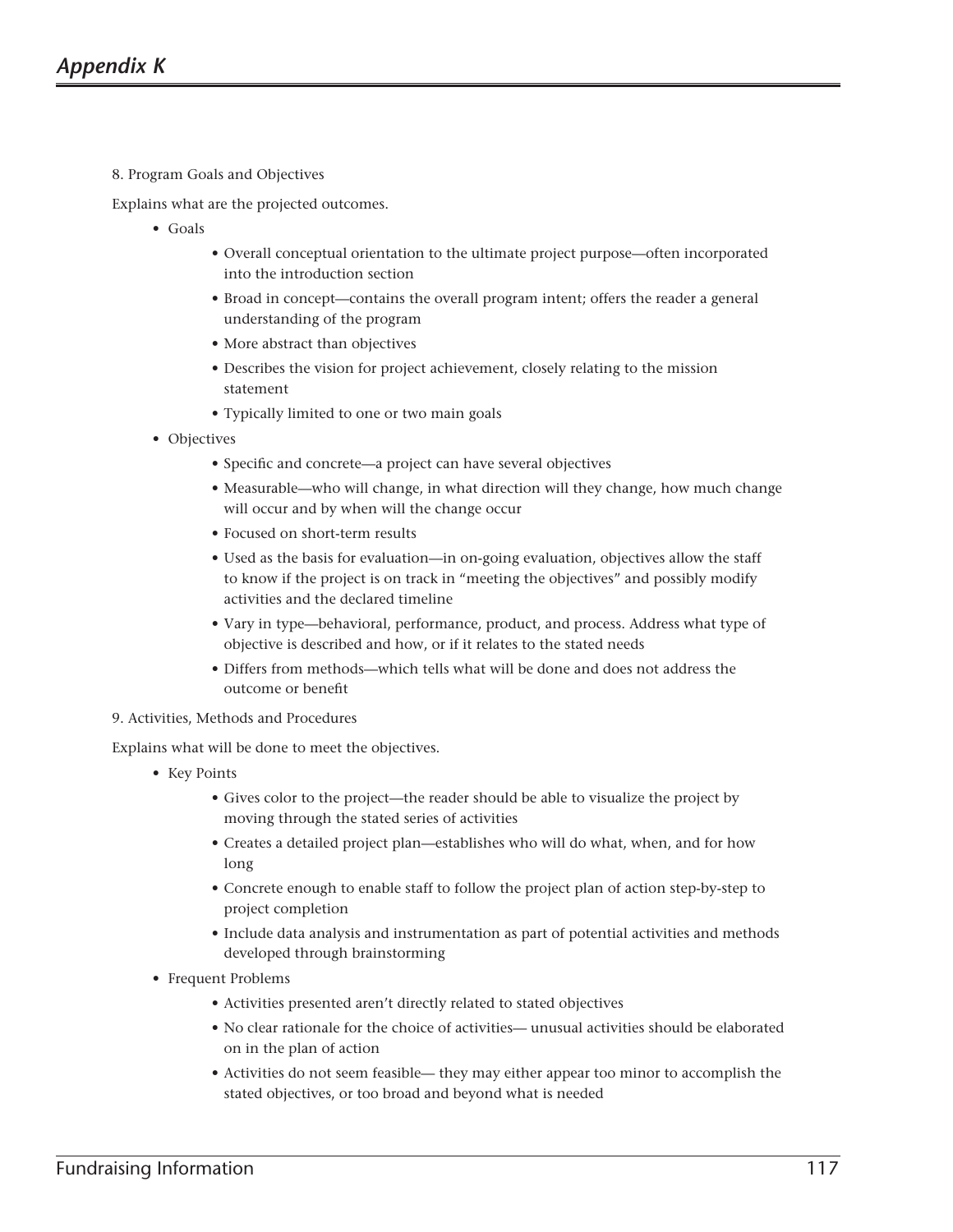• Staff has not been included in formulating the plan of action and is not willing or capable of completing the activities once the project is funded

### 10. The Timeline

Explains when the activities will be conducted and completed.

- In application guidelines, can also be stated as:
	- Project milestones
	- Time frame
- Timelines
	- Establish project start and completion dates, with specific dates for activities to be completed within the project
	- Provide guidelines for completing objectives
- Do
- Use charts, graphs, or matrices to list activities and dates
- Allow enough time for activity completion- be realistic
- Depict what tasks and activities are started and completed each month for the project duration
- Consider staff, materials, and resources needed to initiate and complete each activity

### 11. Evaluation

Explains how to determine whether the project was successful.

- Purpose
	- Determines the worth of a program, product, procedure, or objective
	- Designed to reduce uncertainty about the effectiveness of a particular project or its result
	- Provides the funder with a systematic process for knowing whether stated goals and objectives have been achieved
	- Provides the organization an opportunity to improve the project or specific project components or the overall project impact
- Types of Evaluation
	- Formative—produces information used to improve a project during its operation
	- Summative—involves data collection necessary for judging the project's success
- Establish
	- Who (e.g., staff, participants, agencies) and what (e.g., information, statistics, or data) is going to be evaluated?
	- The evaluation method for each stated objective; be specific about the evaluation instruments and techniques
	- When the evaluation will occur, during the project or upon project completion
	- Who will conduct the evaluation, an internal or external evaluator?
- Key Points
	- Define what is to be evaluated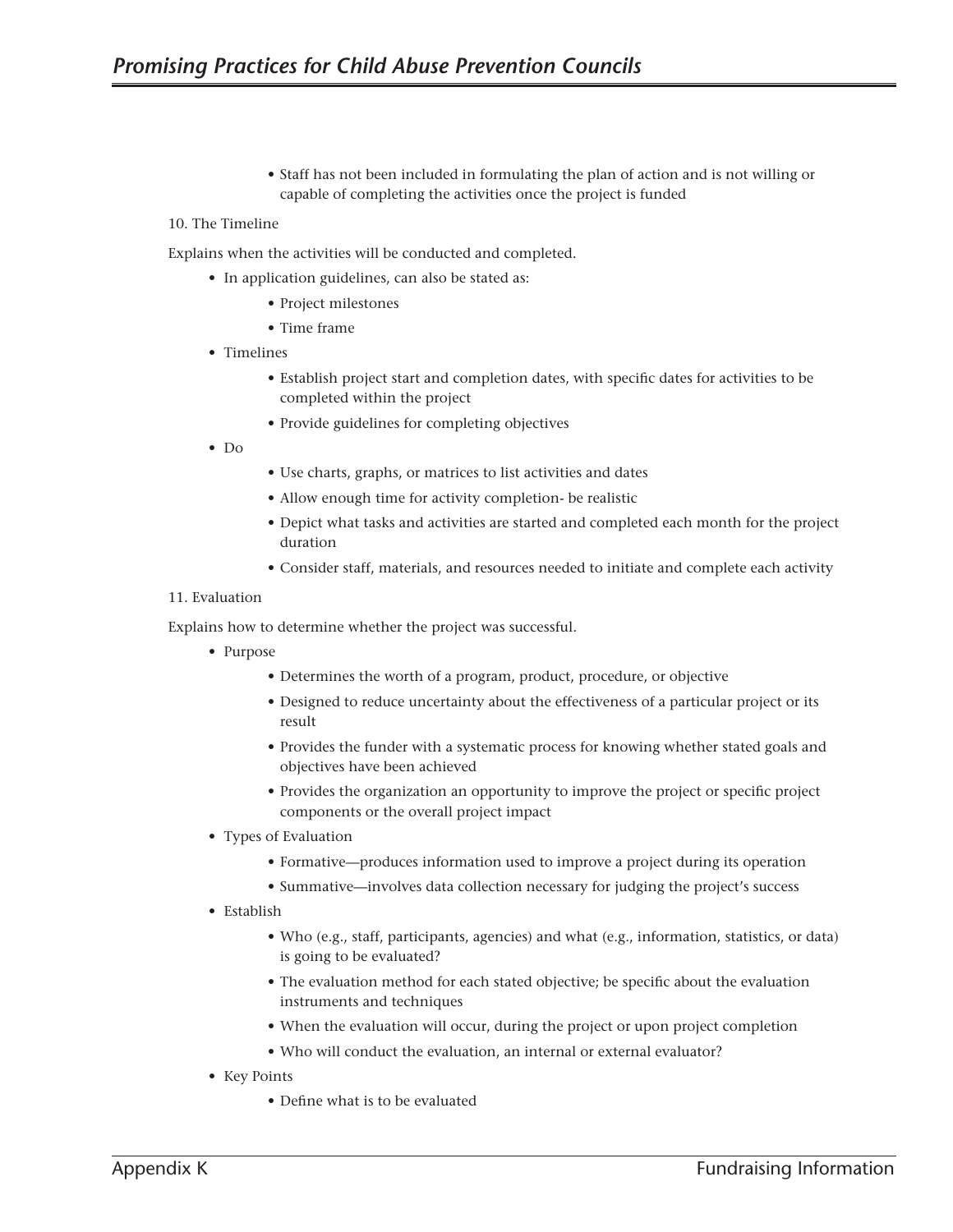- Provide a short narrative that presents a series of questions to be answered during the evaluation, which will assist in leading the reader through the evaluation plan
- Restate the objectives; they answer the question about what is going to be evaluated
- Describe what information will be collected
	- For each objective, be specific about what evidence will be used for evaluating success
	- Provide examples that will be used
	- Describe any instruments will be used to gather data
	- Incorporate qualitative information, e.g. interviews and anecdotal evidence, in the evaluation process
	- Avoid having the evaluation component become the project
	- Remain focused on what will be collected rather than how
- Describe how the evaluation results will be reported or disseminated
	- Discuss who will receive the on-going or final report, e.g. advisory board or project collaborators
	- Include information on how program modification will occur in response to on-going evaluation during the project

### 12. Project Dissemination

Explains who could benefit from project results and how will they obtain results.

- Key Points
	- Demonstrates how the project is going to make an impact beyond the immediate population served
	- Quality dissemination plans support the premise that the project can be an important model for other communities or agencies
- What to Include
	- Define an area or population that will be reached; provide statistics indicating the number of people in the target population, if possible, or what individuals or groups are in special need of the project information
	- Dissemination can be:
		- Information about the project
		- Evaluation tools developed
		- Community awareness flyers created
		- Instructor manuals
	- A product or information created during the project
- Address resources and money for project dissemination in the budget, including material development, duplication, and postage
- Provide clear methods for dissemination, such as writing journal articles about the project, creating a handbook, or conducting presentations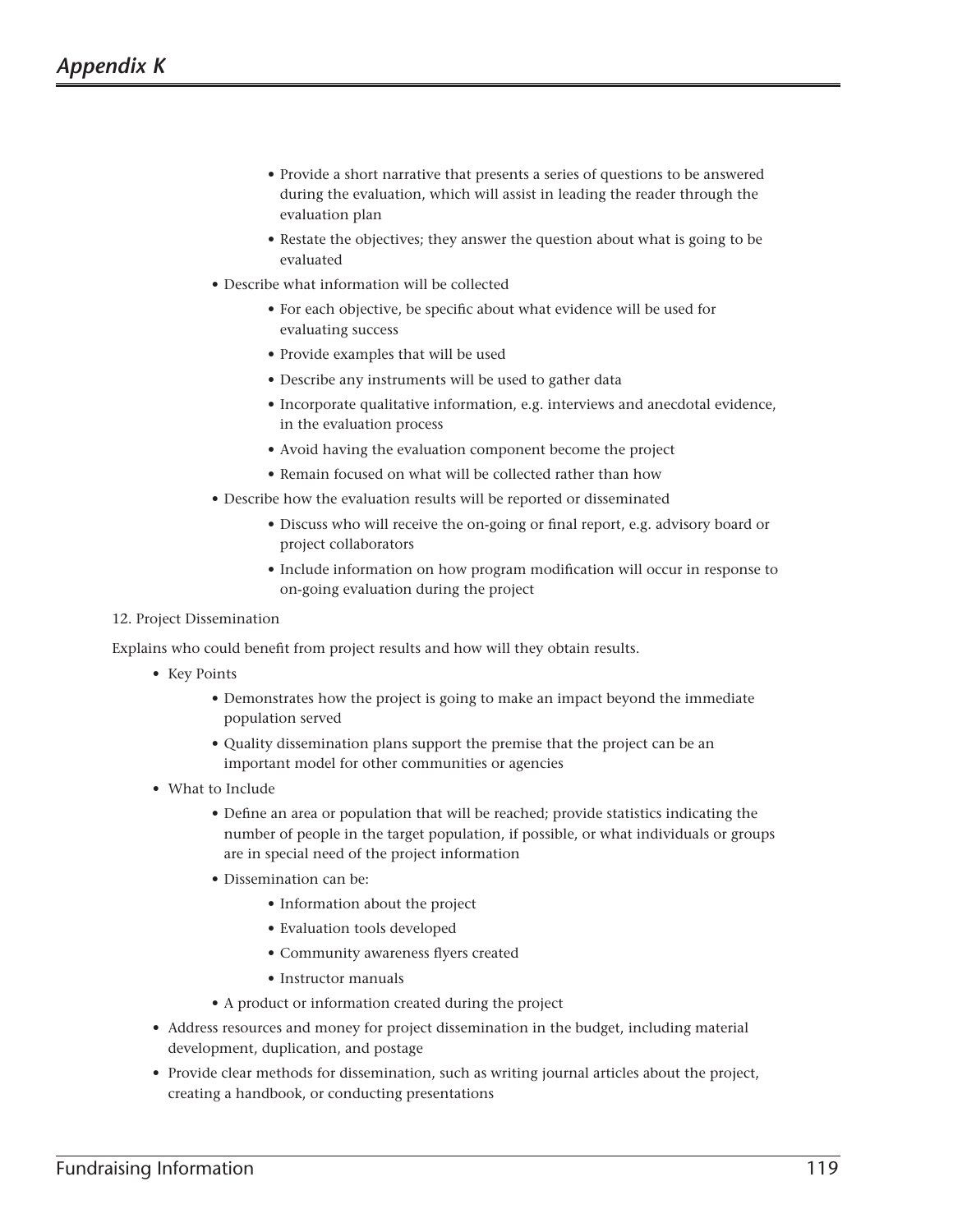Sample Cover Letter

December 21, 1992

Mr. Clifford Hartle The Gasser Foundation 1834 Soscol Avenue Napa, CA 94558

Dear Mr. Hartle,

Enclosed please find a proposal from the Napa County Arts Council (NCAC) in Napa, California. We are seeking funding in the amount of \$59,209.04 to extend and enhance our current arts in education program in the public schools of Napa County. As state and federal funding cutbacks for the arts become more acute every day, we remain the primary provider and inspiration for arts and culture education in our area. Both public schools and private individuals rely on us to make the difference in both visual and performing arts education for our county's youth.

How We Make the Difference

Yes, we bring programs into the schools and provide extracurricular arts experiences for youth, but our role as leaders in arts education is a comprehensive one. We develop cooperative agreements with the education system encouraging and soliciting their financial involvement, usually at a rate of 50% schools match for NCAC funds.

Our dedication to the Napa community very closely mirrors the goals and priorities of the Gasser Foundation. We are committed to examining the way in which arts education is presented in the public schools and have been included in the current long-range plans for school district restructuring. We use our established credibility of over ten years of NCAC growth to garner the attention of parents, teachers, and administrators and persuade them to view a larger piece of the educational pie as being quite appropriately placed in the hands of arts educators. Our long-term approach to working with the local schools serves as a model for other communities who wish to see the arts take on a more significant role in the education of youth.

In this proposal, I have included an overview of the Napa County Arts Council, its major programs, letters of community support,  $501(c)(3)$  letter of tax-exempt status, budget and funding sources as well as specific descriptions of the Arts in Education program.

Please contact me if you would like further information regarding the enclosed materials. Thank you for your time and attention. We look forward to hearing from you.

> Sincerely, Felix Bedolla Executive Director Napa County Arts Council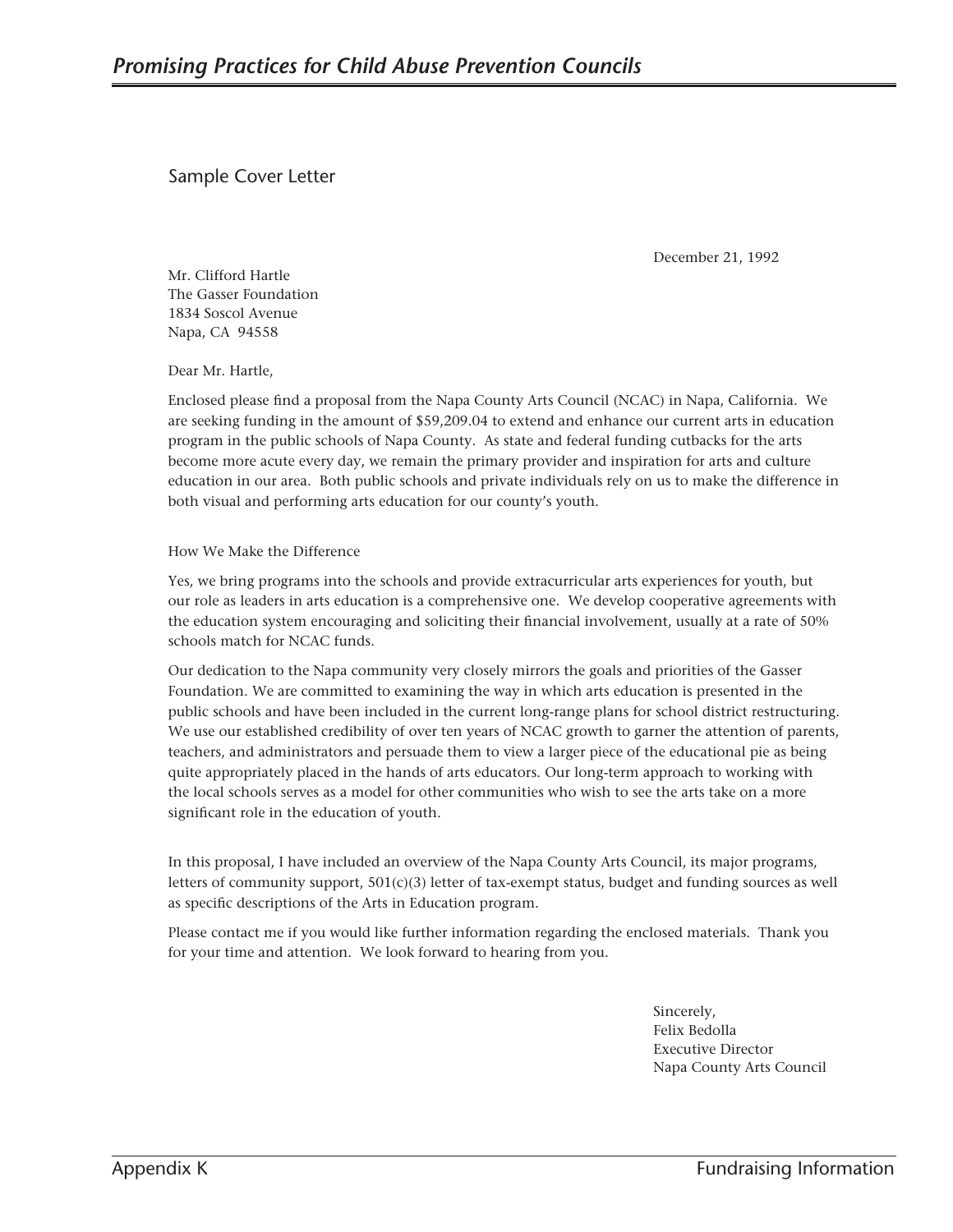Sample Title Page

# ADVENTURES IN **CAREERS**

School-to-Work Opportunities Proposal to the

Department of Labor-Employment and Training Administration Department of Education-Office of Vocational and Adult Education

> *Submitted by* The Coalinga County Office of Education and the Caolinga Business-Education Alliance

> > October 6, 1995

Carlton Jeffers, Ed.D. 655 Samson Boulevard Coalinga, California 94533-6399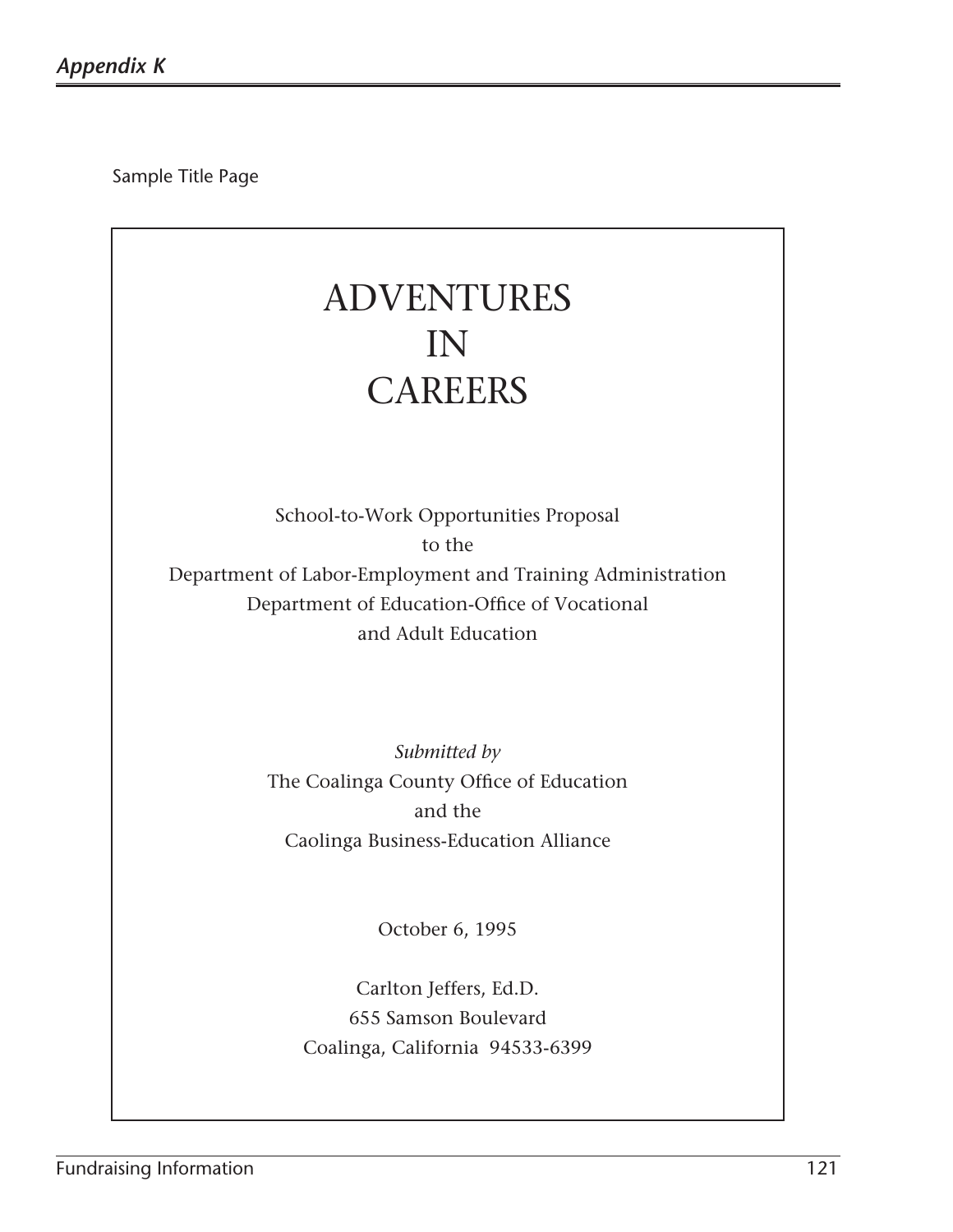# Sample Abstract/Proposal Summary

The Community Mentor Program (CMP) will address the needs of 25 women with serious barriers to employment success, providing mentoring to give:

- A view of nontraditional work including information on accessing this higher paying type of employment,
- Encouragement to identify and complete educational and employment training goals,
- Insight into pre-employment and work maturity skills needed to succeed, and
- The boost in self-esteem that comes from having a role model and friend willing to commit time to help you make life decisions and progress past real barriers to success.

Mentoring will be the foundation of this proposal, but participants will also receive a broad range of services to fill in their education and employment skills gaps: basic skills education, GED preparation, English as a Second Language training, job specific skills training, as well as assistance with child care and transportation costs, when needed.

# Sample Statement of Purpose

The purpose of the Leadership Connection Project is to bring local business leaders into the schools as mentors for 120 youth who are considered to be at risk for dropping out of school before graduation. The Leadership Connection Project will train business people to be role models for youth, encourage youth to complete their education, and service as a connection for them to employment opportunities after graduation. This project will serve as a model for other schools in the Gradias School District who wish to establish mentoring programs.

# Sample Introduction

Since 1976 the Napa Valley Adult School (NVAS) has been the primary provider of the ABE and ESL services to men and women seeking adult education and job training. We are the main contractor for educational services for the Napa County Employment Training Office, servicing JTPA contracts and the Human Services GAIN Welfare Program. We are well-versed in job specific literacy training annually training more than 300 students in clerical/office procedures with a 95 percent job placement rate for students completing our program.

In 1991, we began the Literacy Line! program to provide ESL/JSL training to winery and winery workers in the Napa Valley using mobile unites equipped with computers for ESL instruction. This program developed as a response to the obvious transportation barriers that winery industry workers experienced in coming to a central location for adult education services and their industry's statistics that between 80–95 percent of their employees were compromised in their ability to work productively because of limited English skills. This innovative program has over 300 students enrolled and works in close cooperation with six major wineries in the Napa Valley.

Annually, NVAS has over 500 minority students in attendance in ABE/JSL classes. We are known for our flexible scheduling of classes and open-entry, open-exit policy, which responds to the needs of seasonal workers in our county. NVAS employs 12 ESL teachers and conducts classes during the morning, at noon, and during the evening all year around.

NVAS collaborates with Napa County Department of Health and Human Services and the Employment Training Center to provide Job Club classes, which instructs men and women with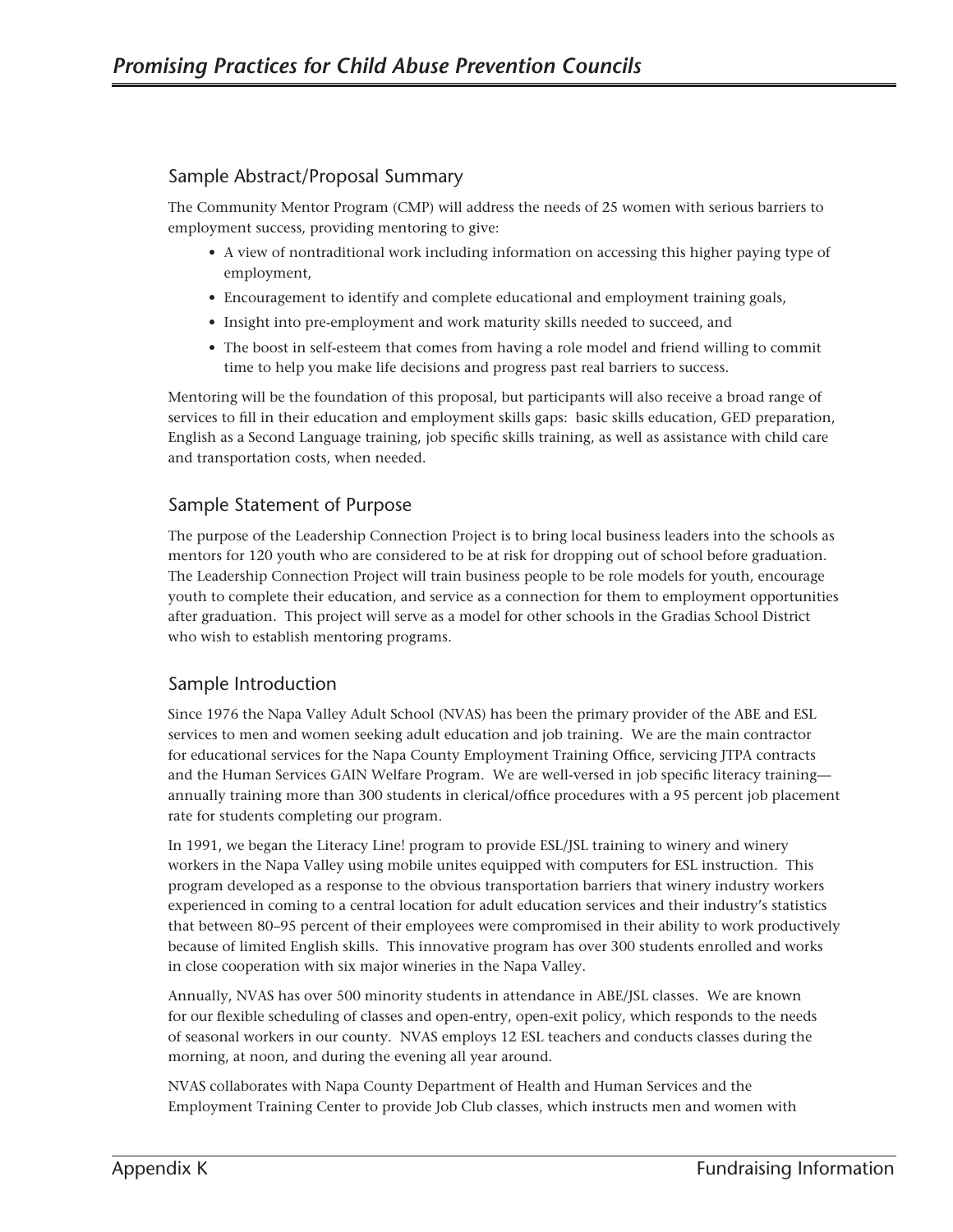barriers to employment in job search skills and provides pre-employment skills training for in-school and summer youth.

# Sample Participants/Target Population

### *Description of Persons Served*

Abelton Industries serves a three county region, Santa Clara, Santa Cruz, and San Francisco, with a total population of 812,477. We are the only agency in this large area that serves people with all physical, mental, and developmental disabilities. The following overview demonstrates the extent to which Ableton does outreach to disadvantaged/disabled clients:

Clients Served by the Program from 7/1/1993 to 6/30/1994:

Primary Disability Type Total Clients

| Visual              | 17  |
|---------------------|-----|
| Hearing             | 53  |
| Cerebal Palsy       | 12  |
| Orthopedic-Back     | 148 |
| Schizophrenia       | 37  |
| Mental Retardation  | 104 |
| Epilepsy            | 7   |
| Cardiac/Circulatory | 9   |
| Manic Depression    | 6   |
| Alcoholism          | 40  |
| Drug Abuse          | 60  |
| TOTAL               | 493 |

# Sample Statement of Need

The needs of the program participants are serious and immediate. These teenagers are struggling to finish their education, experiencing a great deal of stress as new parents, and facing the responsibility for caring for another human being. They are also ill-equipped to go into the world of work and attain anything other than a survival-level job. They vacillate between wanting to stay in school, knowing that their best opportunity lies in acquiring specific skills and having a high school diploma, and wanting to quit, take any job that's available and get on with the "adult" phase of being a parent. Students at HVTPP have four major areas of need:

### 1. Lack of job specific skills

HVTPP students lack the skills to give them leverage in the labor marketplace; many have never even held a part-time job. Their employment visions tend to center around work which requires very little job training, but which will also give them very little return in income or opportunity for career advancement. They deserve, and need, the opportunity to explore various career options and career ladders and consider short- and long-range goals when planning for their future. With no skills and no plans, these teens, especially the females, are perfect candidates for long-term public assistance.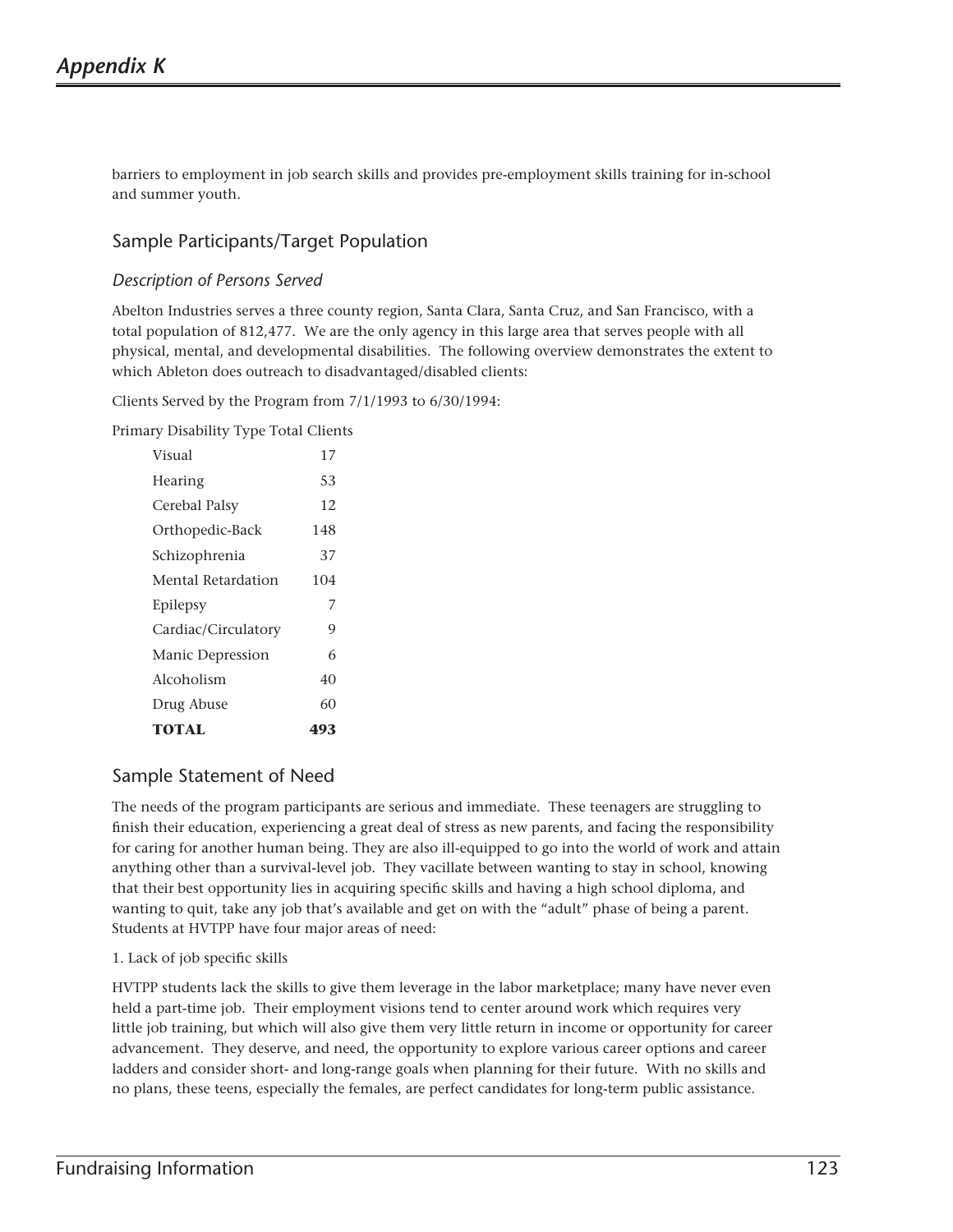### 2. Lack of general employability skills

They need to assess their current abilities and acquire new skills through training. They lack skills in job search, interviewing, and job retention. They need help to realistically assess how their employment options are affected by being parents and derive answers for the questions that this reality imposes on their lives.

### 3. Childcare

Anxiety over childcare is the primary cause of young parents dropping out of school (in one semester alone, HTVPP had eleven students leave school specifically because of childcare issues). They are in desperate straits when it comes to coordinating day-to-day childcare so they can concentrate on studies or job training. This is compounded by the facts presented by a Napa County Childcare Task Force showing an 82 percent shortage of needed infant care in Napa. It is a myth in this society that teenagers who have babies will be able to rely on parents or grandparents for child care back-up while they finish education or go to work. The reality is that most parents are working themselves and the days of the grandparent down the block with time for baby-sitting is long past. With meager, if any, income, students cannot afford to pay for day care and often do not have transportation to get to a day care center even if they can pay for the service.

4. Low self-esteem and lack of personal life direction

Few teenage parents imagine that during their high school years they will be going through pregnancy and having full-time responsibility for the care of an infant. These facts of life cause an immediate and confusing change in self-image and goals. Young parents become understandably anxious about the direction of their future. Being a parent is a full-time job, and these parents are also trying to go to school, maintain friendships with their peers, and begin a life as their child's financial provider. These realities require high self-esteem and a sense of direction for even the most centered adult; so these student-parents needs a great deal of assistance to keep their spirits high and keep hopes for future goals on a positive plane.

# Sample Goals and Objectives

### *Goals*

The first year of this program will address the needs of twenty-eight second and third grade children in the Las Vegas elementary schools who are identifies as disadvantaged and "at risk" in school, yet do not show the behavioral or emotional skill deficiencies that would qualify them for individualized attention (and financial assistance) through special education services.

The target population will be those children who have already been identified by teachers, principals, counselors, and parents as

- Behind in beginning reading and writing (i.e., do not know their alphabet, cannot write simple sentences, score below 50% on standard achievement tests)
- Showing poor social and school readiness skills
- Having limited English proficiency
- Exhibiting poor self-esteem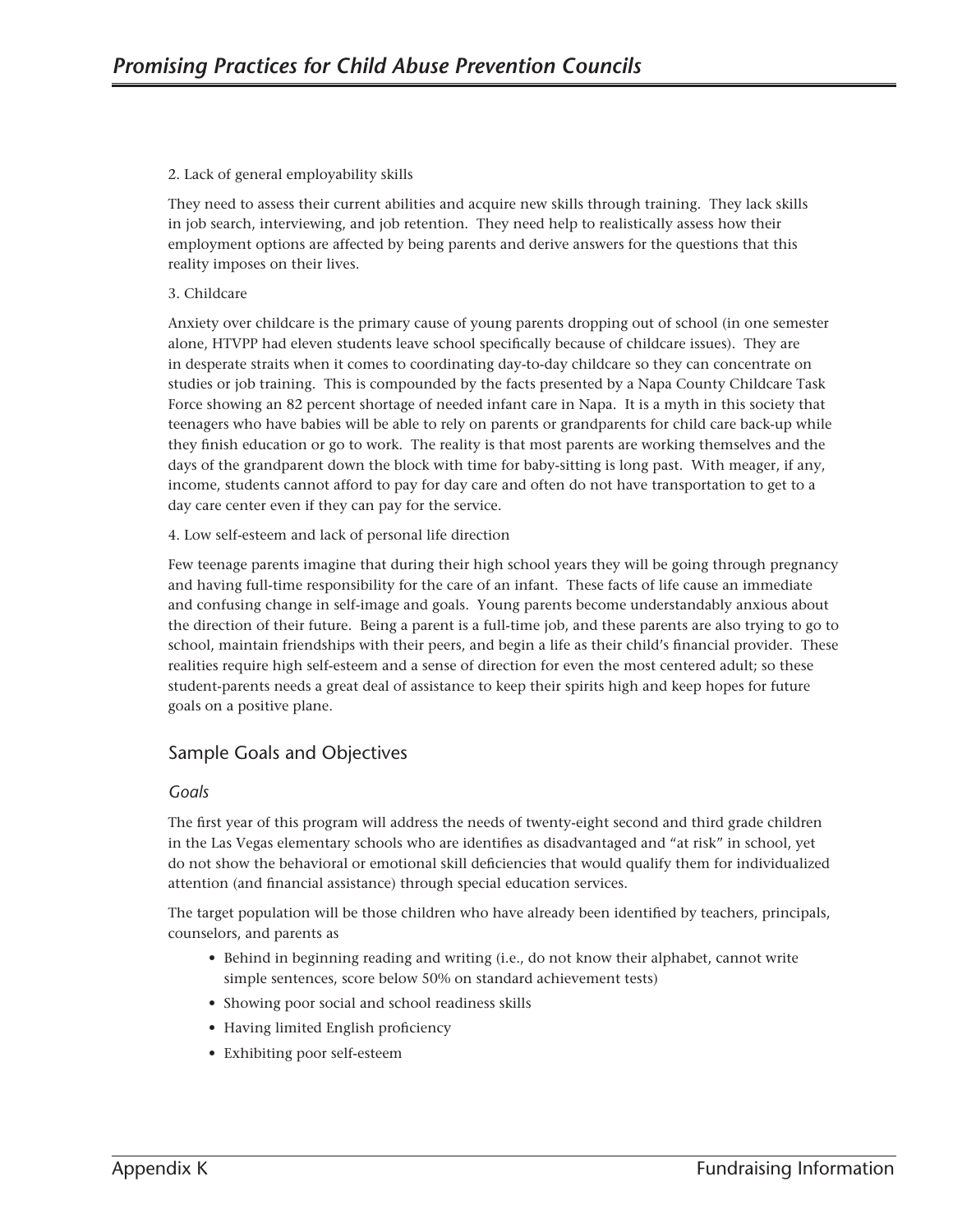Our primary goals for the Summer Boost Wilderness Program are to:

- Improve children's abilities to take risks within a safe and supportive environment.
- Bring together parents and children in joyful and engaging experiences.
- Assist children to become familiar with wilderness settings.
- Integrate academic skills with outdoor education.

### *Objectives*

By December 1999:

- Provide nutritional, clothing and housing programs for 1,400 monks and nuns
- Decrease by 50 percent the number of monks and nuns who fall ill due to poor medical care through providing needed care
- To increase reading, writing, and math skills of 1,400 monks and nuns by identifying and enrolling them in the educational programs of the monasteries

# Sample Evaluation Plan

Success at attaining the following objectives will be evaluated by:

- By the year 2000, the Library of Tibetan Works and Archives (LTWA) will have a totally automated library, ensuring that the database adheres to international standards
	- Documentation of automation of library
- By the year 2000, four library staff will be qualified in running a library using the latest computer technology in information storage, retrieval, and dissemination
	- Staff will be able to pass proficiency assessment indicating knowledge of computer usage at the library and ability to help users effectively access the system
- By the end of year one, 20 percent increase in the use of computers by the Tibetan exile community to access information
	- Tracking of computer usage by sign-in sheets
- An increase of 15 percent in the numbers of Tibetan and foreign scholars and students conducting research on Tibet
	- Tracking of computer usage by sign-in sheets
- By December 2001, develop an interactive website
	- Documentation of website
- A minimum of 85 percent of people using the LTWA will express average satisfaction of "4" using 1–5 point rating scale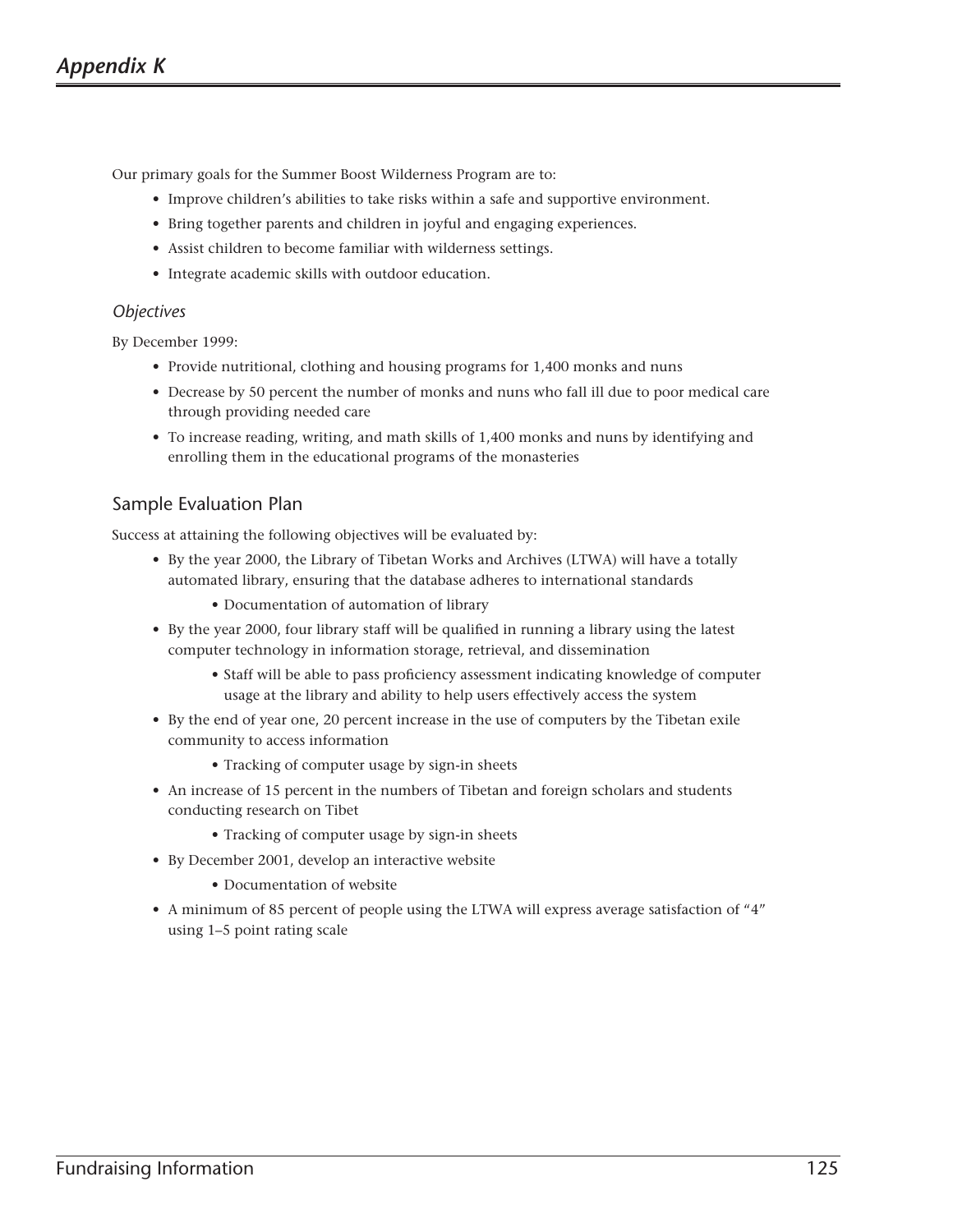# Sample Project Dissemination Plan

To facilitate project dissemination throughout the western United States, the staff will:

- Compile results of the program and participant success indicators and assemble a handbook to assist agencies in creating a cooperative Job Club class with local employers, service organizations, teen parent programs, and job training agencies. This handbook will include recruitment strategies, assessment tools, curriculum, and interface mechanism for involving the community participant support. It will also include a section on questions to address when setting up an on-site infant and childcare center.
- Make statewide presentations at adult education and employment training conferences.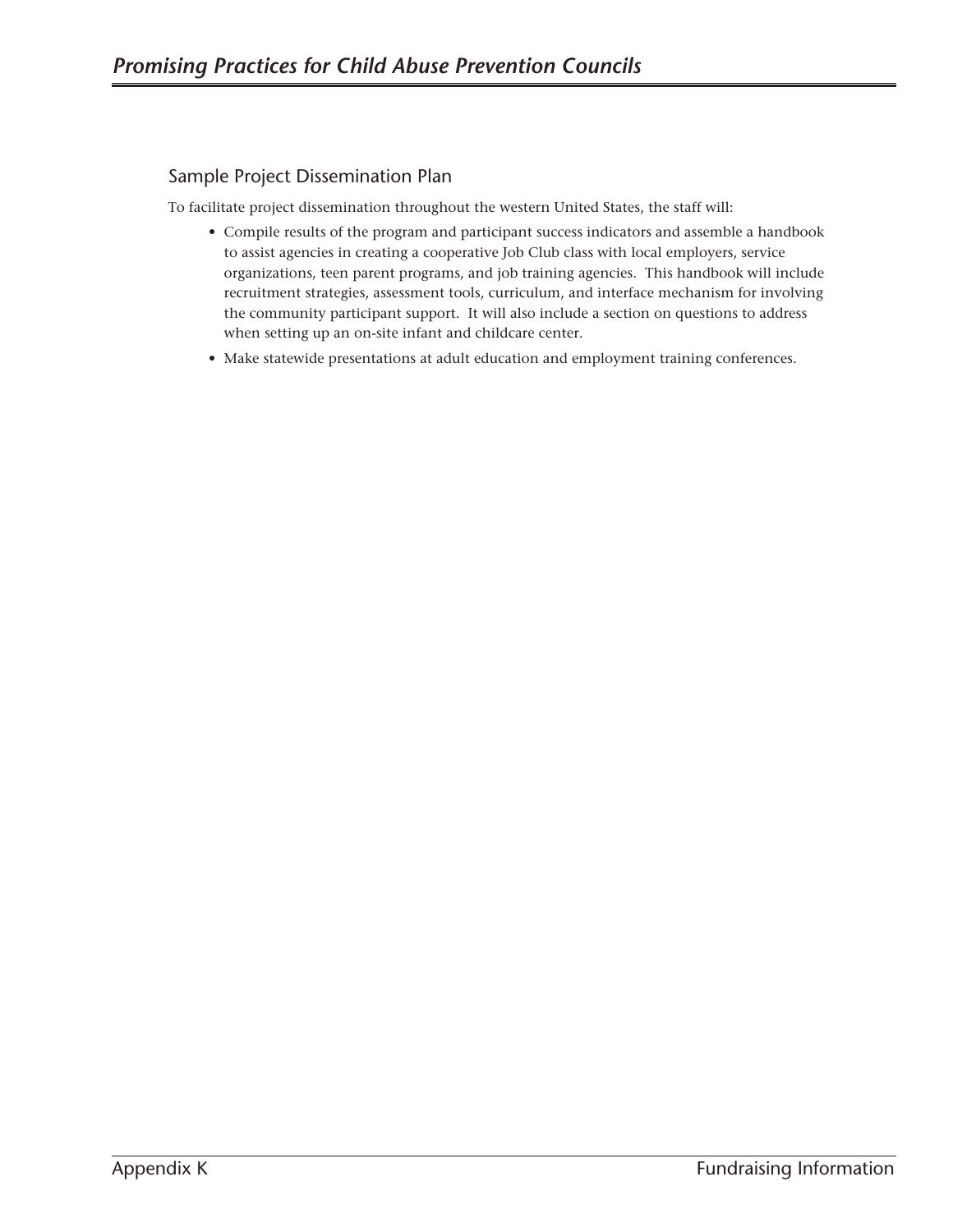# Sample Form for Evaluating Your Propsal Components

## *Clear Thinking: Evaluating Your Propsal Components*

Use the following charts to evaluate the components in your proposal. It may help to have one member of your team or agency read a section and then conduct the evaluation, compiling a list of questions that needs to be answered or items that are not clearly presented.

|                                                                                                                                |                 | <b>NEEDS</b> | <b>NEEDS</b> |
|--------------------------------------------------------------------------------------------------------------------------------|-----------------|--------------|--------------|
|                                                                                                                                |                 | <b>MINOR</b> | <b>MAJOR</b> |
| <b>ABSTRACT OR PROPOSAL SUMMARY</b>                                                                                            | <b>COMPLETE</b> | <b>WORK</b>  | <b>WORK</b>  |
| 1) Is placed at the beginning of the proposal.                                                                                 |                 |              |              |
| 2) Provides a quick overview of the project.                                                                                   |                 |              |              |
| 3) Uses strong, compelling language to engage the interest of<br>the reader.                                                   |                 |              |              |
| 4) Includes brief information about the applicant and the<br>applicant's credibility to manage this project.                   |                 |              |              |
| 5) Includes brief information about the need for the project.                                                                  |                 |              |              |
| 6) Includes brief information about the objectives.                                                                            |                 |              |              |
| 7) Includes brief information about the activities.                                                                            |                 |              |              |
| 8) Includes brief information about the total cost of the project<br>and any funding that is already committed to the project. |                 |              |              |
|                                                                                                                                |                 | <b>NEEDS</b> | <b>NEEDS</b> |
|                                                                                                                                |                 | <b>MINOR</b> | <b>MAJOR</b> |
| <b>STATEMENT OF PURPOSE</b>                                                                                                    | <b>COMPLETE</b> | <b>WORK</b>  | <b>WORK</b>  |
| 1) Focuses on the results applicant expects to obtain with<br>funding.                                                         |                 |              |              |
| 2) Shows how the purpose of the project is relevant to funder.                                                                 |                 |              |              |
| 3) Shows how the project will accomplish something that is<br>significant, innovative, timely, and/or worthy of support.       |                 |              |              |
| 4) Is short and to the point; immediately tells the funder what<br>the project is about.                                       |                 |              |              |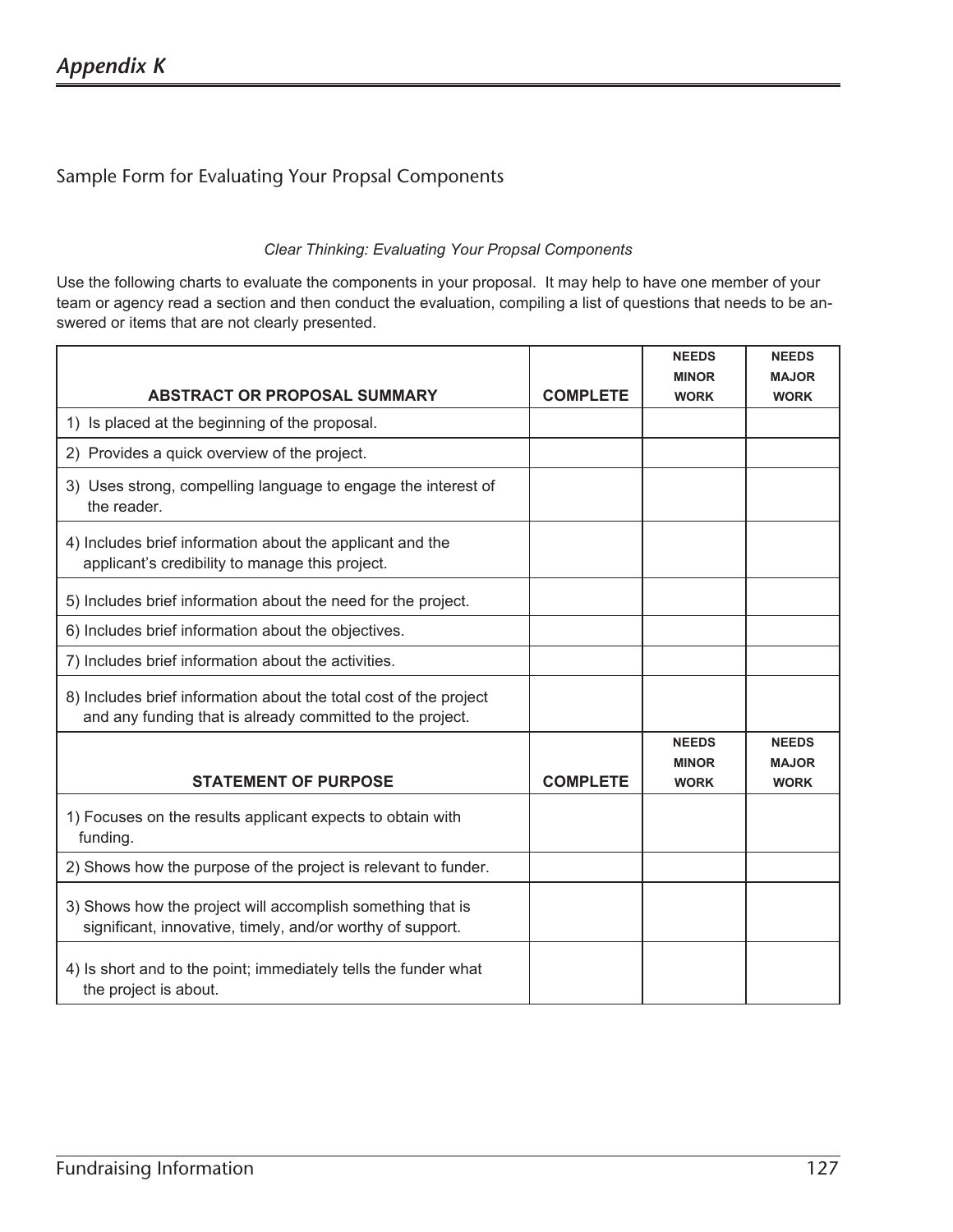|                                                                                                                                                      |                 | <b>NEEDS</b>                                | <b>NEEDS</b>                                |
|------------------------------------------------------------------------------------------------------------------------------------------------------|-----------------|---------------------------------------------|---------------------------------------------|
|                                                                                                                                                      |                 | <b>MINOR</b>                                | <b>MAJOR</b>                                |
| <b>INTRODUCTION</b>                                                                                                                                  | <b>COMPLETE</b> | <b>WORK</b>                                 | <b>WORK</b>                                 |
| 1) Uses strong, compelling language to engage the interest of<br>the reader.                                                                         |                 |                                             |                                             |
| 2) Makes it clear who the primary applicant is and who the<br>primary collaborating partners are in the project.                                     |                 |                                             |                                             |
| 3) Includes statement about the mission of the applicant<br>organization and why it was started.                                                     |                 |                                             |                                             |
| 4) Includes information about the applicant and the applicant's<br>credibility to manage this project.                                               |                 |                                             |                                             |
| 5) Includes statistics, information on applicant's accomplishments<br>and success with related topics or projects.                                   |                 |                                             |                                             |
| 6) Includes information about the population that the organization<br>serves.                                                                        |                 |                                             |                                             |
| 7) Shows how applicant organization fits into the broader<br>community.                                                                              |                 |                                             |                                             |
| 8) Information leads to the problem statement or statement of<br>needs.                                                                              |                 |                                             |                                             |
| <b>PROBLEM STATEMENT OF STATEMENT NEED</b>                                                                                                           | <b>COMPLETE</b> | <b>NEEDS</b><br><b>MINOR</b><br><b>WORK</b> | <b>NEEDS</b><br><b>MAJOR</b><br><b>WORK</b> |
|                                                                                                                                                      |                 |                                             |                                             |
|                                                                                                                                                      |                 |                                             |                                             |
| 1) Describes situation that motivated applicant to write the<br>proposal. Is clear that the need is related to the applicant's<br>mission and goals. |                 |                                             |                                             |
| 2) Indicates that applicant has thorough understanding of both<br>the population to be affected and the problem.                                     |                 |                                             |                                             |
| 3) Does not describe a situation at the applicant's organization<br>as the problem.                                                                  |                 |                                             |                                             |
| 4) Supported by statistics; statements do not assume the<br>reader understands the problem or necessarily agrees it is<br>a problem.                 |                 |                                             |                                             |
| 5) Gives information to support why this project should be<br>funded now.                                                                            |                 |                                             |                                             |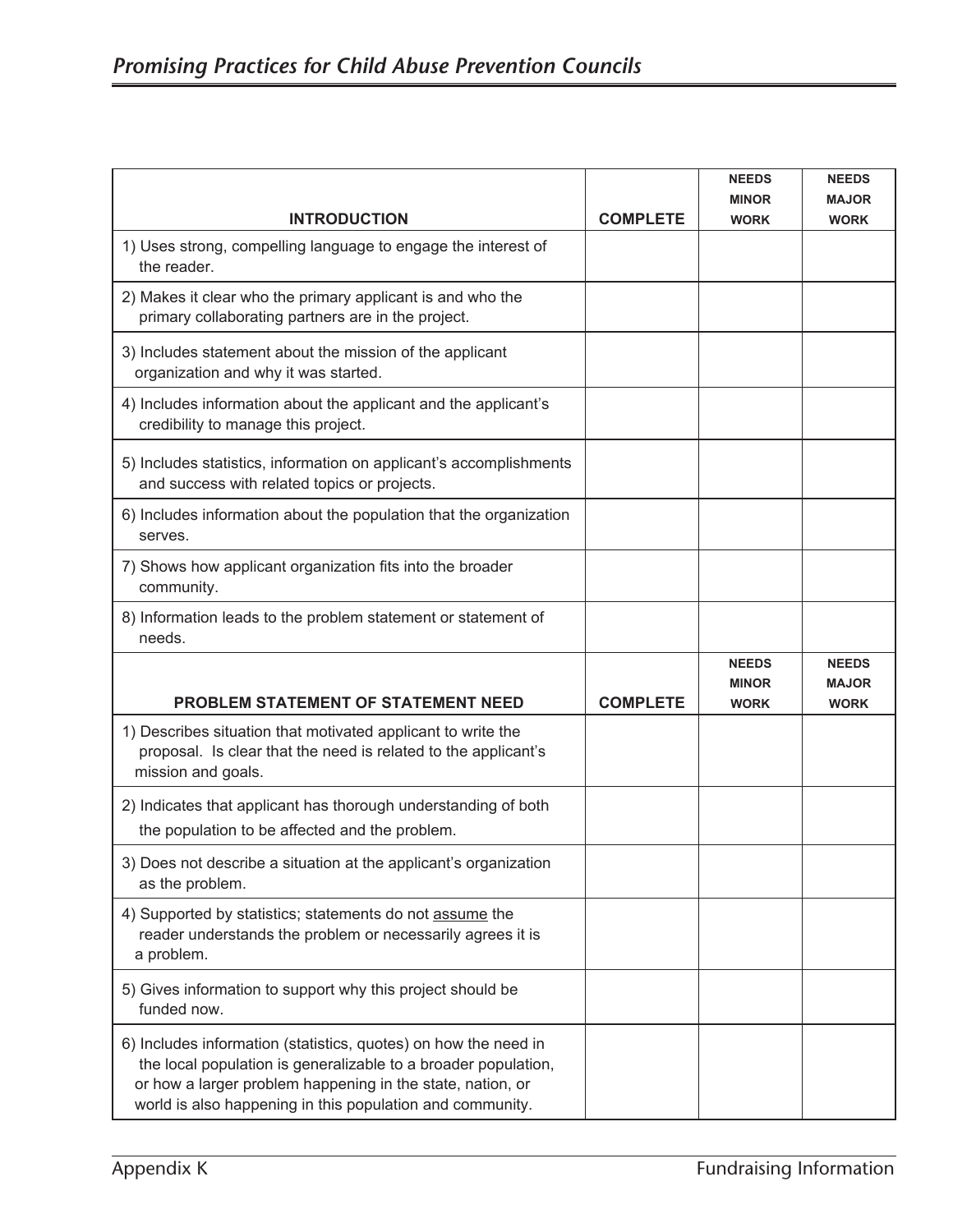# *Appendix K*

| 7) Includes information on why the project is being replicated.                                                                        |                 |                                             |                                             |
|----------------------------------------------------------------------------------------------------------------------------------------|-----------------|---------------------------------------------|---------------------------------------------|
| 8) Is strong, compelling, and interesting; relates to the<br>priorities of the funding source.                                         |                 |                                             |                                             |
| 9) Leads naturally to the beginning rationale for the objectives,<br>procedures, strategy, and plan of action.                         |                 |                                             |                                             |
| <b>PROGRAM OBJECTIVES</b>                                                                                                              | <b>COMPLETE</b> | <b>NEEDS</b><br><b>MINOR</b><br><b>WORK</b> | <b>NEEDS</b><br><b>MAJOR</b><br><b>WORK</b> |
| 1) Are directly connected to the needs identified in the<br>statement of needs.                                                        |                 |                                             |                                             |
| 2) There is an objective for every need that is identified as a<br>project priority in the needs statement.                            |                 |                                             |                                             |
| 3) Address short-term or intermediate consequences or<br>outcomes.                                                                     |                 |                                             |                                             |
| 4) Indicate who or what will change and in what direction the<br>change will occur. Use statement such as "increase" or<br>"decrease". |                 |                                             |                                             |
| 5) Indicate when the change will occur.                                                                                                |                 |                                             |                                             |
| 6) Are written in such a way that information can be collected<br>later to see if they were achieved.                                  |                 |                                             |                                             |
| 7) Statements do not confuse the objectives and the methods<br>that will be used to meet those objectives.                             |                 |                                             |                                             |
| 8) Language makes it clear whether the objects are behavioral,<br>performance product or process objectives.                           |                 |                                             |                                             |
| 9) Statements do not confuse broader project goals with<br>specific objectives.                                                        |                 |                                             |                                             |
| <b>ACTIVITIES/METHODS/PROCEDURES</b>                                                                                                   | <b>COMPLETE</b> | <b>NEEDS</b><br><b>MINOR</b><br><b>WORK</b> | <b>NEEDS</b><br><b>MAJOR</b><br><b>WORK</b> |
| 1) Follow naturally from the stated needs and the objectives.                                                                          |                 |                                             |                                             |
| 2) Provides a detailed view of how the project will proceed.                                                                           |                 |                                             |                                             |
| 3) Includes information on who will be responsible for<br>implementing the activity and when.                                          |                 |                                             |                                             |
| 4) Shows clearly which activities are part of project set-up,<br>implementation, or evaluation.                                        |                 |                                             |                                             |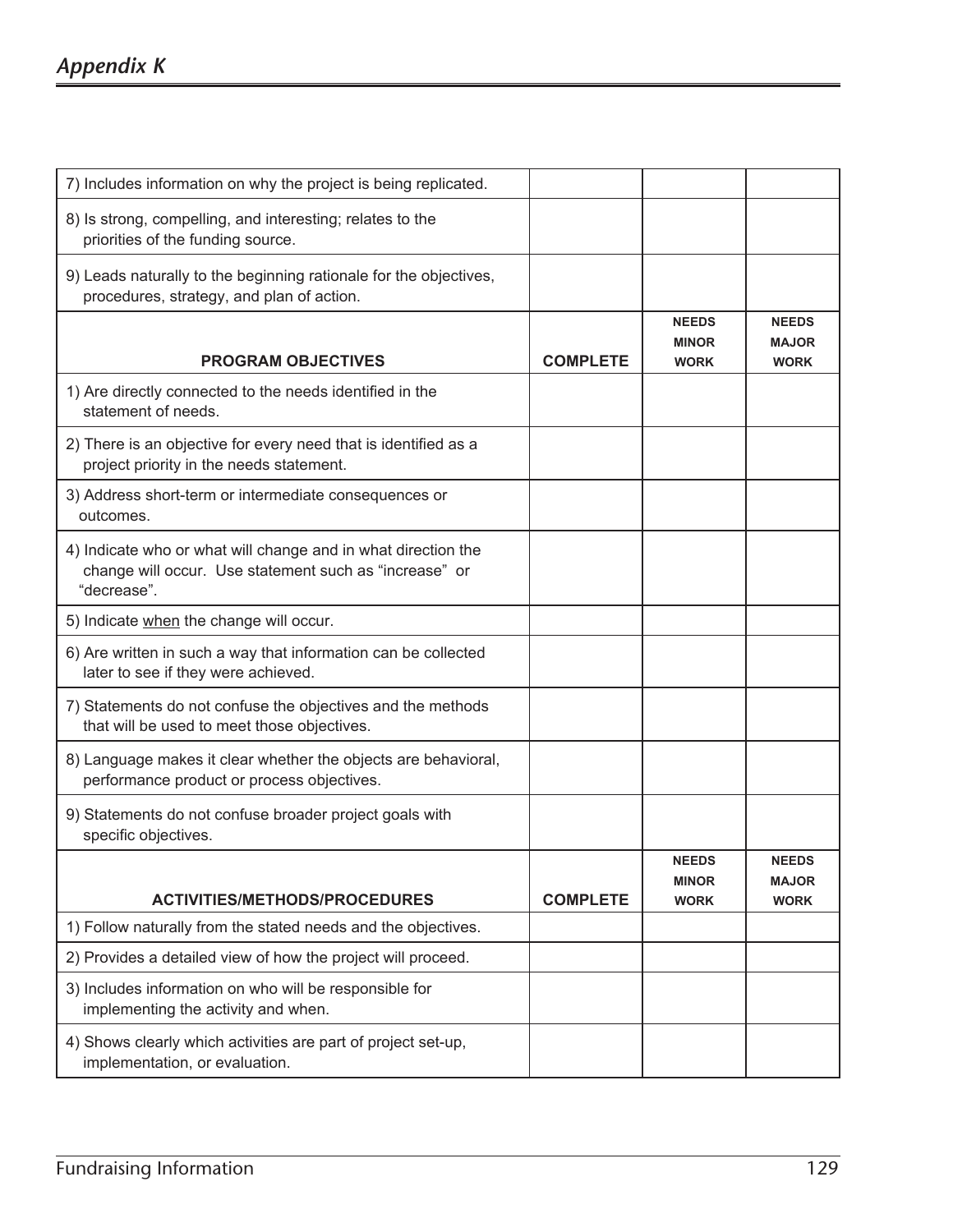| 5) Each activity is considered in terms of whether it needs to be<br>included in a budget line item.                                                                  |                 |                                             |                                             |
|-----------------------------------------------------------------------------------------------------------------------------------------------------------------------|-----------------|---------------------------------------------|---------------------------------------------|
| 6) The procedures or activities match the proposed outcomes;<br>they appear realistic in their ability to lead to the conclusions.                                    |                 |                                             |                                             |
| 7) The activities are broad enough or specific enough in scope<br>the dimension of the overall project.                                                               |                 |                                             |                                             |
| 8) Describes the strategy or rationale for choosing the activities<br>and procedures.                                                                                 |                 |                                             |                                             |
| <b>EVALUATION</b>                                                                                                                                                     | <b>COMPLETE</b> | <b>NEEDS</b><br><b>MINOR</b><br><b>WORK</b> | <b>NEEDS</b><br><b>MAJOR</b><br><b>WORK</b> |
| 1) Follows naturally from the needs statement, the objectives,<br>and the activities. Each objective is linked to a method of<br>evaluation; restates the objectives. |                 |                                             |                                             |
| 2) Gives a series of questions that the evaluation will answer.                                                                                                       |                 |                                             |                                             |
| 3) Reads a systematic, well thought out process.                                                                                                                      |                 |                                             |                                             |
| 4) Includes both formative and summative evaluation plans.                                                                                                            |                 |                                             |                                             |
| 5) Includes statement on how evaluation results will be used to<br>modify and improve the project.                                                                    |                 |                                             |                                             |
| 6) Indicates whether evaluation will use tests or measurements<br>devices already in existence or whether they will be<br>developed and by whom.                      |                 |                                             |                                             |
| 7) Evaluation plan shows that all major players in the project<br>will be involved in the evaluation.                                                                 |                 |                                             |                                             |
| 8) Discusses the limitations of the evaluation plan.                                                                                                                  |                 |                                             |                                             |
| 9) Describes how information will be collected and how it will<br>be analyzed.                                                                                        |                 |                                             |                                             |
| 10) Identifies whether evaluation will be done by internal<br>evaluators and how these evaluators will be chosen.                                                     |                 |                                             |                                             |
|                                                                                                                                                                       |                 | <b>NEEDS</b><br><b>MINOR</b>                | <b>NEEDS</b><br><b>MAJOR</b>                |
| <b>PROJECT DISSEMINATION</b>                                                                                                                                          | <b>COMPLETE</b> | <b>WORK</b>                                 | <b>WORK</b>                                 |
| 1) Shows how the project will make an impact far beyond the<br>immediate population it will serve.                                                                    |                 |                                             |                                             |
| 2) Shows why the dissemination of this material will fill a current<br>information gap.                                                                               |                 |                                             |                                             |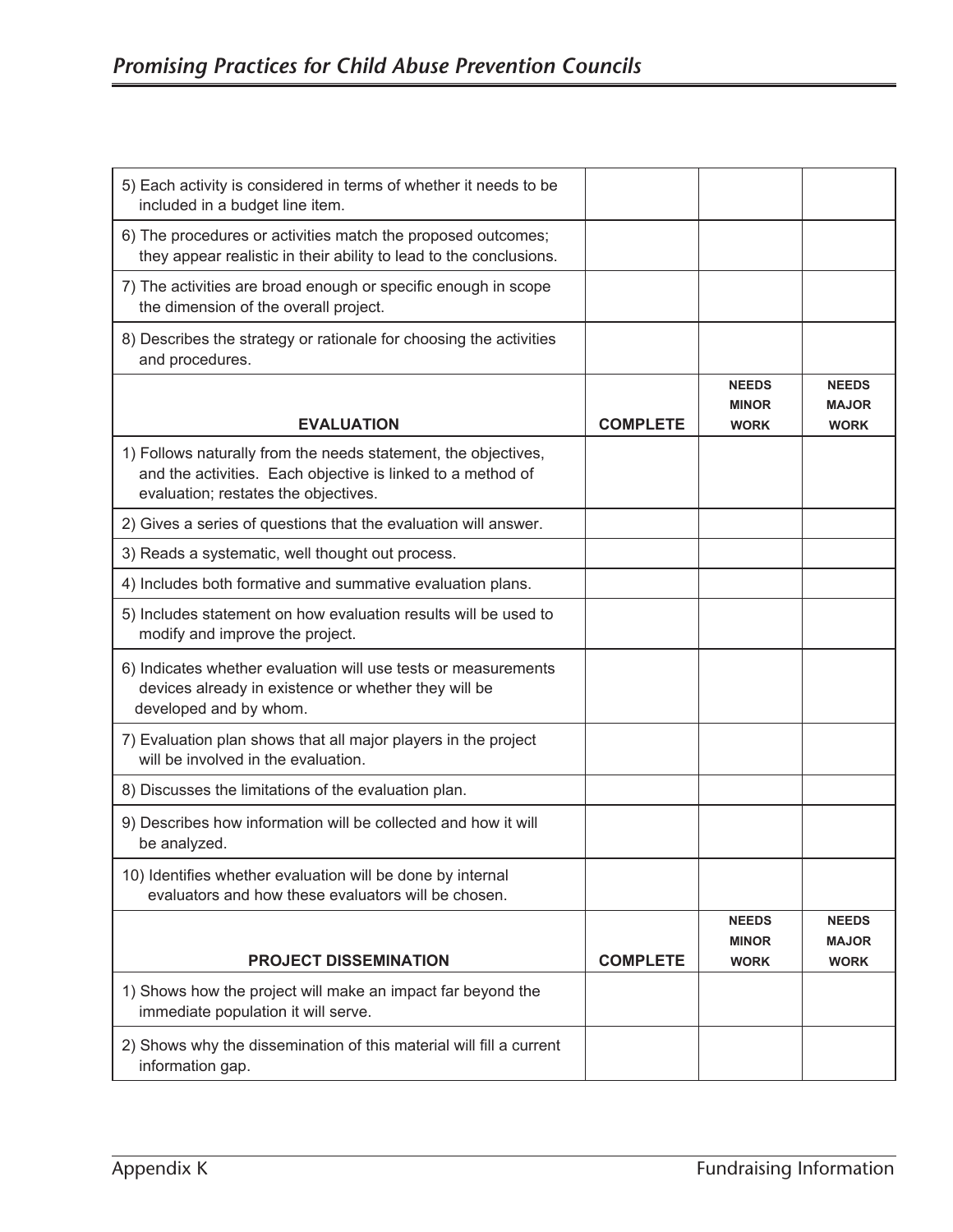# *Appendix K*

| 3) Defines the area or population that will be reached.                                                                               |                 |                              |                              |
|---------------------------------------------------------------------------------------------------------------------------------------|-----------------|------------------------------|------------------------------|
| 4) Shows clearly how the project results will be disseminated<br>and the timeframe for dissemination.                                 |                 |                              |                              |
| 5) Cost for dissemination is reflected in the budget.                                                                                 |                 |                              |                              |
| 6) Shows clearly whether information is about the project or<br>information is collected during the project.                          |                 |                              |                              |
|                                                                                                                                       |                 | <b>NEEDS</b><br><b>MINOR</b> | <b>NEEDS</b><br><b>MAJOR</b> |
| <b>FUTURE FUNDING</b>                                                                                                                 | <b>COMPLETE</b> | <b>WORK</b>                  | <b>WORK</b>                  |
| 1) Shows how the funding is related to overall goals of<br>the applicant organization.                                                |                 |                              |                              |
| 2) Demonstrates a strong overall plan for future funding.                                                                             |                 |                              |                              |
| 3) Indicates specific plans for seeking future resources,<br>including cash, in-kind, personnel, equipment, and supplies.             |                 |                              |                              |
| 4) Includes statements on future upkeeps and maintenance<br>facilities or equipment acquired during the funding period.               |                 |                              |                              |
| 5) Includes statements about funding or commitments which<br>have been made to the applicant dependent on securing<br>funding.        |                 |                              |                              |
| 6) Statements of commitment from other individuals, agencies<br>organizations are included in proposal or available for the<br>funder |                 |                              |                              |
|                                                                                                                                       |                 | <b>NEEDS</b>                 | <b>NEEDS</b>                 |
| <b>ADMINISTRATION/MANAGEMENT</b>                                                                                                      | <b>COMPLETE</b> | <b>MINOR</b><br><b>WORK</b>  | <b>MAJOR</b><br><b>WORK</b>  |
| 1) Clearly states the administrative role and chain-of-command.                                                                       |                 |                              |                              |
| 2) Clearly states which activities will be the responsibility of<br>which individual or agency.                                       |                 |                              |                              |
| 3) Documents the competency of people in charge of the<br>project.                                                                    |                 |                              |                              |
| 4) Provides short job descriptions for key positions and short<br>resumes if you know who will fill those positions.                  |                 |                              |                              |
| 5) Shows how staff who have not been selected will be<br>recruited for key positions.                                                 |                 |                              |                              |
| 6) Includes information on advisory groups and how they will<br>affect management policies if they will be part of the project.       |                 |                              |                              |
| 7) Justifies the inclusion of administrative staff in the budget.                                                                     |                 |                              |                              |